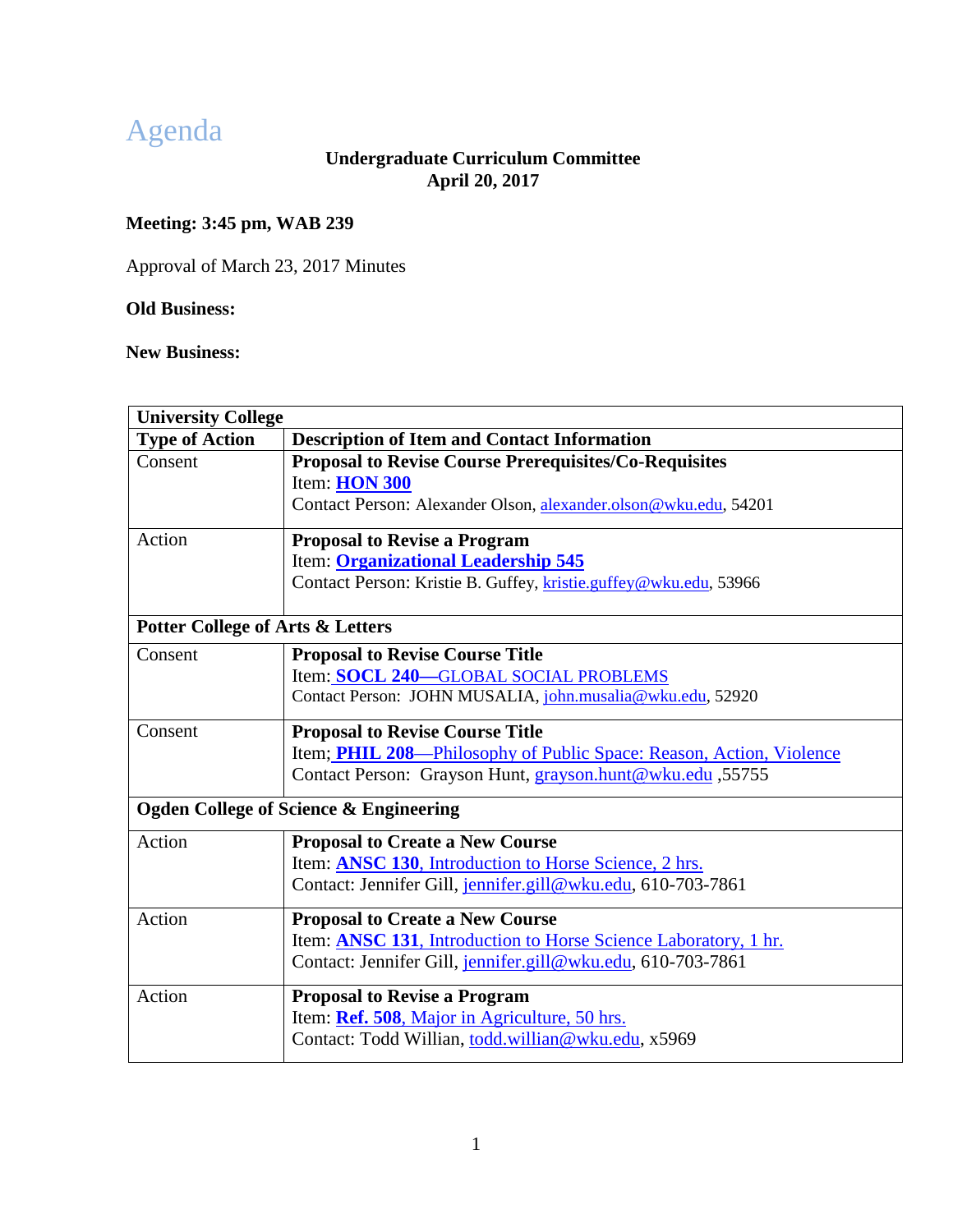<span id="page-1-0"></span>

| Action  | <b>Proposal to Create a New Course</b><br>Item: AMS 490A, Senior Research for Architectural Sciences, 3 hrs.<br>Contact: Bryan Reaka, bryan.reaka@wku.edu, x7032                          |
|---------|-------------------------------------------------------------------------------------------------------------------------------------------------------------------------------------------|
| Action  | <b>Proposal to Create a New Course</b><br>Item: AMS 490B, Senior Research for Construction Management, 3 hrs.<br>Contact: Bryan Reaka, bryan.reaka@wku.edu, x7032                         |
| Action  | <b>Proposal to Create a New Course</b><br>Item: <b>AMS 490E</b> , Senior Research for Manufacturing Engineering Technology,<br>3 hrs.<br>Contact: Bryan Reaka, bryan.reaka@wku.edu, x7032 |
| Action  | <b>Proposal to Create a New Course</b><br>Item: <b>AMS 490F</b> , Senior Research for Technology Management, 3 hrs.<br>Contact: Bryan Reaka, bryan.reaka@wku.edu, 5-7032                  |
| Action  | <b>Proposal to Create a New Course</b><br><b>ENGR 360</b> , Modeling and Simulation of Dynamic Systems, 3 hrs.<br>Contact: Farhad Ashrafzadeh, farhad.ashrafzadeh@wku.edu, x5877          |
| Action  | <b>Proposal to Create a New Course</b><br>PSYS 322, Laboratory in Developmental Psychology, 1 hr.<br>Contact: Kelly Madole, kelly.madole@wku.edu, x6475                                   |
| Action  | <b>Proposal to Create a New Course</b><br>PSYS 334, Laboratory in Cognition, 1 hr.<br>Contact: Kelly Madole, kelly.madole@wku.edu, x6475                                                  |
| Action  | <b>Proposal to Revise a Program</b><br>Item: Ref. 747, Major in Psychological Science, 37-49 hrs.<br>Contact: Andy Mienaltowski, andrew.mienaltowski@wku.edu, x 5-2353                    |
|         | <b>College of Health &amp; Human Services</b>                                                                                                                                             |
| Consent | <b>Proposal to Delete a Course</b><br>Item: <b>HMD 170</b> International Cuisine<br>Contact: Julie Lee, julie.lee@wku.edu, 5-3990                                                         |
| Action  | <b>Proposal to Create a New Course</b><br>Item: <b>HMD 473</b> Beverage Management<br>Contact: Julie Lee, julie.lee@wku.edu, 5-3990                                                       |
| Action  | <b>Proposal to Create a New Course</b><br>Item: HMD 476 Global Cuisine<br>Contact: Julie Lee, julie.lee@wku.edu, 5-3990                                                                   |
| Action  | <b>Proposal to Revise a Program</b><br>Item: 564 Health Sciences<br>Contact: Gary English, gary.english@wku.edu, 5-2678                                                                   |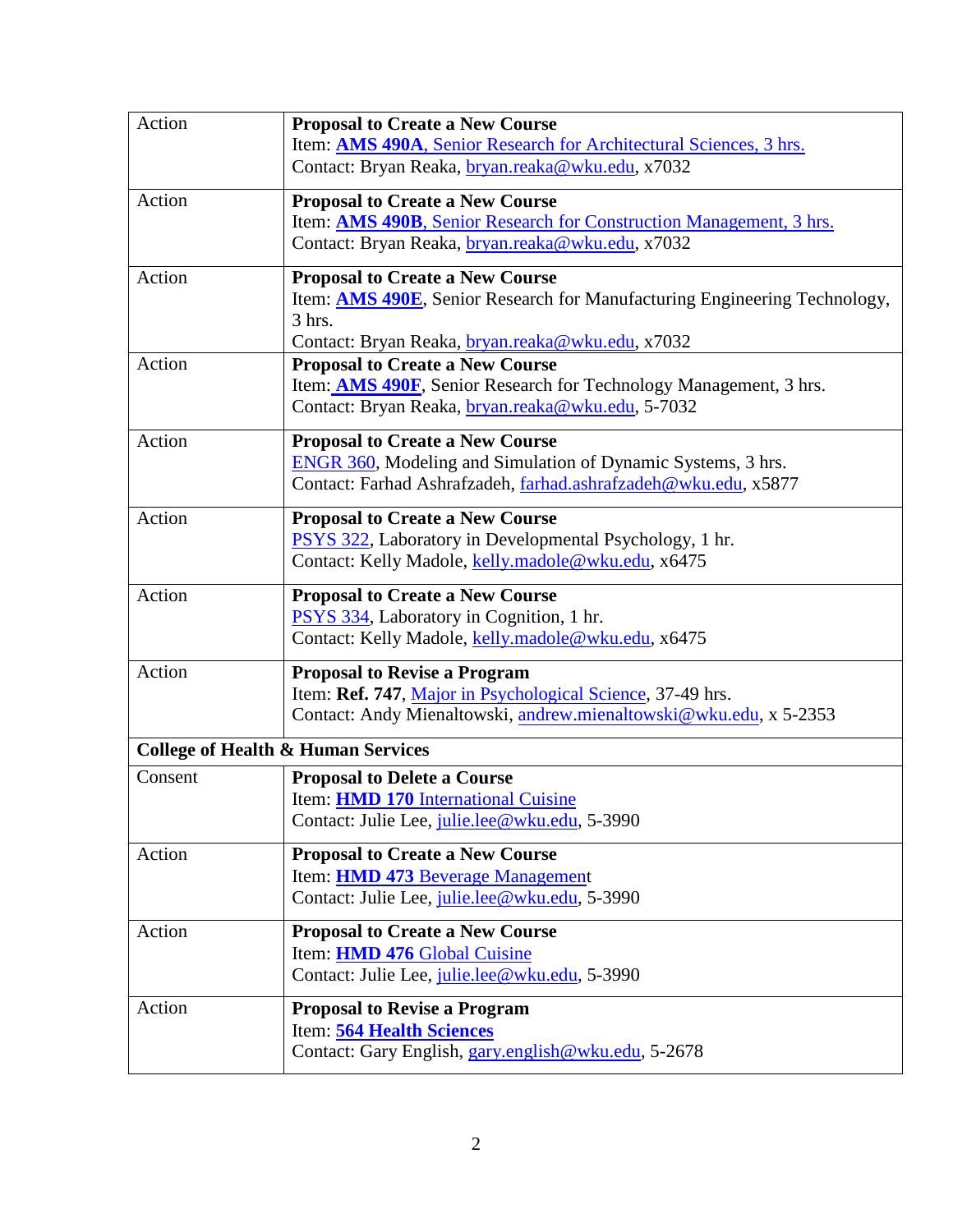| Action                                 | <b>Proposal to Create a New Certificate</b>                         |
|----------------------------------------|---------------------------------------------------------------------|
|                                        | Item: Environmental Health Certificate                              |
|                                        | Contact: Grace Lartey; grace.lartey@wku.edu; 5-3941                 |
| Action                                 | <b>Proposal to Create a New Certificate</b>                         |
|                                        | Item: Health Education and Health Promotion Certificate             |
|                                        | Contact: Grace Lartey; grace.lartey@wku.edu; 5-3941                 |
| Action                                 | <b>Proposal to Create a New Certificate</b>                         |
|                                        | Item: Public Health Certificate                                     |
|                                        | Contact: Grace Lartey; grace.lartey@wku.edu; 5-3941                 |
| Action                                 | <b>Proposal to Create a New Minor</b>                               |
|                                        | Item: Environmental Health                                          |
|                                        | Contact: Grace Lartey; grace.lartey@wku.edu; 5-3941                 |
| Action                                 | <b>Proposal to Create a New Minor</b>                               |
|                                        | Item: Health Education and Health Promotion                         |
|                                        | Contact: Grace Lartey; grace.lartey@wku.edu; 5-3941                 |
| <b>Gordon Ford College of Business</b> |                                                                     |
| Action                                 | <b>Proposal to Create a New Course</b>                              |
|                                        | Item: Advanced Social Media Marketing - MKT 431                     |
|                                        | Contact person: Patricia Todd, patricia.todd@wku.edu, 5-2334        |
|                                        |                                                                     |
|                                        | <b>College of Education and Behavioral Sciences</b>                 |
| Consent                                | <b>Proposal to Revise Course Prerequisites/Corequisites</b>         |
|                                        | Item: SPED 335, Foundations of Special Education                    |
|                                        | Contact: J. Dusteen Knotts, jdusteen.knotts@wku.edu                 |
| Consent                                | <b>Proposal to Revise Course Prerequisites/Corequisites</b>         |
|                                        | Item: SPED 400, Behavior management strategies in special education |
|                                        | <b>Contact: J. Dusteen Knotts</b>                                   |
| Consent                                | Proposal to Revise Course Prerequisites/Corequisites                |
|                                        | Item: SPED 490, Student Teaching: Exceptional Education             |
|                                        | Contact: J. Dusteen Knotts, <i>jdusteen.knotts@wku.edu</i>          |
|                                        |                                                                     |

# **Academic Policy Subcommittee Reports:**

- Anne Heintzman **[Proposal to Revise an Academic Policy on Certificates](#page-83-0)**
- Scott Stroot

# **Announcements: Adjournment:**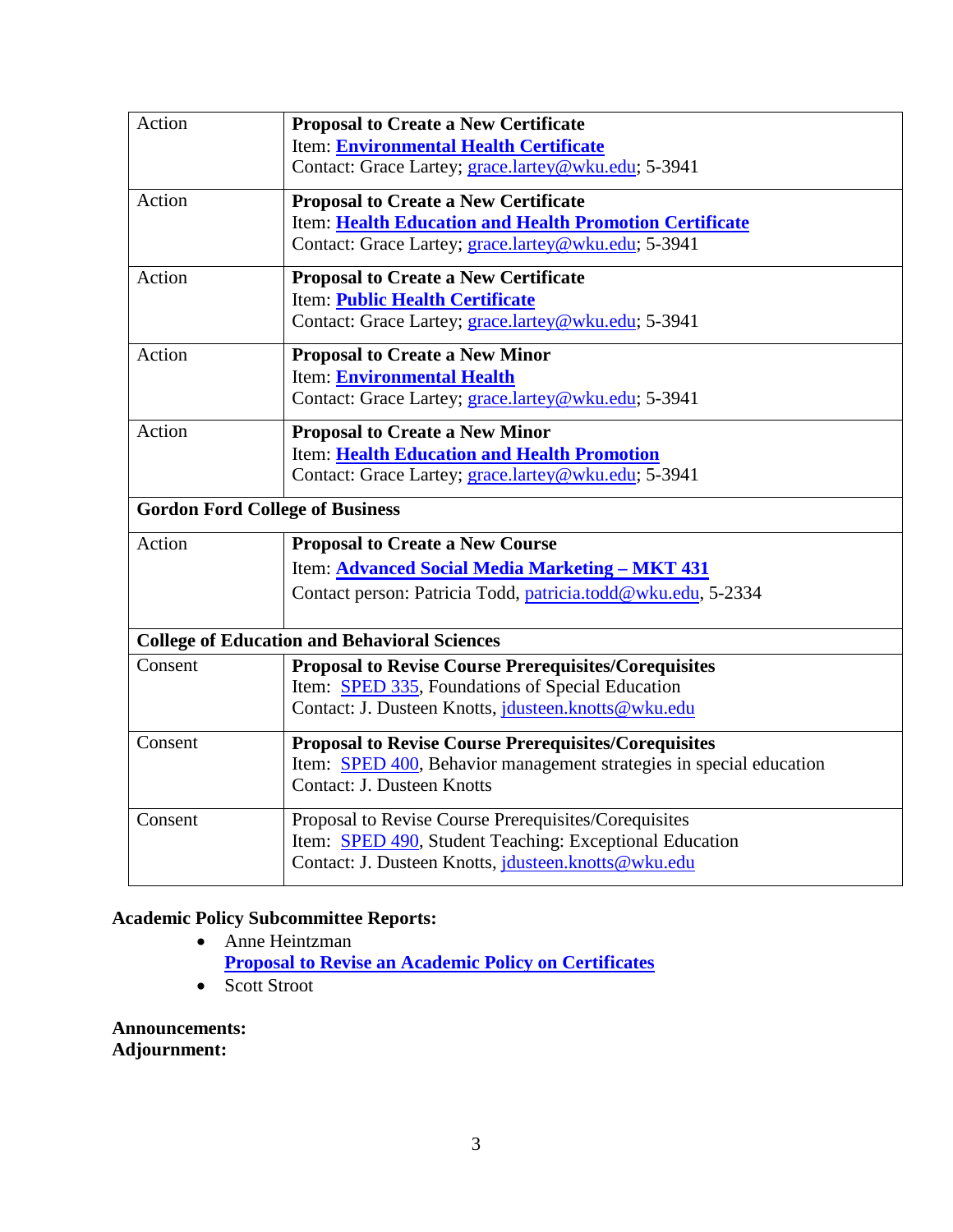# **University College Honors Academy Proposal to Revise Course Prerequisites/Corequisites (Consent Item)**

Contact Person: Alexander Olson, alexander.olson@wku.edu, 270-745-4201

#### **1. Identification of course:**

- <span id="page-3-0"></span>1.1 Course prefix: **[HON 300](#page-0-0)**
- 1.2 Course title: Honors Colloquium
- **2. Current special requirements:** Honors Eligibility or 3.2 overall university GPA required

#### **3. Proposed special requirements:** None

**4. Rationale for the revision of special requirements:** We would like to expand Honors 300 to welcome any students from across the university by eliminating the requirement for Honors Eligibility or a 3.2 overall university GPA. Although Honors 300 offers a glimpse of the educational philosophy of the Honors Academy—emphasizing applied learning, interdisciplinarity, and civic responsibility—it often focuses on unique themes that might be of particular relevance to a student outside the Honors Academy. For example, past themes of this interdisciplinary colloquium have included the "Poetry and Prozac", "Chess", "What is Creativity?", and "Monsters, Maggots, and Morphine." We would like to invite more faculty outside the Honors Academy to propose and offer such interdisciplinary courses. Likewise, we believe there are students outside Honors who have a particular interest in the topic and would bring great value to the classes. In short, this change would be a way to help break down institutional walls between the Honors Academy and the rest of the university.

#### **5. Effect on completion of major/minor sequence:** None

**6. Proposed term for implementation:** Spring 2018

| 03/09/2017 |
|------------|
| 3/28/2017  |
|            |
|            |
|            |
|            |
|            |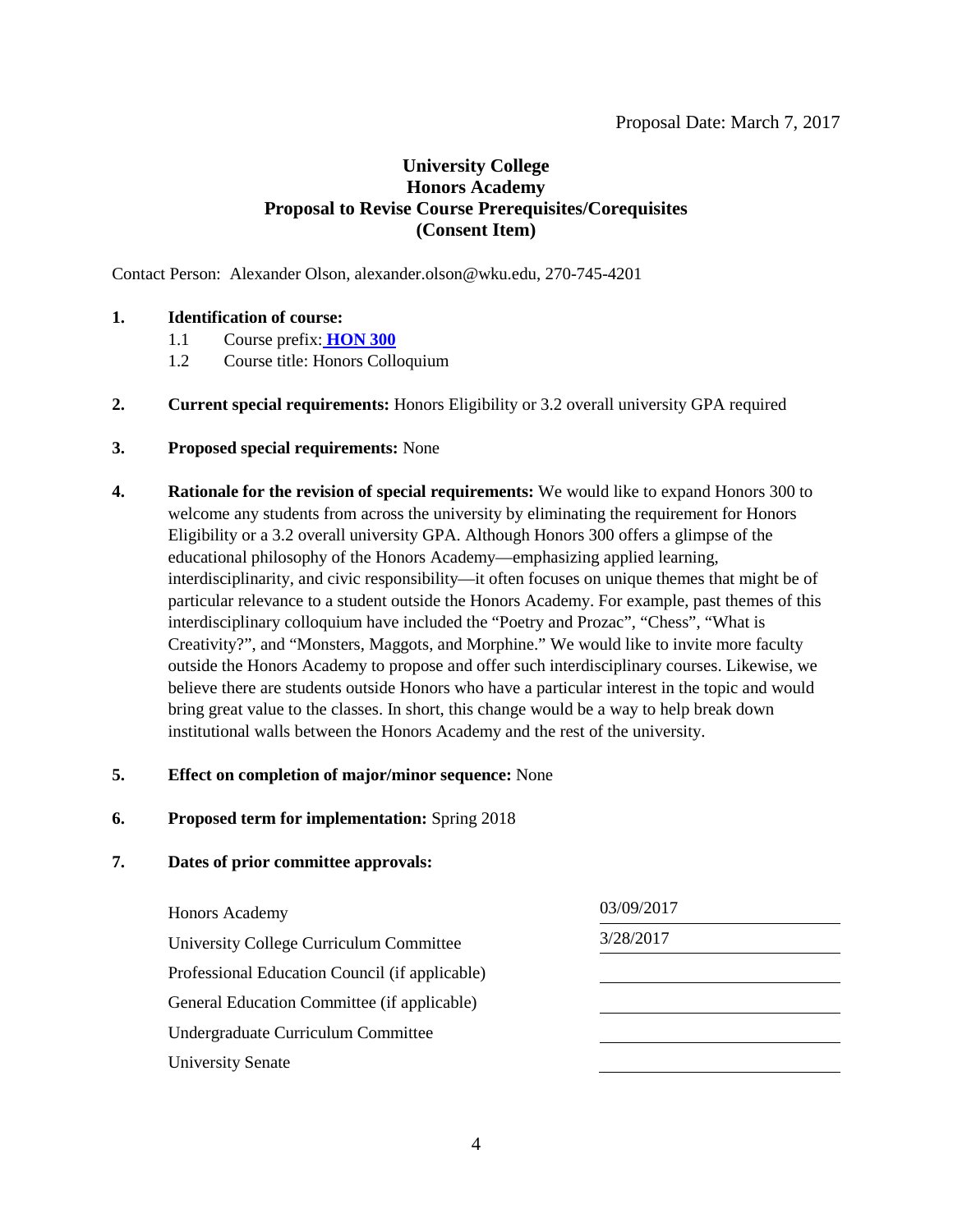# **University College School of Professional Studies Organizational Leadership Proposal to Revise a Program (Action Item)**

Contact Person: Kristie B. Guffey, [kristie.guffey@wku.edu](mailto:kristie.guffey@wku.edu) x 745-3966

#### **1. Identification of program:**

- 1.1 Current program reference number: 545
- **1.2** Current program title: **[Organizational Leadership](#page-0-0)**
- 1.3 Credit hours: 48

#### **2. Identification of the proposed program changes:**

<span id="page-4-0"></span>• Substitute LEAD 465 for BUS 210 or MGT 210 in the core. Update courses listed as electives in the major. Add electives AMS 390; BCOM 201; BE 350; COMM 330; ECON 206; ENT 308, 312, 425; FIN 330; MGT 301, 303, 305, 313, 316, 326, 333, 361, 383, 400, 411, 413; MKT 321, 322, 323, 324, 325, 331, 420, 421, 422, 423, 424, 425, 491; PS 355, 493; REC 302; and SPS 300. Eliminate CIS 320, CIS 321, GEOG 280, GISC 316, 317, GEOG 380, GISC 417, GISC 419, GEOG 444, 474, and 487.

#### **3. Detailed program description:**

This degree program requires a minimum of 48 semester hours: 24 hours in the leadership core plus 24 hours in identified electives. Students must meet all University requirements for admission, continuance in the program, and graduation.

The following restrictions apply to this major: no more than 24 semester hours from the School of Journalism and Broadcasting; no more than 30 hours in courses administered by the Gordon Ford College of Business; no more than 12 upper-level semester hours from the Gordon Ford College of Business.

| ORGANIZATIONAL LEADERSHIP |   | <b>ORGANIZATIONAL LEADERSHIP</b> |  |
|---------------------------|---|----------------------------------|--|
| <b>CURRENT PROGRAM</b>    |   | <b>PROPOSED PROGRAM</b>          |  |
| <b>LEAD 200/300</b>       |   | LEAD 200 or 300                  |  |
| <b>MGT 210 or BUS 210</b> | 3 | <b>LEAD 465</b>                  |  |
| LEAD 325                  |   | LEAD 325                         |  |
| LEAD 330                  |   | LEAD 330                         |  |
| LEAD 395                  |   | LEAD 395                         |  |
| LEAD <sub>400</sub>       | 3 | LEAD <sub>400</sub>              |  |
| LEAD <sub>440</sub>       | 3 | LEAD <sub>440</sub>              |  |
| LEAD <sub>450</sub>       |   | LEAD <sub>450</sub>              |  |

#### **Major 24 Hours**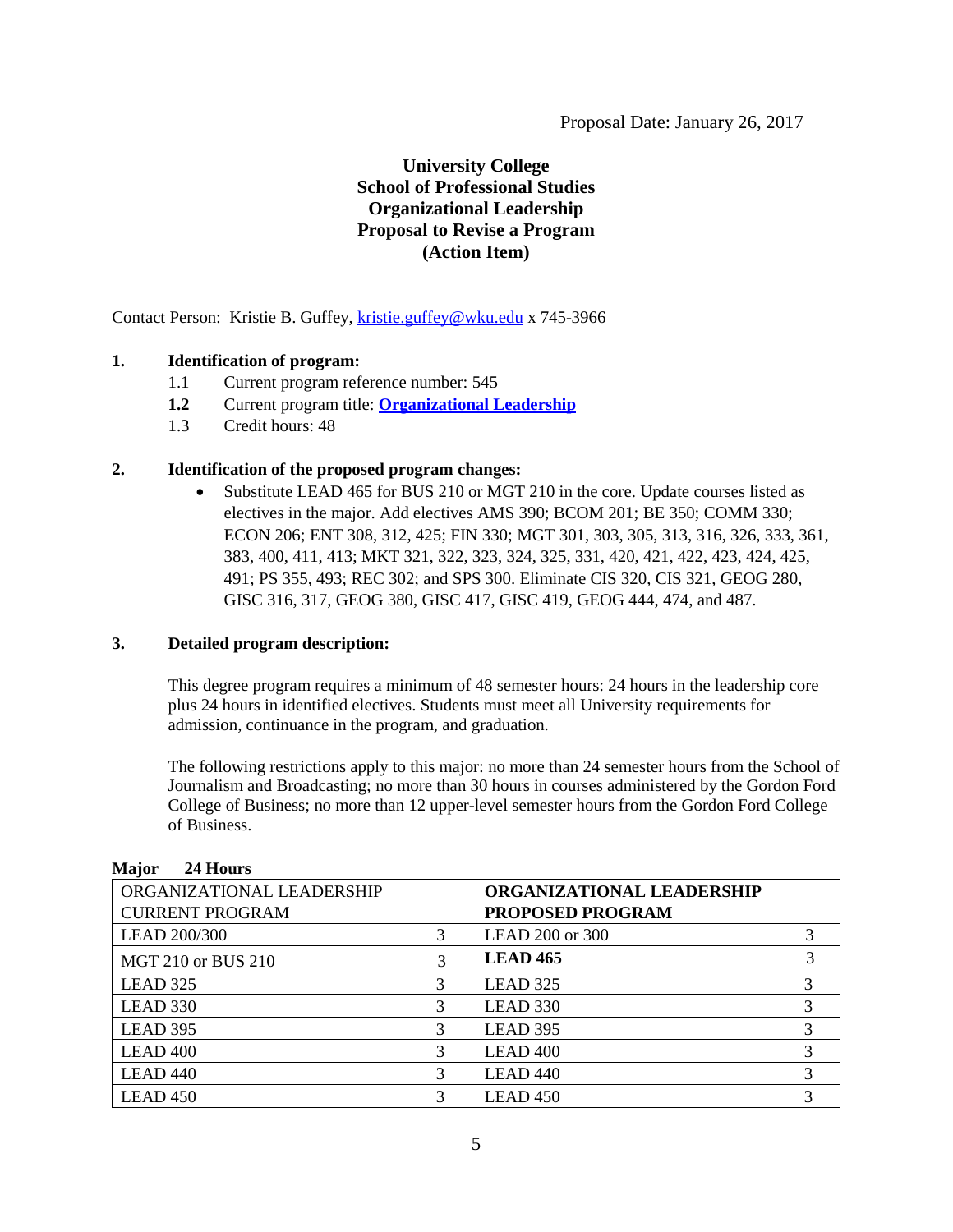| Total:<br>24                                | Total:<br>24                                      |
|---------------------------------------------|---------------------------------------------------|
| <b>Electives</b>                            | <b>Electives</b>                                  |
| <b>SELECT FROM: ACCT 200 OR ACC 200C OR</b> | <b>SELECT FROM: ACCT 200 OR ACC 200C OR</b>       |
| ACCT 201 OR ACC 201C AMS 430 BA 110         | ACCT 201 OR ACC 201C AMS 390; AMS 430;            |
| BUS 257C CIS 320, CIS 321-COMM              | BA 110; <b>BCOM 201; BE 350;</b> BUS 210C, 212C,  |
| 240,263,463-ENG 306 GEOG 280 GISC           | 257C COMM-240,263,463, COMM 330, ECON             |
| 316,317 GEOG 380 GISC 417, GISC 419         | 206; ENG 306; ENT 308, 312, 425, 463; FIN         |
| GEOG 444, 474, 487 HCA 340, 342, HCA        | 330, HCA 340, 342, HCA 344, 346, 442 IDST 395,    |
| 344,346,442 IDST 395, MGT                   | MGT 200,210, 301, 303, 305 311, 313, 314, 316,    |
| 200,311,314,417,419 MKT 220 OR BUS 212C     | 326, 333, 361, 383, 400, 411, 413 417, 419 MKT    |
| PLS 200 PS 110,311,338,440, PSY 350 OR      | 220, 321, 322, 323, 324, 325, 331, 420, 421, 422, |
| PSYS 350 PSY 355 PSYS 370 REC 220,460       | 423, 424, 425, 491; PLS 200 PS 311,338,           |
| SOCL 360, 362, 375                          | 355,440, 493, PSY 350; PSY 355; PSY 371;          |
|                                             | PSYS 350; PSYS 370; REC 302; REC 460;             |
|                                             | SOCL 360; SOCL 375; SPS 300                       |
|                                             |                                                   |
|                                             |                                                   |
|                                             |                                                   |
|                                             |                                                   |
|                                             |                                                   |
|                                             |                                                   |
| Total:<br>24                                | Total:<br>24                                      |
| <b>Overall Total:</b><br>48                 | 48<br><b>Overall Total:</b>                       |

#### **4. Rationale for the proposed program change:**

These changes are part of the unit's goal to expand the depth and breadth of leadership courses in the major, and to provide students more instruction in the area of Organizational Leadership. The current list of electives evolved during a period when Organizational Leadership had limited staffing. The updated electives were selected for their relevance to contemporary leadership topics, curricular trends, and are consistent with model curricula in the discipline. The proposed changes will better align the classes and program objectives while allowing elective options for students.

# **5. Proposed term for implementation and special provisions (if applicable): FALL 2017**

| School of Professional Studies                 | January 26, 2017        |
|------------------------------------------------|-------------------------|
| University College Curriculum Committee        | <b>January 28, 2017</b> |
| Professional Education Council (if applicable) |                         |
| Undergraduate Curriculum Committee             |                         |
| <b>University Senate</b>                       |                         |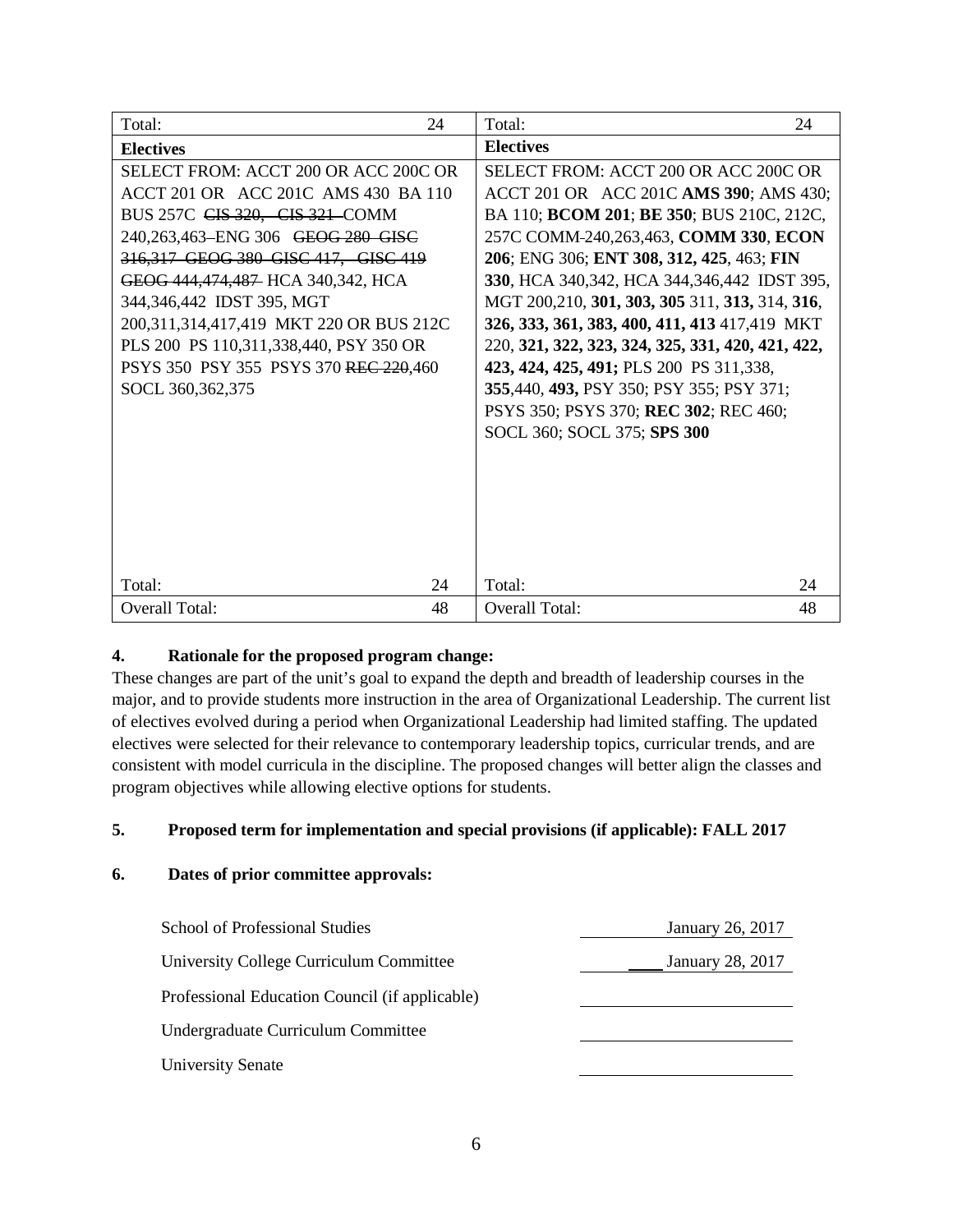#### Proposal Date: 03/20/17

# <span id="page-6-0"></span>**Potter College of Arts & Letters Department of Sociology Proposal to Revise Course Prerequisites/Corequisites (Consent Item)**

Contact Person: JOHN MUSALIA, [john.musalia@wku.edu.](mailto:john.musalia@wku.edu) 270.745.2920

#### 1. **Identification of course**:

- **1.1** Course prefix and number: **[SOCL 240](#page-0-0)**
- 1.2 Course title: GLOBAL SOCIAL PROBLEMS
- 2. **Current prerequisites**: SOCL 100
- 3. **Proposed prerequisites**: NONE
- 4. **Rationale for the revision of prerequisites**: SOCL 240 is a Colonnade Connections course available to non-Sociology majors. A SOCL 100 prerequisite goes against the tenets of Colonnade Connections course.
- 5. **Effect on completion of major/minor sequence**: None
- 6. **Proposed term for implementation**: Next Available

| March 29, 2017 |
|----------------|
| April 4, 2017  |
| n/a            |
| n/a            |
|                |
|                |
|                |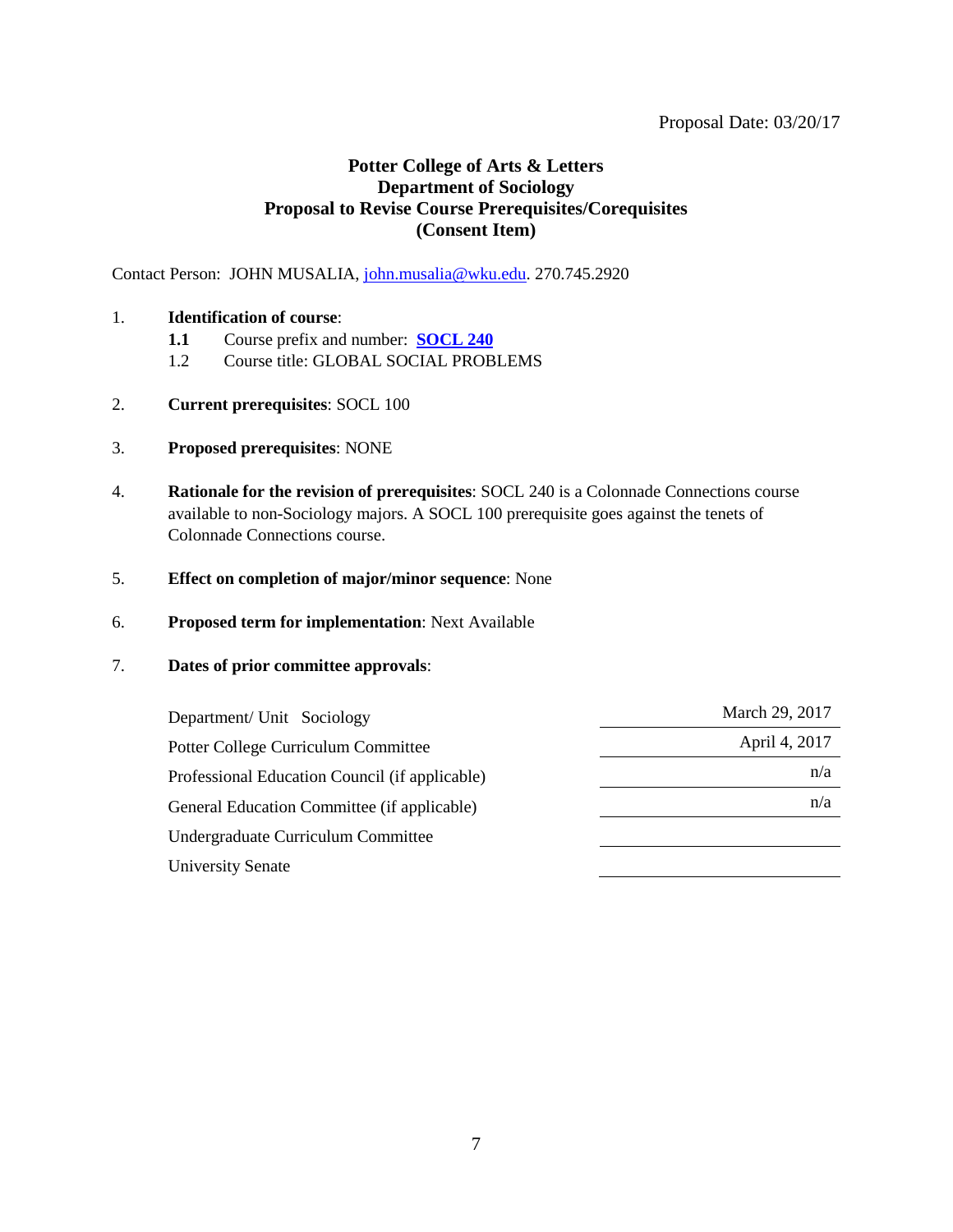#### <span id="page-7-0"></span>Proposal Date: March 1, 2017

# **Potter College of Arts & Letters Department of Philosophy and Religion Proposal to Revise Course Title (Consent Item)**

Contact Person: Grayson Hunt, grayson.hunt@wku.edu, 270-745-5755

### **1. Identification of proposed course:**

- **1.1** Course prefix (subject area) and number: **[PHIL 208](#page-0-0)**
- 1.2 Course title: Philosophy of Public Space: Reason, Action, Violence
- 1.3 Credit Hours: 3

### **2. Proposed course title: Public Philosophy: Reason, Action, Violence**

- **3. Proposed abbreviated course title: Public Philosophy**
- **4. Rationale for the revision of course title:** "Public Philosophy" accurately describes the topic of the course, which is the project of public philosophy, an area of study recognized by the American Philosophical Association since 2007, but studied by philosophers including John Dewey since the late 19<sup>th</sup> Century.

#### **5. Proposed term for implementation: Fall 2017**

| Department Philosophy and Religion             | April 5, 2017 |
|------------------------------------------------|---------------|
| <b>Potter College Curriculum Committee</b>     | April 4, 2017 |
| Professional Education Council (if applicable) | n/a           |
| General Education Committee (if applicable)    | n/a           |
| Undergraduate Curriculum Committee             |               |
| <b>University Senate</b>                       |               |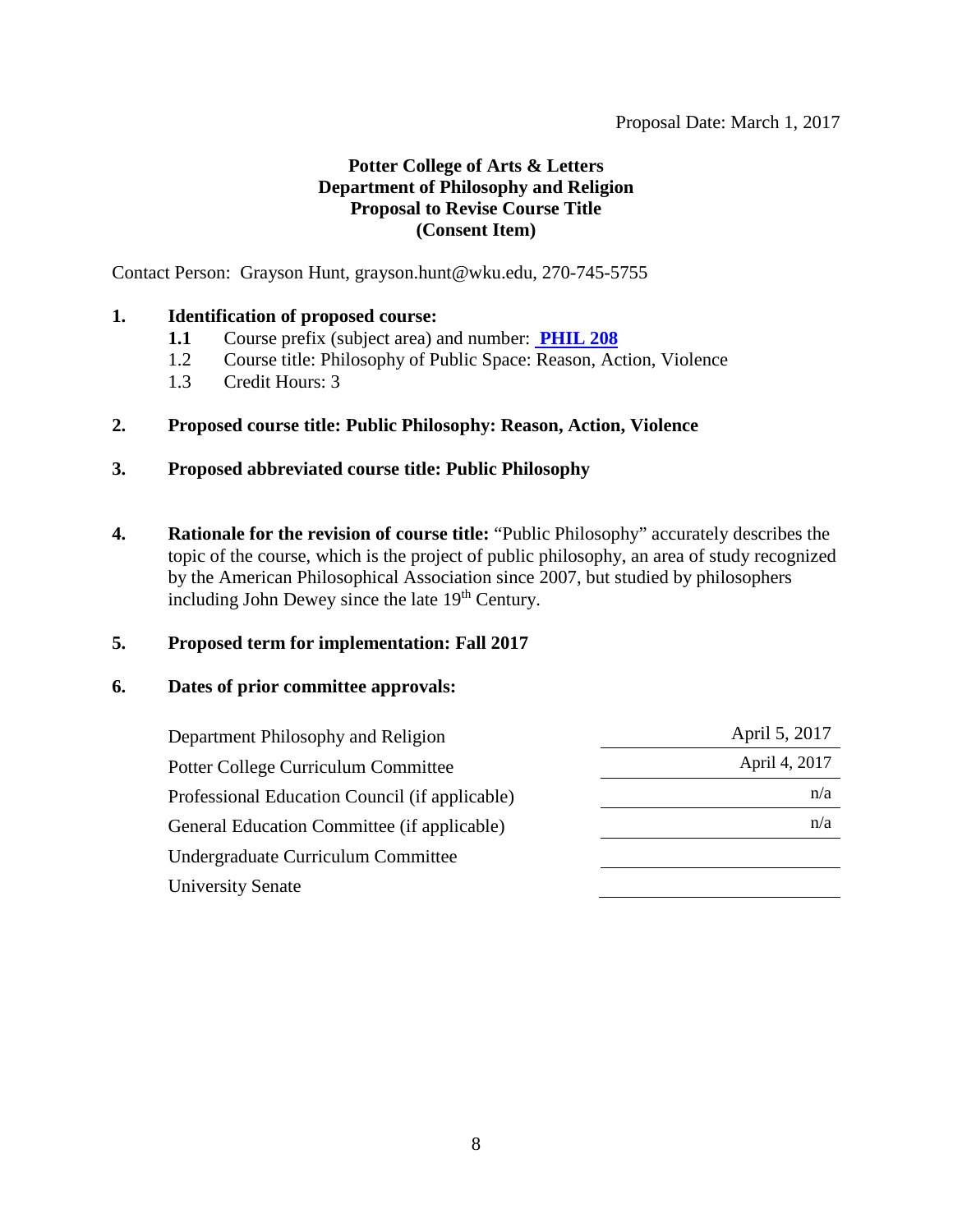### <span id="page-8-0"></span>**Ogden College of Science and Engineering Department of Agriculture Proposal to Create a New Course (Action Item)**

Contact Person: Jennifer Gill, [jennifer.gill@wku.edu,](mailto:jennifer.gill@wku.edu) 610-703-7861

### **1. Identification of proposed course:**

- 1.1 Course prefix (subject area) and number: **[ANSC 130](#page-0-0)**
- 1.2 Course title: Introduction to Horse Science
- 1.3 Abbreviated course title: Introduction to Horse Science (maximum of 30 characters or spaces)
- 1.4 Credit hours: 2 Variable credit: No
- 1.5 Grade type: Standard letter grade
- 1.6 Corequisites: ANSC 131
- 1.7 Course description: An introductory study of equine science including an overview of the horse industry, anatomy, management, reproduction, nutrition, genetics, behavior and disease.

#### **2. Rationale:**

- 2.1 Reason for developing the proposed course:
	- The horse industry is extremely diverse and offers excellent employment prospects. Horses are especially important to the culture of Kentucky with its extensive racing, breeding and performance sectors. Students preparing for careers in agriculture will benefit from a basic understanding of horse science. Students will acquire the skills to provide basic care for horses.
- 2.2 Projected enrollment in the proposed course: Approximately 10-15 students per semester based upon enrollment in two previous temporary course offerings.
- 2.3 Relationship of the proposed course to courses now offered by the department: This course will expand upon ANSC 140 (Introduction to Animal Science), providing an overview of horse science. This course has been taught successfully as ANSC 475 in the past. This course will be a prerequisite for ANSC 330 Horse Production and will differ from ANSC 330 in depth of study. The proposed course will complement the current animal science curriculum with an overview of horse-specific topics.
- 2.4 Relationship of the proposed course to courses offered in other departments: No other departments provide instruction on equine science.
- 2.5 Relationship of the proposed course to courses offered in other institutions: Many institutions nationwide offer an introductory horse science course for animal science and/or equine science majors. Comparable courses that are offered at universities in Kentucky include: AGR 302 Horse Science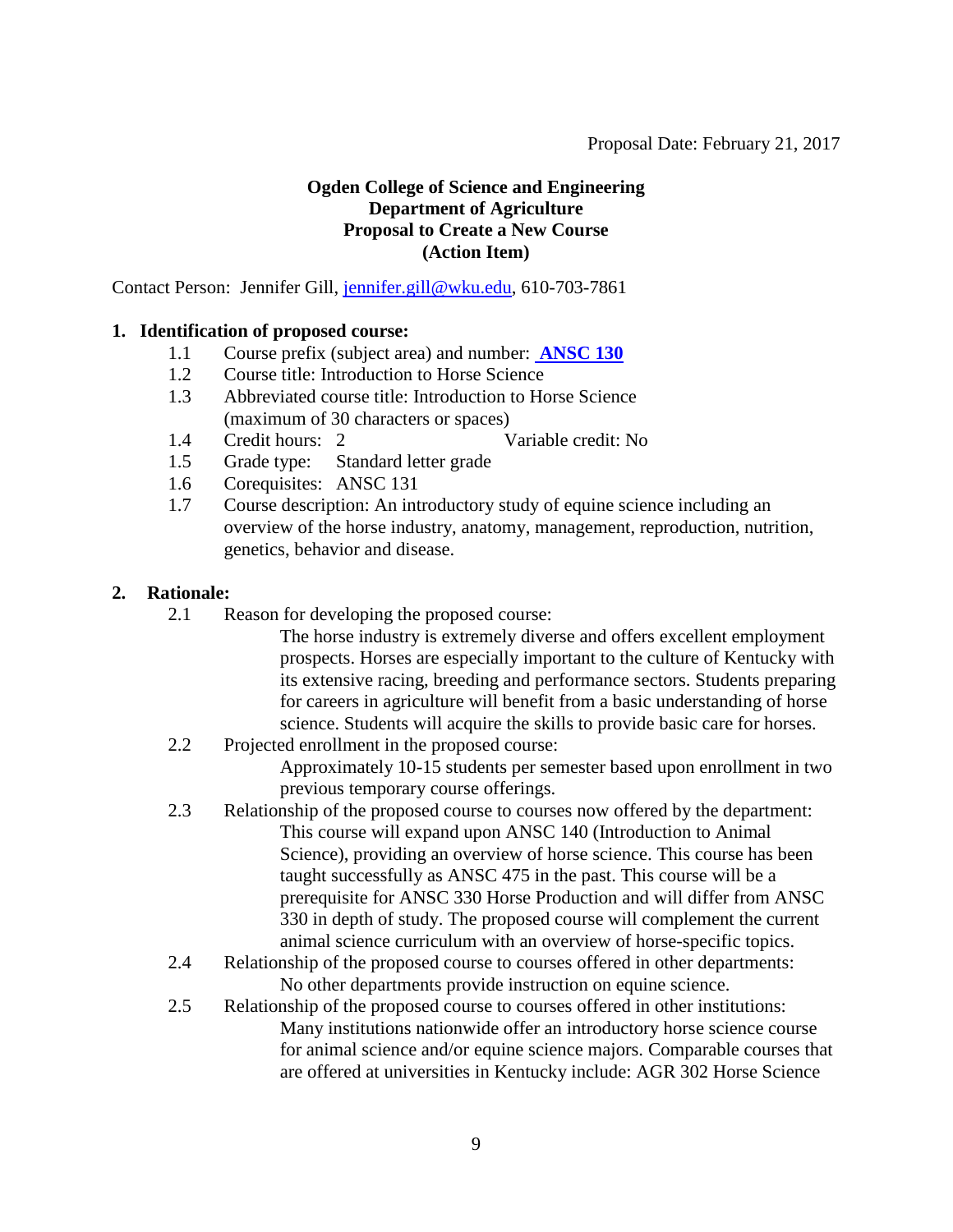(Murray State University), EAM 100 Equine Studies (Asbury University) and EQS 165 Introduction to the Equine Industry (Midway University).

# **3. Discussion of proposed course:**

- 3.1 Schedule type: L
- 3.2 Learning Outcomes:
	- Upon completion of this course, students will have gained
		- An understanding of the importance of the horse from early civilization to present day.
		- Specific knowledge of equine anatomy and physiology.
		- The ability to apply basic principles of behavior, genetics, conformation, reproduction, nutrition, farrier science and health care to practical horse management scenarios.
		- Knowledge pertaining to the cause, treatment and prognosis of diseases/disorders.
		- The ability to describe successful feeding practices for different horse classes.

# 3.3 Content outline:

- Horse industry
- Musculoskeletal anatomy and physiology
- Unsoundness and blemishes
- Genetics, horse colors and markings
- Nutrition
- Gastrointestinal diseases and colic
- **Reproduction**
- Health management: vaccination and disease prevention
- Parasite control
- Farrier science
- Behavior and training
- Conformation and judging
- Riding disciplines
- 3.4 Student expectations and requirements:
	- Assigned readings, examinations, in-class quizzes, activities and discussions, individual horse breed presentations
- 3.5 Tentative texts and course materials:
	- Equine Science: Basic Knowledge for Horse People of All Ages. By J. Griffiths. 2008. Equine Network, Boulder, CO.
	- The Comprehensive Guide to Equine Veterinary Medicine. By B. Crabbe. 2007. Sterling Publishing, New York, NY.
	- Horse Anatomy: A Coloring Atlas. 2<sup>nd</sup> Edition. By R. A. Kainer and T. O. McCracken. 1998. Alpine Publications.

# **4. Resources:**

- 4.1 Library resources: See attached Library Resource Form and Bibliography
- 4.2 Computer resources: Adequate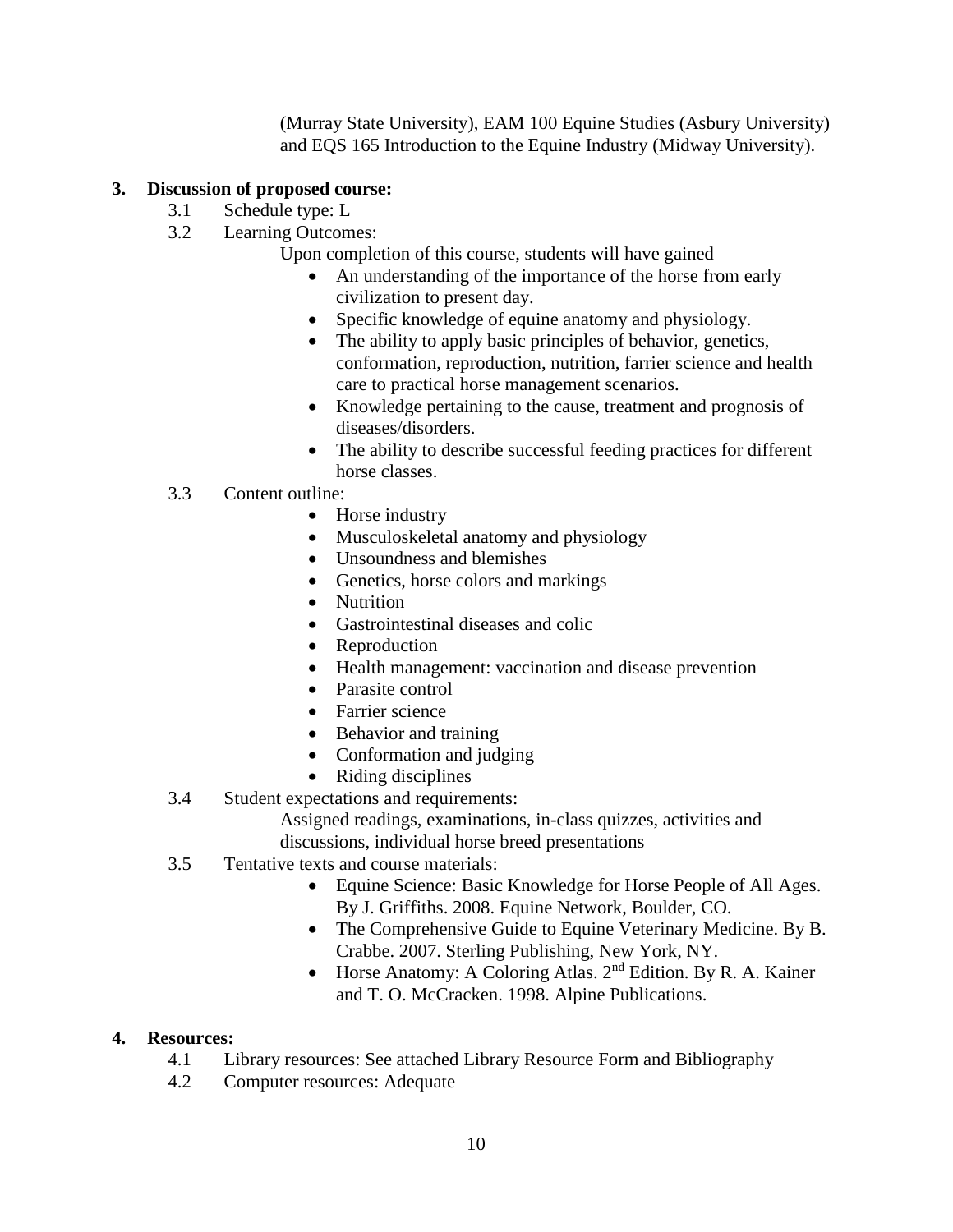### **5. Budget implications:**

- 5.1 Proposed method of staffing: Current faculty
- 5.2 Special equipment needed: None<br>5.3 Expendable materials needed: No
- 5.3 Expendable materials needed: None<br>5.4 Laboratory materials needed: None
- 5.4 Laboratory materials needed: None

# **6. Proposed term for implementation: Fall 2017**

| Department of Agriculture          | March 2, 2017  |
|------------------------------------|----------------|
| Ogden College Curriculum Committee | March 30, 2017 |
| Undergraduate Curriculum Committee |                |
| <b>University Senate</b>           |                |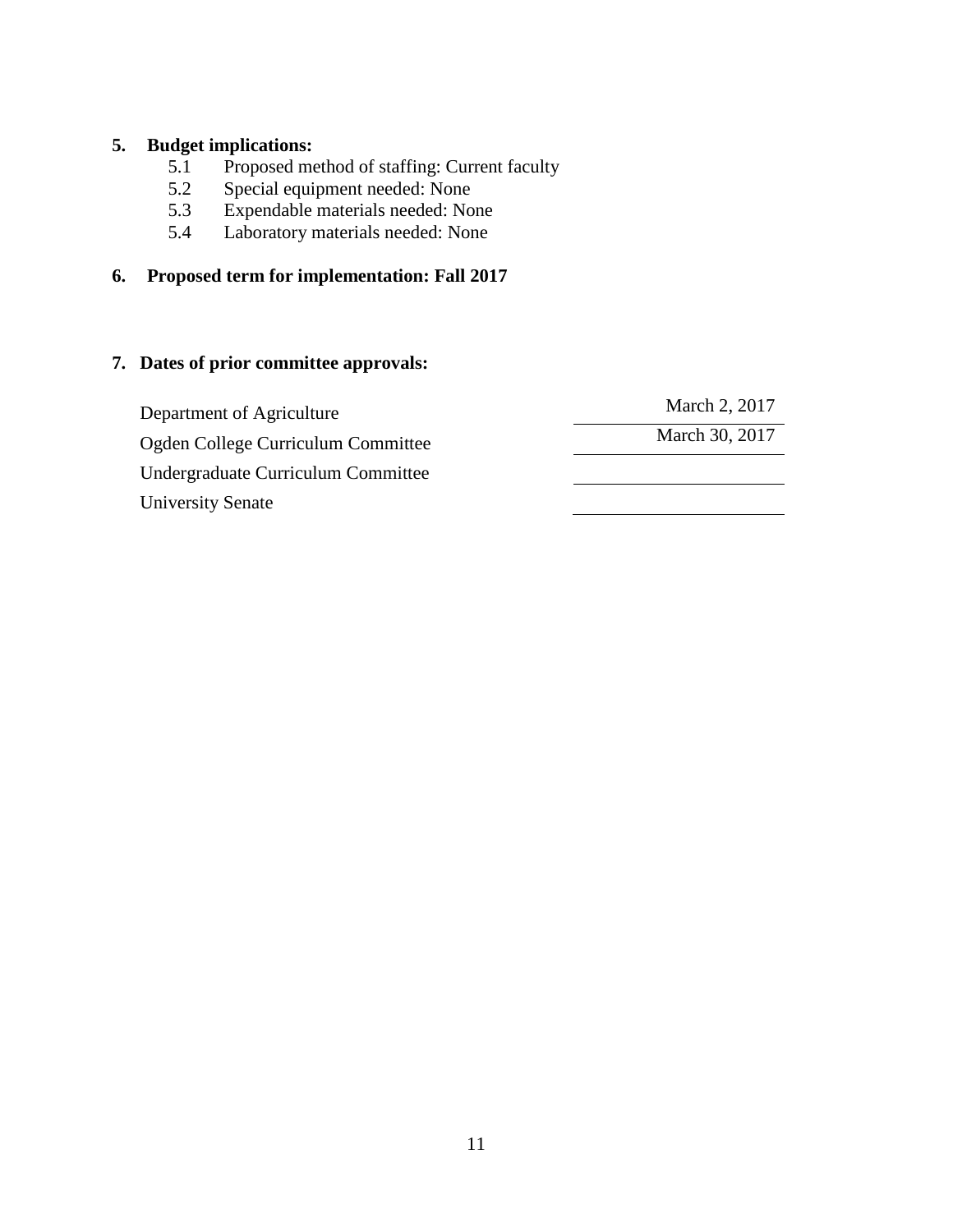#### **Bibliography ANSC 130 Course Proposal**

Griffiths, J. T. Equine Science: Basic Knowledge for Horse People of All Ages 2008. Equine Network, Boulder, CO. 230p.

Crabbe, B. The Comprehensive Guide to Equine Veterinary Medicine 2007. Sterling Publishing, New York, NY. 340p.

Kainer, R. A., and McCracken, T. O. Horse Anatomy: A Coloring Atlas. 2<sup>nd</sup> Edition, Alpine Publications. 81p.

Frape, D. Equine Nutrition and Feeding 2010. 4<sup>th</sup> Edition, Wiley-Blackwell. 493p.

Parker, R., Equine Science 2003. 2nd Edition, Delmar Leaning. 669p.

Brinsko, S. P. Manual of Equine Reproduction (electronic reference) 2011. 3<sup>rd</sup> Edition, Elsevier, St. Louis, MO. 400p.

3D Equine Software. Biospera.org 2017.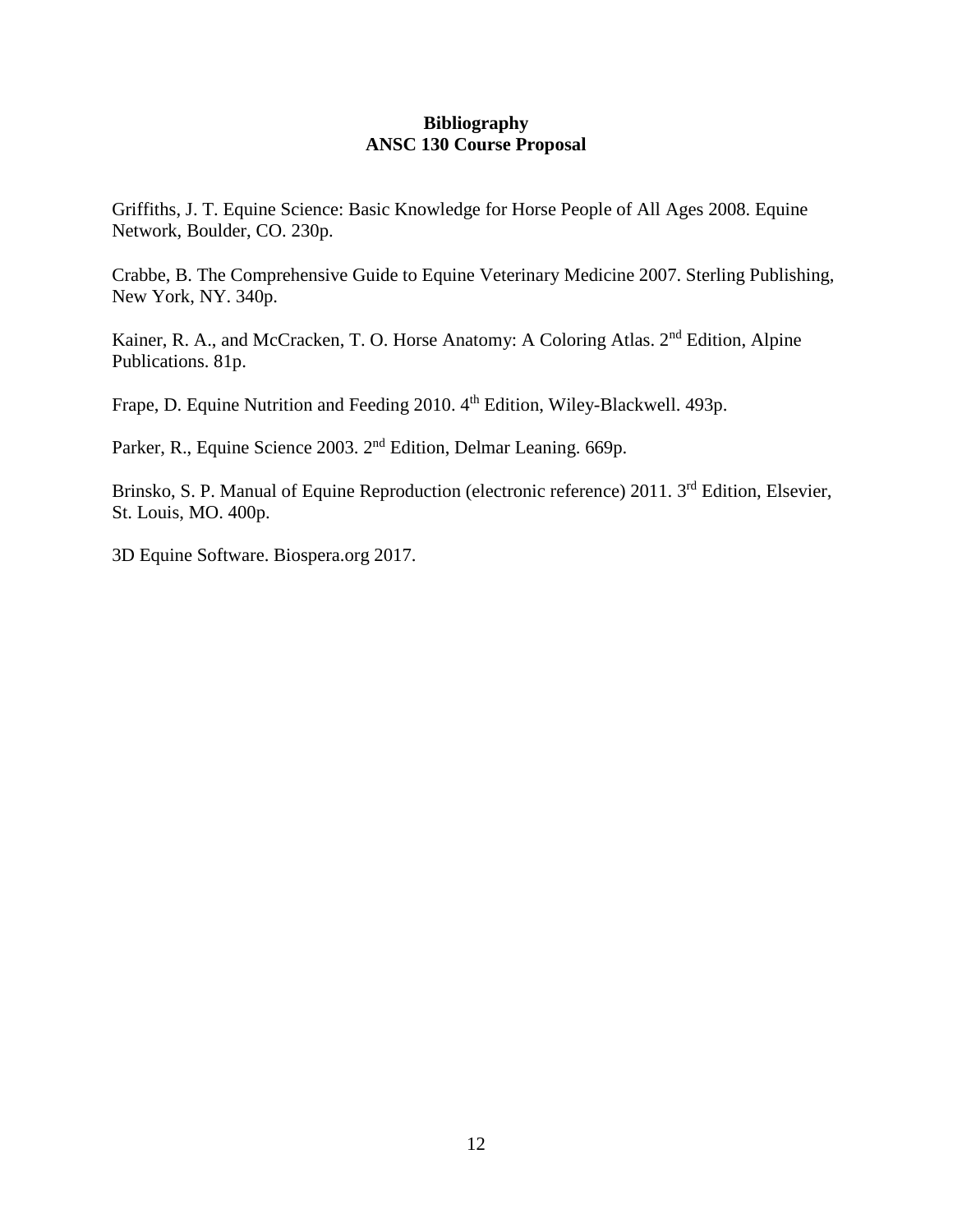### <span id="page-12-0"></span>**Ogden College of Science and Engineering Department of Agriculture Proposal to Create a New Course (Action Item)**

Contact Person: Jennifer Gill, [jennifer.gill@wku.edu,](mailto:jennifer.gill@wku.edu) 610-703-7861

### **1. Identification of proposed course:**

- 1.1 Course prefix (subject area) and number: **[ANSC 131](#page-0-0)**
- 1.2 Course title: Introduction to Horse Science Laboratory
- 1.3 Abbreviated course title: Horse Science Lab (maximum of 30 characters or spaces)
- 1.4 Credit hours: 1 Variable credit: No
- 1.5 Grade type: Standard letter grade
- 1.6 Corequisites: ANSC 130
- 1.7 Course description: Laboratory study of equine science including an overview of the horse industry, anatomy, management, reproduction, nutrition, genetics, behavior and disease.

#### **2. Rationale:**

- 2.1 Reason for developing the proposed course:
	- The horse industry is extremely diverse with many areas of involvement. Students often graduate with an animal science degree and go on to professional school with little horse-handling experience. Students greatly benefit from hands-on learning with live animals. Many techniques and procedures relating to the health, behavior and care of horses can be taught only with live animals.
- 2.2 Projected enrollment in the proposed course:

Approximately 10-15 students per semester based upon enrollment in one previous temporary course offering.

- 2.3 Relationship of the proposed course to courses now offered by the department: This laboratory will expand upon ANSC 141 (Introduction to Animal Science Laboratory), providing an overview of horse science. ANSC 131 will be a prerequisite for ANSC 330/331 (Horse Production/Horse Production Laboratory) and will differ from ANSC 331 in depth of study.
- 2.4 Relationship of the proposed course to courses offered in other departments: No other departments provide instruction on equine science.
- 2.5 Relationship of the proposed course to courses offered in other institutions: There are no universities in Kentucky that offer an introductory horse science laboratory; however, Ohio State University offers an ANIMSCI 2221 (Introduction to Equine Science) lecture course that has a laboratory; Virginia Tech offers APSC 2124 Horse Management and Handling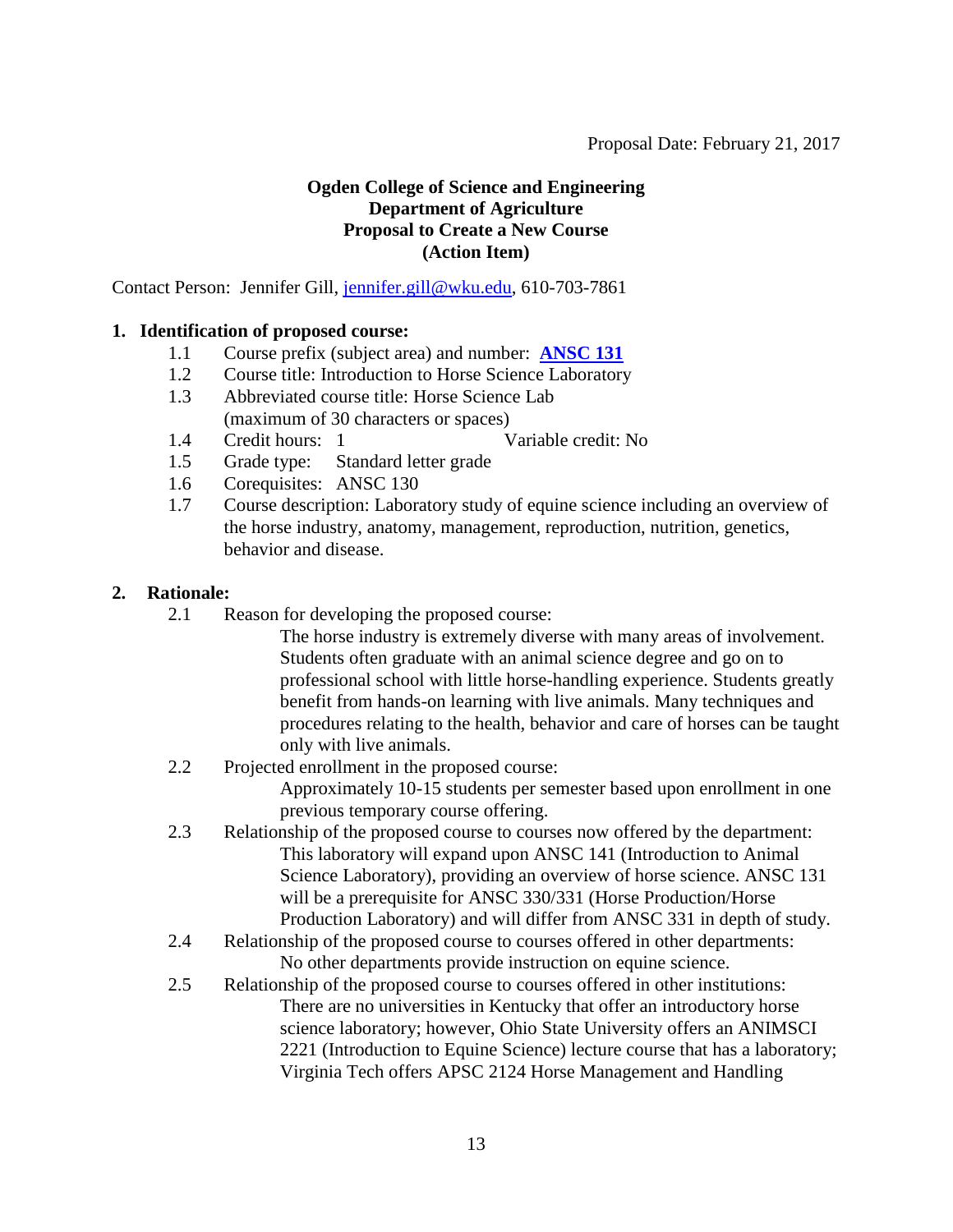Laboratory; and Texas A&M has an EQSC 240 Introduction to Equine Science combined lecture and lab.

# **3. Discussion of proposed course:**

- 3.1 Schedule type: B
- 3.2 Learning Outcomes:
	- Upon completion of this course, students will have gained
		- Hands-on application of equine anatomy and physiology through guided activities with the horse.
		- Knowledge pertaining to hoof care, dentistry, nutrition, behavior and veterinary medicine demonstrated by equine industry professionals.
		- Working knowledge of genetic inheritance and coat color traits.
		- The ability to recognize feeds and determine a basic ration for a horse.
		- An understanding of horse conformation as it relates to soundness and movement.
		- An understanding of the considerations involved with equine facility design.
- 3.3 Content outline:
	- Horse anatomy
	- Coat color genetics
	- Gastrointestinal anatomy and physiology
	- Feed identification
	- Principles of feeding
	- Health management
	- Farrier science
	- Conformation and gaits
	- Facility design
- 3.4 Student expectations and requirements:

Assigned readings, practical examinations, crossword puzzle activities and discussion board topics.

- 3.5 Tentative texts and course materials:
	- Horse Anatomy: A Coloring Atlas. 2<sup>nd</sup> Edition. By R. A. Kainer and T. O. McCracken. 1998. Alpine Publications.

# **4. Resources:**

- 4.1 Library resources: See attached Library Resource Form and Bibliography
- 4.2 Computer resources: Adequate

# **5. Budget implications:**

- 5.1 Proposed method of staffing: Current Faculty
- 5.2 Special equipment needed: None
- 5.3 Expendable materials needed: non-toxic paint, cadaver limbs for hoof trimming
- 5.4 Laboratory materials needed: horse skeletal and system preserved models, charts and visual aids.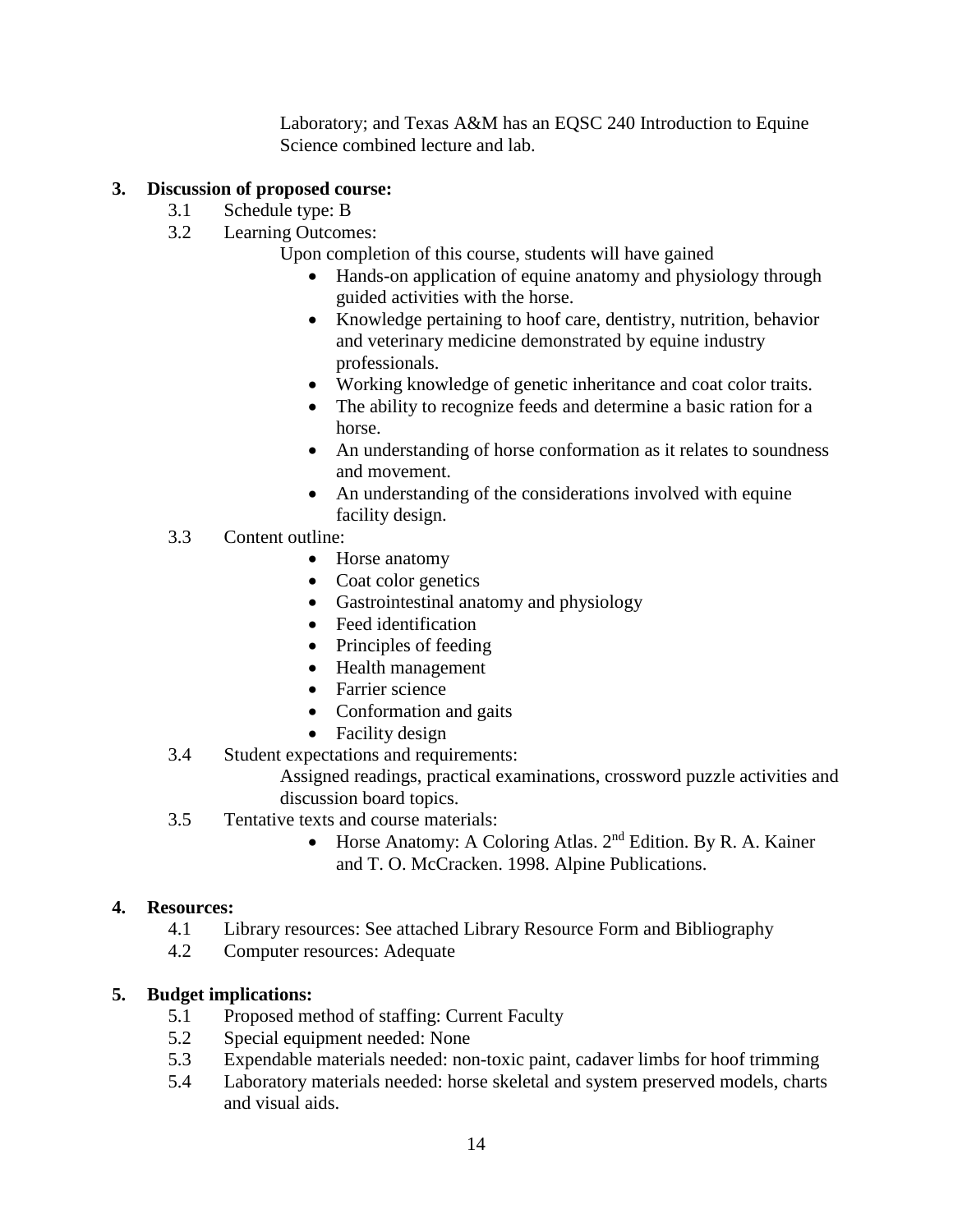# **6. Proposed term for implementation: Fall 2017**

| Department of Agriculture          | March 2, 2017  |
|------------------------------------|----------------|
| Ogden College Curriculum Committee | March 30, 2017 |
| Undergraduate Curriculum Committee |                |
| University Senate                  |                |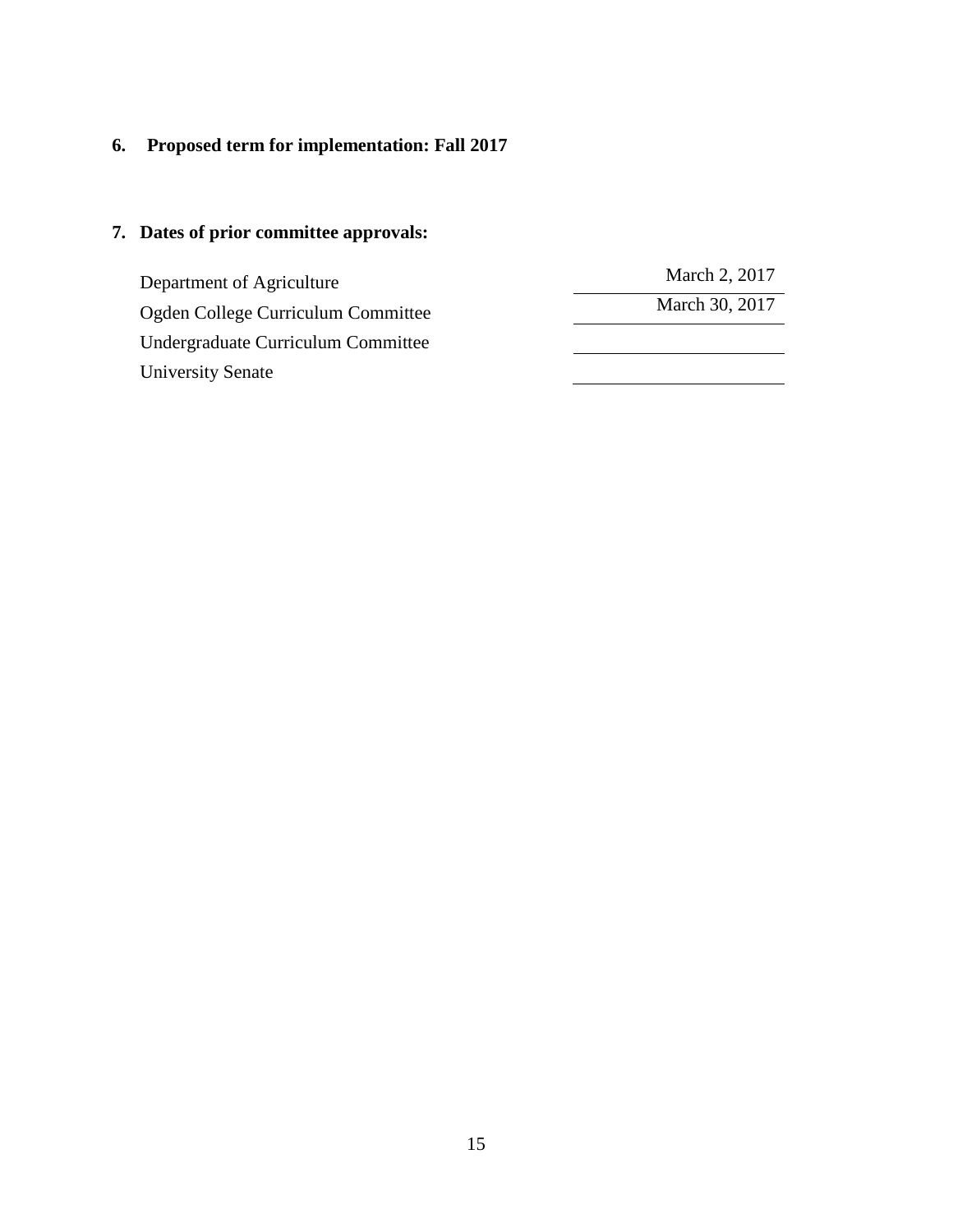#### **Bibliography ANSC 131 Course Proposal**

Griffiths, J. T. Equine Science: Basic Knowledge for Horse People of All Ages 2008. Equine Network, Boulder, CO. 230p.

Crabbe, B. The Comprehensive Guide to Equine Veterinary Medicine 2007. Sterling Publishing, New York, NY. 340p.

Kainer, R. A., and McCracken, T. O. Horse Anatomy: A Coloring Atlas. 2<sup>nd</sup> Edition, Alpine Publications. 81p.

Frape, D. Equine Nutrition and Feeding 2010. 4<sup>th</sup> Edition, Wiley-Blackwell. 493p.

Parker, R., Equine Science 2003. 2nd Edition, Delmar Leaning. 669p.

Brinsko, S. P. Manual of Equine Reproduction (electronic reference) 2011. 3<sup>rd</sup> Edition, Elsevier, St. Louis, MO. 400p.

3D Equine Software. Biospera.org 2017.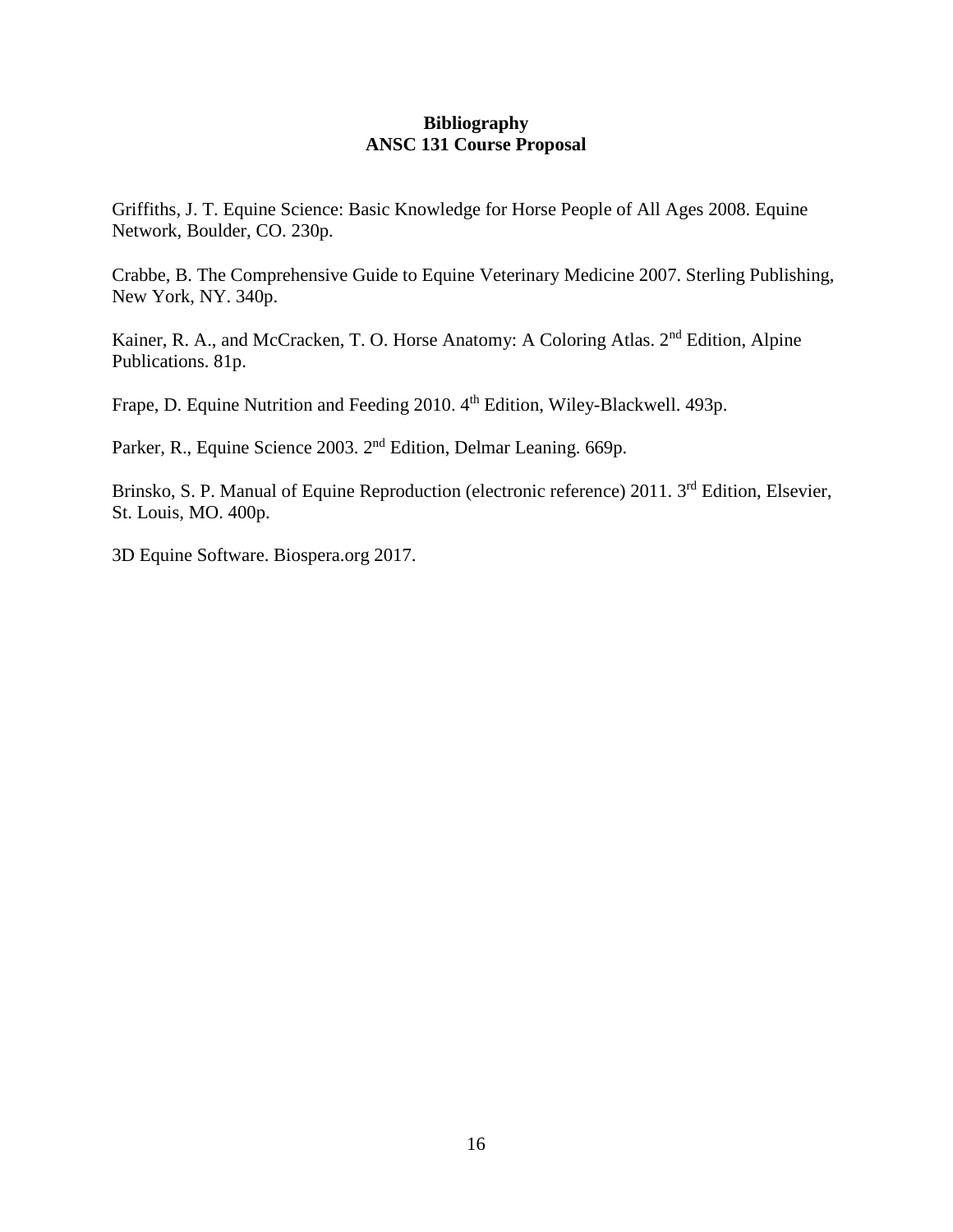# <span id="page-16-0"></span>**Ogden College of Science and Engineering Department of Agriculture Proposal to Revise A Program (Action Item)**

Contact Person: Todd Willian, todd.willian@wku.edu, (270) 745-5969

# **1. Identification of program:**

- 1.1 Current program reference number: 508
- 1.2 Current program title: **[Major in Agriculture](#page-0-0)**
- 1.3 Credit hours: 50

# **2. Identification of the proposed program changes:**

- Addition of AGEC 160
- Inclusion of AGEC 360 as an optional course rather than a required course
- Addition of AGMC 326 as an optional course
- MATH 115 or higher as a required support course replaces MATH 116 or higher (except for students in the Pre-Veterinary Medicine concentration)

# **3. Detailed program description:**

| (Side-by-side table is required for most        | Proposed                                         |
|-------------------------------------------------|--------------------------------------------------|
| program changes showing revised program         | This major in agriculture requires a minimum     |
| on the right and identifying deletions by       | of 50 semester hours in agriculture and leads    |
| strike-through and additions in                 | to a Bachelor of Science degree. Electives       |
| <b>boldface.)</b> Current                       | chosen from agriculture courses focusing on a    |
| This major in agriculture requires a minimum    | concentration, when approved by an assigned      |
| of 50 semester hours in agriculture and leads   | advisor, complete the minimum total of 50        |
| to a Bachelor of Science degree. Electives      | semester hours in agriculture. At least half of  |
| chosen from agriculture courses focusing on a   | the semester hours in the major must be in       |
| concentration, when approved by an assigned     | courses numbered 300 or above. All students      |
| advisor, complete the minimum total of 50       | must take the following courses outside of the   |
| semester hours in agriculture. At least half of | major:                                           |
| the semester hours in the major must be in      | Mathematics Course (3 hours): MATH<br>$\bullet$  |
| courses numbered 300 or above. All students     | 115 or higher (Note: Students                    |
| must take the following courses outside of the  | focusing in Pre-Veterinary Medicine              |
| major:                                          | must take MATH 116 or higher)                    |
| Mathematics Course (3 hours): MATH              | Chemistry Courses (6 hours): CHEM                |
| 116 or higher                                   | 105, 107, 120, or 222                            |
| Chemistry Courses (6 hours): CHEM               | Chemistry Labs (2 hours): CHEM 106,<br>$\bullet$ |
| 105, 107, 120, or 222                           | 108, 121, or 223                                 |
| Chemistry Labs (2 hours): CHEM 106,             | Biology Course and Lab (4 hours):                |
| 108, 121, or 223                                | BIOL 120, 121 (Note: Students                    |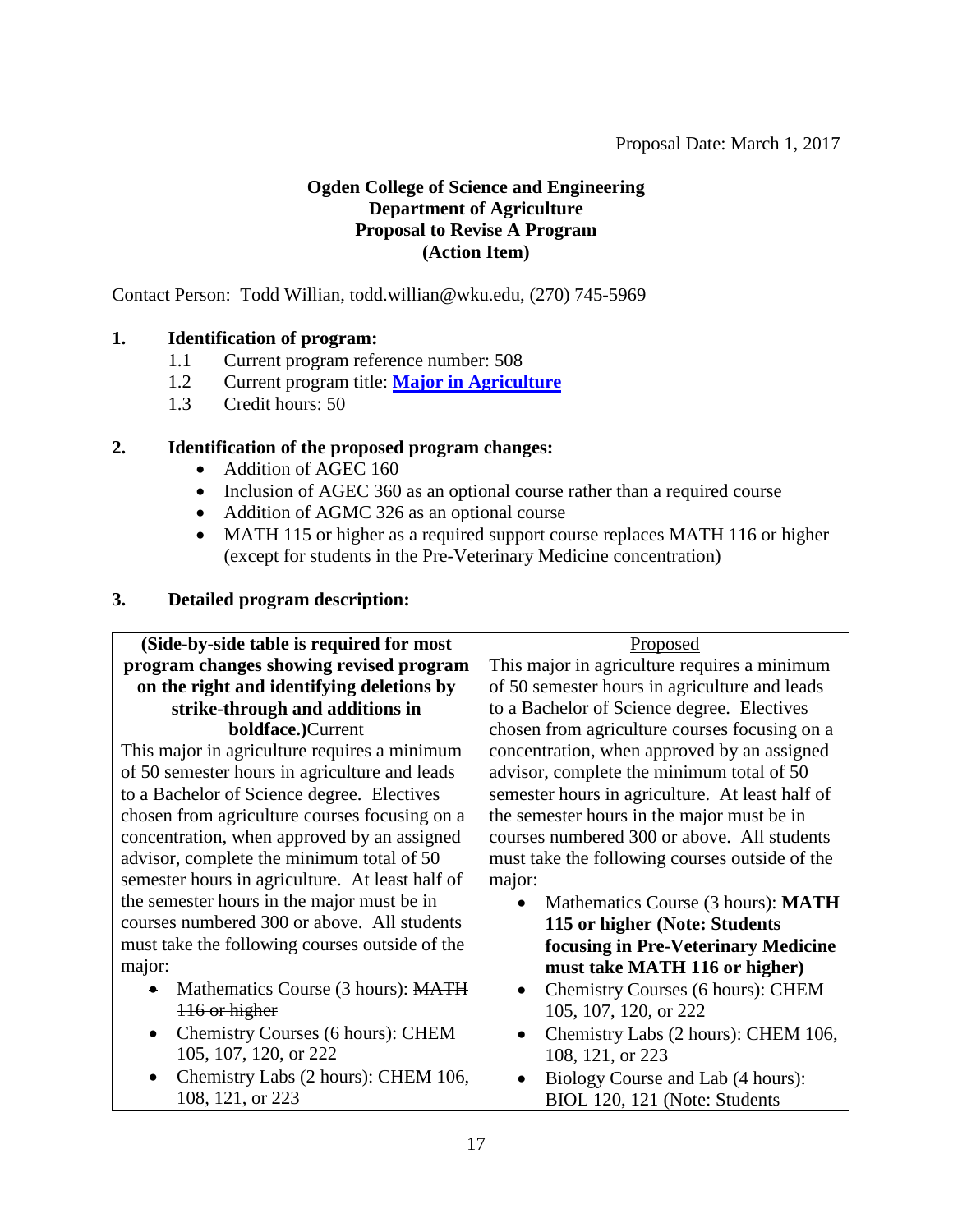| Biology Course and Lab (4 hours):    | pursuing the Horticulture               |
|--------------------------------------|-----------------------------------------|
| BIOL 120, 121 (Note: Students        | Concentration may take BIOL 120 and     |
| pursuing the Horticulture            | 121 or BIOL 122 and 123.)               |
| Concentration may take BIOL 120 and  | Basic Agriculture Courses (29 hours)    |
| 121 or BIOL 122 and 123.)            | AGRO 110 (3)                            |
| Basic Agriculture Courses (29 hours) | ANSC 140 (3)                            |
| AGRO 110 (3)                         | <b>AGEC 160 (3)</b>                     |
| ANSC 140 (3)                         | AGMC 170/171 (2/1)                      |
| AGMC 170/171 (2/1)                   | AGRI 175 (1)                            |
| AGRI 175 (1)                         | AGMC 176 (2)                            |
| AGMC 176(2)                          | AGRI 291 or AGRI 491 (3)                |
| AGRI 291 or AGRI 491 (3)             | <b>AGRO 320 or ANSC 345 or AGEC 360</b> |
| AGRO 320 or ANSC 345 (3)             | <b>AGMC 326 (3)</b><br><sub>or</sub>    |
| AGRO 350 (3)                         | AGRO 350 (3)                            |
| AGEC 360 (3)                         | AGRI 397 (1)                            |
| AGRI 397 (1)                         | AGRI 398 (1)                            |
| AGRI 398 (1)                         | AGRI 494 (3)                            |
| AGRI 494 (3)                         |                                         |
|                                      |                                         |
|                                      |                                         |
|                                      |                                         |

**4. Rationale for the proposed program change:** These changes move our required AGEC course from junior level to freshman level and add flexibility to our requirement for a 300-level core elective by including four concentrations to choose from. Additionally, replacing MATH 116 or higher with MATH 115 or higher provides a better fit for agriculture majors since most (except Pre-Veterinary Medicine students) will never enroll in additional mathematics courses.

#### **5. Proposed term for implementation and special provisions (if applicable):** Fall 2017

| Department of Agriculture          | March 2, 2017  |
|------------------------------------|----------------|
| <b>OCSE Curriculum Committee</b>   | March 30, 2017 |
| Undergraduate Curriculum Committee |                |
| <b>University Senate</b>           |                |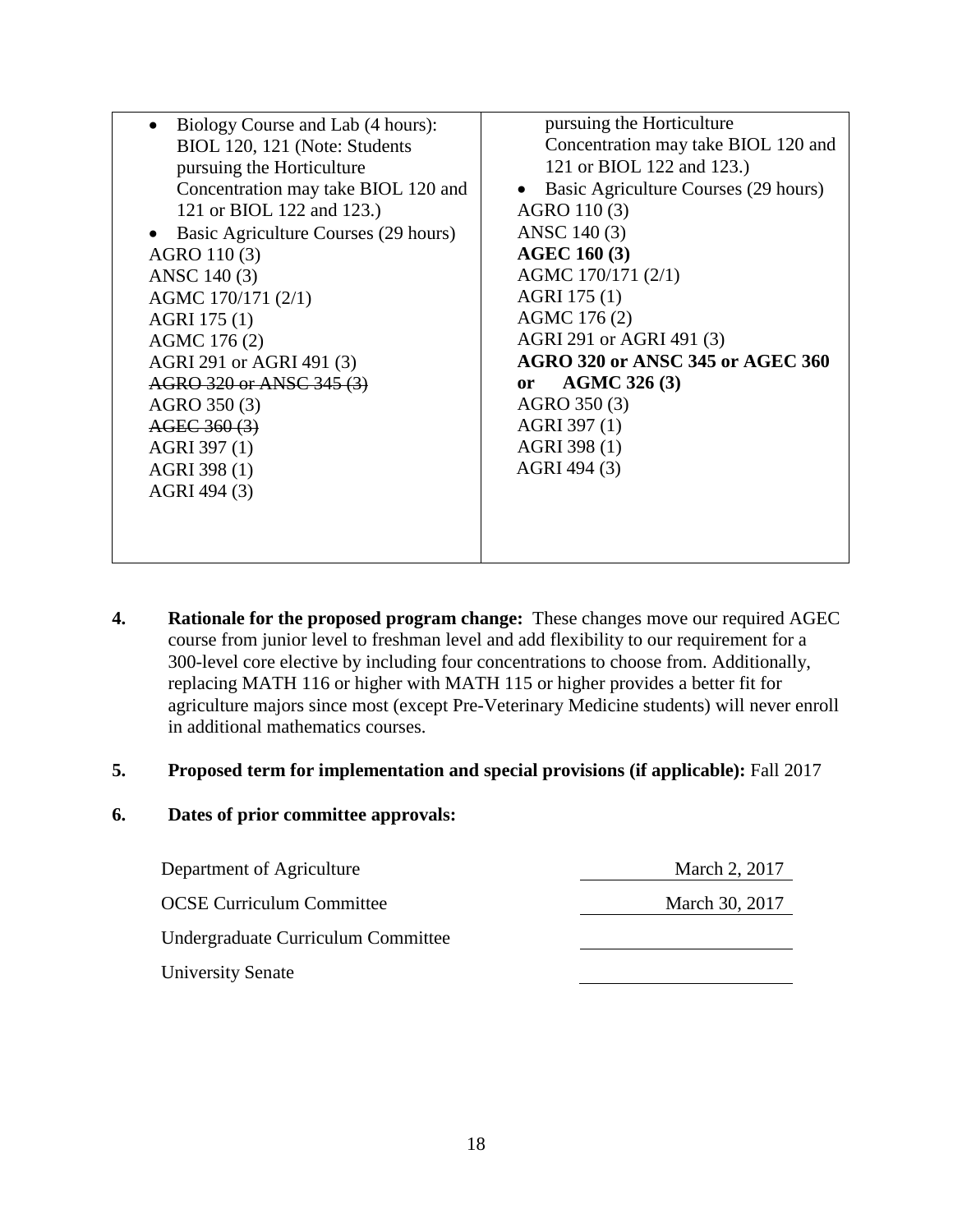### <span id="page-18-0"></span>**Ogden College of Science and Engineering Architectural and Manufacturing Sciences Department Proposal to Create a New Course (Action Item)**

Contact Person: Bryan Reaka, [bryan.reaka@wku.edu,](mailto:bryan.reaka@wku.edu) 270.745.7032

### **1. Identification of proposed course:**

- **1.1** Course prefix (subject area) and number: **[AMS 490A](#page-1-0)**
- 1.2 Course title: Senior Research for Architectural Sciences
- 1.3 Abbreviated course title: Sr Research Architect Sciences
- 1.4 Credit hours: 3 Variable credit NO
- 1.5 Grade type: Standard Letter
- 1.6 Prerequisites: AMS 363 with a grade of "C" or better, AMS 488 with a grade of "C" or better
- 1.7 Course description: Students work on capstone research projects utilizing skills and knowledge from prior courses in the Architectural Sciences program. Projects in this course will simulate real life projects encountered in industry.

#### **2. Rationale:**

- 2.1 Reason for developing the proposed course: As the AMS Department has become more diverse over the years, thus the need for more specialized skill sets for different disciplines has become obvious. Attaching specific prerequisite courses to discipline specific senior capstone coursework is intended to help the students be successful in the course.
- 2.2 Projected enrollment in the proposed course: 20
- 2.3 Relationship of the proposed course to courses now offered by the department: AMS 490 is currently offered in the AMS Department. This is the current senior research course, AMS 490A will be specifically for students in the Architectural Sciences baccalaureate program.
- 2.4 Relationship of the proposed course to courses offered in other departments: Many Departments have capstone courses in their departments and individual programs. These courses are specific to individual degree programs. The intent of AMS 490A is to be specific to the Architectural Sciences program.
- 2.5 Relationship of the proposed course to courses offered in other institutions: Most baccalaureate programs in technological areas require a capstone course of some variety prior to graduation.

#### **3. Discussion of proposed course:**

- 3.1 Schedule type: C Lecture/Lab
- 3.2 Learning Outcomes:
	- Develop a comprehensive project proposal related to the student's major field.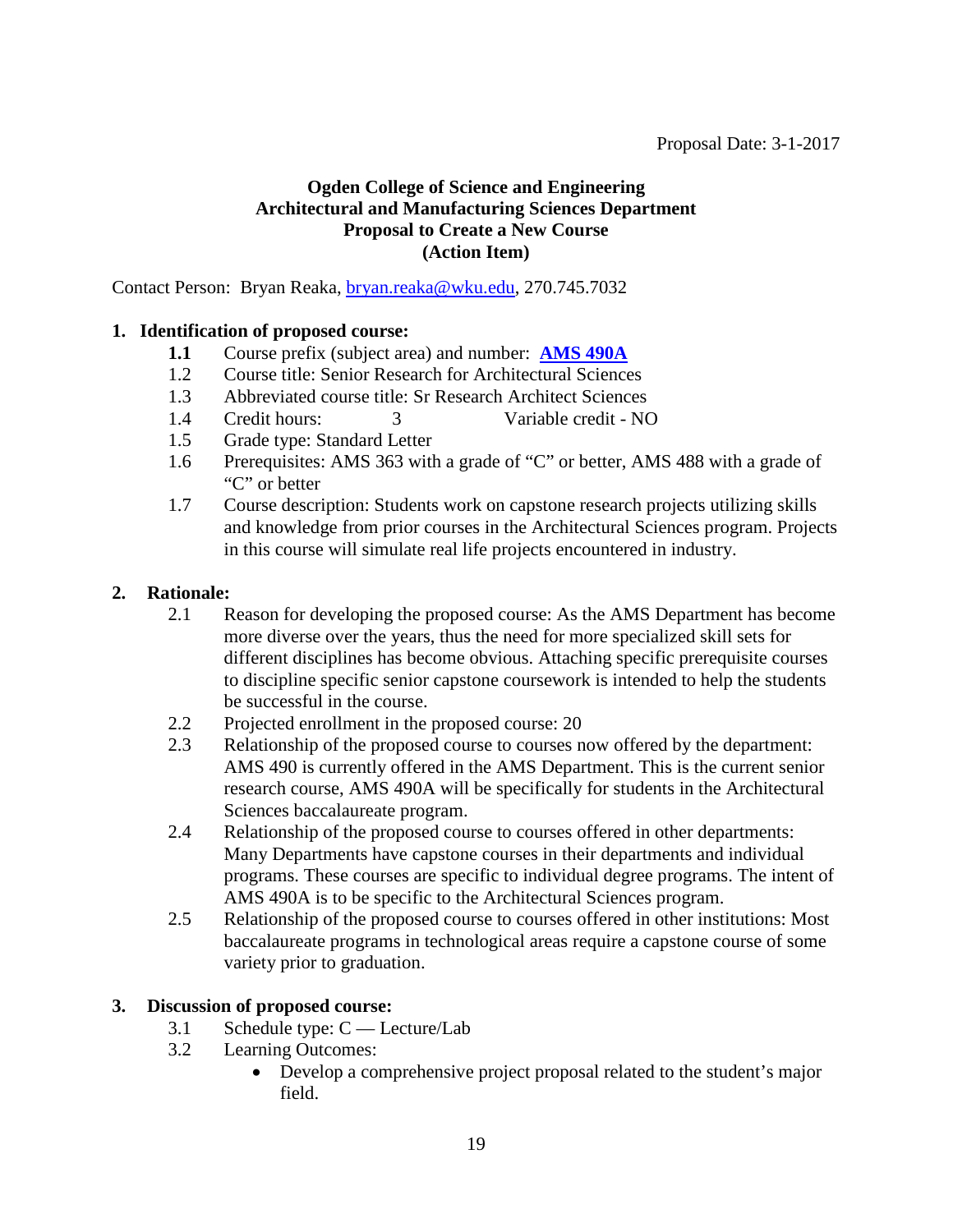- Demonstrate technical writing and reporting skills throughout the proposal, progress reporting, project manual, and final deliverable product.
- Use research, analysis, and writing skills to execute and implement proposed project
- Produce periodic progress reports
- Finalize and submit comprehensive technical report
- Effectively present project plan and findings
- 3.3 Content outline:
- 3.4 Student expectations and requirements: Acceptable complexity of project to ensure students are meeting the desired quality level. Reports completed are technically and grammatically accurate, progress reports are completed through semester, final project documentation turned in as an artifact, presentation at WKU Student Research Conference
- 3.5 Tentative texts and course materials: NO TEXT

# **4. Resources:**

- 4.1 Library resources: See attached form
- 4.2 Computer resources: Students should be able to matriculate through this course with current access to computer resources on campus and within the AMS Department.

# **5. Budget implications:**

- 5.1 Proposed method of staffing: AMS 490A will replace AMS 490 course in the Architectural Sciences Program. AMS 490 has been taught for over 13 years as discipline specific course. The load will be similar to that which currently exists within the AMS Department.
- 5.2 Special equipment needed: Software that AMS Department currently has available
- 5.3 Expendable materials needed: Model making material
- 5.4 Laboratory materials needed: Design Studio is currently in the stages of being created and renovated

# **6. Proposed term for implementation: Spring 2018**

| Architectural and Manufacturing Sciences Dept. | March 3, 2017  |
|------------------------------------------------|----------------|
| <b>OCSE College Curriculum Committee</b>       | March 30, 2017 |
| Undergraduate Curriculum Committee             |                |
| University Senate                              |                |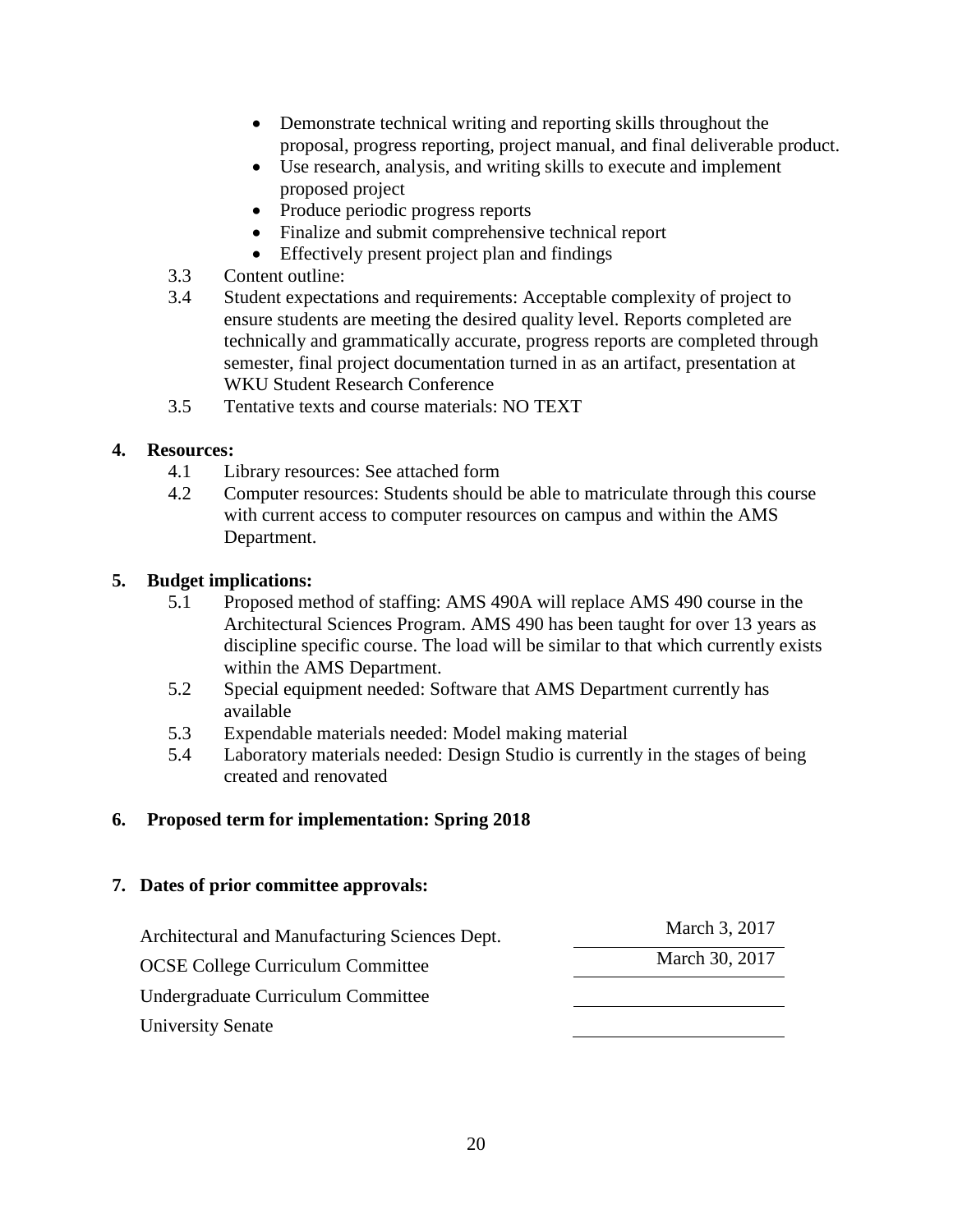# <span id="page-20-0"></span>**Ogden College of Science and Engineering Architectural and Manufacturing Sciences Department Proposal to Create a New Course (Action Item)**

Contact Person: Bryan Reaka, [bryan.reaka@wku.edu,](mailto:bryan.reaka@wku.edu) 270.745.7032

### **1. Identification of proposed course:**

- 1.1 Course prefix (subject area) and number: **[AMS 490B](#page-1-0)**
- 1.2 Course title: Senior Research for Construction Management
- 1.3 Abbreviated course title: Sr Research for Construction
- 1.4 Credit hours: 3 Variable credit NO
- 1.5 Grade type: Standard Letter
- 1.6 Prerequisites: CM 250 with a grade of "C" or better, CM 363 with a grade of "C" or better, AMS 390 with a grade of "C" or better. Pre or Co-requisite: CM 462.
- 1.7 Course description: Students work on capstone research projects utilizing skills and knowledge from prior courses in the Construction Management program. Projects in this course will simulate real life projects encountered in industry.

# **2. Rationale:**

- 2.1 Reason for developing the proposed course: As the AMS Department has become more diverse over the years, thus the need for more specialized skill sets for different disciplines has become obvious. Attaching specific prerequisite courses to discipline specific senior capstone coursework is intended to help the students be successful in the course.
- 2.2 Projected enrollment in the proposed course: 20
- 2.3 Relationship of the proposed course to courses now offered by the department: AMS 490 is currently offered in the AMS Department. This is the current senior research course, AMS 490B will be specifically for students in the Construction Management baccalaureate program.
- 2.4 Relationship of the proposed course to courses offered in other departments: Many Departments have capstone courses in their departments and individual programs. These courses are specific to individual degree programs. The intent of AMS 490B is to be specific to the Construction Management program.
- 2.5 Relationship of the proposed course to courses offered in other institutions: Most baccalaureate programs in technological areas require a capstone course of some variety prior to graduation.

# **3. Discussion of proposed course:**

- 3.1 Schedule type: L—Lecture
- 3.2 Learning Outcomes:
	- Students show technical competency in Construction management area
	- Supporting evidence (project) is professional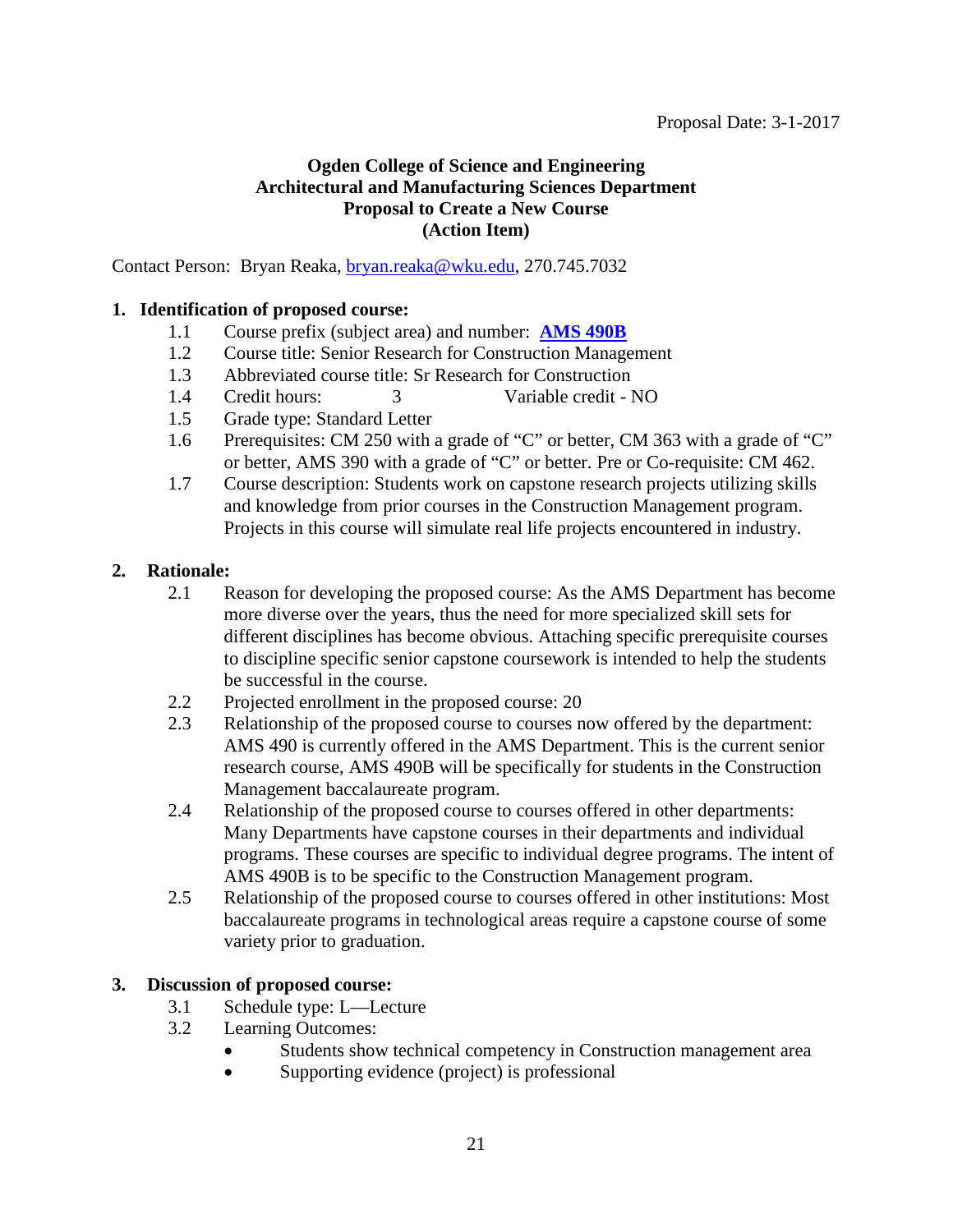- Project manual outlining course of action is free of errors in content and grammar
- Final presentation explains project clearly, concisely, and shows subject matter competency
- 3.3 Content outline:
	- Projects assigned for student learning activities
	- Students work on projects in construction industry to accomplish schedules estimates and goals
	- Presentations and Technical reports accomplished by students through semester
	- Final project completed in period of the semester
- 3.4 Student expectations and requirements: Proposals submitted, papers completed are technically and grammatically accurate, progress reports completed through semester, final project documentation turned in as an artifact
- 3.5 Tentative texts and course materials: NO TEXT

# **4. Resources:**

- 4.1 Library resources: See attached form
- 4.2 Computer resources: Students should be able to matriculate through this course with current access to computer resources on campus and within the AMS Department.

# **5. Budget implications:**

- 5.1 Proposed method of staffing: AMS 490B will replace AMS 490 course in the Construction Management Program. AMS 490 has been taught for over 13 years as discipline specific course. The load will be similar to that which currently exists within the AMS Department.
- 5.2 Special equipment needed: none
- 5.3 Expendable materials needed: Documents from various completed built works.
- 5.4 Laboratory materials needed: none

# **6. Proposed term for implementation: Spring 2018**

| Architectural and Manufacturing Sciences Dept. | March 3, 2017  |
|------------------------------------------------|----------------|
| <b>OCSE College Curriculum Committee</b>       | March 30, 2017 |
| Undergraduate Curriculum Committee             |                |
| <b>University Senate</b>                       |                |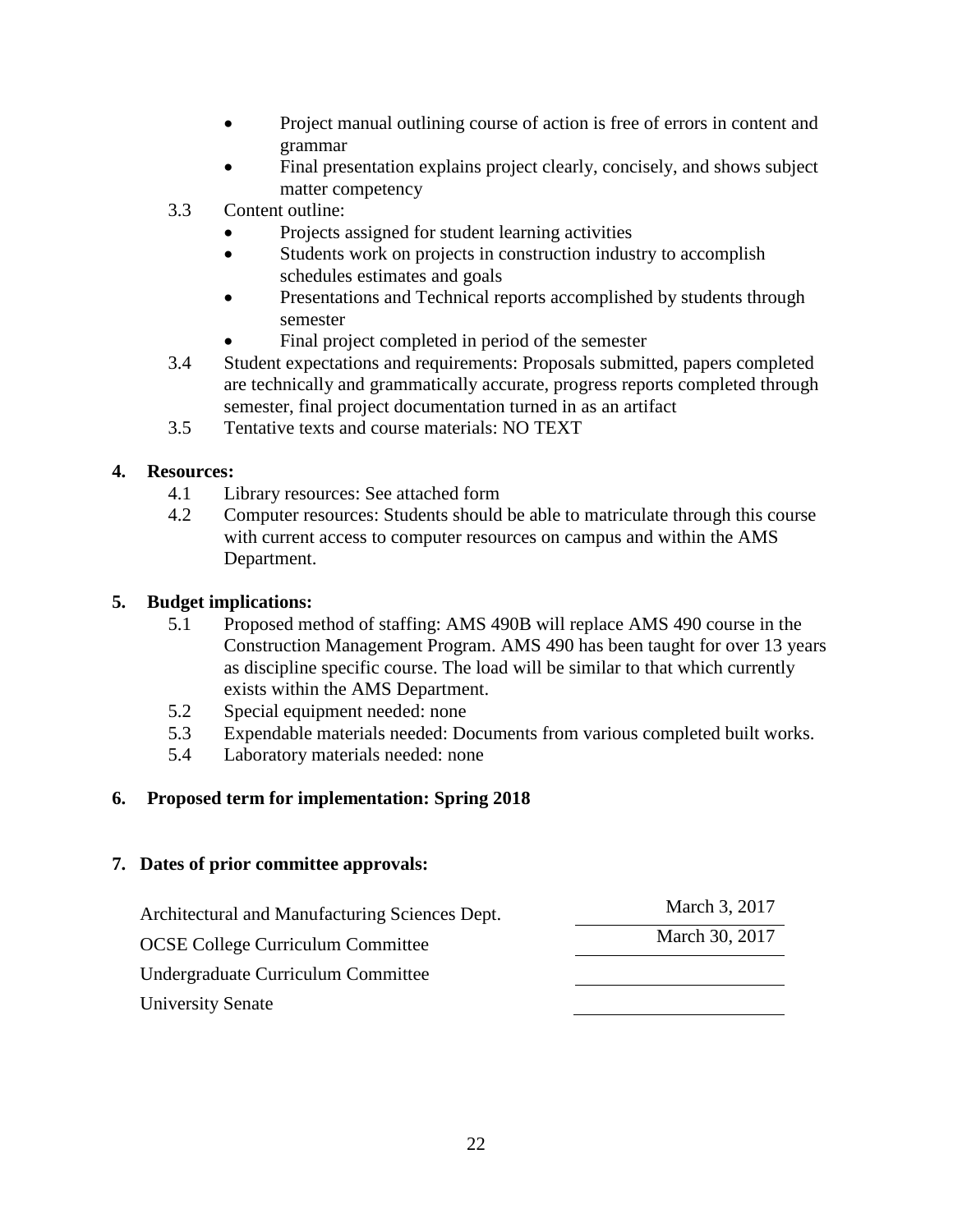### <span id="page-22-0"></span>**Ogden College of Science and Engineering Architectural and Manufacturing Sciences Department Proposal to Create a New Course (Action Item)**

Contact Person: Bryan Reaka, [bryan.reaka@wku.edu,](mailto:bryan.reaka@wku.edu) 270.745.7032

### **1. Identification of proposed course:**

- 1.1 Course prefix (subject area) and number: **[AMS 490E](#page-1-0)**
- 1.2 Course title: Senior Research for Manufacturing Engineering Technology
- 1.3 Abbreviated course title: Senior Research for MET
- 1.4 Credit hours: 3 Variable credit NO
- 1.5 Grade type: Standard Letter
- 1.6 Prerequisites: AMS 356 with a grade of "C" or better, AMS 390 with a grade of "C" or better, AMS 370 with a grade of "C" or better. Pre or co-requisites AMS 396, AMS 394.
- 1.7 Course description: Students work on capstone research projects utilizing skills and knowledge from prior courses in the Manufacturing Engineering Technology program. This is a lecture lab course that will incorporate all aspects of manufacturing in a simulated facility.

# **2. Rationale:**

- 2.1 Reason for developing the proposed course: As the AMS Department has become more diverse over the years, thus the need for more specialized skill sets for different disciplines has become obvious. Attaching specific prerequisite courses to discipline specific senior capstone coursework is intended to help the students be successful in the course.
- 2.2 Projected enrollment in the proposed course: 20<br>2.3 Relationship of the proposed course to courses n
- 2.3 Relationship of the proposed course to courses now offered by the department: AMS 490 is currently offered in the AMS Department. This is the current senior research course, AMS 490E will be specifically for students in the Manufacturing Engineering Technology baccalaureate program.
- 2.4 Relationship of the proposed course to courses offered in other departments: Many Departments have capstone courses in their departments and individual programs. These courses are specific to individual degree programs. The intent of AMS 490E is to be specific to the Manufacturing Engineering Technology program.
- 2.5 Relationship of the proposed course to courses offered in other institutions: Most baccalaureate programs in technological areas require a capstone course of some variety prior to graduation.

#### **3. Discussion of proposed course:**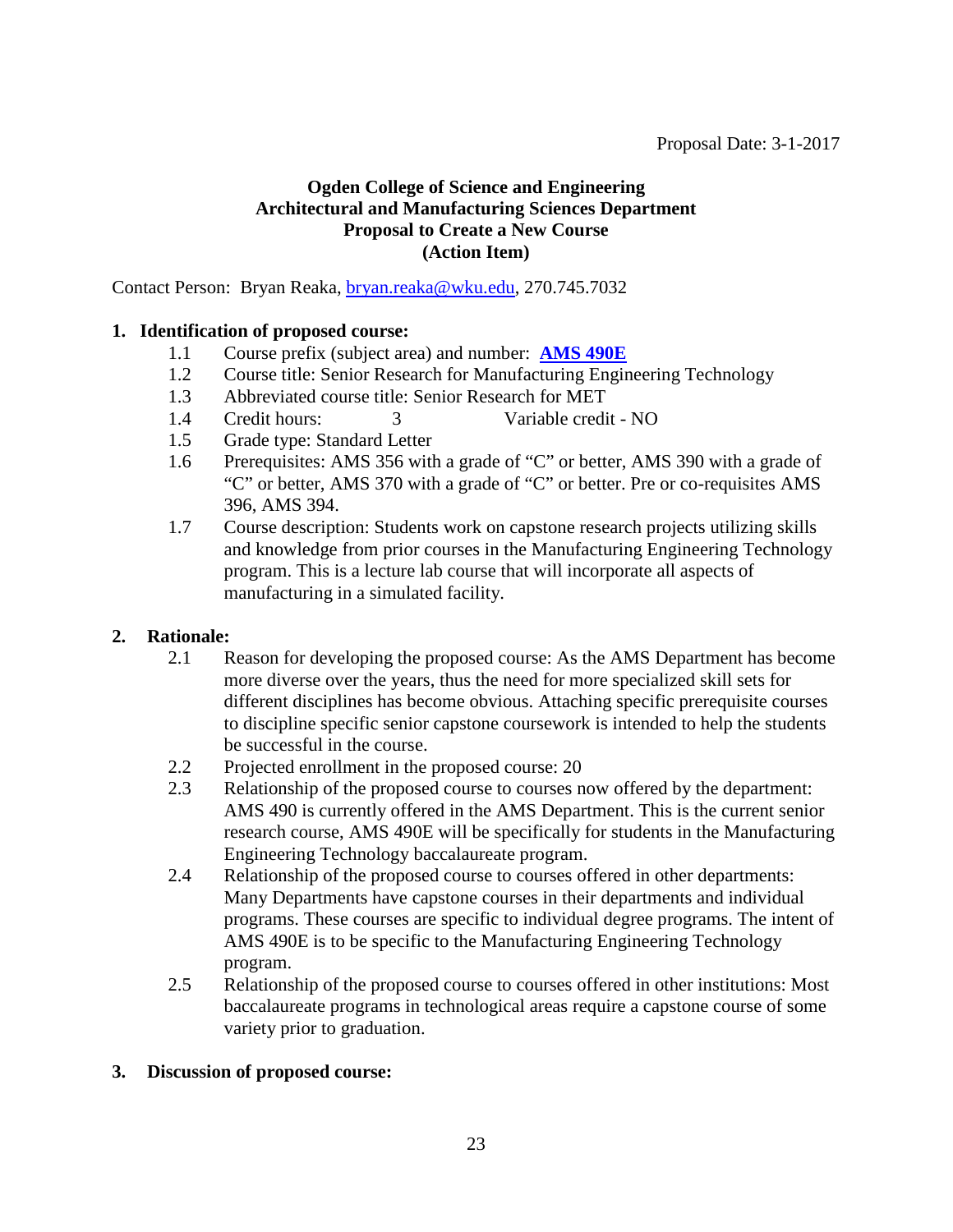- 3.1 Schedule type: C—Lecture/Lab: Combination of formal presentation and experimental study.
- 3.2 Learning Outcomes:
- Develop a comprehensive project proposal related to the student's major field of study
- Demonstrate technical writing and reporting skills throughout the proposal, progress reporting, project manual, and final deliverable product.
- Finalize and submit comprehensive technical report
- Produce an artifact within specifications
- 3.3 Content outline:
- Use research, analysis, and writing skills to execute and implement proposed project
- Produce periodic progress reports
- Finalize and submit comprehensive technical report
- Effectively present project plan and findings
- 3.4 Student expectations and requirements: project proposal, papers, National Certification exam, progress reports, final project presentation
- 3.5 Tentative texts and course materials: NO TEXT

# **4. Resources:**

- 4.1 Library resources: See attached form
- 4.2 Computer resources: Current resources within AMS Department are adequate

# **5. Budget implications:**

- 5.1 Proposed method of staffing: AMS 490E will replace AMS 490 course in the Manufacturing Engineering Technology Program. AMS 490 has been taught for over 13 years as discipline specific course. The load will be similar to that which currently exists in the AMS Department.
- 5.2 Special equipment needed: Computer Integrated Manufacturing Lab EST room 107
- 5.3 Expendable materials needed: Material will include wood and aluminum for student projects
- 5.4 Laboratory materials needed: Material will include wood and aluminum for student projects.
- **6. Proposed term for implementation: Spring 2018**
- **7. Dates of prior committee approvals:**

| Architectural and Manufacturing Sciences Dept. | March 3, 2017  |
|------------------------------------------------|----------------|
| <b>OCSE College Curriculum Committee</b>       | March 30, 2017 |
| Undergraduate Curriculum Committee             |                |
| <b>University Senate</b>                       |                |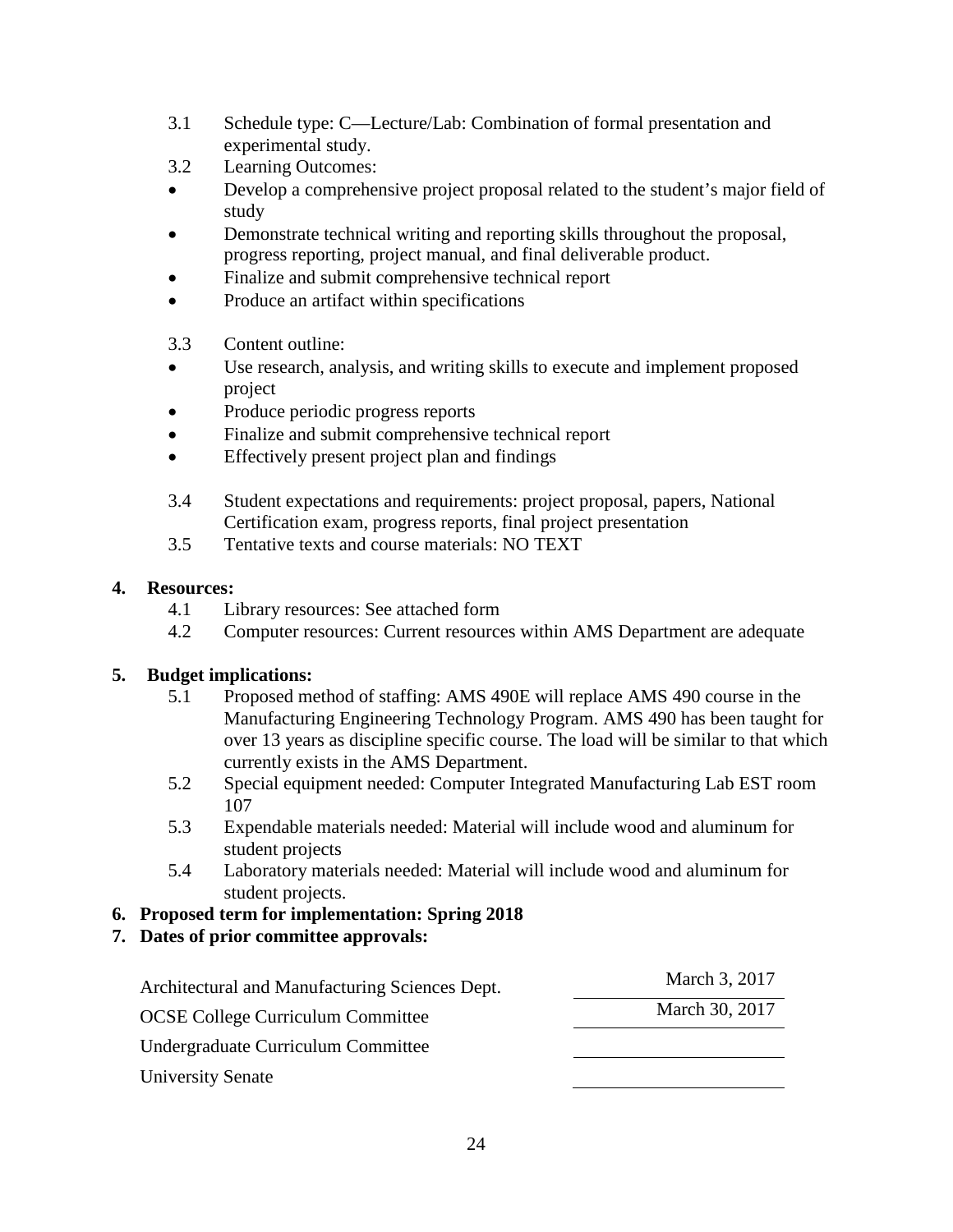# <span id="page-24-0"></span>**Ogden College of Science and Engineering Architectural and Manufacturing Sciences Department Proposal to Create a New Course (Action Item)**

Contact Person: Bryan Reaka, [bryan.reaka@wku.edu,](mailto:bryan.reaka@wku.edu) 270.745.7032

### **1. Identification of proposed course:**

- 1.1 Course prefix (subject area) and number: **[AMS 490F](#page-1-0)**
- 1.2 Course title: Senior Research for Technology Management
- 1.3 Abbreviated course title: Senior Research for Tech Mgt.
- 1.4 Credit hours: 3 Variable credit NO
- 1.5 Grade type: Standard Letter
- 1.6 Prerequisites: AMS 356 with a grade of "C" or better, AMS 390 with a grade of "C" or better, and consent of the instructor. Pre or co-requisites: AMS 396, AMS 394.
- 1.7 Course description: Students work on capstone research projects utilizing skills and knowledge from prior courses in the Technology Management program. Projects performed when possible will be for a specific client or industry. This course will require an approved course proposal prior to being able to register.

#### **2. Rationale:**

- 2.1 Reason for developing the proposed course: As the AMS Department has become more diverse over the years, thus the need for more specialized skill sets for different disciplines has become obvious. Attaching specific prerequisite courses to discipline specific senior capstone coursework is intended to help the students be successful in the course.
- 2.2 Projected enrollment in the proposed course: 20
- 2.3 Relationship of the proposed course to courses now offered by the department: AMS 490 is currently offered in the AMS Department. This is the current senior research course, AMS 490F will be specifically for students in the Technology Management baccalaureate program.
- 2.4 Relationship of the proposed course to courses offered in other departments: Many Departments have Capstone courses in their departments and individual programs. These courses are specific to individual degree programs. This is the intent of AMS 490F to be specific to the Technology Management program.
- 2.5 Relationship of the proposed course to courses offered in other institutions: Most baccalaureate programs in technological areas require a capstone course of some variety prior to graduation.

#### **3. Discussion of proposed course:**

- 3.1 Schedule type: L—Lecture
- 3.2 Learning Outcomes:
	- Students show technical competency in their area of expertise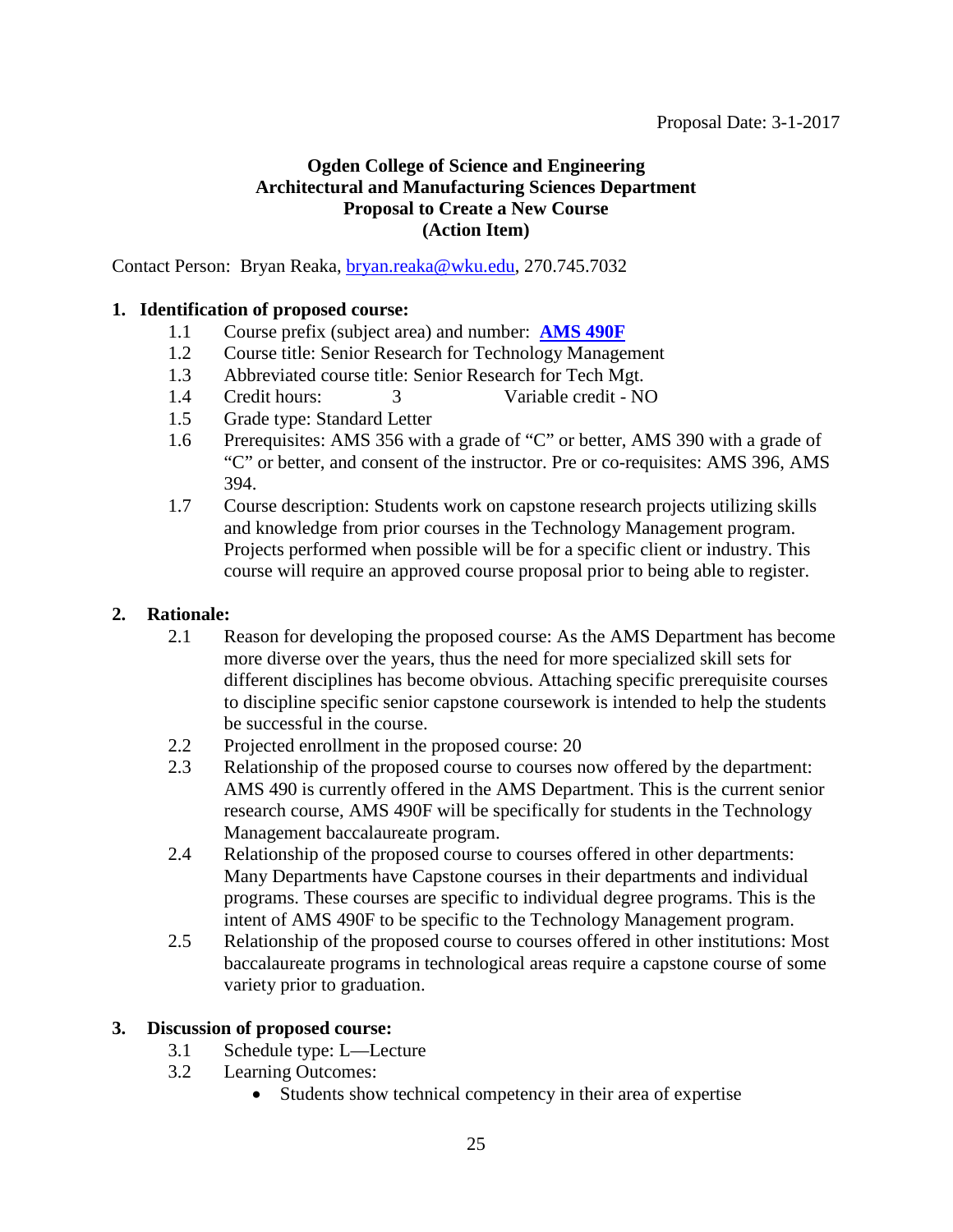- Supporting evidence (project) is professional
- Project manual is free of errors in content and grammar
- Presentation explains project clearly and concisely

### 3.3 Content outline:

- Project proposal approved
- Individual project goals vary depending upon project chosen by student
- Students work on projects in industry to accomplish goals
- Video presentations and Technical reports accomplished by students through semester
- Final project completed in period of the semester
- National Certification Exam attempted at completion of the course
- 3.4 Student expectations and requirements: project proposal, papers, National Certification exam, Video progress reports, final project as an artifact
- 3.5 Tentative texts and course materials: NO TEXT

#### **4. Resources:**

- 4.1 Library resources: See attached form
- 4.2 Computer resources: Students should be able to matriculate through this course with current access to computer resources on campus.

### **5. Budget implications:**

- 5.1 Proposed method of staffing: AMS 490F will replace AMS 490 course in the Technology Management Program. AMS 490 has been taught for over 13 years as discipline specific course. The load will be similar to that which currently exists within the AMS Department.
- 5.2 Special equipment needed: none
- 5.3 Expendable materials needed: none
- 5.4 Laboratory materials needed: none

# **6. Proposed term for implementation: Spring 2018**

| Architectural and Manufacturing Sciences Dept. | March 3, 2017  |
|------------------------------------------------|----------------|
| <b>OCSE College Curriculum Committee</b>       | March 30, 2017 |
| Undergraduate Curriculum Committee             |                |
| University Senate                              |                |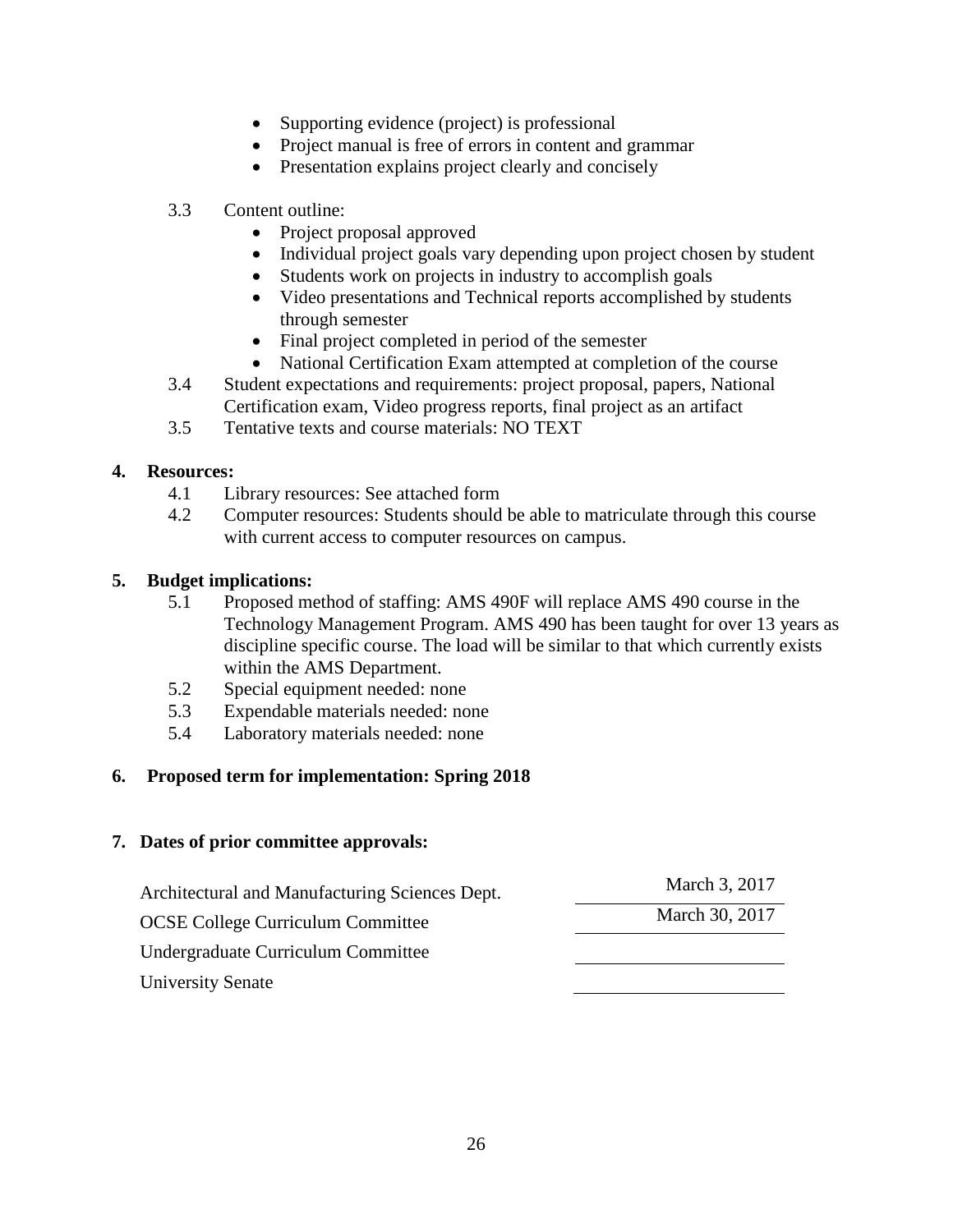# <span id="page-26-0"></span>**Ogden College of Science and Engineering Department of Engineering Proposal to Create a New Course Action Item**

Contact Person: Dr. Farhad Ashrafzadeh, Email: Farhad.Ashrafzadeh@wku.edu, phone: 270- 745-5877

# **1. Identification of proposed course:**

- 1.1 Course prefix (subject area) and number: **[ENGR 360](#page-1-0)**
- 1.2 Course title: *Modeling and Simulation of Dynamic Systems*
- 1.3 Abbreviated course title: *System Dynamics and Modeling*
- 
- 1.4 Credit hours: 3 Variable credit (yes or no): no
- 1.5 Grade type: Standard Letter
- 1.6 Prerequisites: EE 210, and MATH 331 Co-requisite or Prerequisites: MATH 307 or MATH 370
- 1.7 Course description: This course presents an introduction to mathematical modeling of dynamic systems. It takes a unified approach to linear system modeling with lumped parameters for various physical systems including electrical, electro-mechanical, and mechanical systems in both time and frequency domains. An introduction to system identification will be also presented.

# **2. Rationale:**

2.1 Reason for developing the proposed course:

Analysis and simulation of dynamic systems are crucial to the design of engineering systems and their performances. A unified approach to system modeling will bridge various engineering disciplines and prepare more wellrounded system engineers.

- 2.2 Projected enrollment in the proposed course: 10 to 20 students (each offering)
- 2.3 Relationship of the proposed course to courses now offered by the department: It provides a unified approach to most electrical and mechanical systems and serves as a foundation for a control systems course. It will also help prepare students for capstone design projects where a solid understanding of system dynamics is crucial to optimum performance.
- 2.4 Relationship of the proposed course to courses offered in other departments: There are some courses at WKU which study the dynamics of various phenomena but their approaches to problem solving, their scopes and focuses are very different from those of this course. For instance, the course "METR 431 Dynamic Meteorology" at WKU is about Earth's troposphere focusing on basic governing equations of motion in the atmosphere and dry thermodynamics while the proposed course focuses on modeling of electrical, electro-mechanical, and mechanical systems.
- 2.5 Relationship of the proposed course to courses offered in other institutions: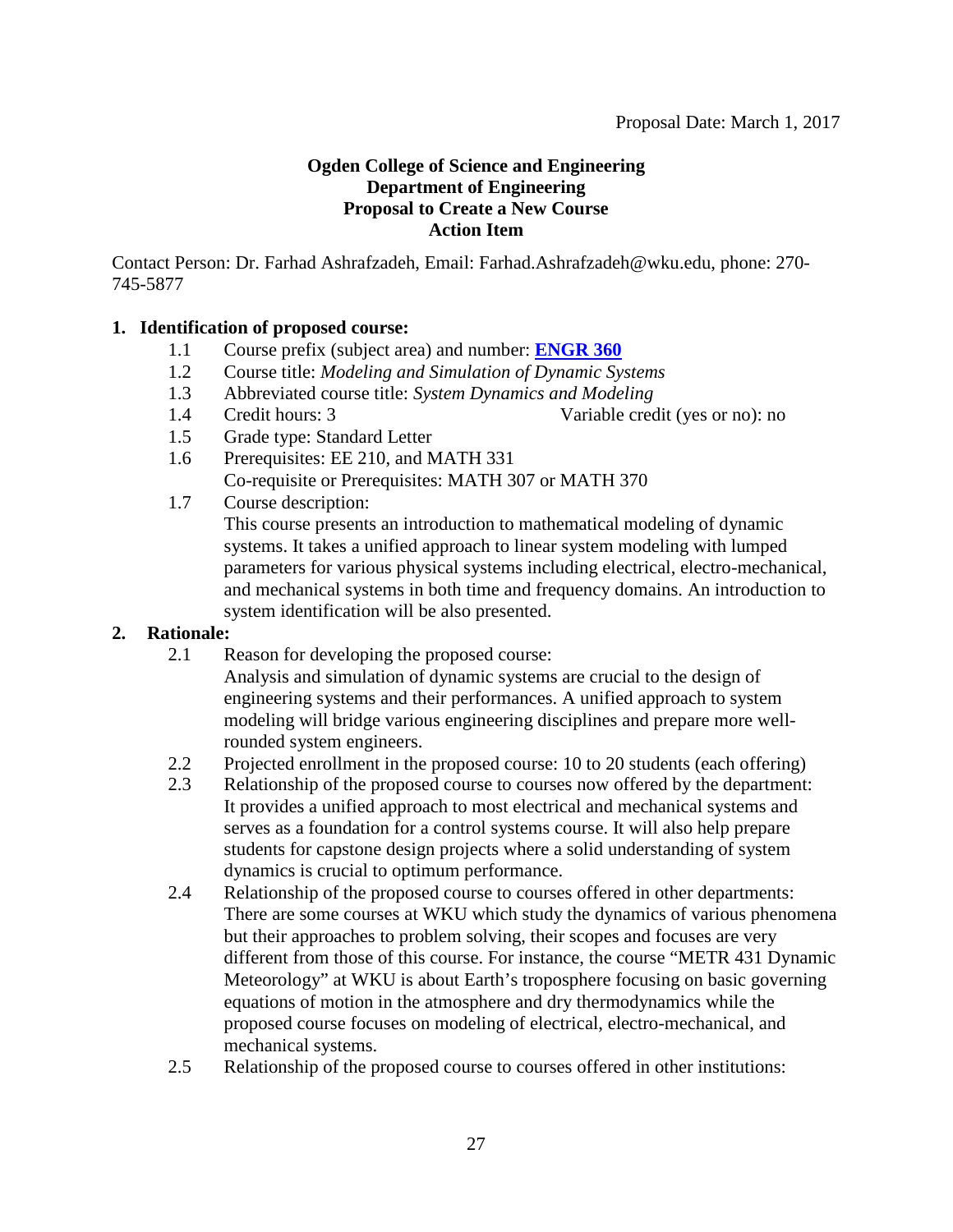- "ME 435 System Dynamics," Dept. of Mechanical Engineering, University of Louisville, KY
- "ME 587 Dynamic Modeling and Simulation," University of Tennessee, Knoxville, TN
- **•** "Modeling and Simulation of Dynamic Systems," MIT, MA
- **"** "ME 33000: Modeling and Analysis of Dynamic Systems," Indiana University–Purdue University Indianapolis, IN
- "EGN 4432: Dynamic Systems," Florida State University (FSU), FL

# **3. Discussion of proposed course:**

- 3.1 Schedule type: L: Lecture (three credit hours)
- 3.2 Learning Outcomes:

Upon completion of this course, a student will be able to

- explain the fundamental principles governing the dynamics of simple electrical, mechanical, and thermal systems
- model dynamic systems using mathematical and engineering principles
- create electro-mechanical equivalent models based on the force-current or force-voltage analogies
- solve linear differential equations by using Laplace transform methods and partial fraction expansions
- derive the state-space equations for a dynamic system whose linear ordinary differential equations are given
- **Example 1** simulate the operation of dynamic systems using computer simulation tools Matlab/Simulink

# 3.3 Content outline:

- Introduction to system dynamics, modeling, and simulation
- **Introduction to Simulink**
- Laplace Transform
- Physics-based modeling (electrical, mechanical, or thermal systems)
- Linear system analysis in time domain
- **Linear system analysis in frequency domain**
- Mathematical modeling of systems in state space
- Data-based modeling using system identification
- 3.4 Student expectations and requirements: Students' learning will be evaluated based on a variety of traditional assignments such as homework, quizzes, and tests. In addition to these, students will complete a modeling and simulation project using Simulink (or other multi-physics analytical software). Students' mastery of the skill of computer modeling will be evaluated by their performance in the course project.
- 3.5 Tentative texts and course materials:
	- *System Dynamics* By: K. Ogata, currently in 4<sup>th</sup> edition, Pearson, 2004.
	- *Modeling and Analysis of Dynamic Systems* by Charles Close, Dean Fredrick, and Johnson Newell, currently in 3rd edition, Wiley, 2002.

# **4. Resources:**

4.1 Library resources: Current library resources are adequate for this course.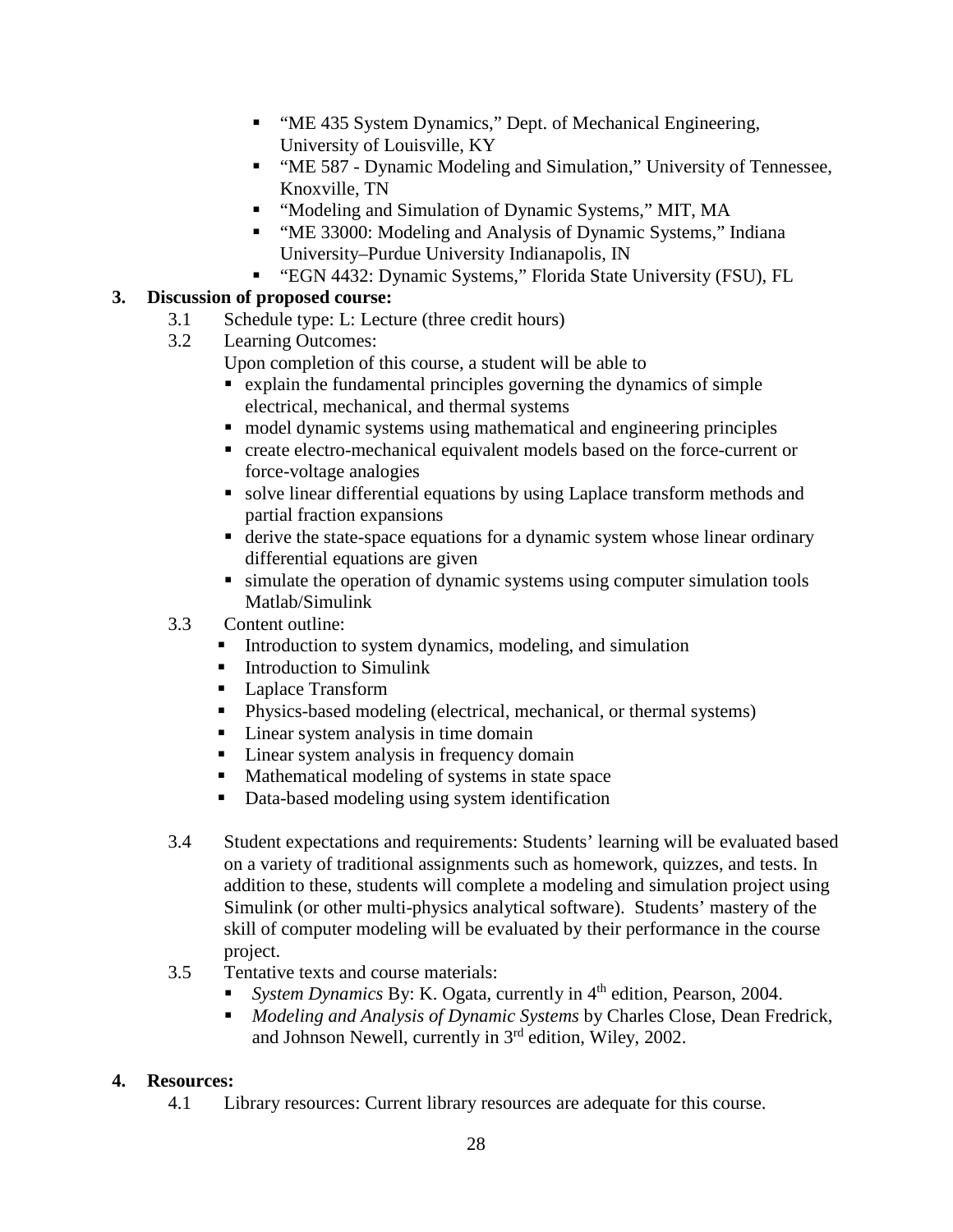4.2 Computer resources: Analytical software "Matlab/Simulink" is already licensed by the Department of Engineering.

# **5. Budget implications:**

- 5.1 Proposed method of staffing: This is a technical electrical course and it will be taught with existing staff.
- 5.2 Special equipment needed: not needed
- 5.3 Expendable materials needed: not needed
- 5.4 Laboratory materials needed: not needed

# **6. Proposed term for implementation:** Spring 2018

| <b>Engineering Department</b>      | March 2, 2017  |
|------------------------------------|----------------|
| Ogden College Curriculum Committee | March 30, 2017 |
| Undergraduate Curriculum Committee |                |
| University Senate                  |                |
|                                    |                |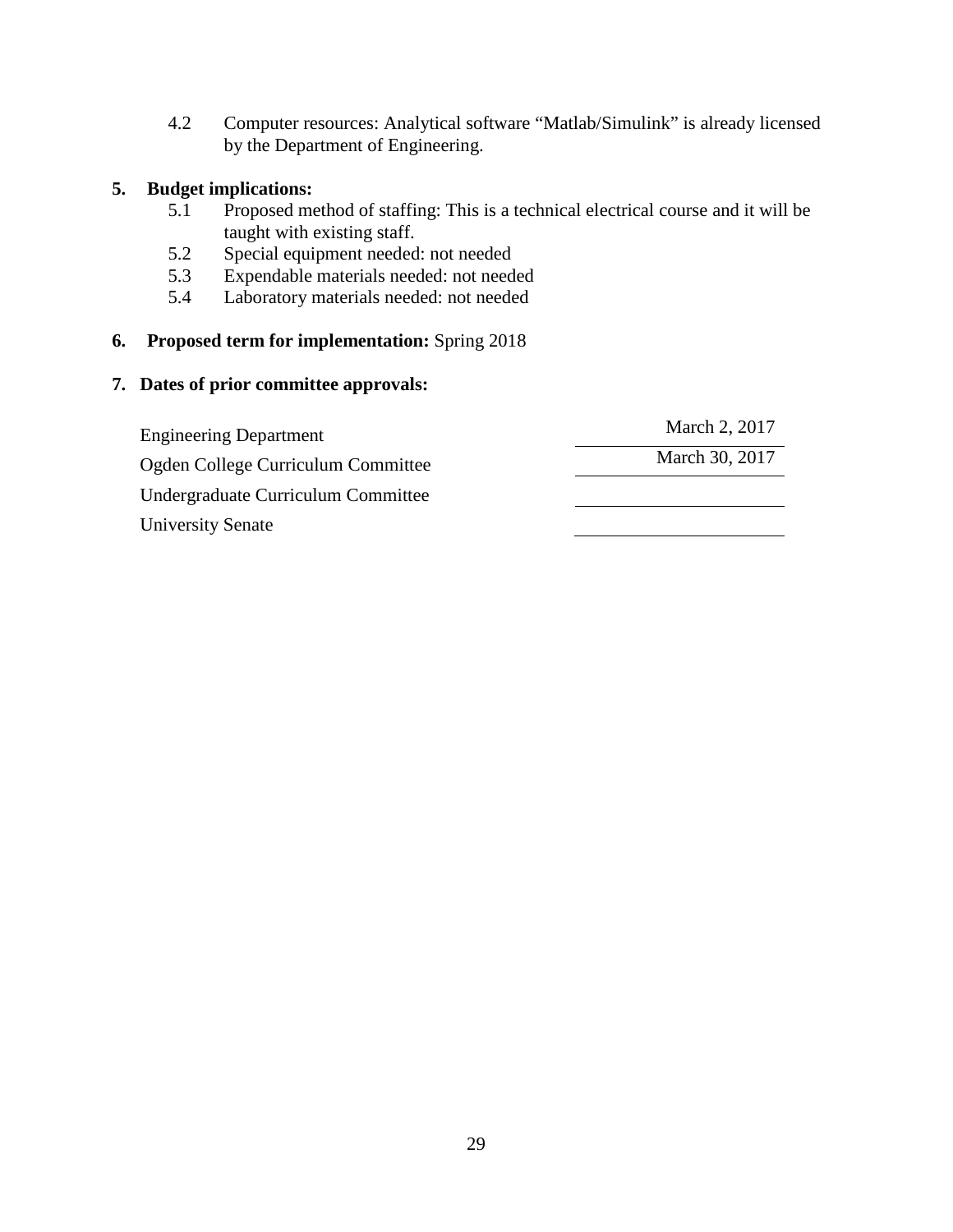# <span id="page-29-0"></span>**Ogden College of Science and Engineering Department of Psychological Sciences Proposal to Create a New Course (Action Item)**

Contact Person: Kelly Madole, [Kelly.Madole@wku.edu,](mailto:Kelly.Madole@wku.edu) 5-6475

### **1. Identification of proposed course:**

- 1.1 Course prefix (subject area) and number: **[PSYS 322](#page-1-0)**
- 1.2 Course title: Laboratory in Developmental Psychology
- 1.3 Abbreviated course title: Lab in Developmental Psych (maximum of 30 characters or spaces)
- 1.4 Credit hours: 1 Variable credit (yes or no) NO
- 1.5 Grade type: Letter Grade
- 1.6 Prerequisite: PSYS/PSY 210 with a grade of C or better, or permission of the instructor; Corequisite or Prerequisite: PSYS 321
- 1.7 Course description:

This course provides a laboratory-based introduction to research in developmental psychology. Students will learn about the unique research designs, methodologies, and ethical concerns related to conducting developmental psychology research. At the same time students will learn some of the major methods used by developmental psychologists through hands-on experience using a variety of research techniques.

#### **2. Rationale:**

2.1 Reason for developing the proposed course:

This course will ensure that our program is abreast with current developments in the field of psychology. The American Psychological Association is engaged in a strategic effort to increase psychology's status as a STEM discipline. A major tool in that effort is the inclusion of lab courses in the psychology curriculum. To truly understand psychology as a science, students need to experience some of the basic methodological tools used by research psychologists. This course will offer students the opportunity to experience those tools in one of the major subdisciplines, Developmental Psychology, with a focus on the methods used to observe and measure behavior in children.

2.2 Projected enrollment in the proposed course: 15 students/ year

This projection is based on the number of students majoring in Psychological Science, especially those in the Developmental Science concentration. Because of the prerequisites and corequisites, we anticipate that few students outside of our major will enroll in this class. There may be a small number of Psychology majors who will be interested in enrolling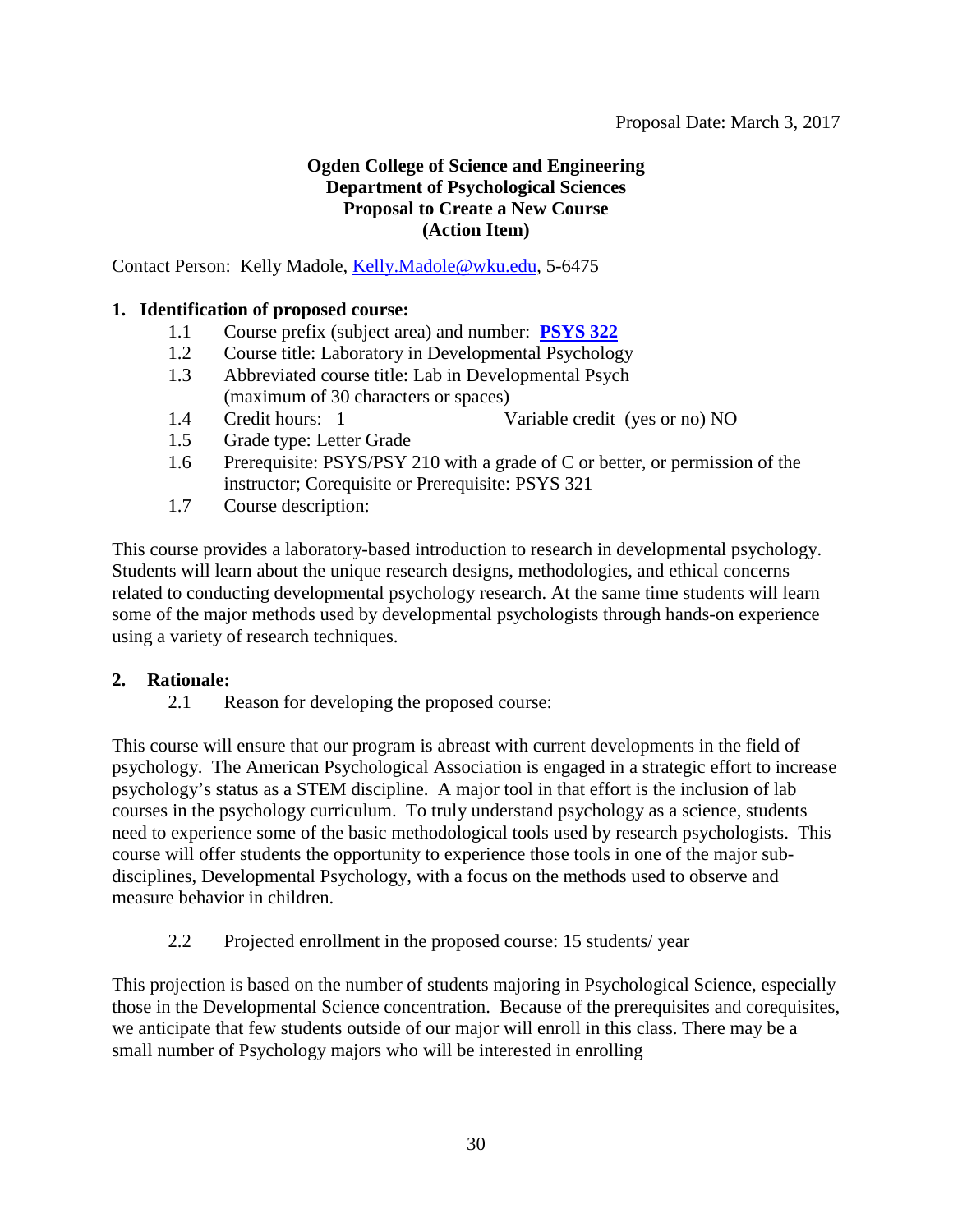2.3 Relationship of the proposed course to courses now offered by the department:

We currently offer PSYS 321 Child Developmental Psychology. However, this is a lecturebased course that provides little, if any, experiential access to the methods used by developmental psychology researchers. We also offer other lab courses (PSYS 211 Research Methods Lab, PSYS 362 Behavioral Neuroscience with Lab) but these courses do not teach students about the unique methodological challenges faced by developmental psychologists and they do not address some of the most commonly used methods in developmental psychology, such as observational coding.

2.4 Relationship of the proposed course to courses offered in other departments:

Family and Consumer Sciences offers courses related to the methods used in Family and Consumer Sciences Education and on curriculum development, but these are focused on the teaching of Family and Consumer Sciences rather than on research. They also offer courses on the assessment of young children, but these assessments are for the purpose of instruction and guidance rather than for answering research questions.

2.5 Relationship of the proposed course to courses offered in other institutions:

A recent survey reported in the American Psychologist found that about 10-15% of institutions in the United States offer a Developmental Psychology lab course but this number is on the rise. This course will be very similar to ones offered at other institutions such as,

| Laboratory in Child Development                 | Pitzer College                    |
|-------------------------------------------------|-----------------------------------|
| Laboratory in Social Development                | <b>Pitzer College</b>             |
| Laboratory in Developmental Psychology          | University of Illinois at Chicago |
| Capstone Laboratory in Developmental Psychology | Indiana University-Purdue         |
|                                                 | University                        |
| Laboratory in Developmental Psychology          | <b>UCLA</b>                       |
| Laboratory in Developmental Psychology          | New York University               |
| Research Methods in Developmental Psychology    | University of Maryland            |

Some institutions offer this content embedded within a traditional course in Child Developmental Psychology such as Northern Kentucky University's Child Development class. However, it is more difficult to ensure that research methods remain a focus when embedded in other content.

# **3. Discussion of proposed course:**

- 3.1 Schedule type: Lab B
- 3.2 Learning Outcomes:

Students who successfully complete this course should:

- Be able to develop a scientific hypothesis
- Know how to test scientific hypotheses using different research designs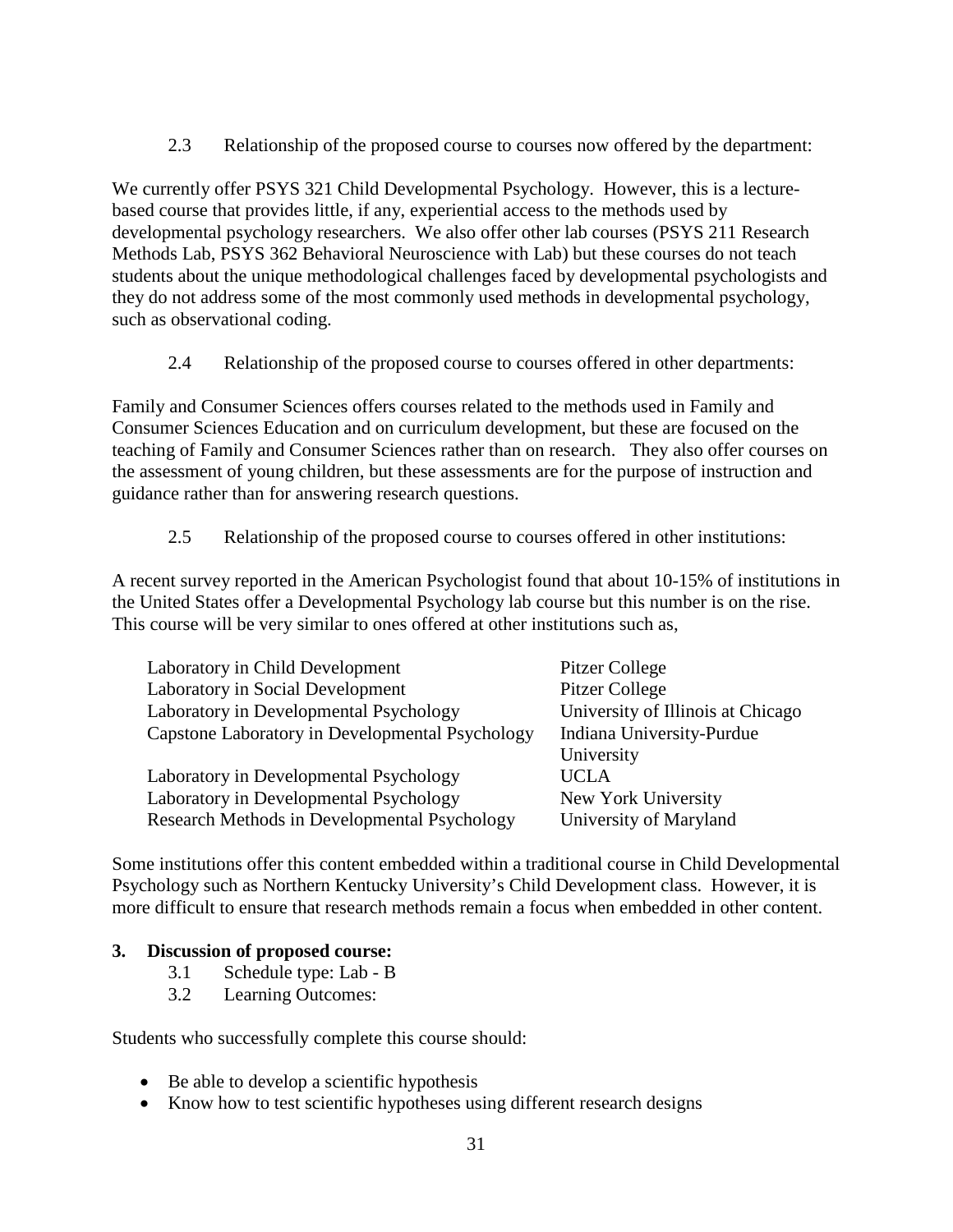- Understand the unique ethical concerns of working with children or older adults (e.g., evaluate whether children have assented to participate in a study)
- Understand the challenges of conducting research with children such as reactivity, perseveration, working memory limitations, and rapport
- Be able to create and use a simple coding system from operational definitions
- Objectively observe behavior using videotaped data
- Know how to conduct systematic observations in a naturalistic setting
- Understand and compute inter-rater reliability
- Recognize and limit experimenter and participant biases
- Be able to create and use semi-structured and structured interview formats
- Understand how validity is affect by research materials
- Be able to compute simple correlational and experimental statistical analyses

3.3 Content outline:

#### *This is a sample outline. Specifics will vary depending on instructor.*

- 1) Thinking like a researcher
	- a) Developing hypotheses
	- b) Making objective observations
	- c) Systematic interviews
- 2) Ethics of research with different age groups
	- a) Government standards
	- b) Institutional standards
	- c) APA standards
	- d) Consent and assent
	- e) Confidentiality
- 3) Methodological challenges of working with different age groups
	- a) How do we know when a method is unsuccessful
	- b) Strategies for cross-sectional research
- 4) Systematic observations in naturalistic settings
	- a) Operational definitions
	- b) Scan sampling
	- c) Confounds
	- d) Participant reactivity
- 5) Systematic observations in structured settings
	- a) Establishing rapport
	- b) Experimenter bias
	- c) Operational definitions
	- d) Demand characteristics
	- e) Coding responses
	- f) Inter-rater reliability
- 6) Coding linguistic data
	- a) Developing coding categories
	- b) Reactivity
- 7) Conducting structured interviews across age groups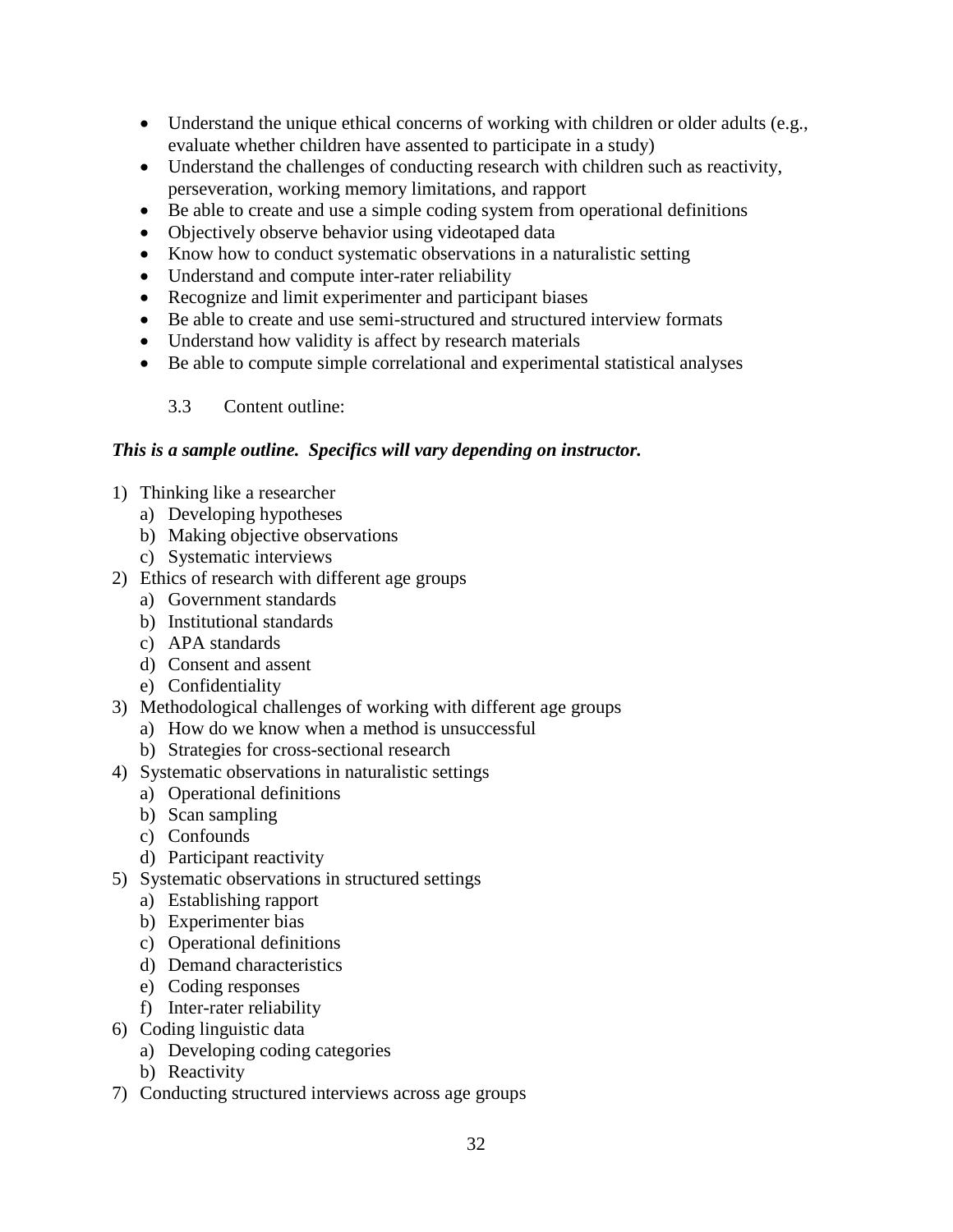- a) Building rapport
- b) Following protocols
- c) Coding responses
- d) Inter-rater reliability
- e) Simple data analyses
- 8) Conducting semi-structured interviews
	- a) Validity
	- b) Research challenges
	- c) Coding interviews
	- d) Coding questionnaires
- 9) Coding verbal and gestural behaviors
	- a) Coding verbal protocols
	- b) Coding gestures
- 10) Coding emotional behaviors
	- a) Facial expression
	- b) Body language
	- c) Vocal tone
- 11) Working with infants
	- a) Habituation
	- b) Preference technique
	- c) Coding manual behaviors
	- d) Age-appropriate data collection
		- 3.4 Student expectations and requirements:

Students will completely weekly lab notebooks documenting lab activities as well as brief reflection papers completed outside of class.

3.5 Tentative texts and course materials:

The Developmental Science Virtual Lab Series

Gottfried, G.M. (2008). *Developmental Science: A Laboratory Manual* DevSciLabs.com Shaffer, D. R. & Kipp, K. (2014). *Developmental psychology: Childhood and adolescence, 9th ed*. Belmont, CA: Wadsworth/Cengage Learning.

# **4. Resources:**

- 4.1 Library resources: None
- 4.2 Computer resources: Class will be conducted in an existing computer teaching lab

# **5. Budget implications:**

- 5.1 Proposed method of staffing: Current faculty will staff course along with graduate assistant lab instructors
- 5.2 Special equipment needed: None
- 5.3 Expendable materials needed: None
- 5.4 Laboratory materials needed: None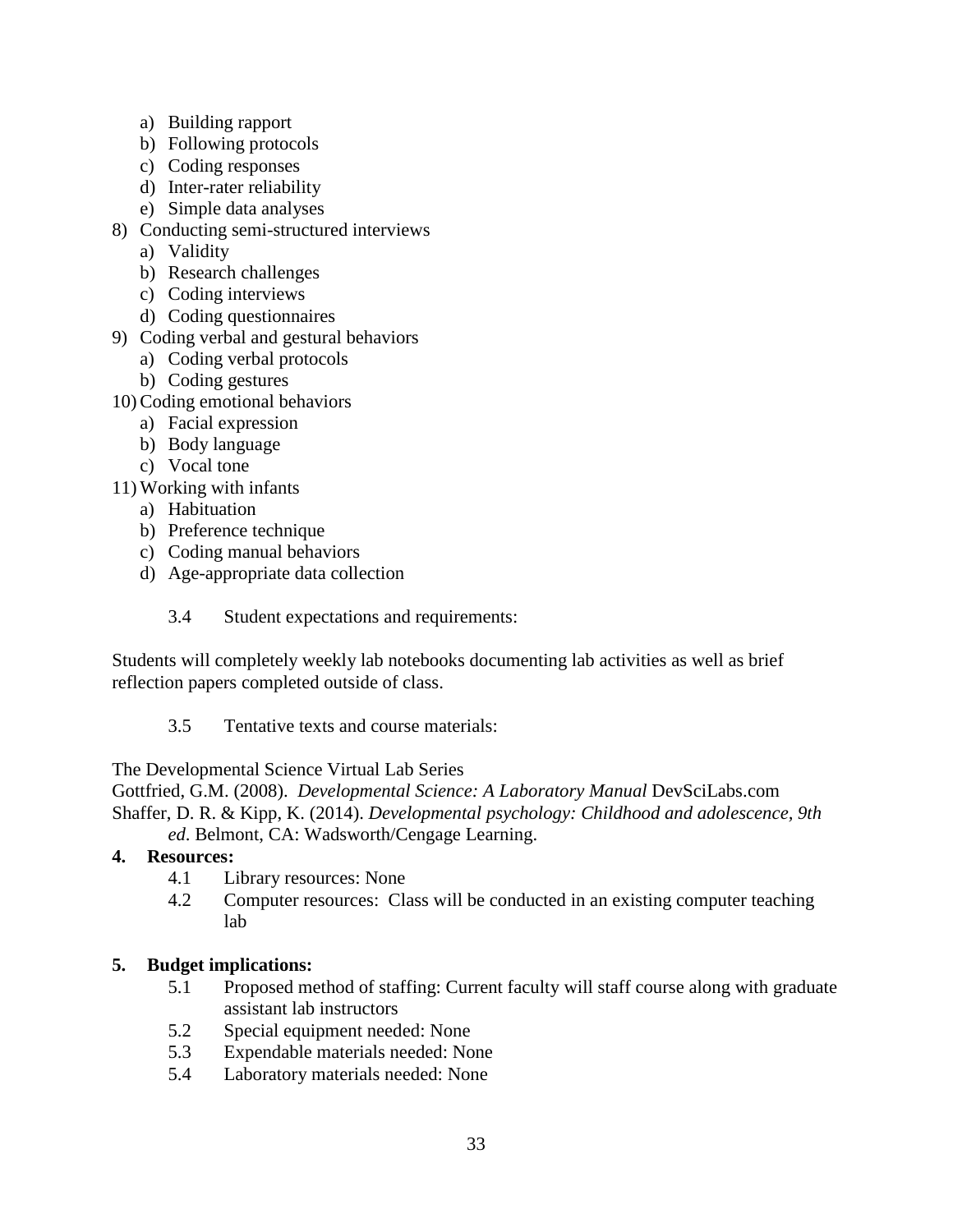**6. Proposed term for implementation:** Spring 2018

# **7. Dates of prior committee approvals:**

Psychological Sciences Department March 3, 2017<br>
March 30, 2017<br>
March 30, 2017 Ogden College Curriculum Committee Undergraduate Curriculum Committee University Senate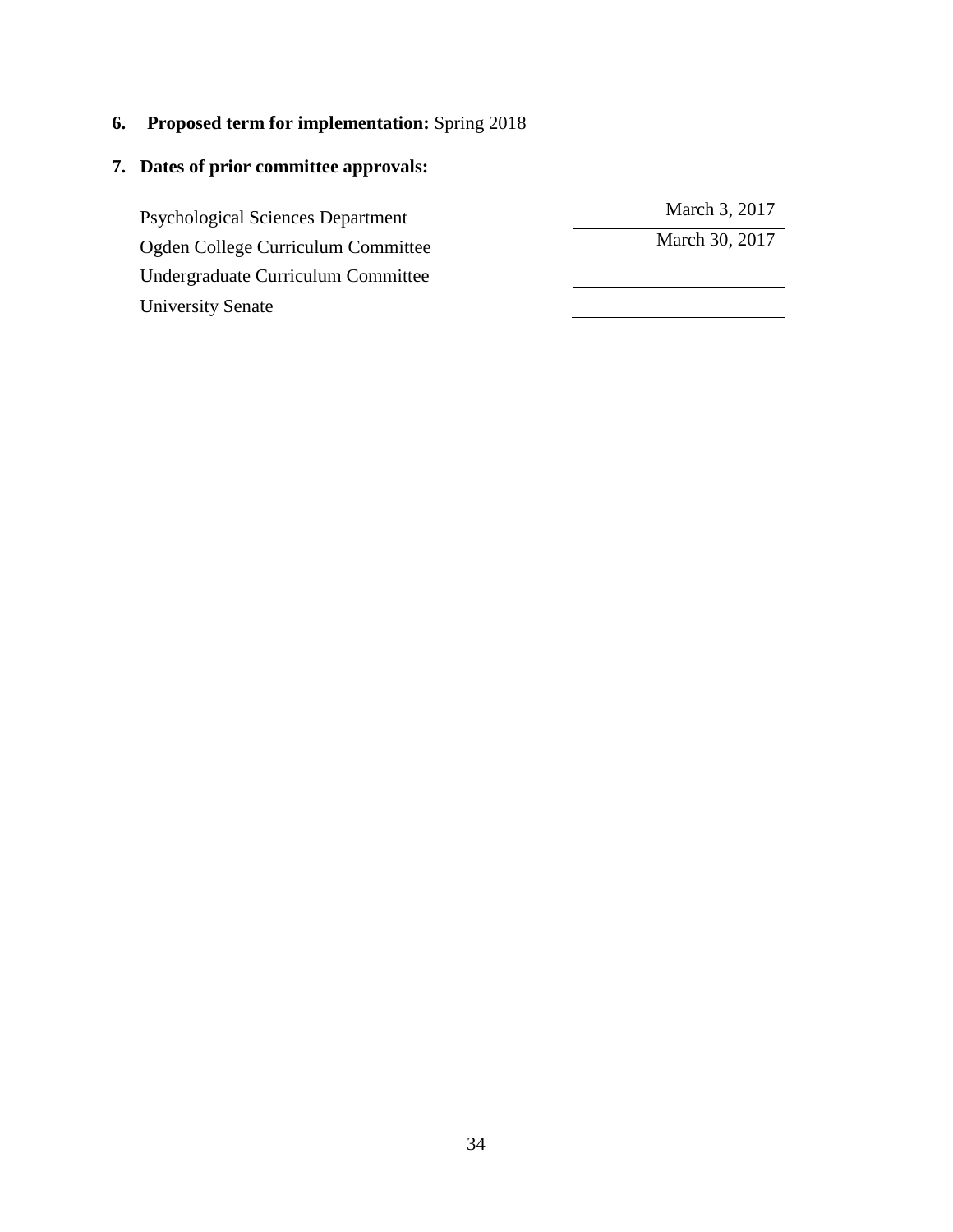# <span id="page-34-0"></span>**Ogden College of Science and Engineering Department of Psychological Sciences Proposal to Create a New Course (Action Item)**

Contact Person: Andrew Mienaltowski, andrew.mienaltowski@wku.edu, 5-2353

### **1. Identification of proposed course:**

- 1.1 Course prefix (subject area) and number: **[PSYS 334](#page-1-0)**
- 1.2 Course title: Laboratory in Cognition
- 1.3 Abbreviated course title: Laboratory in Cognition (maximum of 30 characters or spaces)
- 1.4 Credit hours: 1 Variable credit: no
- 1.5 Grade type: letter grade
- 1.6 Prerequisite: PSYS/PSY 210 with a grade of C or better, or permission of the instructor; Corequisite or Prerequisite: PSYS 333
- 1.7 Course description: Laboratory emphasizing experimental design and data collection in cognitive psychology.

### **2. Rationale:**

- 2.1 Reason for developing the proposed course:
	- Laboratory courses provide students with important hands-on experiences within their discipline of interest. Within the field of cognitive psychology, experimental design and implementation are key components to asking and answering research questions. This course will give students experience in the development of psychological research within cognitive psychology, including techniques for developing, and presenting stimuli, measuring responses, organizing and analyzing data, and communication of findings.
- 2.2 Projected enrollment in the proposed course: 15 per semester
- 2.3 Relationship of the proposed course to courses now offered by the department: PSYS 211, Research Methods Laboratory, is currently offered by the Department of Psychological Sciences and focuses on providing students with a broad exposure to techniques for collecting data within psychological science and is a co-requisite for PSYS 210, Research Methods. The proposed course offers greater depth to students in the discipline of cognitive psychology, much like PSYS 362 Behavioral Neuroscience with Lab offers students greater depth in neurophysiological methods. PSYS 333 Cognitive Psychology is a lecture course offered by the Department of Psychological Sciences. A wide variety of research methods as related to theory development in cognitive psychology are discussed in PSYS 333. The proposed laboratory course will complement PSYS 333 through hands-on research experiences that illustrate these methods.
- 2.4 Relationship of the proposed course to courses offered in other departments: PSY 210 and PSY 211, offered by the Department of Psychology, are equivalent to PSYS 210 and 211. Please see the above description for the relationship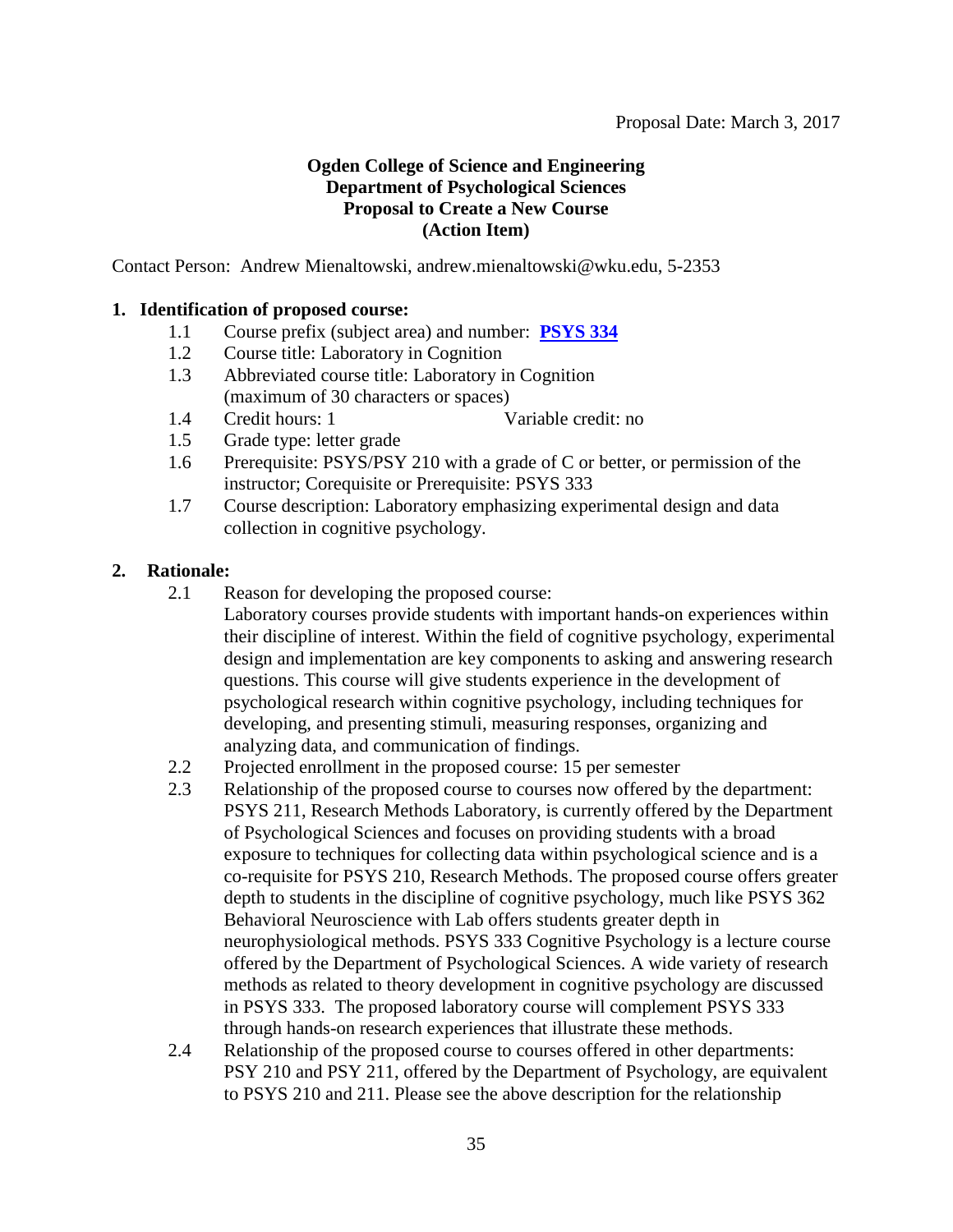between PSYS 334 and PSY 210/211. The Department of Psychology offers PSY 436, Applied Cognitive Psychology, which focuses on the application of cognitive psychology research to real-world concerns. PSYS 334 differs from PSY 436 in that PSYS 334 is focused on teaching students about the research designs and data collection techniques that cognitive psychologists use to develop and evaluate cognitive theories and add to the knowledge base in the field.

2.5 Relationship of the proposed course to courses offered in other institutions: A number of our benchmark institutions as well as other institutions in Kentucky offer a laboratory in cognitive psychology.

|                      | Course          |                            |                |                                |
|----------------------|-----------------|----------------------------|----------------|--------------------------------|
| <b>University</b>    | <b>Number</b>   | <b>Name</b>                | <b>Credits</b> | <b>Notes</b>                   |
| Eastern              | <b>PSY 317L</b> | Cognitive                  | $\overline{4}$ | PSY 317 is same course         |
| Kentucky             |                 | Psychology with            |                | without lab component and is   |
| University           |                 | Lab                        |                | 3 credits                      |
| Northern             | <b>PSY 338L</b> | <b>Cognitive Processes</b> | $\overline{2}$ | Offered in conjunction with    |
| Kentucky             |                 | Laboratory                 |                | PSY 338 Cognitive Processes    |
| University           |                 |                            |                |                                |
| University of        | <b>PSY 427</b>  | <b>Cognitive Processes</b> | $\overline{4}$ | Lecture and lab taken after an |
| Kentucky             |                 |                            |                | overview course in learning    |
|                      |                 |                            |                | and cognition                  |
| Appalachian          | <b>PSY 4217</b> | Cognitive                  | 1              | Offered in conjunction with    |
| <b>State</b>         |                 | Psychology                 |                | PSY 3217 Cognitive Processes   |
| University           |                 | Laboratory                 |                |                                |
| <b>Bowling Green</b> | <b>PSYC</b>     | Cognitive                  | $\overline{4}$ | Lecture meetings for 2.5 hours |
| <b>State</b>         | 3210            | Psychology I:              |                | per week and lab meets for 1   |
| University           |                 | Learning and               |                | hour and 50 minutes per week   |
|                      |                 | Memory                     |                |                                |
|                      | <b>PSYC</b>     | Cognitive                  | $\overline{4}$ | Lecture meetings for 2.5 hours |
|                      | 3220            | Psychology II:             |                | per week and lab meets for 1   |
|                      |                 | Thinking and               |                | hour and 50 minutes per week   |
|                      |                 | Problem Solving            |                |                                |
| Florida              | <b>EXP</b>      | Cognition                  | 3              | Lab course completed after a   |
| Atlantic             | 4934C           | Laboratory                 |                | survey course on cognitive     |
| University           |                 |                            |                | psychology                     |
| <b>James Madison</b> | <b>PSYC 493</b> | Laboratory in              | 3              | Lab course with topic defined  |
| University           |                 | Psychology                 |                | by faculty member teaching     |
|                      |                 |                            |                | the course                     |
| Middle               | <b>PSY 4140</b> | Laboratory in              | 1              | Lab course in cognitive        |
| Tennessee            |                 | Psychology                 |                | psychology offered as co-      |
| <b>State</b>         |                 |                            |                | requisite with lecture course  |
| University           |                 |                            |                |                                |
| Northern             | <b>PSYC 412</b> | Experimental               | $\overline{4}$ | Lab course completed after a   |
| <b>Illinois</b>      |                 | Psychology:                |                | survey course on cognitive     |
| University           |                 | Human Learning             |                | psychology                     |
|                      |                 | and Memory                 |                |                                |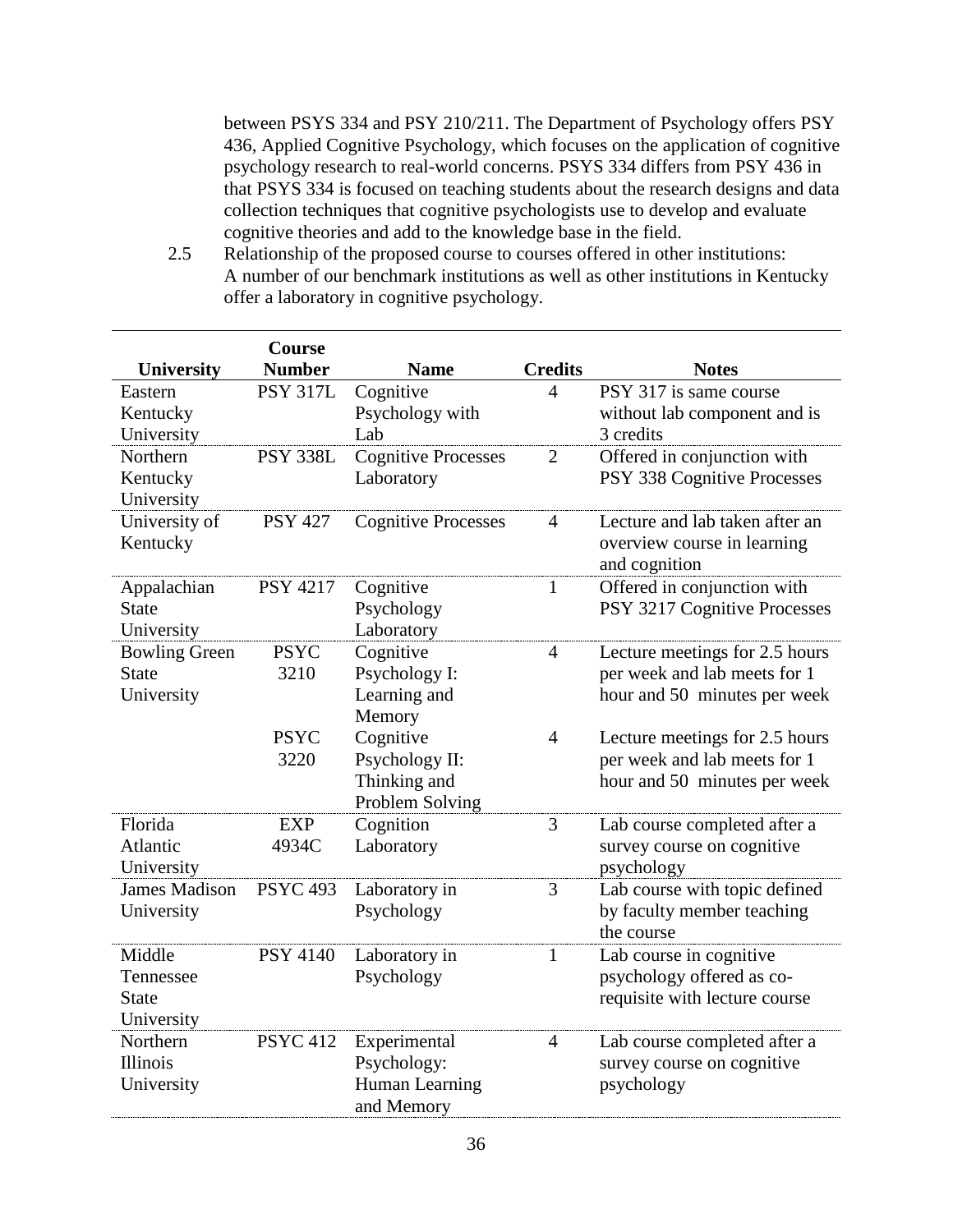| University of  | PSY 442L Behavioral |               | Lecture and lab course     |
|----------------|---------------------|---------------|----------------------------|
| North Carolina |                     | Approaches to | completed after statistics |
| Greensboro     |                     | Complex Human | course                     |
|                |                     | Behavior with |                            |
|                |                     | Laboratory    |                            |

#### **3. Discussion of proposed course:**

- 3.1 Schedule type: B Lab
- 3.2 Learning Outcomes:
	- o Identify experimental design techniques used to address research questions within cognitive psychology
	- o Investigate theories that underlie cognitive processes explored in laboratories
	- o Develop databases for response data collected during laboratory experiments
	- o Learn and apply principles of data filtering and aggregation in relation to the data collected within the laboratory
	- o Analyze data for laboratory experiments
- o Communicate findings in both oral and written formats
- Content outline:
	- o Experimental design, including experimental control
	- o Cognitive Processes
		- Attention/Inhibition
		- Memory
		- **Imagery**
		- Concept Formation
		- Decision Making
	- o Data collection and data analytic techniques within cognitive psychology, including use of stimulus presentation and data collection software (e.g. SuperLab, E-Prime) and data analysis software (e.g., SPSS)
	- o Writing lab reports in APA format
- o Techniques for presenting succinct oral presentations<br>3.4 Student expectations and requirements:
- Student expectations and requirements:

Students will complete a number of experiments within cognitive psychology using stimulus presentation and data collection software. Students will complete activities, quizzes, and tests over content. Students will present their findings in both oral and written format.

- 3.5 Tentative texts and course materials: American Psychological Association. (2009). *Publication Manual of the American Psychological Association, 6th ed*. Washington, DC: APA. American Psychological Association. (2010). *Concise Rules of Style, 6th ed*.
	- Washington, DC: APA.

Francis, G., & Neath, I. (2015). *CogLab 5, 5th ed*. Belmont, CA: Cengage.

Goldstein, B. (2015). *Cognitive psychology: Connecting mind, research, and everyday experience, 4th edition.* Belmont, CA: Wadsworth/Cengage Publishing Company.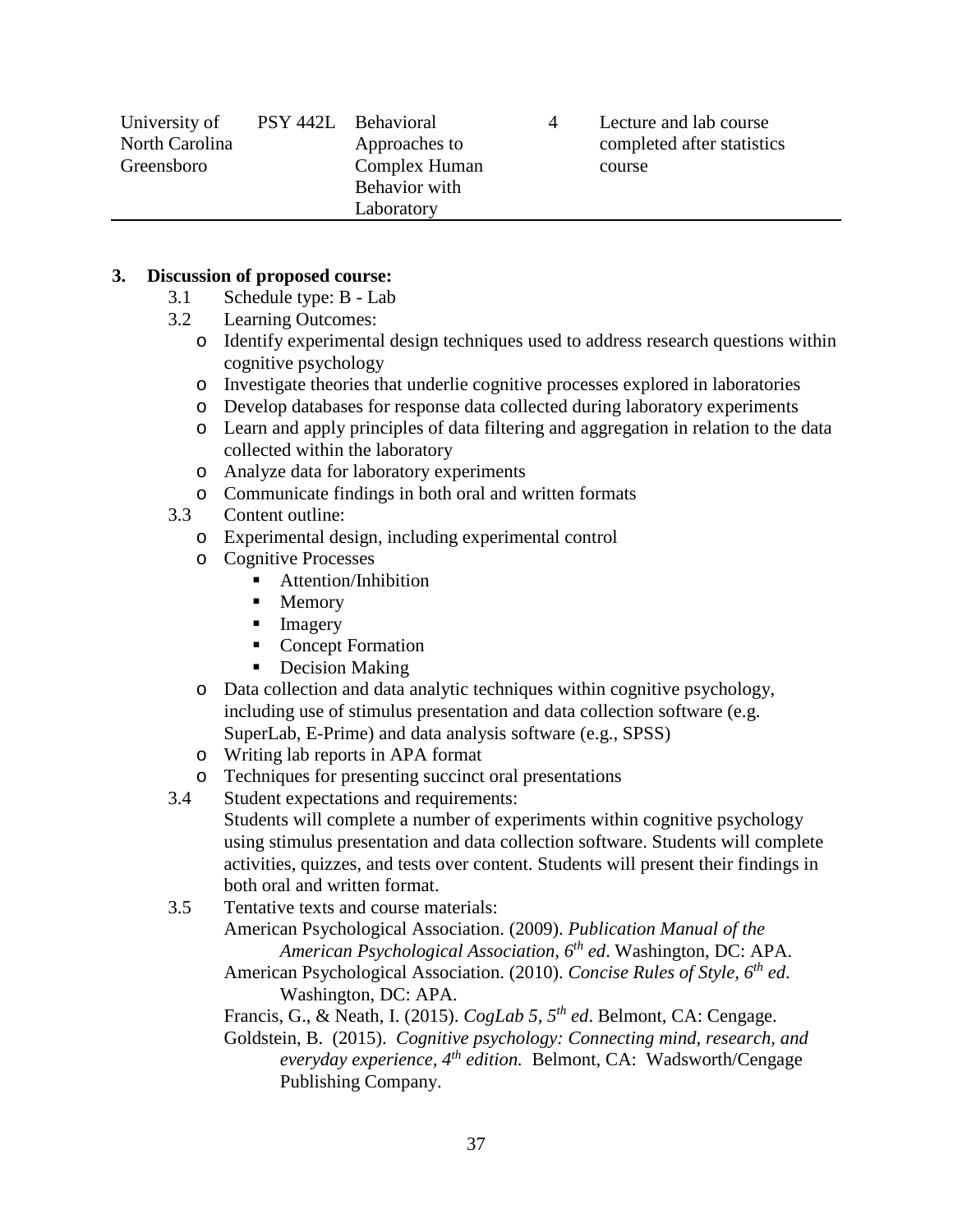Kellogg, R. T. (2015). *Fundamentals of Cognitive Psychology, 3rd ed*. Los Angeles: Sage. Psychology Software Tools, Inc. (2015) *PsychMate*. Pittsburgh: PSTnet.com Spape, M., van Steenbergen, H., Verdonschot, R., van Dantzig, S. (2014). *The E-Primer: An Introduction to Creating Psychological Experiments in E-Prime.* The Netherlands: Leiden University Press.

## **4. Resources:**

- 4.1 Library resources: Existing resources are adequate.
- 4.2 Computer resources: Students will use existing computer classroom on campus for course to have access to software for experiments and for data analytics. Online experiment materials could also be used.

## **5. Budget implications:**

- 5.1 Proposed method of staffing: Existing resources are adequate.
- 5.2 Special equipment needed: No special equipment needed.
- 5.3 Expendable materials needed: No special equipment needed.
- 5.4 Laboratory materials needed: Course fee will be requested for any necessary supporting lab materials.

## **6. Proposed term for implementation:** Spring 2018

| Department of Psychological Sciences | March 3, 2017  |  |
|--------------------------------------|----------------|--|
| Ogden College Curriculum Committee   | March 30, 2017 |  |
| Undergraduate Curriculum Committee   |                |  |
| <b>University Senate</b>             |                |  |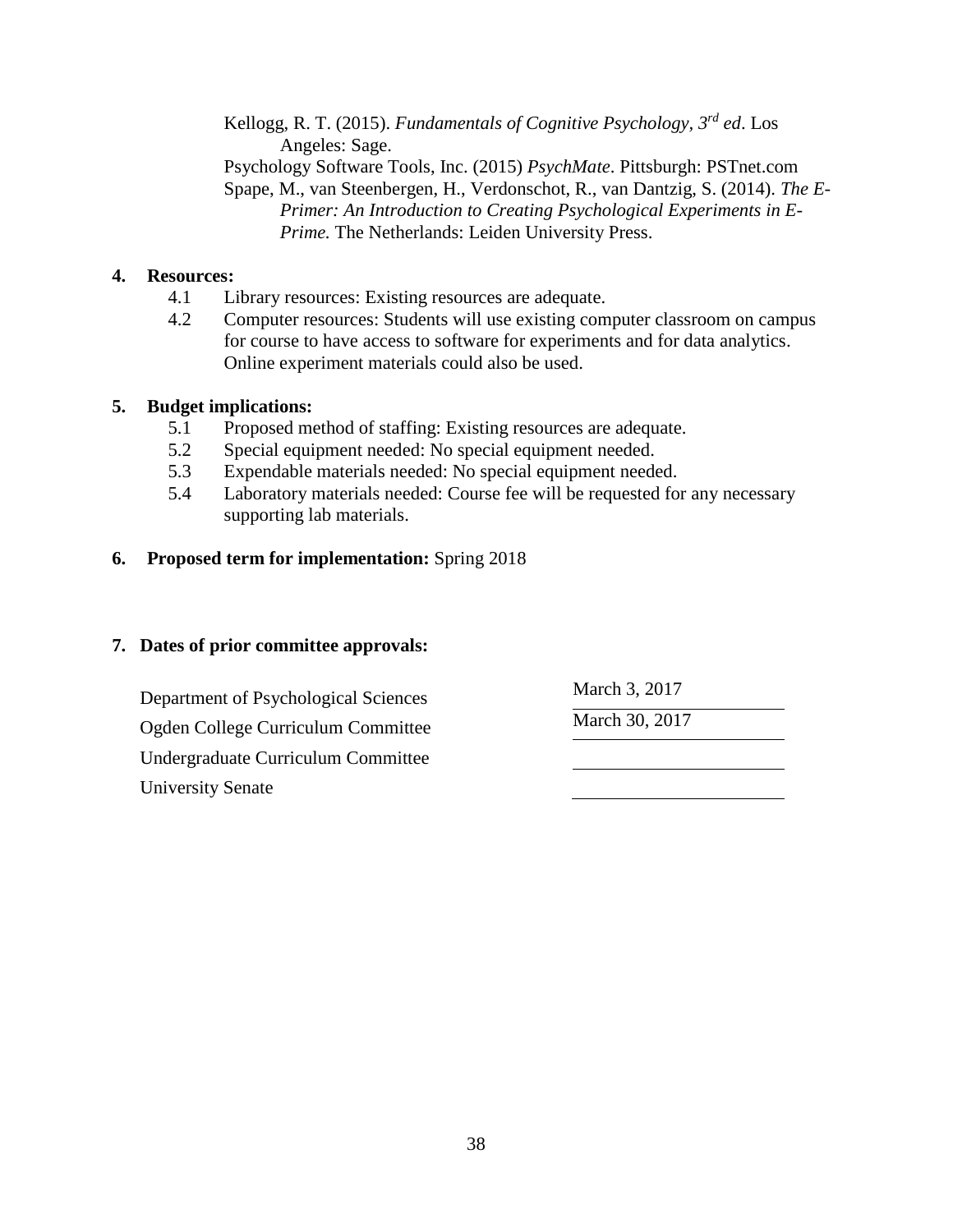## **Ogden College of Science and Engineering Department of Psychological Sciences Proposal to Revise A Program (Action Item)**

Contact Person: Andy Mienaltowski, andrew.mienaltowski@wku.edu, 5-2353

## **1. Identification of program:**

- 1.1 Current program reference number: 747
- 1.2 Current program title: **[Major in Psychological Science](#page-1-0)**
- 1.3 Credit hours: 37-49 hours

## **2. Identification of the proposed program changes:**

- Addition of lab course requirement: one course with lab or with lecture/lab designation in schedule type at 300-level or above.
- Increases required number of credits for program from 37-49 to 38-50.
- Update custom concentration to improve clarity

## **3. Detailed program description:**

Current Program:

The Department of Psychological Sciences offers programs designed for students who are interested in a science-oriented degree that will prepare them for graduate study in psychology or a related field (e.g., medical school, pharmacy, physical therapy) or for employment in jobs where strong quantitative and research skills are required. The department provides two options for the Bachelor of Science degree. The first option requires a minimum of 37 credit hours and a minor or second major is required. The second option requires a minimum of 49 unduplicated credit hours and no minor or second major is required. For both options, students will complete a program of study that includes Core and Concentration components. To complete the Core requirement, students will select a total of 25 to 28 credit hours from the following categories: Foundations of Psychology, Developmental Processes, Learning and Cognition, Individual Differences and Social Processes, Biological

Revised Program:

The Department of Psychological Sciences offers programs designed for students who are interested in a science-oriented degree that will prepare them for graduate study in psychology or a related field (e.g., medical school, pharmacy, physical therapy) or for employment in jobs where strong quantitative and research skills are required. The department provides two options for the Bachelor of Science degree. The first option requires a minimum of **38** credit hours and a minor or second major is required. The second option requires a minimum of **50** unduplicated credit hours and no minor or second major is required. For both options, students will complete a program of study that includes Core and Concentration components **as well as a Laboratory Experience component**. To complete the Core requirement, students will select a total of 25 to 28 credit hours from the following categories: Foundations of Psychology, Developmental Processes, Learning and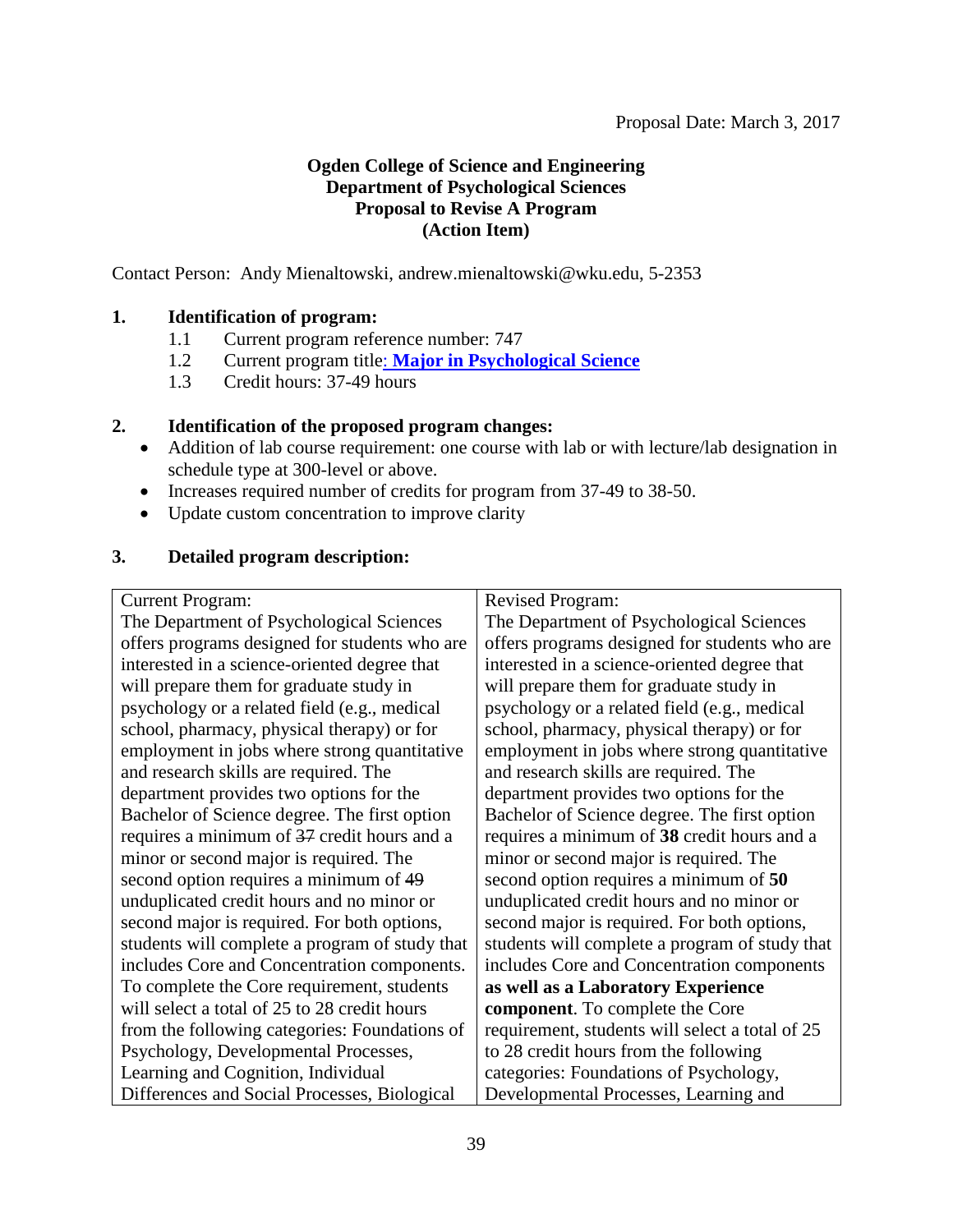Bases of Behavior and Mental Processes, Research Methods and Statistics, and Integrative Science in Psychology. To complete the Concentration requirement, students will select courses from one or two of the six thematic concentrations or they may design a custom concentration (subject to approval by their advisor). Students in the 37 hour option will complete 12 credit hours from one thematic concentration, or design a custom concentration by selecting 12 hours from courses not used to satisfy their Core requirement. Students choosing the 49-hour option will complete 21-24 credit hours from two concentrations or 24 – 25 hours from the quantitative psychology concentration.

Students must maintain a minimum 2.50 GPA both overall and in the major. Either (1) MATH 116 and MATH 117, or (2) MATH 118 or higher is required; MATH 183 is recommended. Students who select the 49 hour option with the quantitative psychology concentration must complete MATH 136.

*Applied Psychological Science.* This concentration focuses on how psychological science can be used to solve real-world problems in business, sports, or human engineering domains.

## *Core Courses*

PSYS 100 or PSYS 160, PSYS 220 or PSYS 321, PSYS 333, PSYS 350, PSYS 360 or PSYS 362 or PSYS 363, PSYS 210, PSYS 211, PSYS 313, PSYS 380 or PSYS 481 or PSYS 490

*Concentration Courses* Required: PSYS 413 Electives: Electives: Choose 9 hours from PSYS 353, PSYS 360 or PSYS 362 or PSYS 363, PSYS 370, PSYS 433, PSYS 473, PSYS 481, PSYS 490, PSYS 499, PSY 340, PSY 355, PSY 412, PSY 470.

Cognition, Individual Differences and Social Processes, Biological Bases of Behavior and Mental Processes, Research Methods and Statistics, and Integrative Science in Psychology. To complete the Concentration requirement, students will select courses from one or two of the six thematic concentrations or they may design a custom concentration (subject to approval by their advisor). **To complete the Laboratory Experience component, students will complete one PSYS lab course or one PSYS lecture/lab course at the 300-level or above.** Students in the **38**-hour option will complete 12 credit hours from one thematic concentration, or design a custom concentration by selecting 12 hours from courses not used to satisfy their Core requirement. Students choosing the **50** hour option will complete 21-24 credit hours from two concentrations or 24 – 25 hours from the quantitative psychology concentration.

Students must maintain a minimum 2.50 GPA both overall and in the major. Either (1) MATH 116 and MATH 117, or (2) MATH 118 or higher is required; MATH 183 is recommended. Students who select the **50** hour option with the quantitative psychology concentration must complete MATH 136.

*Applied Psychological Science.* This concentration focuses on how psychological science can be used to solve real-world problems in business, sports, or human engineering domains.

## *Core Courses*

PSYS 100 or PSYS 160, PSYS 220 or PSYS 321, PSYS 333, PSYS 350, PSYS 360 or PSYS 362 or PSYS 363, PSYS 210, PSYS 211, PSYS 313, PSYS 380 or PSYS 481 or PSYS 490

*Concentration Courses* Required: PSYS 413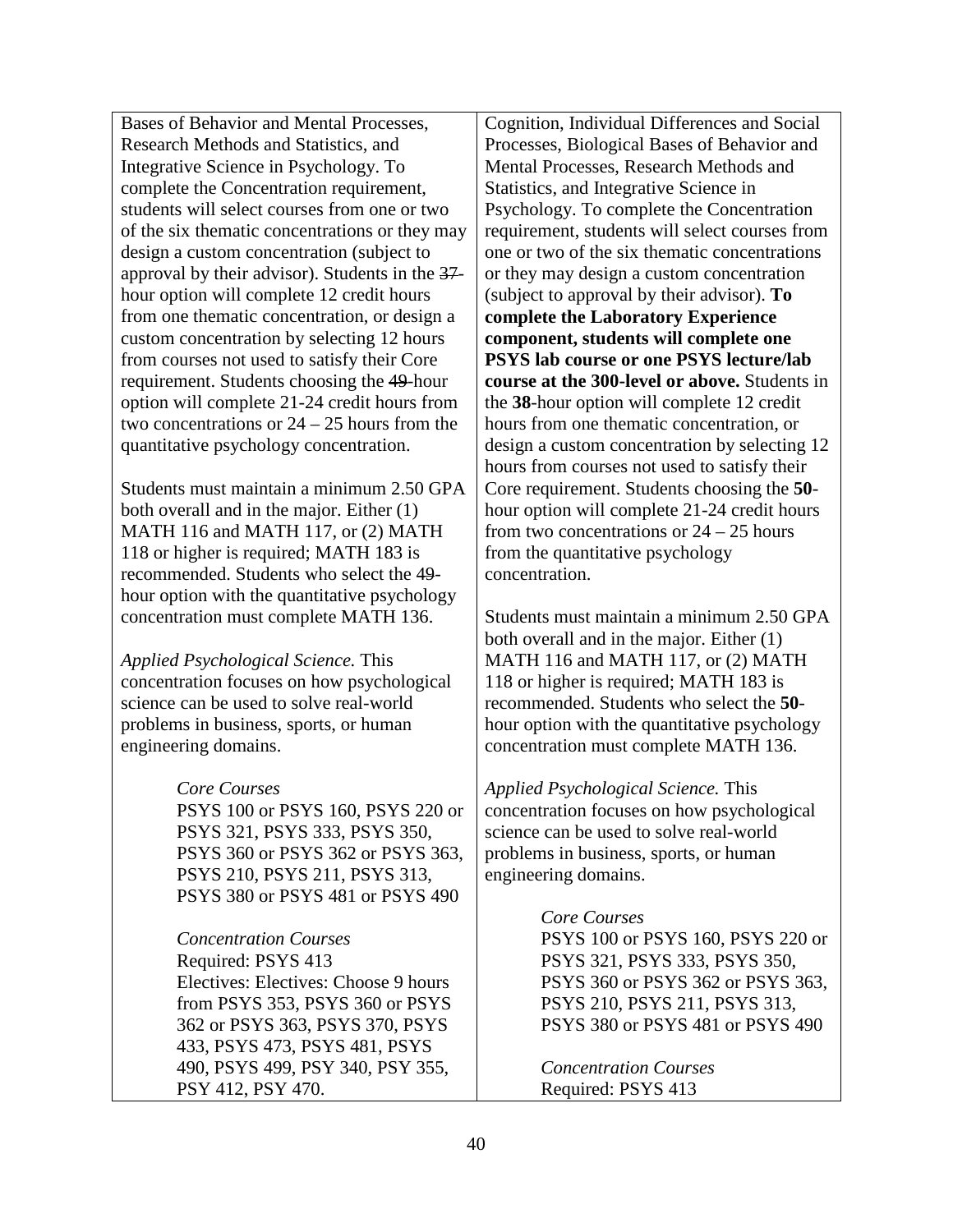*Biobehavioral Psychology.* This concentration provides knowledge of the biological bases of behavior and thought.

## *Core Courses*

PSYS 100 or PSYS 160, PSYS 220 or PSYS 321, PSYS 331, PSYS 350 or PSYS 440, PSYS 360 or PSYS 362, PSYS 210, PSYS 211, PSYS 313, PSYS 380 or PSYS 481 or PSYS 490

*Concentration Courses* Required: PSYS 363 Electives: Choose 9 hours from PSYS 333, PSYS 431, PSYS 462, PSYS 463, PSYS 465, PSYS 483, PSYS 490, PSYS 499

*Clinical Psychological Science.* This concentration focuses on mechanisms and etiologies of psychological health and dysfunction.

> *Core Courses* PSYS 100 or PSYS 160, PSYS 220 or PSYS 321, PSYS 331 or PSYS 333, PSYS 440, PSYS 360 or PSYS 362 or PSYS 363, PSYS 210, PSYS 211, PSYS 313, PSYS 380 or PSYS 481 or PSYS 490.

*Concentration Courses*

Choose 12 hours from PSYS 350, PSYS 353, PSYS 360 or PSYS 362, PSYS 413, PSYS 423, PSYS 450, PSYS 451, PSYS 453, PSYS 462, PSYS 465, PSYS 482, PSYS 481, PSYS 490, PSYS 499.

*Cognitive Psychology.* This concentration emphasizes the scientific study of mental processes such as attention, perception, memory, problem-solving, thinking, and language use.

Electives: Choose 9 hours from PSYS 353, PSYS 360 or PSYS 362 or PSYS 363, PSYS 370, PSYS 433, PSYS 473, PSYS 481, PSYS 490, PSYS 499, PSY 340, PSY 355, PSY 412, PSY 470.

*Laboratory Experience* **Select any one PSYS course with a laboratory or lecture/laboratory designation at the 300-level or above.**

*Biobehavioral Psychology.* This concentration provides knowledge of the biological bases of behavior and thought.

## *Core Courses*

PSYS 100 or PSYS 160, PSYS 220 or PSYS 321, PSYS 331, PSYS 350 or PSYS 440, PSYS 360 or PSYS 362, PSYS 210, PSYS 211, PSYS 313, PSYS 380 or PSYS 481 or PSYS 490

*Concentration Courses* Required: PSYS 363 Electives: Choose 9 hours from PSYS 333, PSYS 431, PSYS 462, PSYS 463, PSYS 465, PSYS 483, PSYS 490, PSYS 499

*Laboratory Experience* **Select any one PSYS course with a laboratory or lecture/laboratory designation at the 300-level or above.**

*Clinical Psychological Science.* This concentration focuses on mechanisms and etiologies of psychological health and dysfunction.

> *Core Courses* PSYS 100 or PSYS 160, PSYS 220 or PSYS 321, PSYS 331 or PSYS 333, PSYS 440, PSYS 360 or PSYS 362 or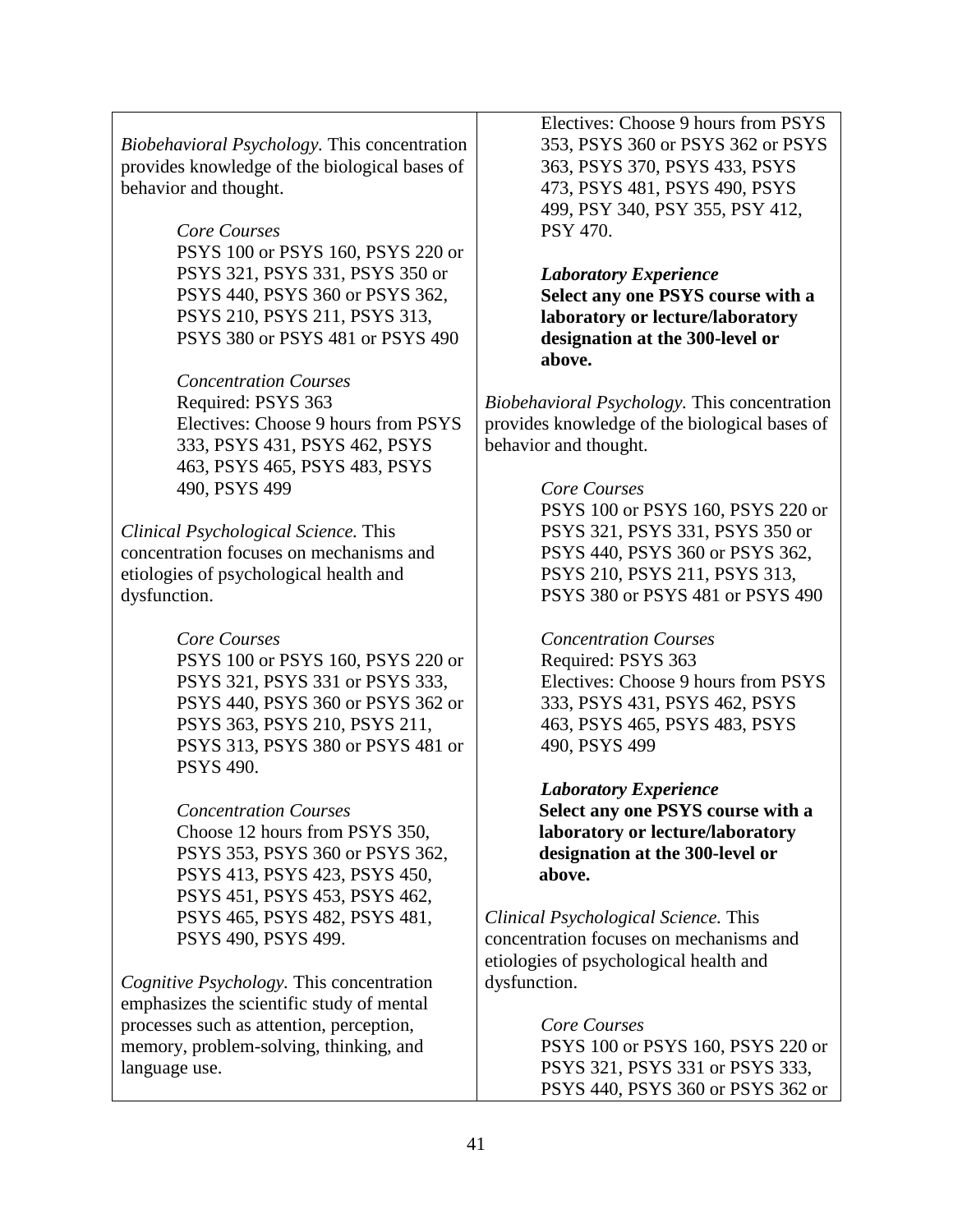## *Core Courses*

PSYS 100 or PSYS 160, PSYS 220 or PSYS 321, PSYS 333, PSYS 350 or PSYS 440, PSYS 360 PSYS 362 or PSYS 363, PSYS 210, PSYS 211, PSYS 313, PSYS 380 or PSYS 481 or PSYS 490.

#### *Concentration Courses*

Choose 12 hours from PSYS 331, PSYS 363, PSYS 423, PSYS 431, PSYS 433, PSYS 462, PSYS 490, PSYS 499, PSY 412.

*Developmental Science.* This addresses the physical, emotional, intellectual, social, perceptual, and personality growth of humans throughout the lifespan.

## *Core Courses*

PSYS 100 or PSYS 160, PSYS 220 or PSYS 321, PSYS 331 or PSYS 333, PSYS 350 or PSYS 440, PSYS 360 or PSYS 362 or PSYS 363, PSYS 210, PSYS 211, PSYS 313, PSYS 380 or PSYS 481 or PSYS 490.

*Concentration Courses:* Choose 12 hours from PSYS 220, PSYS 321, PSYS 423, PSYS 424, PSYS 431, PSYS 482, PSYS 490, PSYS 499.

*Social Psychology.* This concentration emphasizes the study of how social situations affect behavior.

#### *Core Courses*

PSYS 100 or PSYS 160, PSYS 220 or PSYS 321, PSYS 331 or PSYS 333, PSYS 350, PSYS 360 or PSYS 362 or PSYS 363, PSYS 210, PSYS 211, PSYS 313, PSYS 380 or PSYS 481 or PSYS 490.

*Concentration Courses* Required: PSYS 413

PSYS 363, PSYS 210, PSYS 211, PSYS 313, PSYS 380 or PSYS 481 or PSYS 490.

#### *Concentration Courses*

Choose 12 hours from PSYS 350, PSYS 353, PSYS 360 or PSYS 362, PSYS 413, PSYS 423, PSYS 450, PSYS 451, PSYS 453, PSYS 462, PSYS 465, PSYS 482, PSYS 481, PSYS 490, PSYS 499.

## *Laboratory Experience*

**Select any one PSYS course with a laboratory or lecture/laboratory designation at the 300-level or above.** 

*Cognitive Psychology.* This concentration emphasizes the scientific study of mental processes such as attention, perception, memory, problem-solving, thinking, and language use.

#### *Core Courses*

PSYS 100 or PSYS 160, PSYS 220 or PSYS 321, PSYS 333, PSYS 350 or PSYS 440, PSYS 360 or PSYS 362 or PSYS 363, PSYS 210, PSYS 211, PSYS 313, PSYS 380 or PSYS 481 or PSYS 490.

#### *Concentration Courses*

Choose 12 hours from PSYS 331, PSYS 363, PSYS 423, PSYS 431, PSYS 433, PSYS 462, PSYS 490, PSYS 499, PSY 412.

#### *Laboratory Experience*

**Select any one PSYS course with a laboratory or lecture/laboratory designation at the 300-level or above.**

*Developmental Science.* This addresses the physical, emotional, intellectual, social,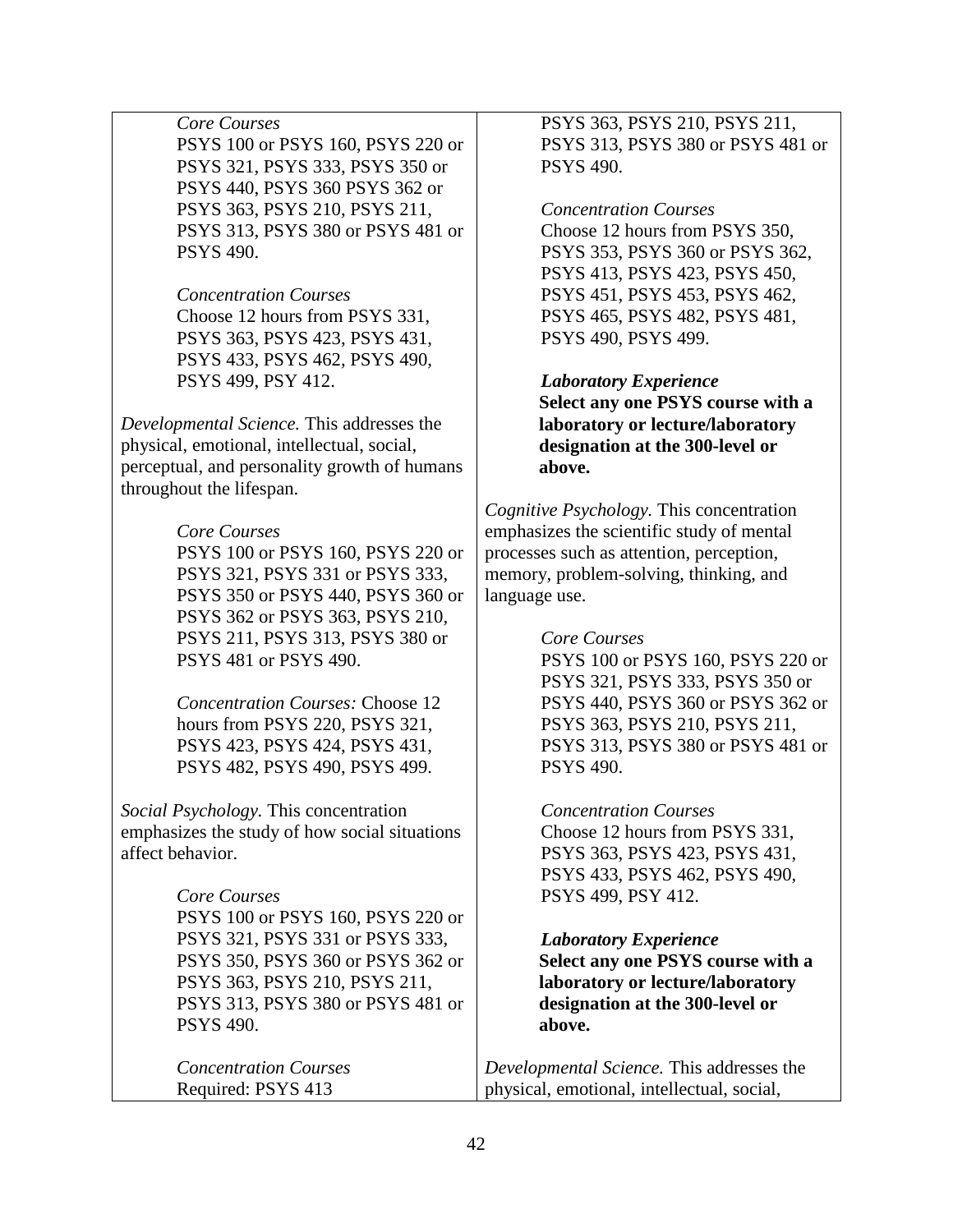Electives: Choose 9 hours from PSYS 353, PSYS 433, PSYS 440, PSYS 450, PSYS 451, PSYS 453, PSYS 483, PSYS 490, PSYS 499, PSY 412.

*Custom Concentration.* This concentration allows students, with help from their advisor, to design an individualized theme.

#### *Core Courses*

PSYS 100 or PSYS 160, PSYS 220 or PSYS 321, PSYS 331 or PSYS 333, PSYS 350 or PSYS 440, PSYS 360 or PSYS 362 or PSYS 363, PSYS 210, PSYS 211, PSYS 313, PSYS 380 or PSYS 481 or PSYS 490.

## *Concentration Courses*

Select 12-24 hours of electives from courses not used to satisfy Core requirements.

Quantitative Psychology. This concentration focuses on the use of advanced data manipulation and statistical analysis techniques within psychological science to examine discipline-specific research questions. This concentration requires at least 49 hours, so students do not need a minor or second major. Also, students in this concentration do not select another concentration within the Psychological Science major.

## *Core Courses*

PSYS 100 or PSYS 160, PSYS 220 or PSYS 321, PSYS 331 or PSYS 333, PSYS 350 or PSYS 440, PSYS 360 or PSYS 362 or PSYS 363, PSYS 210, PSYS 211, PSYS 313, PSYS 380 or PSYS 481 or PSYS 490.

#### *Concentration Courses*  CS 146 or CS 170 or CS 180, STAT

301, STAT 330, STAT 401 or STAT 402, PSYS 413, and 9 PSYS upper-

perceptual, and personality growth of humans throughout the lifespan.

#### *Core Courses*

PSYS 100 or PSYS 160, PSYS 220 or PSYS 321, PSYS 331 or PSYS 333, PSYS 350 or PSYS 440, PSYS 360 or PSYS 362 or PSYS 363, PSYS 210, PSYS 211, PSYS 313, PSYS 380 or PSYS 481 or PSYS 490.

*Concentration Courses:* Choose 12 hours from PSYS 220, PSYS 321, PSYS 423, PSYS 424, PSYS 431, PSYS 482, PSYS 490, PSYS 499.

#### *Laboratory Experience* **Select any one PSYS course with a laboratory or lecture/laboratory designation at the 300-level or above.**

*Social Psychology.* This concentration emphasizes the study of how social situations affect behavior.

## *Core Courses*

PSYS 100 or PSYS 160, PSYS 220 or PSYS 321, PSYS 331 or PSYS 333, PSYS 350, PSYS 360 or PSYS 362 or PSYS 363, PSYS 210, PSYS 211, PSYS 313, PSYS 380 or PSYS 481 or PSYS 490.

## *Concentration Courses*

Required: PSYS 413 Electives: Choose 9 hours from PSYS 353, PSYS 433, PSYS 440, PSYS 450, PSYS 451, PSYS 453, PSYS 483, PSYS 490, PSYS 499, PSY 412.

## *Laboratory Experience*

**Select any one PSYS course with a laboratory or lecture/laboratory designation at the 300-level or above.**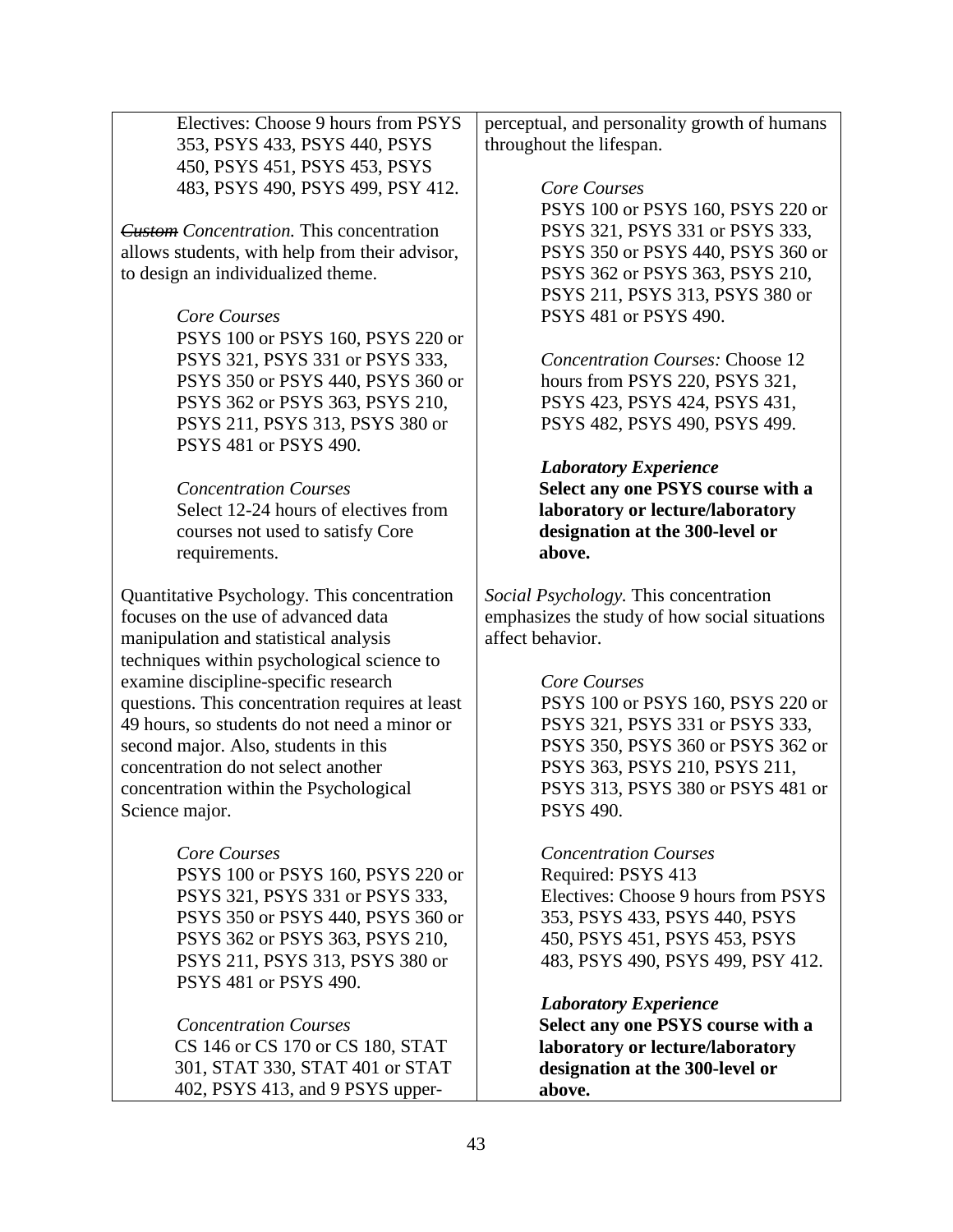| level elective hours selected in |                                                                                                                                                                                                                                                                                                                                                                                                                                                                 |
|----------------------------------|-----------------------------------------------------------------------------------------------------------------------------------------------------------------------------------------------------------------------------------------------------------------------------------------------------------------------------------------------------------------------------------------------------------------------------------------------------------------|
| consultation with an advisor.    | <b>General</b> Concentration. This concentration<br>allows students, with help from their advisor,<br>to design an individualized theme.                                                                                                                                                                                                                                                                                                                        |
|                                  | Core Courses<br>PSYS 100 or PSYS 160, PSYS 220 or<br>PSYS 321, PSYS 331 or PSYS 333,<br>PSYS 350 or PSYS 440, PSYS 360 or<br>PSYS 362 or PSYS 363, PSYS 210,<br>PSYS 211, PSYS 313, PSYS 380 or<br>PSYS 481 or PSYS 490.                                                                                                                                                                                                                                        |
|                                  | <b>Concentration Courses</b><br>Select 12-24 hours of electives from<br>courses not used to satisfy Core<br>requirements.                                                                                                                                                                                                                                                                                                                                       |
|                                  | <b>Laboratory Experience</b><br>Select any one PSYS course with a<br>laboratory or lecture/laboratory<br>designation at the 300-level or<br>above.                                                                                                                                                                                                                                                                                                              |
|                                  | Quantitative Psychology. This concentration<br>focuses on the use of advanced data<br>manipulation and statistical analysis<br>techniques within psychological science to<br>examine discipline-specific research<br>questions. This concentration requires at least<br>49 hours, so students do not need a minor or<br>second major. Also, students in this<br>concentration do not select another<br>concentration within the Psychological<br>Science major. |
|                                  | Core Courses<br>PSYS 100 or PSYS 160, PSYS 220 or<br>PSYS 321, PSYS 331 or PSYS 333,<br>PSYS 350 or PSYS 440, PSYS 360 or<br>PSYS 362 or PSYS 363, PSYS 210,<br>PSYS 211, PSYS 313, PSYS 380 or<br>PSYS 481 or PSYS 490.                                                                                                                                                                                                                                        |
|                                  | <b>Concentration Courses</b>                                                                                                                                                                                                                                                                                                                                                                                                                                    |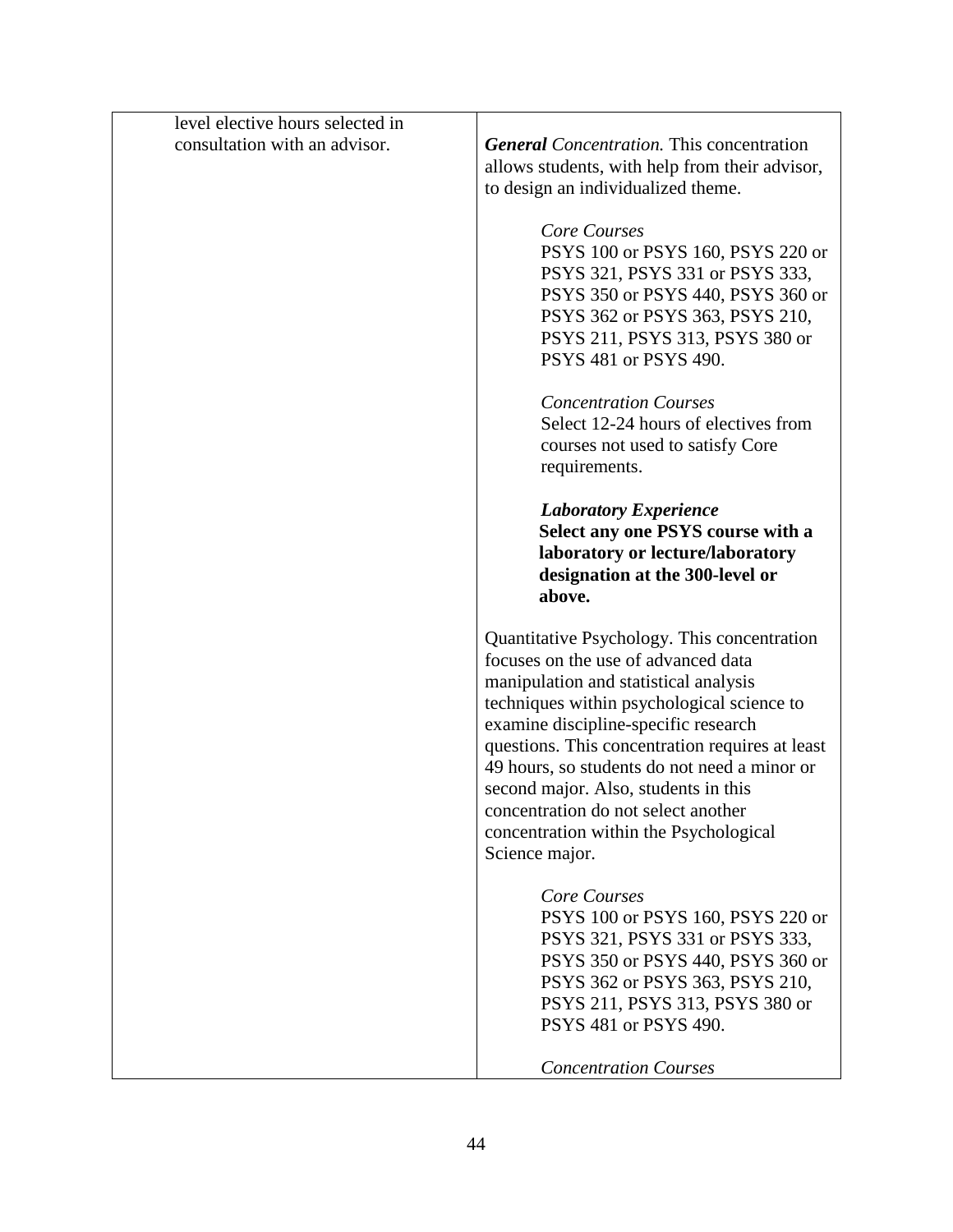| CS 146 or CS 170 or CS 180, STAT<br>301, STAT 330, STAT 401 or STAT<br>402, PSYS 413, and 9 PSYS upper-<br>level elective hours selected in<br>consultation with an advisor. |
|------------------------------------------------------------------------------------------------------------------------------------------------------------------------------|
| <b>Laboratory Experience</b><br>Select any one PSYS course with a<br>laboratory or lecture/laboratory<br>designation at the 300-level or<br>above.                           |

**(Side-by-side table is required for most program changes showing revised program on the right and identifying deletions by strike-through and additions in boldface.)**

#### **4. Rationale for the proposed program change:**

The proposed revision will require that students complete at least one topical PSYS laboratory or lecture/laboratory course at the 300-level or above. The major in psychological science was developed to be consistent with the guidelines of the American Psychological Association for majors in the discipline. Both the American Psychological Association and the Association for Psychological Science are engaged in a strategic effort to increase psychology's status as a STEM discipline. One recommendation to support this effort is to create hands-on, experiential learning opportunities in which students become more engaged in designing research, operationalizing variables, data collection and analysis, and the scientific reporting of findings. The topical laboratory experiences provided in the BS program will give all majors experiential learning opportunities in which they focus on how psychological scientists in specific areas of the field study the mind using behavioral and neurophysiological measures. Laboratory experiences support the development of methodological skills in our majors. Participation in experiential based learning in a laboratory course has been found to be positively related to graduate school admission, to performance on standardized testing of discipline-specific content, and to self-reported student satisfaction with their undergraduate psychology program (Stoloff, Curtis, Rodgers, Brewster, & McCarthy, 2012; doi: 10.1177/0098628312437721). The proposed revision also updates the custom concentration by describing it as general to reflect that the concentration does not meet the requirements of the other concentrations but should be viewed as relevant to education in psychological science. Incoming freshmen will be entered into this concentration by default so that they can received advising from faculty about their concentration choice.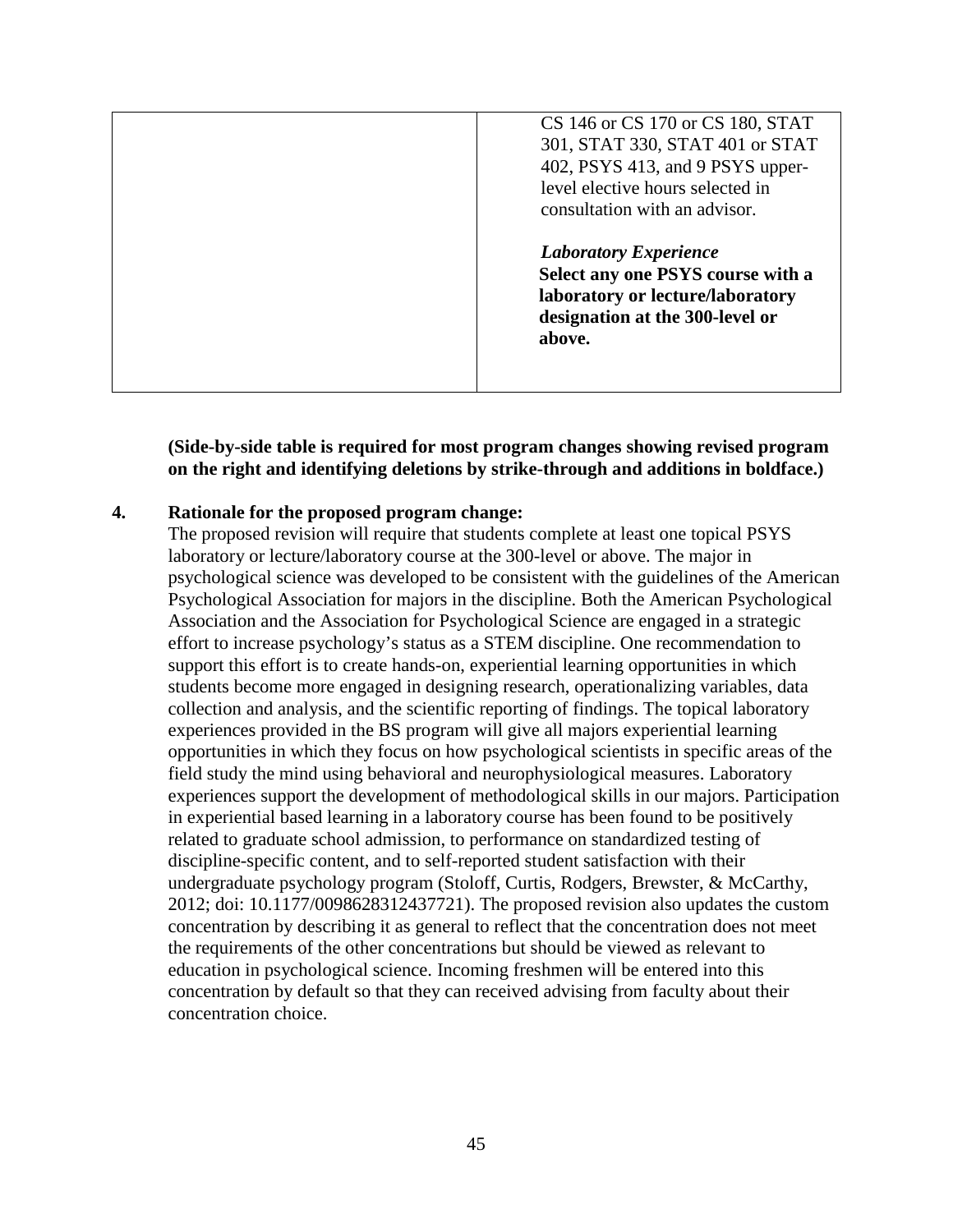**5. Proposed term for implementation and special provisions (if applicable):** Fall 2017

# **6. Dates of prior committee approvals:** Department of Psychological Sciences March 7, 2017 Ogden College Curriculum Committee March 30, 2017 Undergraduate Curriculum Committee University Senate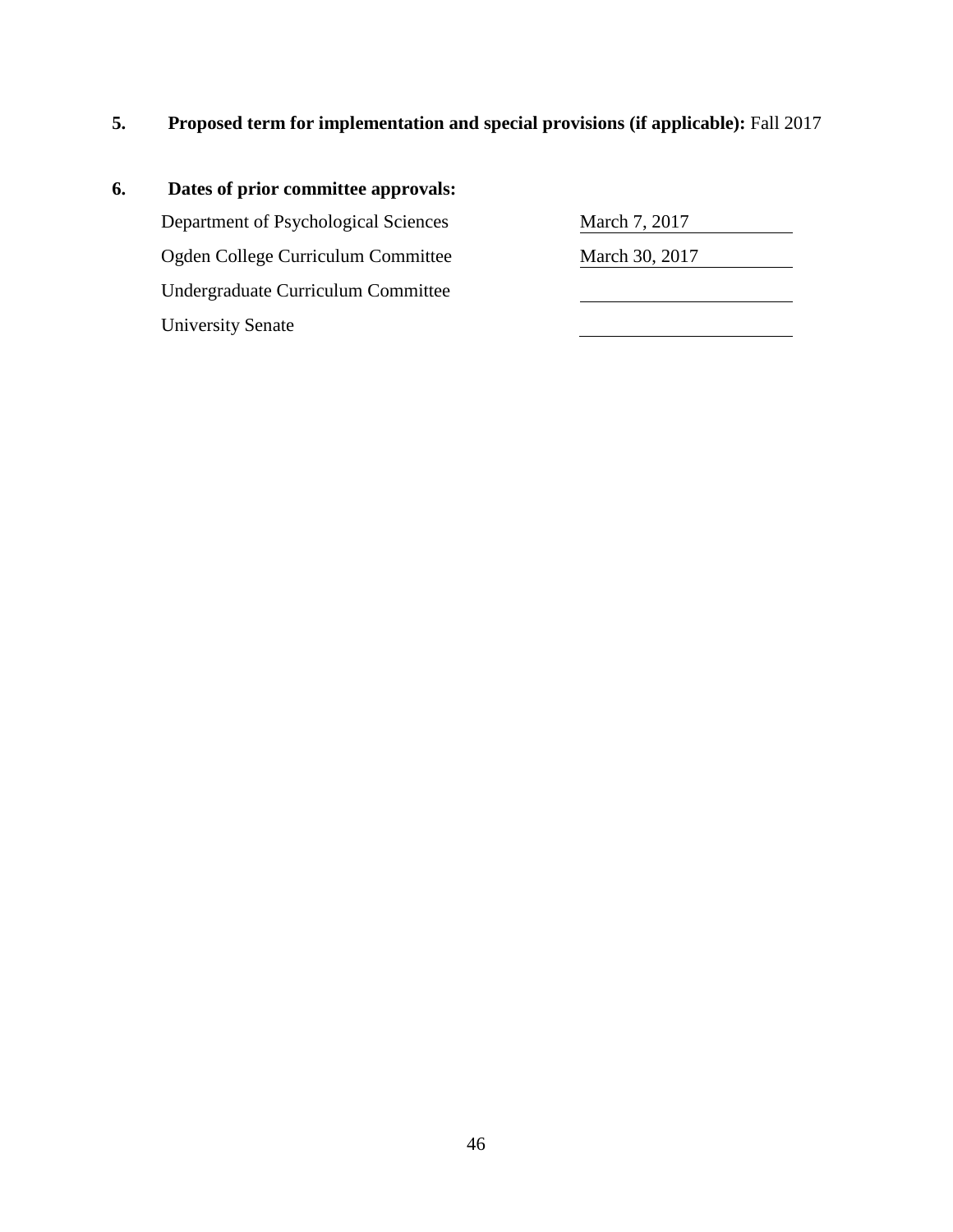## **College of Health and Human Services Department of Family and Consumer Sciences Proposal to Delete a Course (Consent Item)**

Contact Person: Julie Lee *[julie.lee@wku.edu](mailto:julie.lee@wku.edu)* 745-3990

## **1. Identification of course:**

- 1.1 Current course prefix and number: **[HMD 170](#page-1-0)**
- 1.2 Course title: International Cuisine
- **2. Rationale for the course deletion:** The course has not been taught since the summer of 2011. The course never had sufficient student enrollment to make or fill.
- **3. Effect of course deletion on programs or other departments, if known:** None. This course was never a required portion of any program.
- **4. Proposed term for implementation:** Fall 2017

## **5. Dates of prior committee approvals:**

Department of Family and Consumer Sciences 2/16/2017 CHHS Undergraduate Curriculum Committee 3/24/2017 Undergraduate Curriculum Committee University Senate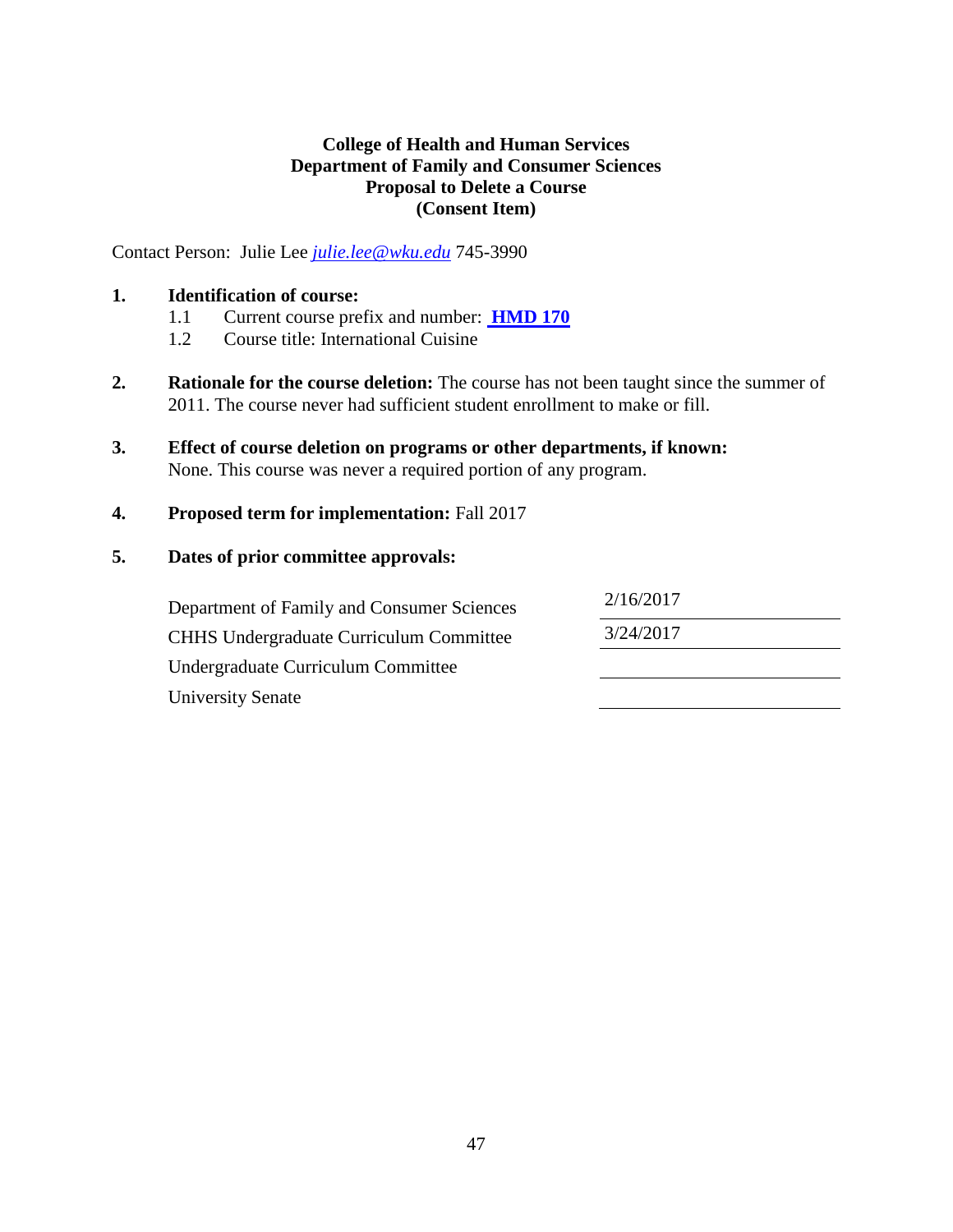## **College of Health and Human Services Department of Family and Consumer Sciences Proposal to Create a New Course (Action Item)**

Contact Person: Julie Lee *[julie.lee@wku.edu](mailto:julie.lee@wku.edu)* 745-3990

## **1. Identification of proposed course:**

- 1.1 Course prefix and number: **[HMD 473](#page-1-0)**
- 1.2 Course title: Beverage Management
- 1.3 Abbreviated course title: Beverage Management
- 1.4 Credit hours: 3 Variable credit: No
- 1.5 Grade type: standard letter grade
- 1.6 Prerequisites: HMD 251 Commercial Foods and HMD 275 Restaurant Management or permission of instructor. Must be 21 years of age with valid ID.
- 1.7 Course description: Management of beverage operations, including alcoholic and non-alcoholic beverages; risk-liability management; staff training and responsible customer service; beverage pricing and cost control; and food and beverage pairings. Field trips/travel at student's expense.

## **2. Rationale:**

- 2.1 Reason for developing the proposed course: provide an in-depth coverage of a key content area in the hospitality, restaurant, and tourism industry.
- 2.2 Projected enrollment in the proposed course: 30 students annually
- 2.3 Relationship of the proposed course to courses now offered by the department: course will build upon principles and concepts of beverage management introduced in HMD 275 Restaurant Management, and HMD 251 Commercial Foods.
- 2.4 Relationship of the proposed course to courses offered in other departments: This course focuses on the pairing of beverages with food and the preparation and service of beverages along with risk-liability management, staff training, responsible customer service and pricing and cost control. The course also includes tastings of a variety of beverages.
	- AGRI 323 Wine Fundamentals. This is a viticulture and viniculture wines course, with the focus on growing, production, fermentation, and marketing of wine.
	- HIST 341 A Cultural History of Alcohol: An examination of the role that alcohol plays in historical development among various world cultures over time.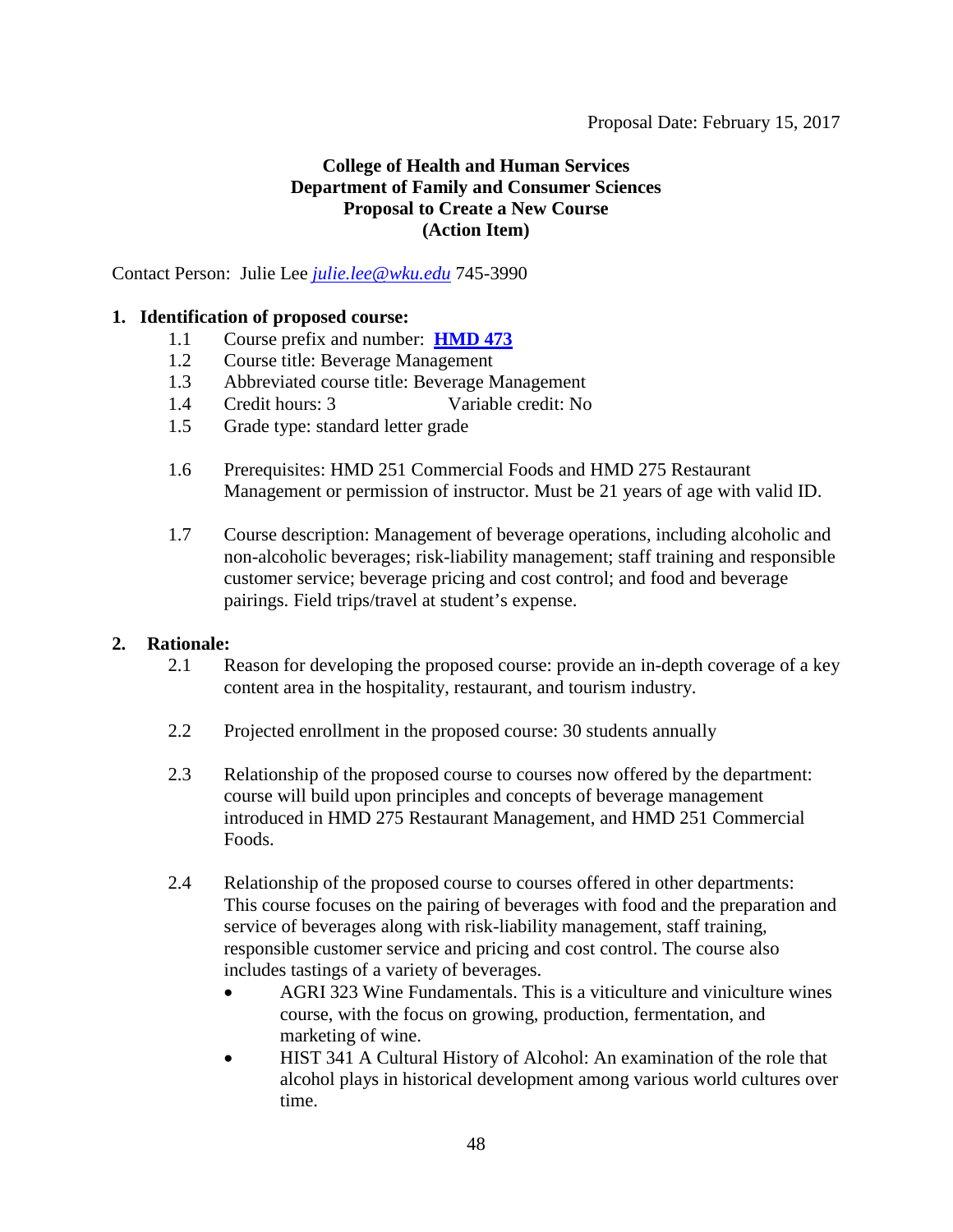• HORT 426 Viticulture: An introductory study of grape culture including morphology and growth habit, geographical distribution, dormant pruning techniques, canopy management, management of grapevine pests, and vineyard establishment/maintenance.

| <b>Institution</b>                    | <b>Course</b>                       |
|---------------------------------------|-------------------------------------|
| <b>Central Michigan University</b>    | <b>HSA 245</b>                      |
|                                       | <b>Wines of the World</b>           |
| <b>East Carolina University</b>       | <b>HMGT 412</b>                     |
|                                       | <b>Wine and Beverage Management</b> |
| <b>University of North Carolina -</b> | <b>STH 473</b>                      |
| Greensboro                            | Wine Appreciation for the           |
|                                       | <b>Hospitality Professions</b>      |

2.5 Relationship of the proposed course to courses offered in other institutions:

## **3. Discussion of proposed course:**

- 3.1 Schedule type: C -Lecture/Lab
- 3.2 Learning Outcomes:
	- After successfully completing this course, students will be able to:
		- **•** Demonstrate knowledge of alcoholic and non-alcoholic beverages
		- **IDENTIFY**, design, analyze and market menus
		- Identify, recognize and manage legal issues in the service of alcoholic beverages and responsible customer service
		- Calculate, analyze and manage costs related to alcoholic and non-alcoholic beverages
- 3.3 Content outline:
	- 1. Types of beverages
		- a. Beer
		- b. Wine
		- c. Distilled Spirits
		- d. Non-alcoholic beverages
	- 2. Beverage service and presentation
		- a. Trends
			- b. Food pairings
			- c. Mixology
			- d. Marketing and promotions
			- e. Pricing
	- 3. Legal aspects of beverage sales
		- a. Local, state, and national liquor laws
		- b. Tax laws
		- c. Related regulations
		- d. Staff training
		- e. Responsible customer service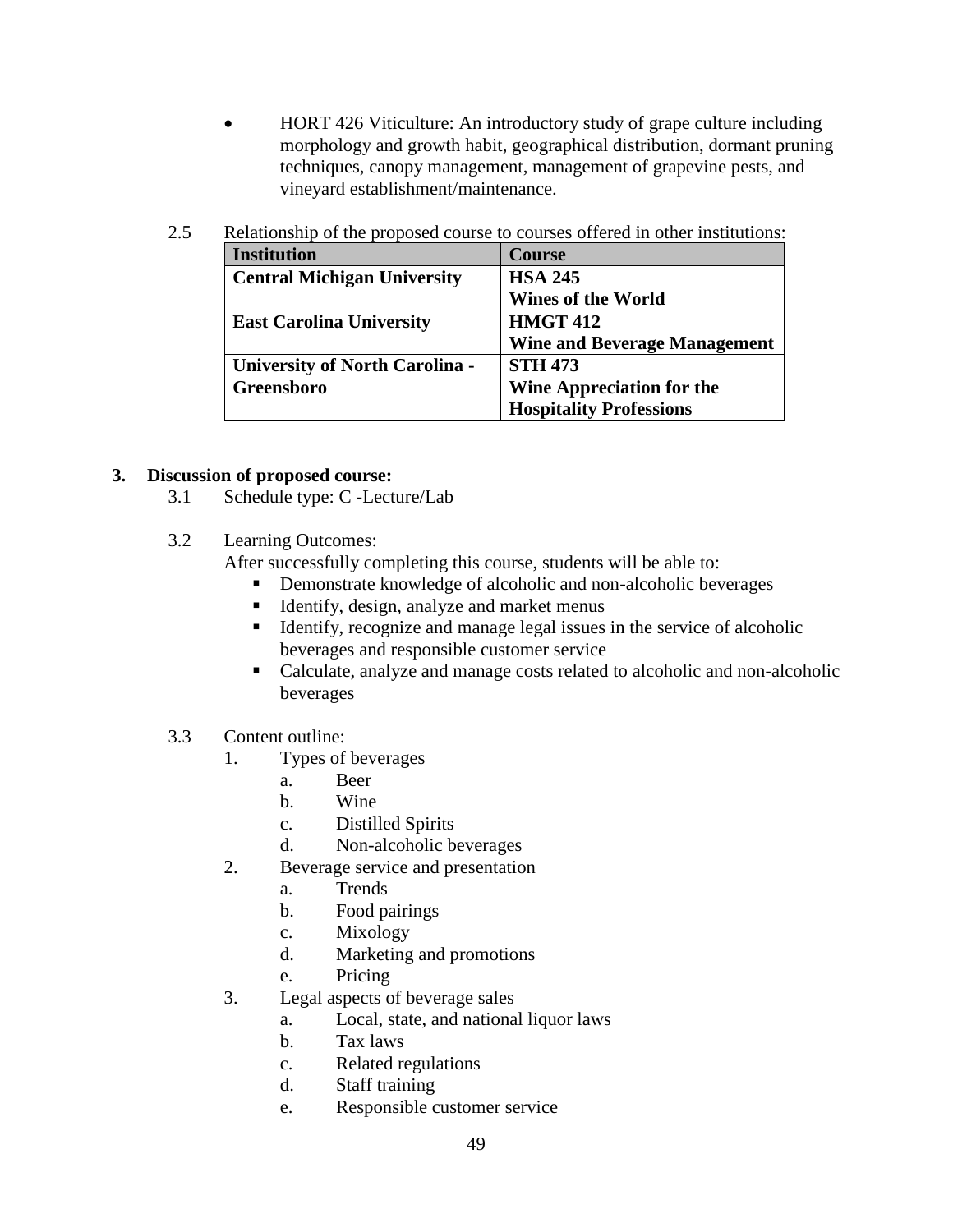- 3.4 Student expectations and requirements:
	- Readings
	- Writings and Reflections
	- Quizzes and Exams
	- Costing and analysis of drinks and menu items

3.5 Tentative texts and course materials:

- Katsigris, Costas & Chris Thomas. (2017). *The Bar & Beverage Book* (5th ed.). Hoboken, NJ: John Wiley & Sons, Inc.
- Small, Robert W. & Michelle Couturier. (2011). *Beverage Basics: Understanding & Appreciating Wine Beer & Spirits*. Hoboken, NJ: John Wiley & Sons, Inc.

## **4. Resources:**

- 4.1 Library resources: adequate
- 4.2 Computer resources: adequate

## **5. Budget implications:**

- 5.1 Proposed method of staffing: current faculty
- 5.2 Special equipment needed: textbook, beverages
- 5.3 Expendable materials needed: alcoholic and non-alcoholic beverages; Lab fee to cover cost of expendable materials
- 5.4 Laboratory materials needed: glassware, bar & beverage smallwares

## **6. Proposed term for implementation:** Winter 2018

| Department of Family and Consumer Sciences     | 2/15/2017 |  |
|------------------------------------------------|-----------|--|
| <b>CHHS Undergraduate Curriculum Committee</b> | 3/24/2017 |  |
| Undergraduate Curriculum Committee             |           |  |
| <b>University Senate</b>                       |           |  |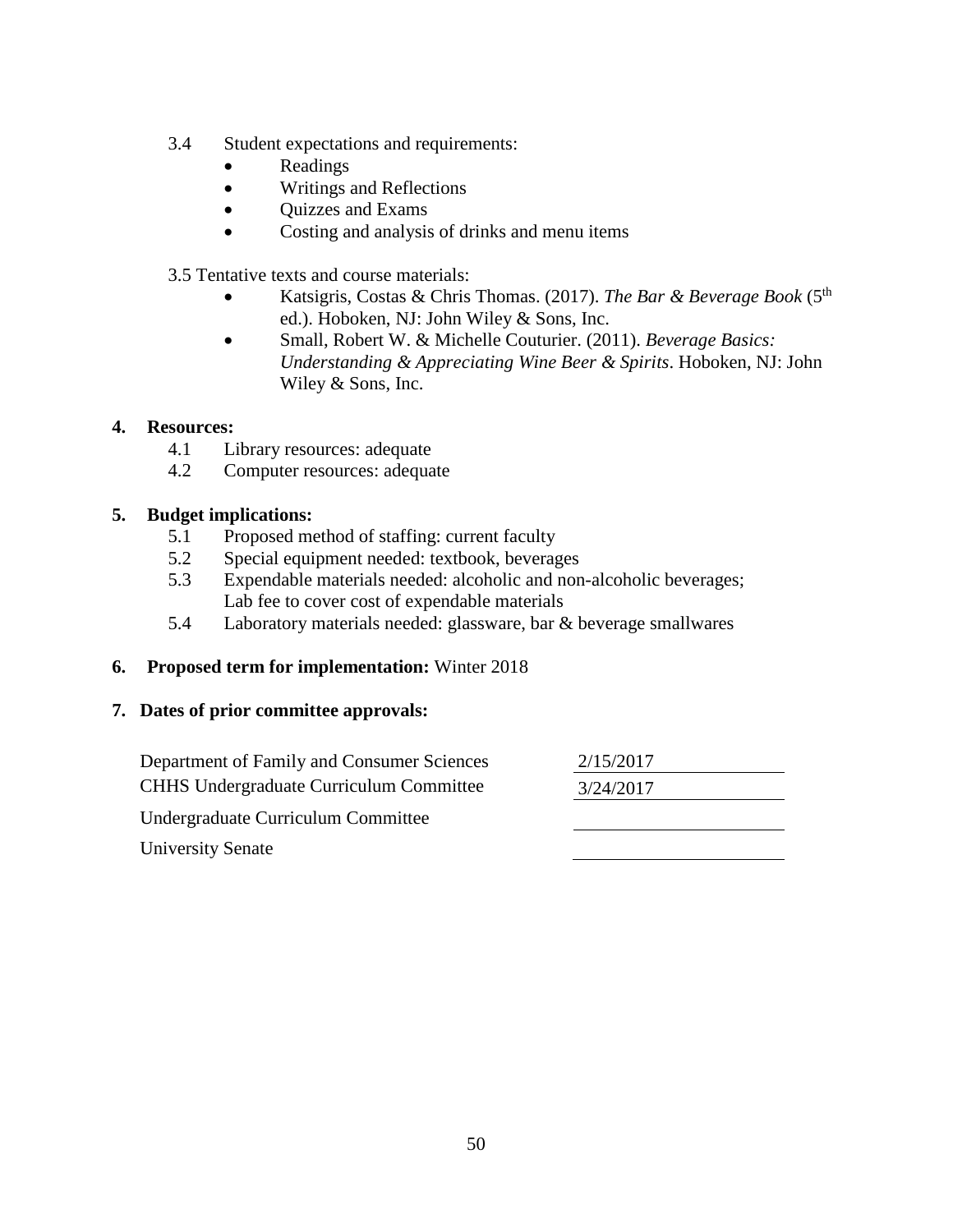## **College of Health and Human Services Department of Family and Consumer Sciences Proposal to Create a New Course (Action Item)**

Contact Person: Julie Lee *[julie.lee@wku.edu](mailto:julie.lee@wku.edu)* 745-3990

## **1. Identification of proposed course:**

- 1.1 Course prefix and number: **[HMD 476](#page-1-0)**
- 1.2 Course title: Global Cuisine
- 1.3 Abbreviated course title: Global Cuisine
- 1.4 Credit hours: 3 Variable credit: No
- 1.5 Grade type: standard letter grade
- 1.6 Prerequisites/corequisites: none
- 1.7 Course description: Exploration of cuisines, customs, and culture from regions of the world. Experiential exploration of food and culture taught in a travel and cooking learning environment. The laboratory component includes preparation of a variety of international recipes. Regions vary per term. Field trips/travel at student's expense.

## **2. Rationale:**

- 2.1 Reason for developing the proposed course: Knowledge of world cuisines will broaden the mind and palate by focusing on cultures, customs, traditional foods and cooking techniques. World cuisines are derived from a convergence of geographic, historical, religious, climate and economic issues and are an excellent way to assist students in relating to world and cultural issues. The course is adaptable to Study Abroad and Study Away formats.
- 2.2 Projected enrollment in the proposed course: 16 students annually.
- 2.3 Relationship of the proposed course to courses now offered by the department: none
- 2.4 Relationship of the proposed course to courses offered in other departments: There are no other courses combining both laboratory and travel-based experiences of culture and food preparation. The other courses offered at Western Kentucky University do contain strong cultural content and experiential activities.
	- ANTH 388 and equivalent FLK 388 Foodways: Exploration of the relationship between food and culture.
	- GEOG 378 Food, Culture, and Environment: Exploration of geographical patterns of agricultural production and cuisine through the intersection of environment, technology and culture. Field trips required. Students will share the cost of several meals. Course Fee.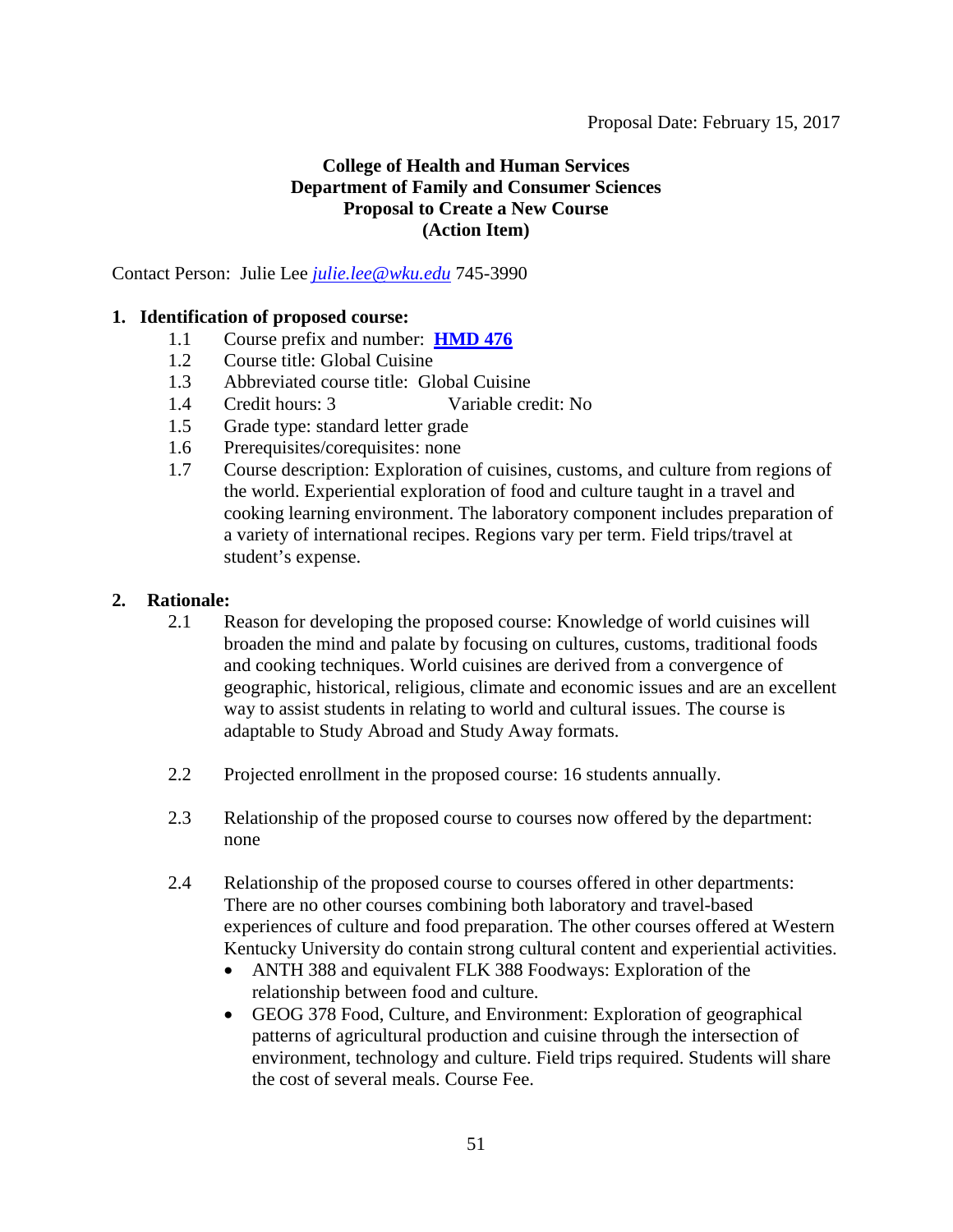2.5 Relationship of the proposed course to courses offered in other institutions:

| Institution                         | Course                                 |
|-------------------------------------|----------------------------------------|
| <b>Ball State University</b>        | <b>FCFN 395 Food Culture</b>           |
| <b>Central Michigan University</b>  | <b>HSA 542</b>                         |
|                                     | <b>International Tourism</b>           |
| <b>Florida Atlantic University</b>  | <b>HFT 4955 International</b>          |
|                                     | <b>Experience in Hospitality</b>       |
|                                     | <b>Management</b>                      |
| <b>Northern Illinois University</b> | <b>FCNS 424 Cultural and National</b>  |
|                                     | <b>Food Patterns</b>                   |
| University of North Carolina -      | <b>STH 345 Cross-Cultural Study</b>    |
| <b>Greensboro</b>                   | <b>Tour in Sustainable Tourism and</b> |
|                                     | <b>Hospitality</b>                     |

## **3. Discussion of proposed course:**

- 3.1 Schedule type: C Lecture/Lab
- 3.2 Learning Outcomes:

After successfully completing this course, students will be able to:

- Experience the major cultures and cuisines from regions around the world
- Discuss and evaluate the religion, history, geography, climate and economics on the cuisines of the world, cultural history and diversity.

## 3.3 Content outline:

- 1. Historical introduction to food and cuisines of the world
	- a. Food origins
	- b. Immigration and lifestyle, manners, social interactions and crosscultural communication
	- c. Historical, geographic and economic influences on cuisine and food traditions
- 2. Regional Cuisines of the World
	- a. Europe
	- b. Mediterranean and the Mid-East
	- c. Africa
	- d. Asia
	- e. Latin America
	- f. North America
- 3. World food supply
	- a. Economics: local to global
	- b. Sustainable food systems
	- c. The global food trade
- 3.4 Student expectations and requirements:
	- Readings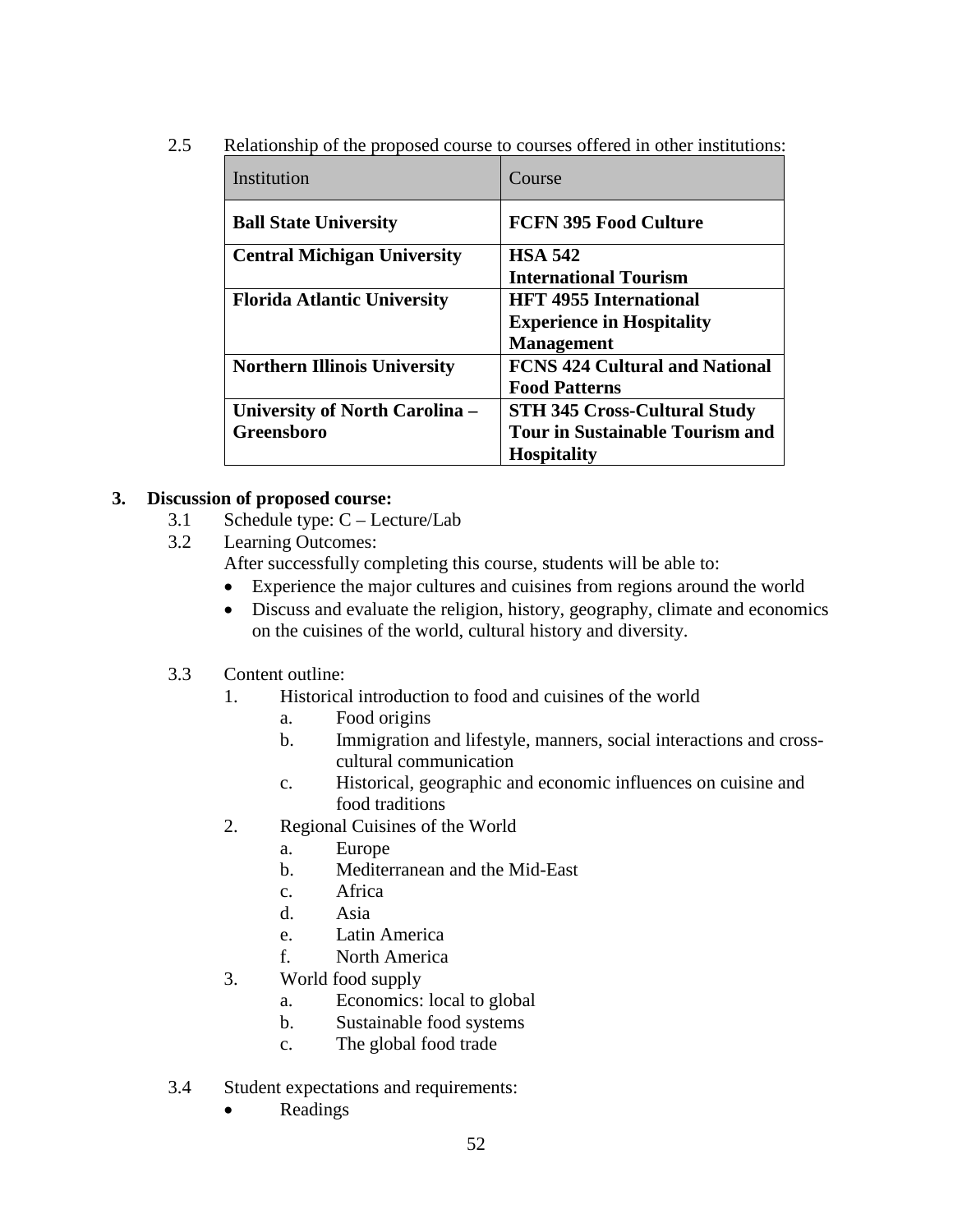- Experiential activities
- Writings and reflections;
- 3.5 Tentative texts and course materials:
	- McWilliams, Margaret (2015). *Food Around the World: A Cultural Perspective* (4th ed). Upper Saddle River, NJ: Pearson Prentice Hall Publishing.
	- Heyman, Patricia A. (2012). *International Cooking: A Culinary Journey* (2<sup>nd</sup> ed.). Upper Saddle River, NJ: Pearson Prentice Hall Publishing.
	- Bryant, Carol A., Kathleen M. DeWalt, Anita Courtney, and Jeffery Schwartz. (2003). *The Cultural Feast: An Introduction to Food and Society* (2<sup>nd</sup> ed.). Belmont, CA: Thomson Wadsworth Publishing, 2003.

## **4. Resources:**

- 4.1 Library resources: adequate
- 4.2 Computer resources: adequate

## **5. Budget implications:**

- 5.1 Proposed method of staffing: current faculty
- 5.2 Special equipment needed: n/a
- 5.3 Expendable materials needed: food Laboratory fee will cover the expendable materials
- 5.4 Laboratory materials needed: none

## **6. Proposed term for implementation:** Winter 2018

| Department of Family and Consumer Sciences     | 2/16/2017 |  |
|------------------------------------------------|-----------|--|
| <b>CHHS Undergraduate Curriculum Committee</b> | 3/24/2017 |  |
| Undergraduate Curriculum Committee             |           |  |
| <b>University Senate</b>                       |           |  |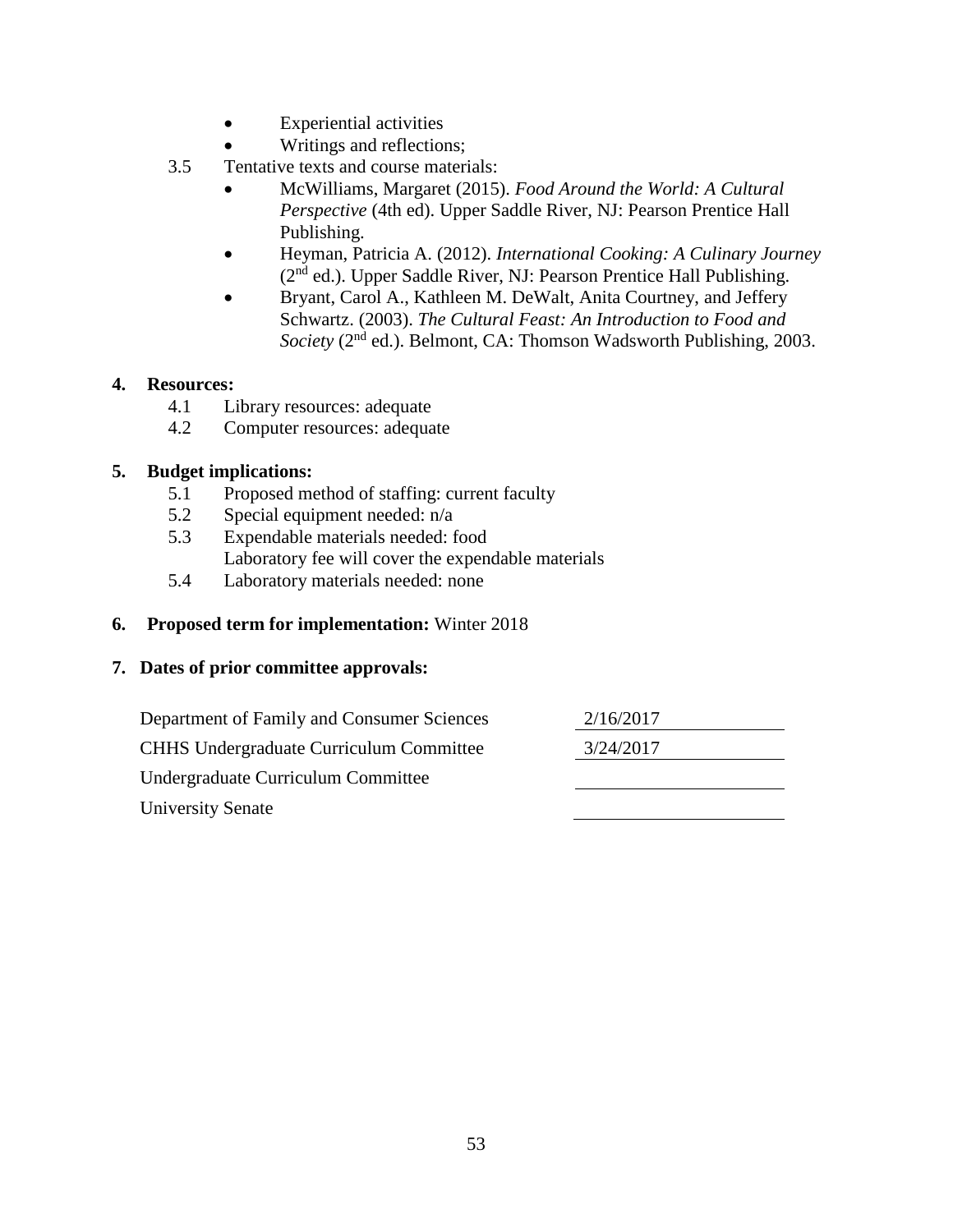#### Proposal Date: 3/7/2017

## **College Name Department Name Proposal to Revise A Program (Action Item)**

Contact Person: Gary English 270-745-2678

## **1. Identification of program:**

- 1.1 Current program reference number: 564<br>1.2 Current program title: Health Sciences
- **1.2** Current program title: **[Health Sciences](#page-1-0)**
- 1.3 Credit hours: 59-65

#### **2. Identification of the proposed program changes:**

- Adding more course options to core classes including:
	- o **CHEM 116**
	- o **HIM 290**
	- o **PH-390**
	- o **LEAD 200, 300, 325, 330**
- Renaming one of the concentrations
- Correcting error of course numbering in catalog

## **3. Detailed program description:**

| <b>Current Program</b>                                 | New Program                                              |
|--------------------------------------------------------|----------------------------------------------------------|
| The major in Health Sciences, requires 59-66 health    | The major in Health Sciences, requires 59-66 health      |
| sciences credit hours, including a required            | sciences credit hours, including a required              |
| concentration ranging from 21-27 hours. The            | concentration ranging from 21-27 hours. The Bachelor     |
| Bachelor of Science in Health Sciences is designed     | of Science in Health Sciences is designed for students   |
| for students who are interested in pursuing a health   | who are interested in pursuing a health and human        |
| and human sciences related career. The program is      | services related career. The program is an               |
| an interdisciplinary program with three primary        | interdisciplinary program with three primary purposes:   |
| purposes:                                              |                                                          |
| 1. Allowing students with a general interest in Health | 1. Allowing students with a general interest in Health   |
| Sciences to pursue a B.S. while obtaining a            | Sciences to pursue a B.S. while obtaining a              |
| concentration in a specific area of Health and Human   | concentration in a specific area of Health and Human     |
| Services.                                              | Services.                                                |
| 2. Permitting students to prepare for post-graduate or | 2. Permitting students to prepare for post-graduate or   |
| professional health sciences programs.                 | professional health sciences programs.                   |
| 3. Providing an option for students with a health-     | 3. Providing an option for students with a health-       |
| related associate's degree who wish to continue their  | related associate's degree who wish to continue their    |
| education.                                             | education.                                               |
| Students pursuing the major are required to select     | Students pursuing the major are required to select one   |
| one of the following concentrations: Preparatory       | of the following concentrations: Preparatory Health      |
| Health Sciences, Health and Social Welfare, or an      | Sciences, Health Services Leadership and                 |
| Associate's Degree in a health field (approved by a    | <b>Management</b> , or an Associate's Degree in a health |
| health sciences advisor) for the Health Sciences       | field (approved by a health sciences advisor) for the    |
| Allied Health concentration. Students who transfer to  | Health Sciences Allied Health concentration. Students    |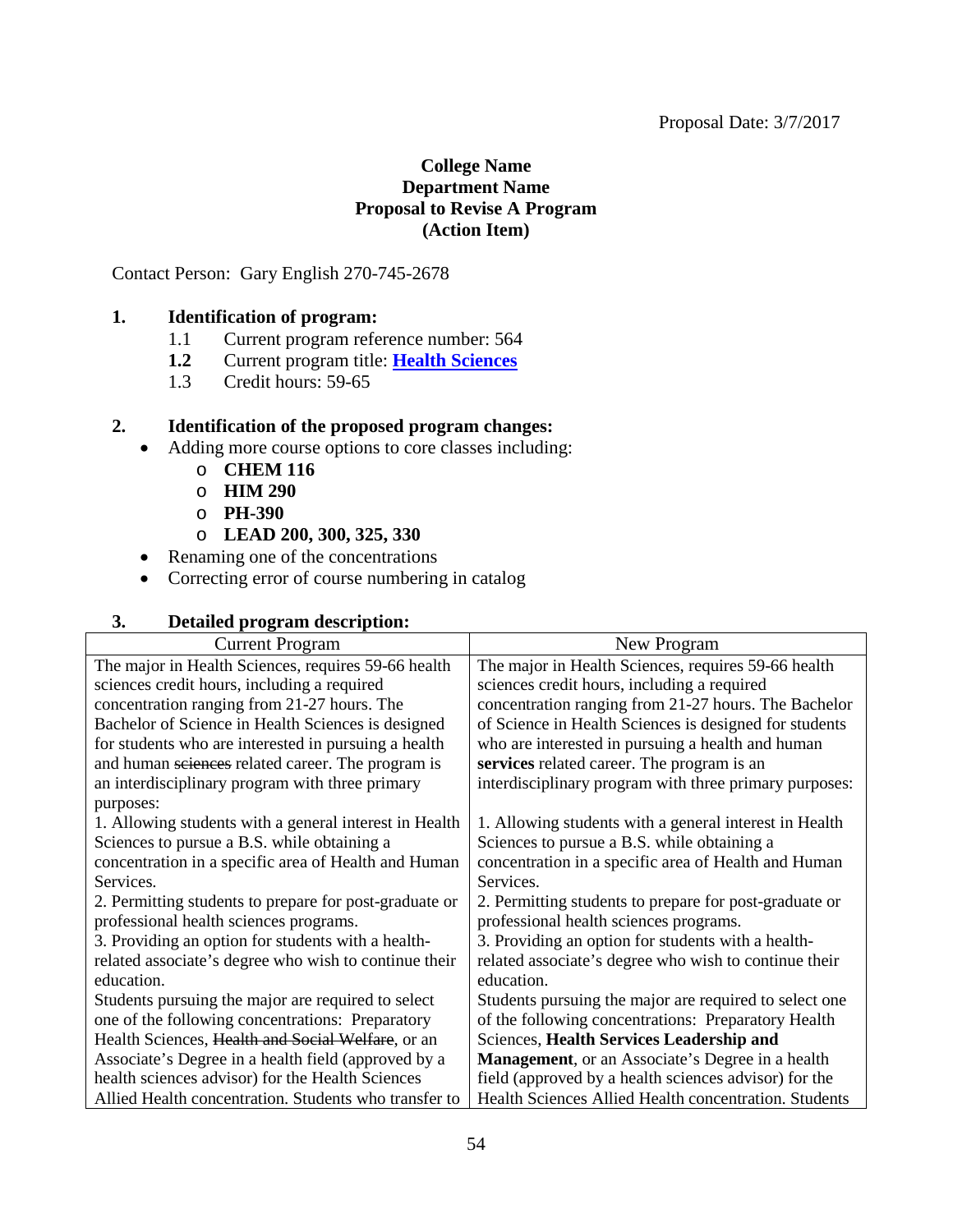WKU with an applied associate degree (e.g., Associate of Applied Science) from a health-related program receive a 12-hour waiver from the overall upper-level course requirement for the health science major. Students who transfer to WKU with an applied associate degree from a health-related program will need 23 hours in the major upperdivision hour requirement. WKU Associate Degreed students do not receive waivers in upper-division hour requirements for the major or degree. Required courses for the Health Sciences core are: HMD 211, PSY/PSYS 100 or 220, BIOL 113 or 120/121 or 131 CHEM 105/106 or 109, or PHYS \*\*\* AH 290 PE 310 or 311 or 313, PH 381 PH 383 or SOCL 300 or BIOL 382 or STAT 301 or PSY/S 313 or MATH 183 PH 384 PH 447 or PHIL 322 or PHIL 323 or MGT 305 or SWRK 443 HCA 340, HCA 446/447 or CIS 243, or CIS 321 HCA 441 or HIM 225 or MGT 200 or MGT 301. One of the concentrations listed below is required: Preparatory Health Sciences Concentration *Choose 24-27 credit hours from:* BIOL 120\*/121, 122/123, 131\*, 207/208, 224/225, 231, 344 CHEM 107/108,116, 120/121, 222/223, 304, 340/ 341, 342/343 HIM 291, 292 HMD 360, 361 MATH 117, 136 PSYS 160 PH 365, 464, 468 PHYS 201\*, 202\*, 231\*, 232\*, 233\*/332\*, 255\*, 256\* (\*unduplicated) Health & Social Welfare Concentration *Choose 24-27 credit hours from:* BIOL 344 CNS 110, 432 COMM 348, 440, 450 who transfer to WKU with an applied associate degree (e.g., Associate of Applied Science) from a healthrelated program receive a 12-hour waiver from the overall upper-level course requirement for the health science major. Students who transfer to WKU with an applied associate degree from a health-related program will need 23 hours in the major upper-division hour requirement. WKU Associate Degreed students do not receive waivers in upper-division hour requirements for the major or degree. Required courses for the Health Sciences core are: HMD 211, PSY/PSYS 100 or 220, BIOL 113 or 120/121 or 131 CHEM 105/106 or 109, **or 116** or PHYS \*\*\* AH 290 **or HIM 290** PE 310 or 311 or 313 **or PH 390** PH 381 PH 383 or SOCL 300 or BIOL 382 or STAT 301 or PSY/S 313 or MTH 183 PH 384 PH 447 or PHIL 322 or PHIL 323 or MGT 305 or SWRK **433 or LEAD 330** HCA 340, HCA 446/447 or CIS 243, or CIS 321 HCA 441 or HIM 225 or MGT 200 or MGT 301. One of the concentrations listed below is required: Preparatory Health Sciences Concentration *Choose 24-27 credit hours from:* BIOL 120\*/121\*, 122/123, 131\*, 207/208, 224/225, 231, 344 CHEM 107/108,116, 120/ 121, 222/ 223, 304, 340/ 341, 342/ 343 HIM 291, 292 HMD 360, 361 MTH 117, 136 PSYS 160 PH 365, 464, 468 PHYS 201\*, 202\*, 231\*/232\*, 233\*/332\* 255\*, 256\*, (\*unduplicated) **Health Services Leadership & Management**  *Choose 24-27 credit hours from:* BIOL 344 CNS 110, 432 COMM 348, 440, 450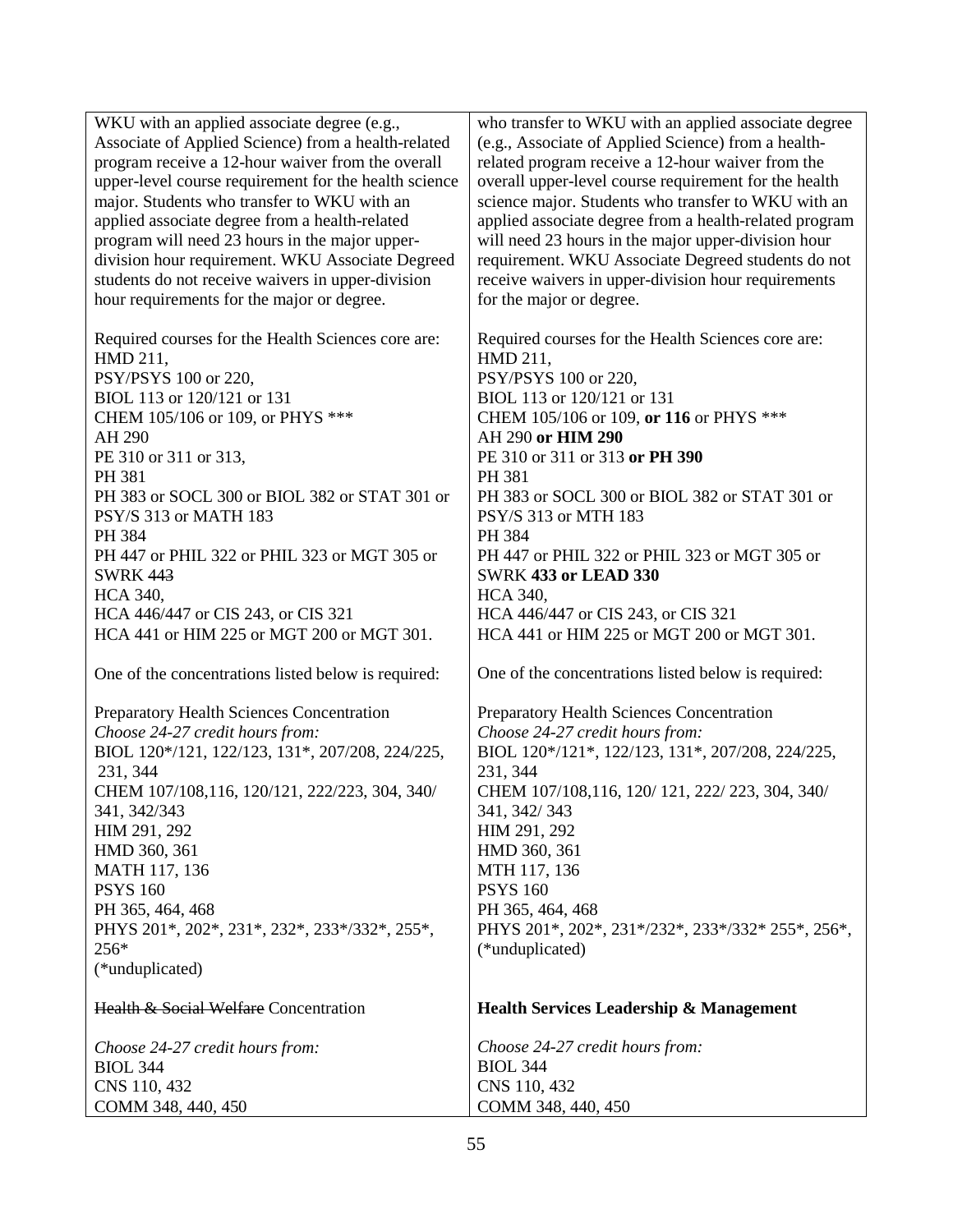| <b>EXS 455</b>                                       |                                                      | <b>EXS 455</b>                                        |                |  |  |
|------------------------------------------------------|------------------------------------------------------|-------------------------------------------------------|----------------|--|--|
| FACS 310, 311, 395, 491, 497                         |                                                      | FACS 310, 311, 395, 491, 497                          |                |  |  |
| <b>FIN 161</b>                                       |                                                      | <b>FIN 161</b>                                        |                |  |  |
| GERO 100, 461                                        |                                                      | GERO 100, 461                                         |                |  |  |
| HCA 345, 347, 353, 446/447                           |                                                      | HCA 345, 347, 353, 446/447                            |                |  |  |
| HIM 100, 252, 291, 292                               |                                                      | HIM 100, 252, 291, 292                                |                |  |  |
| HMD 360, 367, 368                                    |                                                      | HMD 360, 367, 368                                     |                |  |  |
| IDST 369, 390, 395                                   |                                                      | IDST 369, 390, 395                                    |                |  |  |
|                                                      |                                                      | LEAD 200, 300, 325, 330*                              |                |  |  |
| MGT 200*, 301*, 305, 333                             |                                                      | MGT 200*, 301*, 305*, 333                             |                |  |  |
| PH 100, 165, 261, 365, 410, 433, 444, 446, 467, 468  |                                                      | PH 100, 165, 261, 365, 410, 443, 444, 464, 467, 468   |                |  |  |
| PSYS 333, 423                                        |                                                      | PSYS 333, 423                                         |                |  |  |
| SOCL 342, 440                                        |                                                      | SOCL 342, 440                                         |                |  |  |
| <b>SPED 200</b>                                      |                                                      | <b>SPED 200</b>                                       |                |  |  |
| SWRK 101, 205, 330, 326, 357, 375, 395, 437          |                                                      | SWRK 101, 205, 330, 326, 357, 375, 395, 437           |                |  |  |
| (*unduplicated)                                      |                                                      | (*unduplicated)                                       |                |  |  |
| Other courses with advisor approval.                 |                                                      | Other courses with advisor approval.                  |                |  |  |
| <b>Health Sciences Allied Health Concentration</b>   |                                                      | <b>Health Sciences Allied Health Concentration</b>    |                |  |  |
| (Health Related A.S./A.A./A.A.S to Health Sciences   |                                                      | (Health Related A.S./A.A./A.A.S to Health Sciences    |                |  |  |
| Allied Health B.S. Concentration)                    |                                                      | Allied Health B.S. Concentration)                     |                |  |  |
| An associate's degree in a focused health area may   |                                                      | An associate's degree in a focused health area may    |                |  |  |
| fulfill the concentration requirement with the       |                                                      | also fulfill the concentration requirement with the   |                |  |  |
| approval of a Health Sciences academic advisor.      |                                                      | approval of a Health Sciences academic advisor.       |                |  |  |
| Students with a completed A.A. or A.S. degree from   | Students with a completed A.A. or A.S. degree from a |                                                       |                |  |  |
| a KCTCS college will be considered to have           |                                                      | KCTCS college will be considered to have completed    |                |  |  |
| completed the WKU general education requirements.    |                                                      | the WKU general education requirements. All other     |                |  |  |
| All other students need to meet with an advisor. In  |                                                      | students need to meet with an advisor. In addition to |                |  |  |
| addition to completing the Health Sciences core,     |                                                      | completing the Health Sciences core, students need to |                |  |  |
| students need to fulfill all other appropriate major |                                                      | fulfill all other appropriate major and degree        |                |  |  |
| and degree requirements.                             |                                                      | requirements.                                         |                |  |  |
| Students must earn a "C" or better in each           |                                                      | Students must earn a "C" or better in each course     |                |  |  |
| course in the major. Additionally, in accordance     | in the major. Additionally, in accordance with       |                                                       |                |  |  |
| with university policy, an overall grade point       | university policy, an overall grade point average    |                                                       |                |  |  |
| average of 2.0 or better must be attained upon       | of 2.0 or better must be attained upon completion    |                                                       |                |  |  |
| completion of required curriculum.                   | of required curriculum.                              |                                                       |                |  |  |
| <b>Core Courses</b>                                  |                                                      | <b>Core Courses</b>                                   |                |  |  |
| HMD 211 Human Nutrition                              | 3                                                    | HMD 211 Human Nutrition                               | 3              |  |  |
| PSY/S 100 Intro to Psychology                        | 3                                                    | PSY/S 100 Intro to Psychology                         | $\overline{3}$ |  |  |
| or PSY/S 220 Developmental Psychology                |                                                      | or PSY/S 220 Developmental                            |                |  |  |
|                                                      |                                                      | Psychology                                            |                |  |  |
| <b>BIOL 113 General Biology</b>                      | $3-$                                                 | <b>BIOL 113 General Biology</b>                       | $3 - 4$        |  |  |
| or 120/121 Bio Concepts: Cell Metab and              | $\overline{4}$                                       | or 120/121 Bio Concepts: Cell Metab                   |                |  |  |
| Genetics and Lab                                     |                                                      | and Genetics and Lab                                  |                |  |  |
| or 131 Anatomy and Physiology                        |                                                      | or 131 Anatomy and Physiology                         |                |  |  |
| CHEM 105/106 Fund. of General Chemistry              | $\overline{4}$                                       | CHEM 105/106 Fund. of Gen.                            | $\overline{4}$ |  |  |
| or 109 Chemistry for the Health Sciences             |                                                      | Chemistry                                             |                |  |  |
|                                                      |                                                      |                                                       |                |  |  |
| or PHYS course                                       |                                                      |                                                       |                |  |  |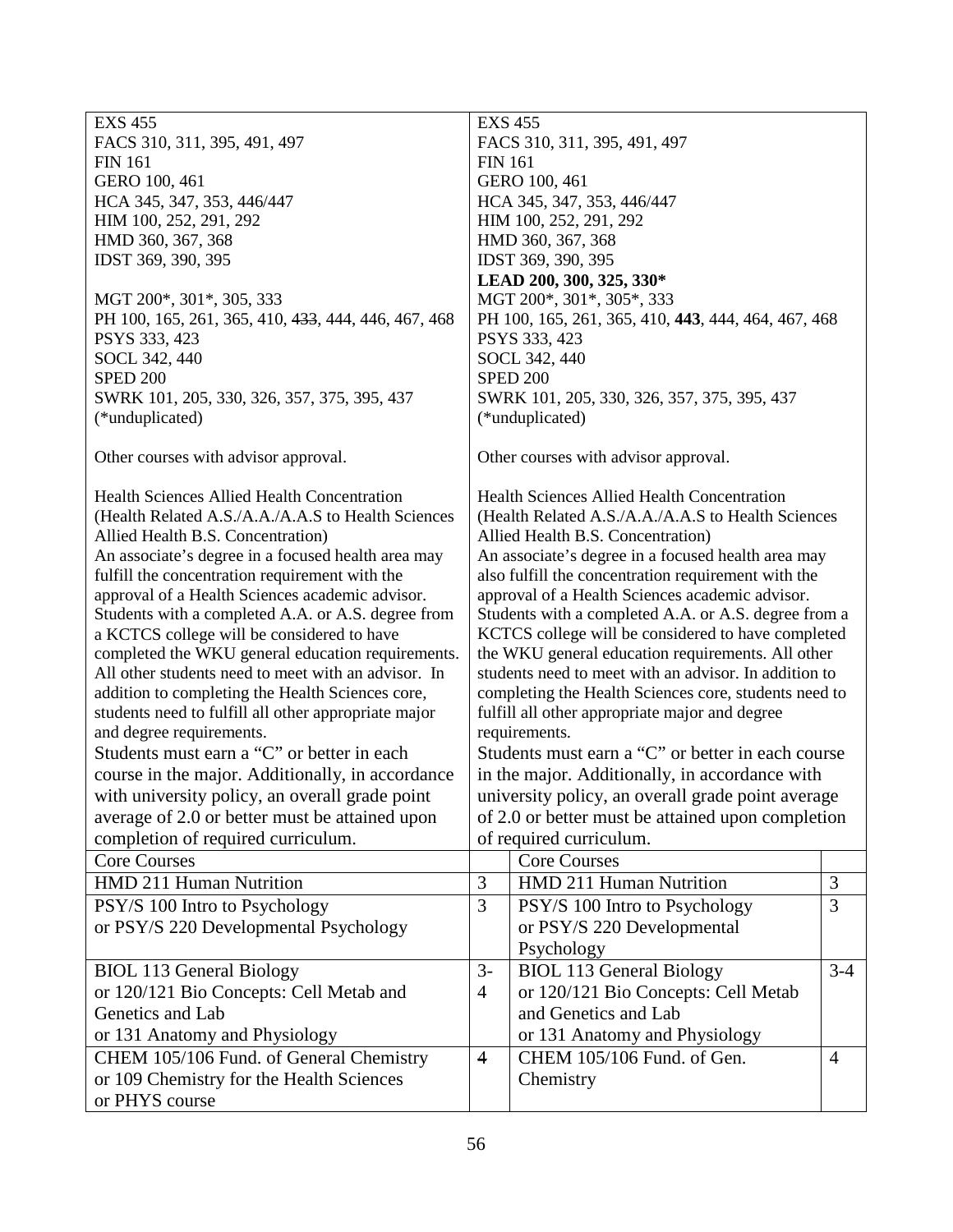| or 109 Chemistry for the Health                                                                     |                |
|-----------------------------------------------------------------------------------------------------|----------------|
| Sciences                                                                                            |                |
|                                                                                                     |                |
| or CHEM 116 Intro to College                                                                        |                |
| <b>Chemisty</b>                                                                                     |                |
| or PHYS course                                                                                      |                |
| $\overline{2}$<br>AH 290 Medical Terminology<br>AH 290 Medical Terminology                          | $\overline{2}$ |
| or HIM 290 Medical Terminology                                                                      |                |
| $\overline{3}$<br>PE 310 Kinesiology<br>PE 310 Kinesiology                                          | 3              |
| or 311 Exercise Physiology<br>or 311 Exercise Physiology                                            |                |
| or 313 Motor Development<br>or 313 Motor Development                                                |                |
| or PH 390 Wellness/Fitness                                                                          |                |
| <b>Assessment</b>                                                                                   |                |
| 3<br>PH 381 Community Health<br>PH 381Community Health                                              | 3              |
| $\overline{3}$<br>PH 383 Biostatistics in the Health Sciences<br>PH 383 Biostatistics in the Health | 3              |
| Sciences<br>or SOCL 300 Using Statistics in Sociology                                               |                |
| or BIOL 382 Intro to Biostatistics<br>or SOCL 300 Using Statistics in                               |                |
| Sociology<br>or STAT 301 Intro to Prob and Appl Stats                                               |                |
| or BIOL 382 Intro to Biostatistics<br>PSY/S 313 Statistics in Psychology                            |                |
| or MATH 183 Intro to Statistics<br>or STAT 301 Intro to Prob and Appl                               |                |
| <b>Stats</b>                                                                                        |                |
| PSY/S 313 Statistics in Psychology                                                                  |                |
| or MATH 183 Intro to Statistics                                                                     |                |
| PH 384 Epidemiology<br>PH 384 Intro to Epidemiology<br>3                                            | 3              |
| $\overline{3}$<br>PH 447 Human Values and the Hlth Sci<br>PH 447 Human Values and the Hlth          | $\overline{3}$ |
| or PHIL 322 Biomedical Ethics<br>Sci                                                                |                |
| or PHIL 322 Biomedical Ethics<br>or PHIL 323 Social Ethics                                          |                |
| or PHIL 323 Social Ethics                                                                           |                |
|                                                                                                     |                |
| or LEAD 330 Leader Ethics & Dec                                                                     |                |
| or MGT 305 Ethics & Critical Thinking<br><b>Making</b>                                              |                |
| or SWRK 443 Ethical Issues and Dilemmas in<br>or MGT 305 Ethics & Critical                          |                |
| Social Work<br>Thinking                                                                             |                |
| or SWRK 433 Ethical Issues and                                                                      |                |
| Dilemmas in Social Work                                                                             |                |
| $\overline{3}$<br>HCA 340 Health Care Organization and<br><b>HCA 340 Health Care Organization</b>   | $\overline{3}$ |
| and Management<br>Management                                                                        |                |
| $3-$<br>HCA 446/447 Health Care Informatics<br>HCA 446/447 Health Care Informatics and              | $3 - 4$        |
| $\overline{4}$<br>And Laboratory<br>Laboratory                                                      |                |
| or CIS 243 Principles of MIS<br>or CIS 243 Principles of MIS                                        |                |
| or CIS 321 Emerging Information Tech<br>or CIS 321 Emerging Information                             |                |
| Tech                                                                                                |                |
| $2 -$<br>HCA 441 Legal Aspects/Health Care<br>HCA 441 Legal Aspects/Health Care                     | $2 - 3$        |
| or MGT 200 Legal Environment of Business<br>3<br>or MGT 200 Legal Environment of                    |                |
| or MGT 301 Business Law<br><b>Bus</b>                                                               |                |
| or MGT 301 Business Law<br>or HIM 225 Legal Issues in HIM                                           |                |
|                                                                                                     |                |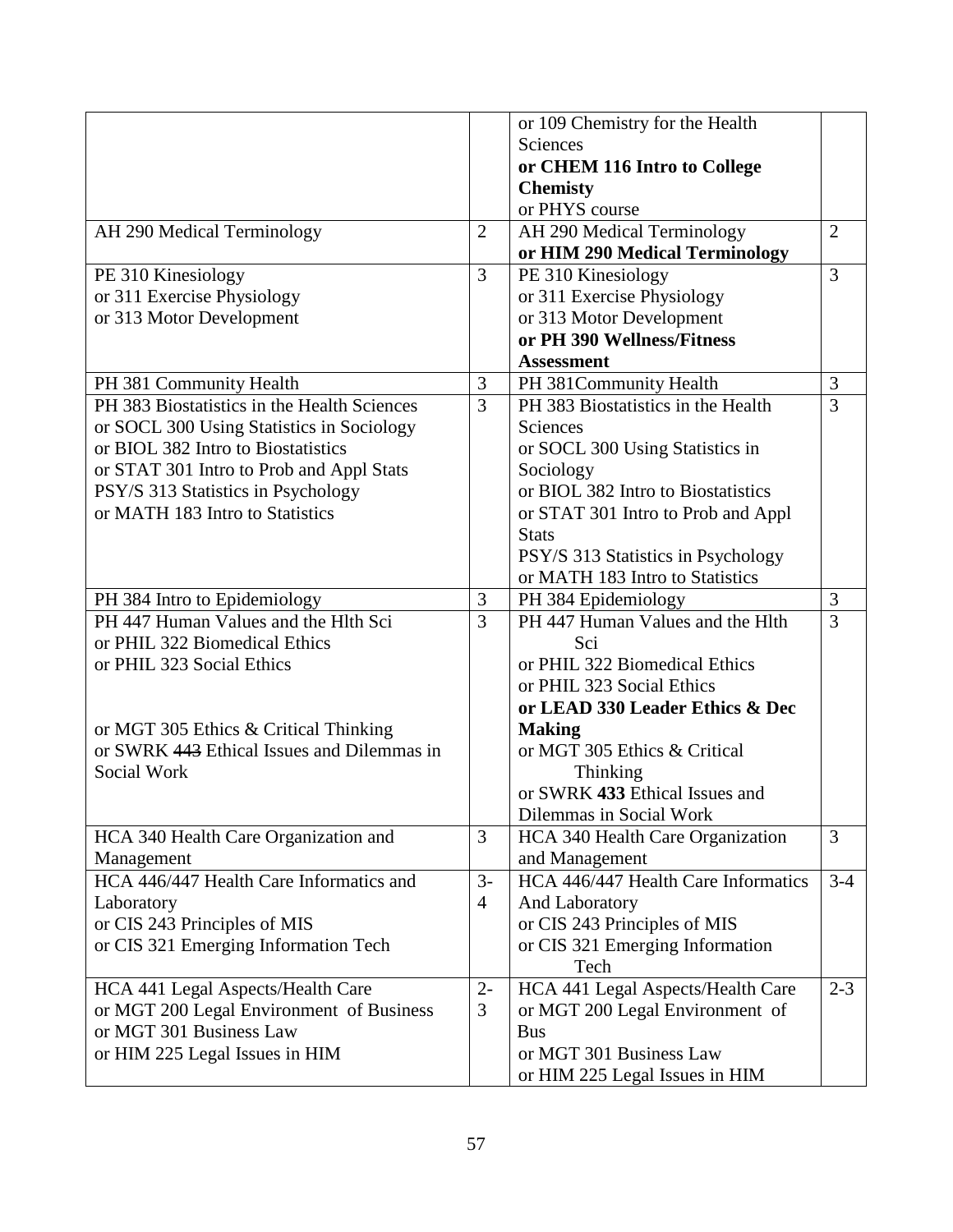| <b>Total Core Hours</b>                     | <b>Total Core Hours</b>                |  |
|---------------------------------------------|----------------------------------------|--|
| 38-41                                       | 38-41                                  |  |
| Concentrations                              | Concentrations                         |  |
| <b>Preparatory Health Sciences</b>          | <b>Preparatory Health Sciences</b>     |  |
| Choose 24-27 credit hours from              | Choose 24-27 credit hours from         |  |
| BIOL 120*/121* Bio Concepts: Cell Metab &   | BIOL 120*/121* Bio Concepts: Cell      |  |
| Genetics & Lab                              | Metab & Genetics & Lab                 |  |
| BIOL 122/123 Bio Concepts: Evolution,       | BIOL 122/123 Bio Concepts:             |  |
| Diversity & Ecology & Lab                   | Evolution, Diversity & Ecology & Lab   |  |
| BIOL 131* Human Anatomy & Physiology        | BIOL 131* Human Anatomy & Phys         |  |
| BIOL 207/208 General Microbiology & Lab     | BIOL 207/208 General Microbio &        |  |
| BIOL 224/225 Animal Biology & Diversity and | Lab                                    |  |
| lab                                         | BIOL 224/225 Animal Bio &              |  |
| BIOL 231 Advanced Human Anatomy &           | Diversity & Lab                        |  |
| Physiology                                  | <b>BIOL 231 Advanced Human Anatomy</b> |  |
| <b>BIOL 344 Biology of Aging</b>            | & Physiology                           |  |
| (*unduplicated)                             | BIOL 344 Biology of Aging              |  |
|                                             | (*unduplicated)                        |  |
| CHEM 116 Intro to College Chemistry         | CHEM 116* Intro to College             |  |
| CHEM 120/121 College Chemistry & Lab        | Chemistry                              |  |
| CHEM 222/223 College Chem II & Lab          | CHEM 120/121 College Chemistry &       |  |
| CHEM 304 Biochemistry for the Health        | Lab                                    |  |
| Sciences                                    | CHEM 222/223 College Chem II $&$       |  |
| CHEM 340/341 Organic Chemistry I & Lab      | Lab                                    |  |
| CHEM 342/343 Organic Chemistry II & Lab     | CHEM 304 Biochemistry for the          |  |
|                                             | <b>Health Sciences</b>                 |  |
|                                             | CHEM 340/341 Organic Chemistry I       |  |
|                                             | $&$ Lab                                |  |
|                                             | CHEM 342/343 Organic Chemistry II      |  |
|                                             | & Lab                                  |  |
| HIM 291 Advanced Med Terminology            | HIM 291 Advanced Med Terminology       |  |
| HIM 292 Pharmacology & Lab Diagnostics      | HIM 292 Pharmacology & Lab             |  |
|                                             | Diagnostics                            |  |
| HMD 360 Advanced Nutrition                  | HMD 360 Advanced Nutrition             |  |
| HMD 361 Life Stage Nutrition                | HMD 361 Life Stage Nutrition           |  |
| MATH 117 Trigonometry                       | MATH 117 Trigonometry                  |  |
| <b>MATH 136 Calculus</b>                    | <b>MATH 136 Calculus</b>               |  |
| PSYS 160 Intro to Biopsychology             | PSYS 160 Intro to Biopsychology        |  |
| PH 365 Human Sexuality                      | PH 365 Human Sexuality                 |  |
| PH 464 Women's Health                       | PH 464 Women's Health                  |  |
| PH 468 Sexuality Education                  | PH 468 Sexuality Education             |  |
| PHYS 201* College Physics I                 | PHYS 201* College Physics I            |  |
| PHYS 202* College Physics II                | PHYS 202* College Physics II           |  |
| PHYS 231*/232* Intro to Physics I &         | PHYS 231*/232* Intro to Physics I &    |  |
| Biophysics & Lab                            | Biophysics & Lab                       |  |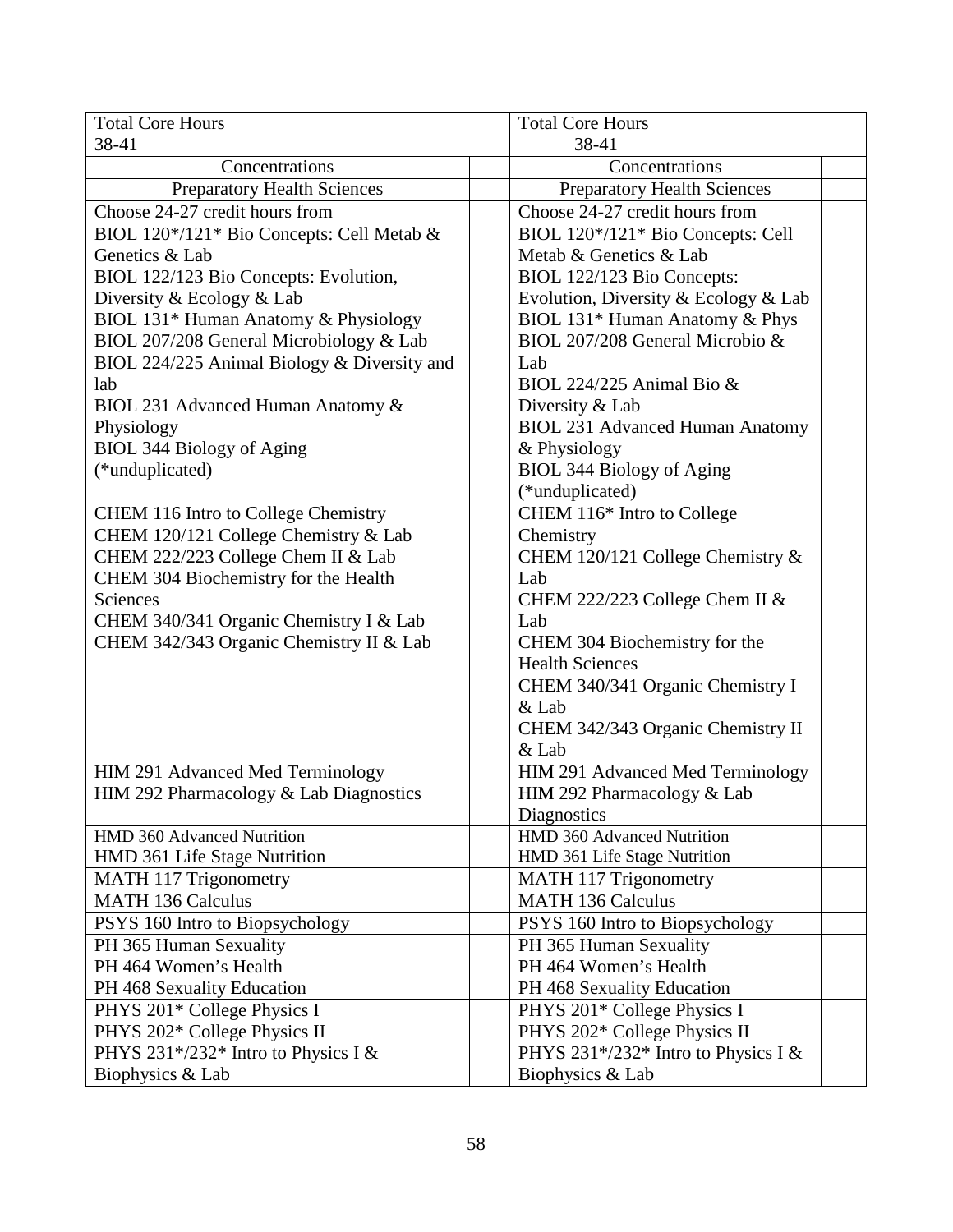| PHYS 233*/332* Intro to Physics II &                      | PHYS 233*/332* Intro to Physics II &     |
|-----------------------------------------------------------|------------------------------------------|
| Biophysics & Lab                                          | Biophysics & Lab                         |
| PHYS 255*/256* University Physics I & Lab                 | PHYS 255*/256* University Physics I      |
|                                                           | $&$ Lab                                  |
| (*unduplicated)                                           | (*unduplicated)                          |
| <b>Total Concentration</b>                                | <b>Total Concentration</b>               |
| 24-27                                                     | 24-27                                    |
|                                                           |                                          |
| <b>Health &amp; Social Welfare</b>                        | <b>Health Services Leadership and</b>    |
|                                                           | <b>Management</b>                        |
| Choose 24-27 credit hours from                            | Choose 24-27 credit hours from           |
| BIOL 344 Biology of Aging                                 | BIOL 344 Biology of Aging                |
| <b>CNS 110 Human Relations</b>                            | <b>CNS 110 Human Relations</b>           |
| CNS 432 Helping Skills                                    | CNS 432 Helping Skills                   |
| <b>COMM 348 Interpersonal Communication</b>               | COMM 348 Interpersonal                   |
| <b>COMM 440 Health Communication</b>                      | Communication                            |
| <b>COMM 450 Family Communication</b>                      | <b>COMM 440 Health Communication</b>     |
|                                                           | <b>COMM 450 Family Communication</b>     |
| EXS 455 Exercise and Aging                                | EXS 455 Exercise and Aging               |
| FACS 310 Management of Family Resources                   | FACS 310 Management of Family            |
| FACS 311 Family Relations                                 | <b>Resources</b>                         |
| FACS 395 Child and Family Stress                          | FACS 311 Family Relations                |
| FACS 491 Seminar in Family Economics                      | FACS 395 Child and Family Stress         |
| FACS 497 Family Home Visiting                             | FACS 491 Seminar in Family               |
|                                                           | Economics                                |
|                                                           | FACS 497 Family Home Visiting            |
| FIN 161 Personal Finance                                  | FIN 161 Personal Finance                 |
| GERO 100 Intro to the Aging Experience                    | GERO 100 Intro to the Aging              |
| <b>GERO 461 Person-Centered Dementia</b>                  | Experience                               |
| Management                                                | <b>GERO 461 Person-Centered Dementia</b> |
|                                                           | Management                               |
| HCA 345 Long-Term Care Admin.                             | HCA 345 Long-Term Care Admin.            |
| HCA 347 International Comparisons of Health               | <b>HCA 347 International Comparisons</b> |
| Care Systems                                              | of Health Care Systems                   |
| HIM 100 Health Data Content & Structure                   | HIM 100 Health Data Content &            |
| HIM 252 Healthcare Payment Systems                        | Structure                                |
| HIM 291 Advanced Medical Terminology                      | HIM 252 Healthcare Payment Systems       |
| HIM 292 Pharmacology & Laboratory                         | HIM 291 Advanced Medical                 |
| Diagnostics                                               | Terminology                              |
|                                                           | HIM 292 Pharmacology & Laboratory        |
|                                                           | Diagnostics                              |
| HMD 360 Advanced Nutrition                                | HMD 360 Advanced Nutrition               |
| HMD 367 Nutrition in Aging                                | HMD 367 Nutrition in Aging               |
| HMD 368 Dietary & Herbal Supplements                      | HMD 368 Dietary & Herbal Supplements     |
| IDST 369 Career Related Field Experience                  | <b>IDST 369 Career Related Field</b>     |
| <b>IDST 390 Applications of Interdisciplinary Studies</b> | Experience                               |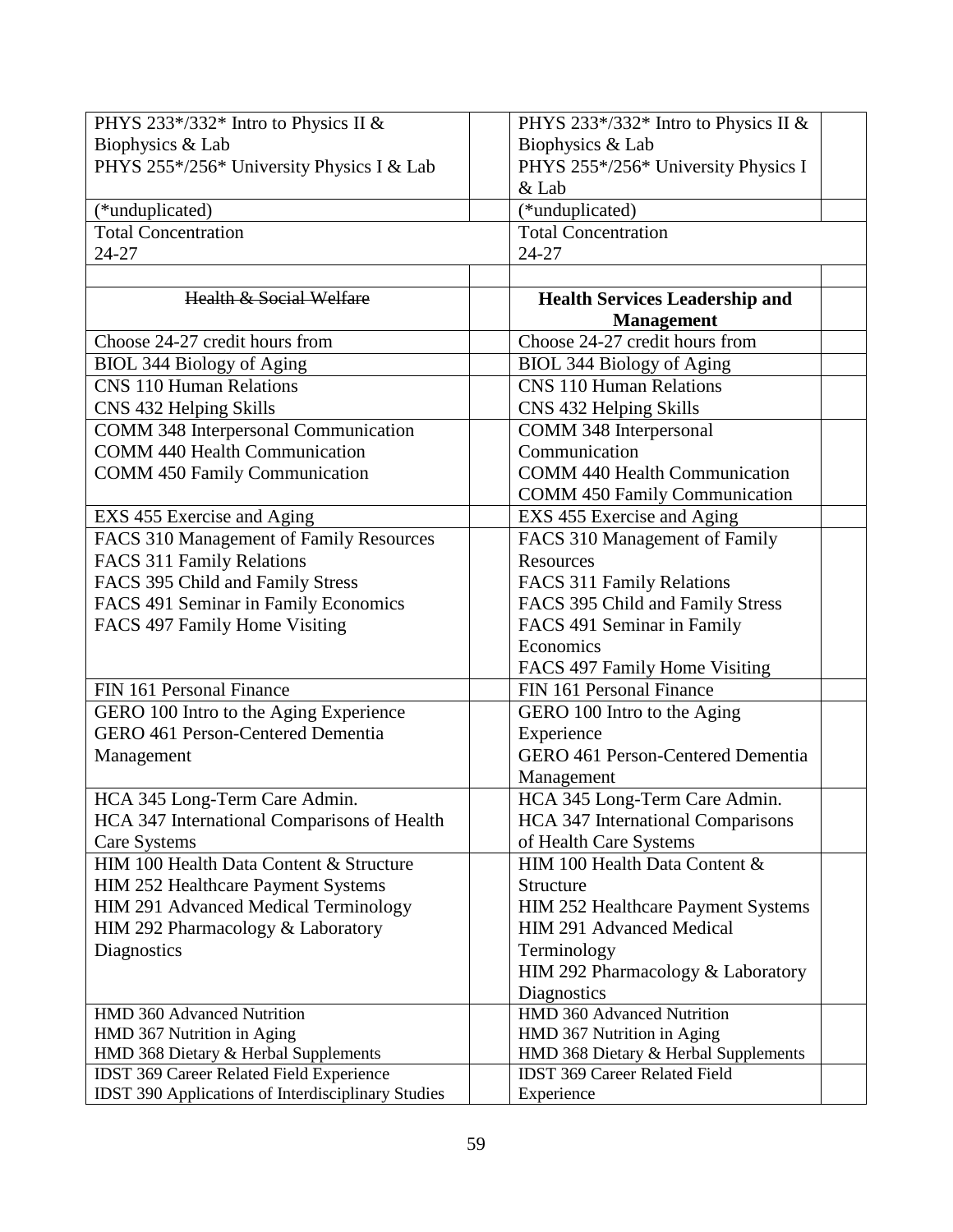| <b>IDST 395 Investigative Methods in Interdisciplinary</b> | <b>IDST 390 Applications of</b>      |
|------------------------------------------------------------|--------------------------------------|
| <b>Studies</b>                                             | <b>Interdisciplinary Studies</b>     |
|                                                            | IDST 395 Investigative Methods in    |
|                                                            | <b>Interdisciplinary Studies</b>     |
|                                                            | <b>LEAD 200 Intro to Leadership</b>  |
|                                                            | LEAD 300 Leadership Theory & Appl.   |
|                                                            | <b>LEAD 325 Leading Change</b>       |
|                                                            | LEAD 330* Leadership Ethics and      |
|                                                            | <b>Decision Making</b>               |
| MGT 200 Legal Environment of Business                      | MGT 200* Legal Environment of        |
| <b>MGT 301 Business Law</b>                                | <b>Business</b>                      |
| MGT 305 Ethics & Critical Thinking                         | MGT 301* Business Law                |
| MGT 333 Management of Nonprofit                            | MGT 305* Ethics & Critical Thinking  |
| Organizations                                              | MGT 333 Management of Nonprofit      |
|                                                            | Organizations                        |
| PH 100 Personal Health                                     | PH 100 Personal Health               |
| PH 165 Drug Abuse                                          | PH 165 Drug Abuse                    |
| PH 261 Foundations of Health Ed                            | PH 261 Foundations of Health Ed      |
| PH 365 Human Sexuality                                     | PH 365 Human Sexuality               |
| PH 410 Global Perspectives on Population                   | PH 410 Global Perspectives on        |
| Health                                                     | <b>Population Health</b>             |
| PH 433 Health and Aging                                    | PH 443 Health and Aging              |
| PH 444 Death, Dying and Bereavement                        | PH 444 Death, Dying and              |
| PH 464 Women's Health                                      | <b>Bereavement</b>                   |
| PH 467 Drug Abuse Education                                | PH 464 Women's Health                |
| PH 468 Sexuality Education                                 | PH 467 Drug Abuse Education          |
|                                                            | PH 468 Sexuality Education           |
|                                                            |                                      |
| PSYS 333 Cognitive Psychology                              | PSYS 333 Cognitive Psychology        |
| PSYS 423 Psych of Adult Life & Aging                       | PSYS 423 Psych of Adult Life &       |
|                                                            | Aging                                |
| SOCL 342Aging in Society                                   | SOCL 342Aging in Society             |
| <b>SOCL 440 Medical Sociology</b>                          | <b>SOCL 440 Medical Sociology</b>    |
| SPED 200 The Culture of Disability                         | SPED 200 The Culture of Disability   |
| <b>SWRK 101 Foundations of Human Services</b>              | <b>SWRK 101 Foundations of Human</b> |
| <b>SWRK 205 Intro to Social Work</b>                       | Services                             |
| SWRK 330 Human Behavior in the                             | <b>SWRK 205 Intro to Social Work</b> |
| <b>Social Environment</b>                                  | SWRK 330 Human Behavior in the       |
| SWRK 326 Services for the Older<br>American                | <b>Social Environment</b>            |
| <b>SWRK 357 Case Management</b>                            | SWRK 326 Services for the Older      |
| SWRK 395 Social Welfare Policy & Issues                    | American                             |
| <b>SWRK 437 Military Social Work</b>                       | <b>SWRK 357 Case Management</b>      |
|                                                            | SWRK 395 Social Welfare Policy &     |
|                                                            | <b>Issues</b>                        |
|                                                            | <b>SWRK 437 Military Social Work</b> |
|                                                            | (*unduplicated)                      |
| <b>Total Concentration</b>                                 | <b>Total Concentration</b>           |
| 24-27                                                      | $24 - 27$                            |
|                                                            |                                      |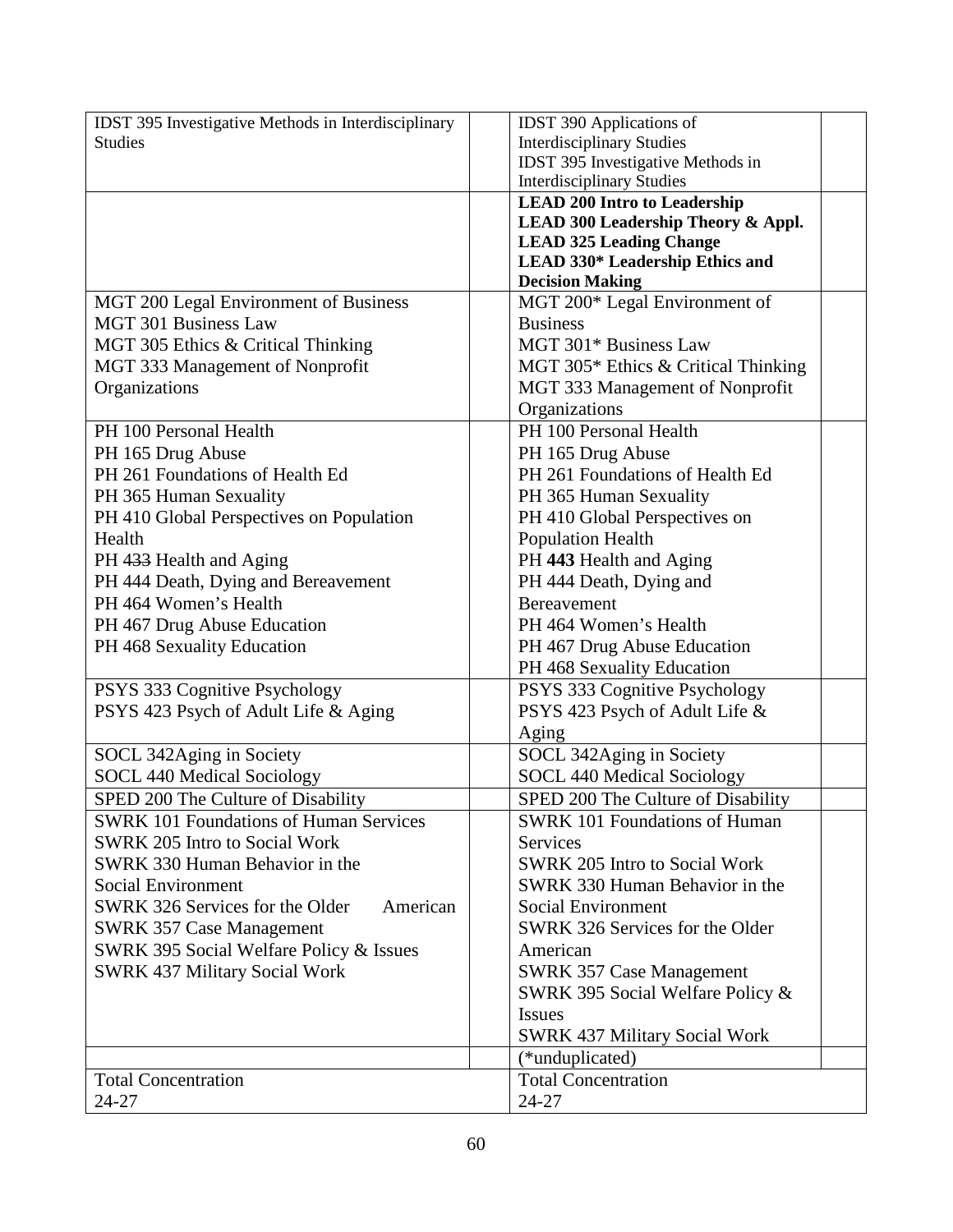| <b>Health Sciences Allied Health</b>                |    | <b>Health Sciences Allied Health</b>        |    |
|-----------------------------------------------------|----|---------------------------------------------|----|
| (Health Related A.S. /A.A./A.A.S to Health          |    | (Health Related A.S. /A.A./A.A.S to         |    |
| Science - Allied Health B.S. Concentration).        |    | Health Science - Allied Health B.S.         |    |
|                                                     |    | Concentration).                             |    |
| An associate's degree in a focused health area may  |    | An associate's degree in a focused health   |    |
| fulfill the concentration requirement with the      |    | area may fulfill the concentration          |    |
| approval of a Health Sciences academic advisor.     |    | requirement with the approval of a          |    |
| Students with a completed A.A. or A.S. degree from  |    | Health Sciences academic advisor.           |    |
| a KCTCS college will be considered to have          |    | Students with a completed A.A. or A.S.      |    |
| completed the WKU general education requirements.   |    | degree from a KCTCS college will be         |    |
| All other students need to meet with an advisor. In |    | considered to have completed the WKU        |    |
| addition to completing the Health Sciences core,    |    | general education requirements. All other   |    |
| students need to fulfill all other appropriate      |    | students need to meet with an advisor. In   |    |
| major and degree requirements.                      |    | addition to completing the Health           |    |
|                                                     |    | Sciences core, students need to fulfill all |    |
|                                                     |    | other appropriate major and degree          |    |
|                                                     |    | requirements.                               |    |
| Total                                               | 21 | Total                                       | 21 |
| Major Total                                         |    | Major Total                                 |    |
| 59-66                                               |    | 59-66                                       |    |

## **4. Rationale for the proposed program change:**

**Overview:** The program revisions being proposed are designed to:

- Capture course revisions to classes in the program (**HIM 290**/AH-290),
- Expand options for classes that have been difficult for students to secure enrollment, but has similar content (PE 310, 311 312 and now **PH-390**),
- Add **CHEM 116** as an option to the physical sciences. Currently, students who have taken this class are expected to take a lower level chemistry course or a physics course to fulfill the existing requirements, however physics is not a requirement in some of the allied health programs such as physician assistant programs.
- Add **LEAD 330** to the options for a class in ethics.
- Changing the name of the Health & Social Welfare concentration to **Health Services Leadership and Management** reflects a better description of the concentration area (see description below) and complements the long-term care certificate program in HCA.
- Correcting catalog error by replacing SWRK 443 with correct number **433** in the core courses and PH 433 with correct number **443** in the Health Services Leadership and Management concentration.

**Health Services Leadership and Management Concentration:** As America's aging population continues to grow, more elderly individuals, as well as those with mental and physical disabilities, are choosing to receive medical care and support services in their own homes instead of in nursing homes, hospitals, and other institutions. Services typically offered may include nursing, therapies, and personal care services. such as respiratory therapy, medical social services, nutritional counseling, home maintenance and modifications, vehicular modifications,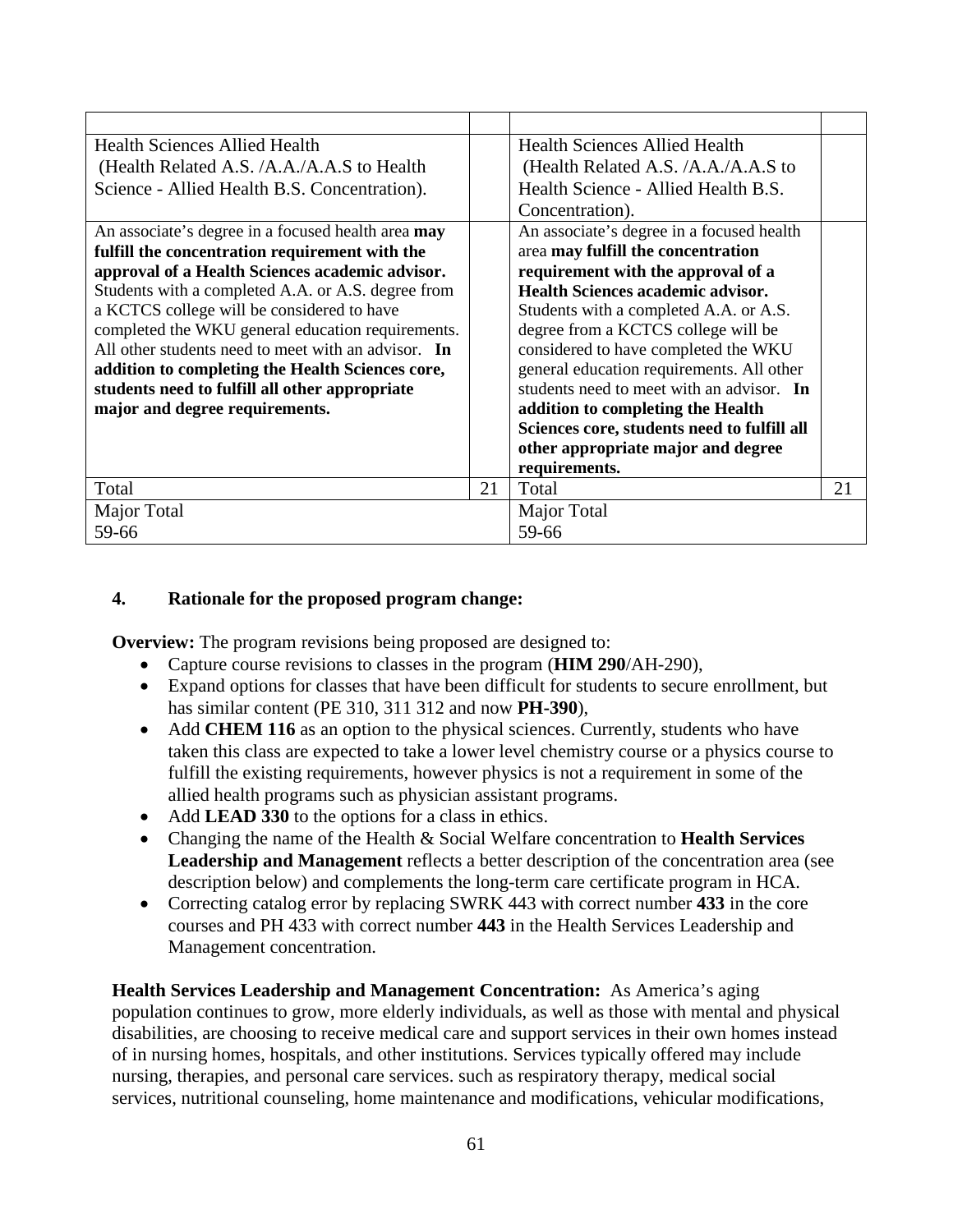moving assistance, respite care, home delivered meals, personal emergency response system, assistive technology, community transitional services, and home and community support services. The approach to home and community based services is designed to establish and manage networks of service providers capable of meeting these individuals' daily needs. The goal of home and community health services is to prevent premature and/or unwanted institutionalization by providing a coordinated plan of care and services to individuals of any age who would otherwise require nursing facility care. People who need long-term health care often prefer to live at home or in the community rather than moving to an institution such as a nursing home. Home- and community-based care has been proven to be more cost effective but until recently Medicaid, which is the major payer of long-term care, has been structured to favor institutional care over home and community care. The Affordable Care Act gives states an incentive to expand home-and community-based services in Medicaid. Hence, states are changing their Medicaid programs to include more home and community care services.

## **5. Proposed term for implementation:** Fall 2017

| Department of Public Health                    | 3/7/2017  |
|------------------------------------------------|-----------|
| <b>CHHS Undergraduate Curriculum Committee</b> | 3/24/2017 |
| Undergraduate Curriculum Committee             |           |
| <b>University Senate</b>                       |           |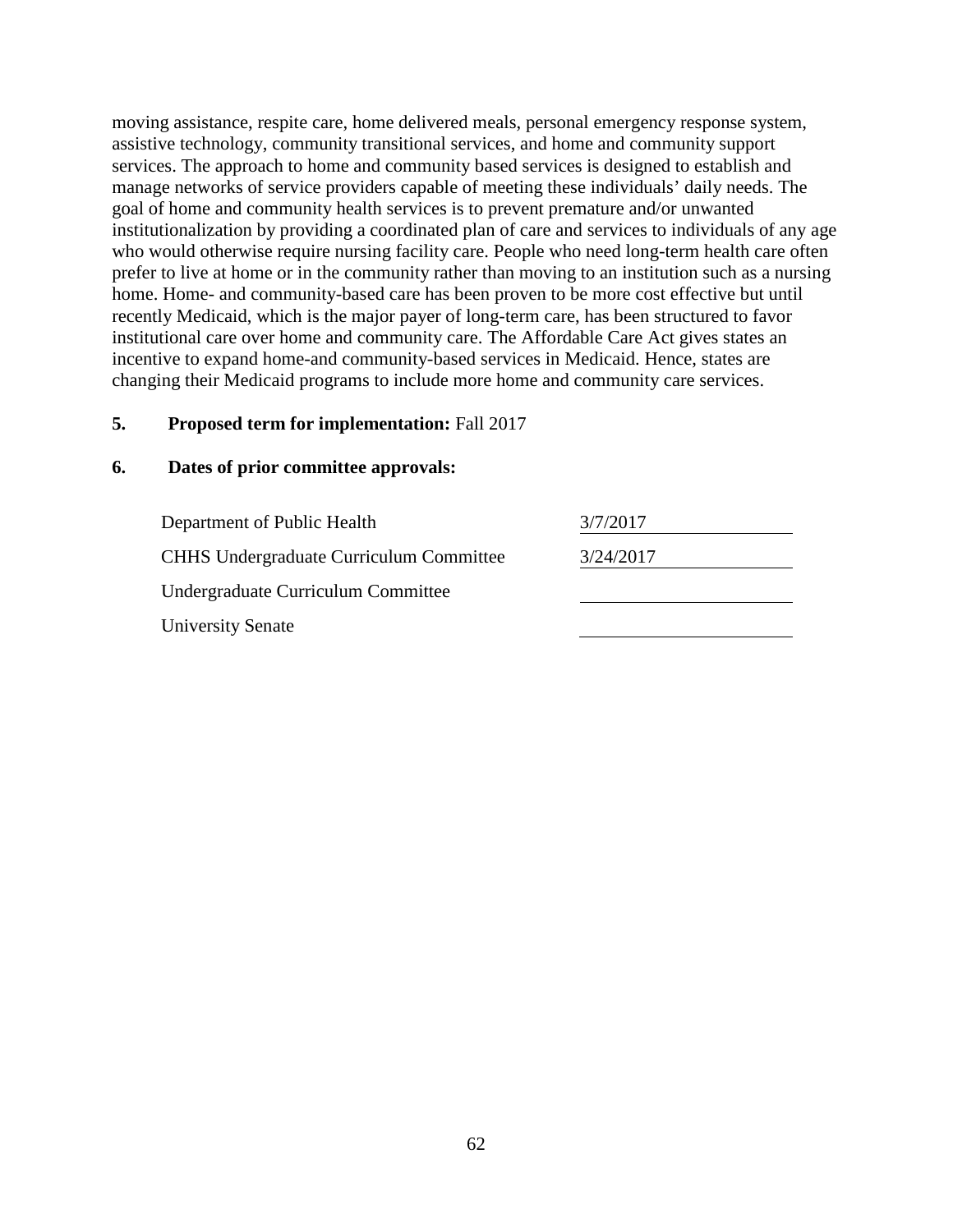## **College of Health Human Services Department of Public Health Proposal to Create a New Certificate Program (Action Item)**

Contact Person: Grace Lartey; 270-745-3941; grace.lartey@wku.edu

#### **1. Identification of program:**

- 1.1 Program title: **[Environmental Health Certificate](#page-2-0)**
- 1.2 Required hours in program: 21
- 1.3 Special information: This 21 credit hour certificate program will equip graduates with the necessary public health protection skills for program design, implementation and the evaluation of policies and practices to assist in preventing or reducing environmental hazards on individuals and communities.
- 1.4 Catalog description: This 15 credit hour certificate program will equip graduates with public health protection skills for program design, implementation and the evaluation of policies and practices to assist in preventing or reducing environmental hazards on individuals and communities. The required courses are PH 280 or ENV 280; PH 385, ENV 360, ENV 380, ENV 410, ENV 460 and ENV 480. Some required courses may have pre-requisites that help fulfill Colonnade requirements. These prerequisites include CHEM 105/106, CHEM 107/108 and MATH 118 or higher.
- 1.5 Classification of Instructional Program Code (CIP):

#### **2. Learning outcomes of the proposed certificate program:** After successfully completing the certificate, students will be able to:

- Assess environmental potential issues within the community.
- Design and implement effective strategies and interventions to improve on the environment and prevent or reduce health hazards.
- Evaluate implemented strategies and interventions.
- Advocate for environmental policies.

## **3. Rationale:**

3.1 Reason for developing the proposed certificate program: The Bachelor of Science in Public Health program was recently accredited by the Council on Education for Public Health (CEPH). As part of the process, the curriculum must meet competencies through a combination of learning experiences in the program. The faculty in consultation with the steering committee decided to revise the existing program and eliminate the two existing concentrations and offer certificates and minors. This will ensure that all students meet the requirement thereby, allowing students to earn a certificate and or a minor in another area which can be added to the BSPH degree. This new certificate provides students interested in the environmental health concentration/area the opportunity to enhance their marketability.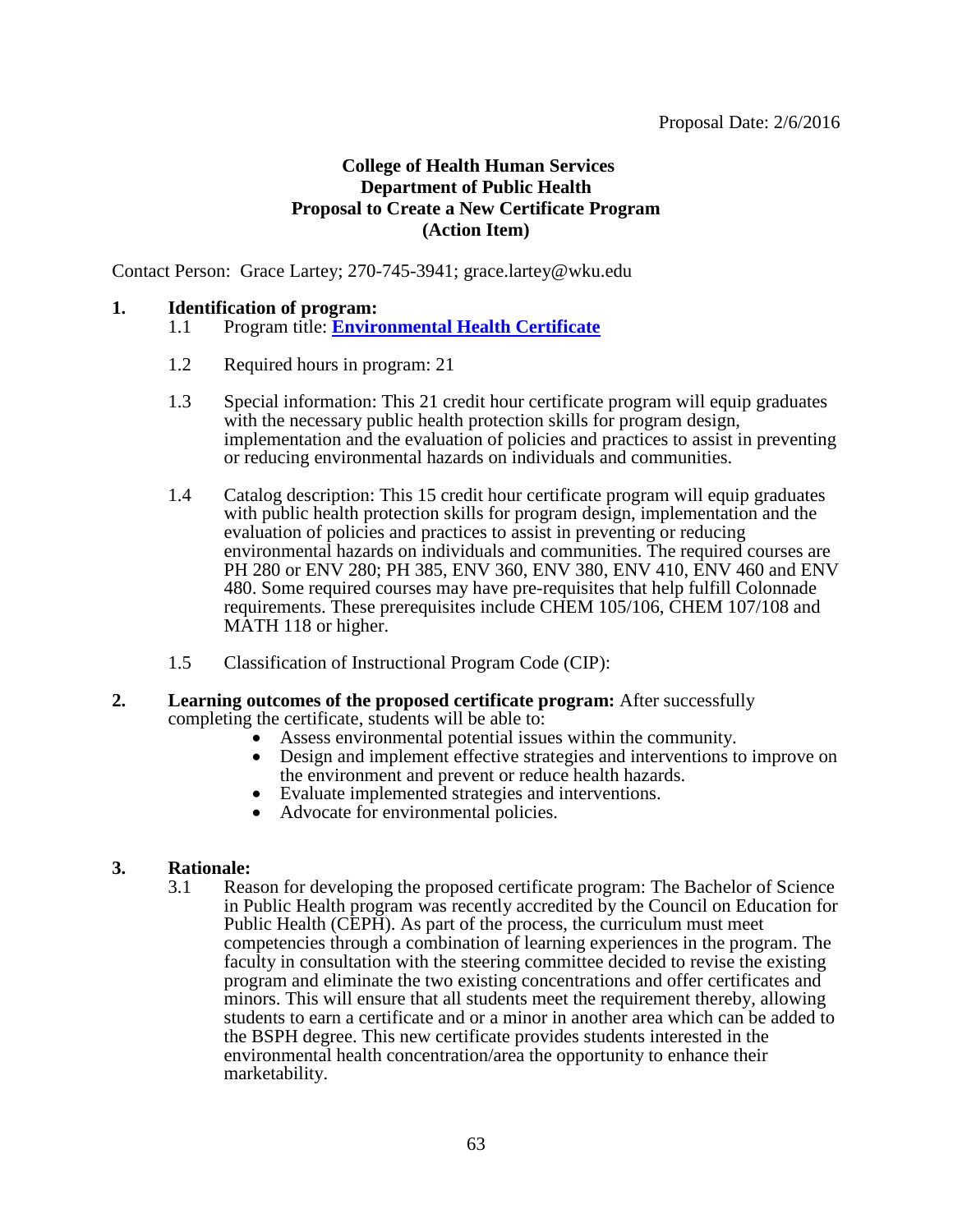- 3.2 Relationship of the proposed certificate program to other programs now offered by the department: This certificate complements two undergraduate certificates and a graduate certificate offered in the Department of Public Health: Worksite Health Promotion, Occupational Safety and Health and the Environmental Health and Safety graduate certificate. The Worksite Health Promotion Certificate targets employers and the workplace environment. The Occupational Safety and Health Certificate focuses on health protection from occupational hazards and the built environment.
- 3.3 Relationship of the proposed certificate program to certificate programs offered in other departments: The Department of Diversity and Community Studies has Global Pathways and Sustainability graduate certificate program, which assists professionals to understand the complexity between environmental and societal problems.
- 3.4 Projected enrollment in the proposed certificate program: 8-10 students per year.
- 3.5 Similar certificate programs offered elsewhere in Kentucky and in other states (including programs at benchmark institutions):
	- No such program is currently being offered in Kentucky or any of the benchmark institutions.
	- The University of Georgia offer an Environmental Ethics and Water Resources Certificates at the undergraduate level.
	- Indiana University Bloomington offers two undergraduate certificates: Environmental Management and Environmental Science and Health.
- 3.6 Relationship of the proposed certificate program to the university mission and objectives: The Environmental Health Certificate program will prepare students to be productive citizens within their communities and globally. Graduates will help improve their communities through the implementation of effective strategies thereby enhancing quality of life.

## **4. Curriculum:**

#### **Requirements (21 hours)**

| PH/ENV 280 Introduction to Environmental Science | 3 hours |
|--------------------------------------------------|---------|
| PH 385<br><b>Environmental Health</b>            | 3 hours |
| <b>ENV 460 Environmental Management</b>          | 3 hours |
| <b>ENV 360 Air Pollution Control</b>             | 3 hours |
| ENV 380 Principles to Environmental Toxicology   | 3 hours |
| <b>ENV 410 Water Treatment Processes</b>         | 3 hours |
| ENV 480 Hazardous and Solid Waste Management     | 3 hours |
|                                                  |         |

## **Total 21 hours**

**5. Budget implications:** The courses in the program are taught by full-time faculty with support from part-time faculty. The current departmental staffing is enough to support the program since the concentration is being eliminated from the BSPH program. The current staff teaching the courses in the Environmental Health concentration will be scheduled to teach these courses however, additional support staff may be needed should the enrollment exceed the projected number.

## **6. Proposed term for implementation:** Fall 2017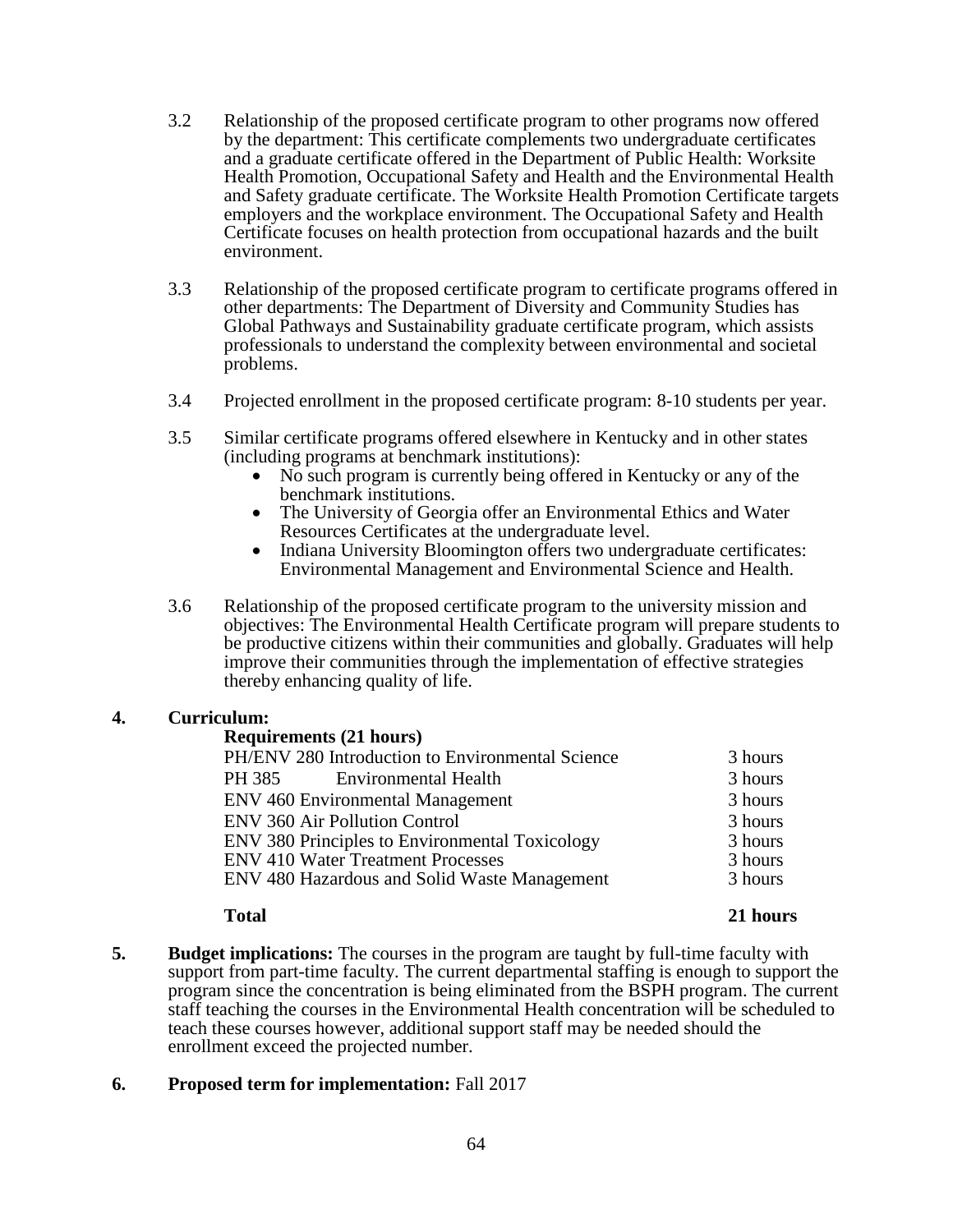| Department of Public Health                    | 2/13/2017 |
|------------------------------------------------|-----------|
| <b>CHHS Undergraduate Curriculum Committee</b> | 3/24/2017 |
| Contact with Office of Academic Affairs        |           |
| Undergraduate Curriculum Committee             |           |
| <b>University Senate</b>                       |           |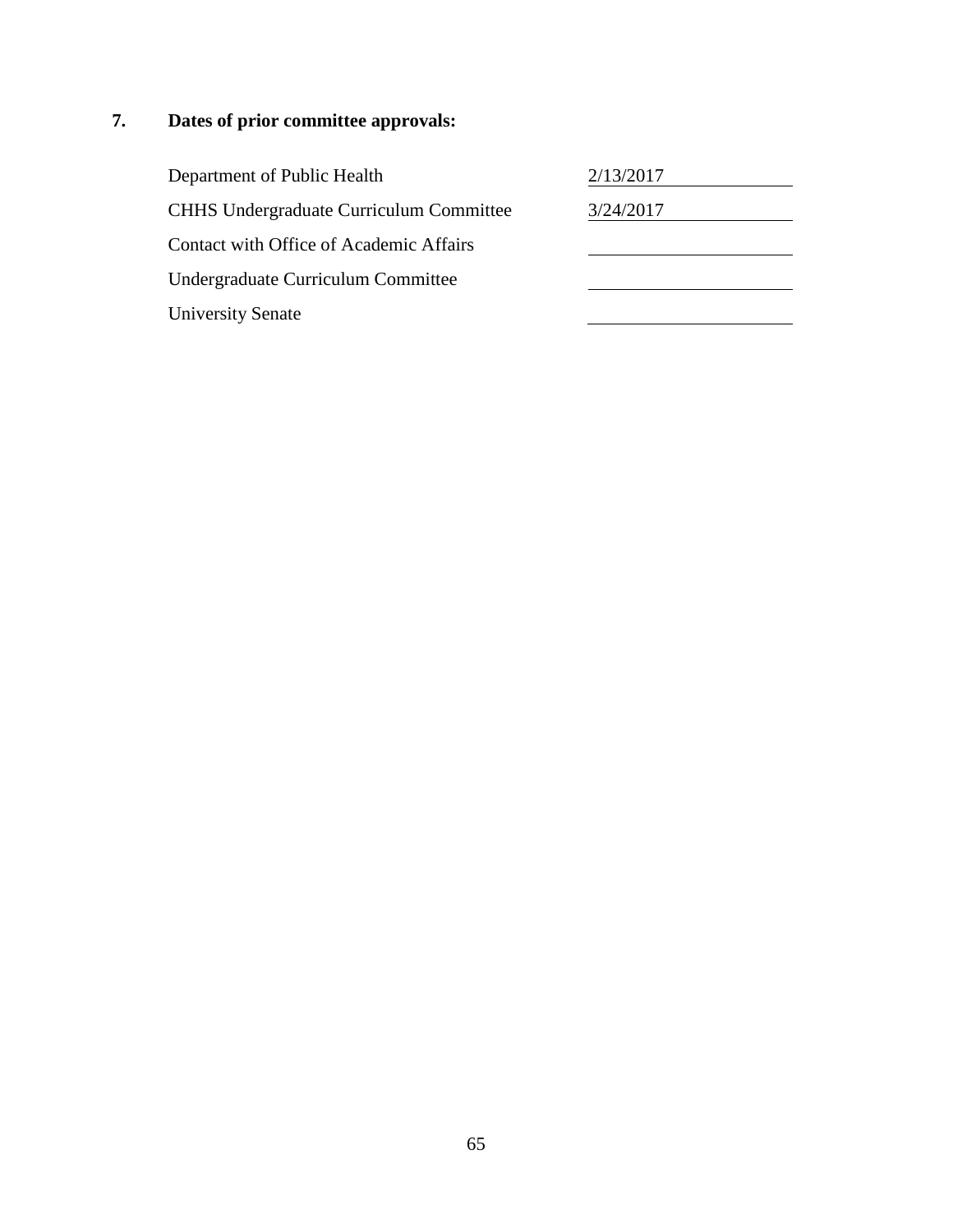## **College of Health and Human Services Department Public Health Proposal to Create a New Certificate Program (Action Item)**

Contact Person: Grace Lartey; 270-745-3941; grace.lartey@wku.edu

#### **1. Identification of program:**

- 1.1 Program title: **[Health Education and Promotion Certificate](#page-2-0)**
- 1.2 Required hours in program: 21
- 1.3 Special information: This 21 credit hour certificate will improve students' skills in program design, implementation and evaluation in diverse settings. Graduates from the program may pursue employment opportunities such as community/public health educators, employee wellness managers, health coaches and community health workers.
- 1.4 Catalog description: This 21 credit hour certificate program is designed to improve students' skills in program design, implementation and evaluation in diverse settings. The required courses are PH 383, PH 384, PH 390, PH 402, PH 483, PH 484 and PH 485. Some required courses have prerequisites that help fulfill Colonnade requirements. These prerequisites include BIOL 131, HMD 211, MATH 109 or 115 or higher and CPR certification.
- 1.5 Classification of Instructional Program Code (CIP):
- **2. Learning outcomes of the proposed certificate program:** After successfully completing the certificate, students will be able to:
	- Assess individual and community needs for effective programming.
	- Design and implement effective programs, strategies and interventions to elicit behavior change.
	- Evaluate health programs, strategies and interventions.
	- Serve as a health resource person for the community.

## **3. Rationale:**

3.1 Reason for developing the proposed certificate program: The Bachelor of Science in Public Health program was recently accredited by the Council on Education for Public Health (CEPH). As part of the process, the curriculum must meet competencies through a combination of learning experiences in the program. The faculty in consultation with the steering committee decided to revise the existing program and eliminate the two existing concentrations and offer certificates and minors. This will ensure that all students meet the requirement thereby, allowing students to earn a certificate and or a minor in another area which can be added to the BSPH degree. This new certificate (with a broader perspective) provides students interested in the health education concentration/area the opportunity to increase their marketability.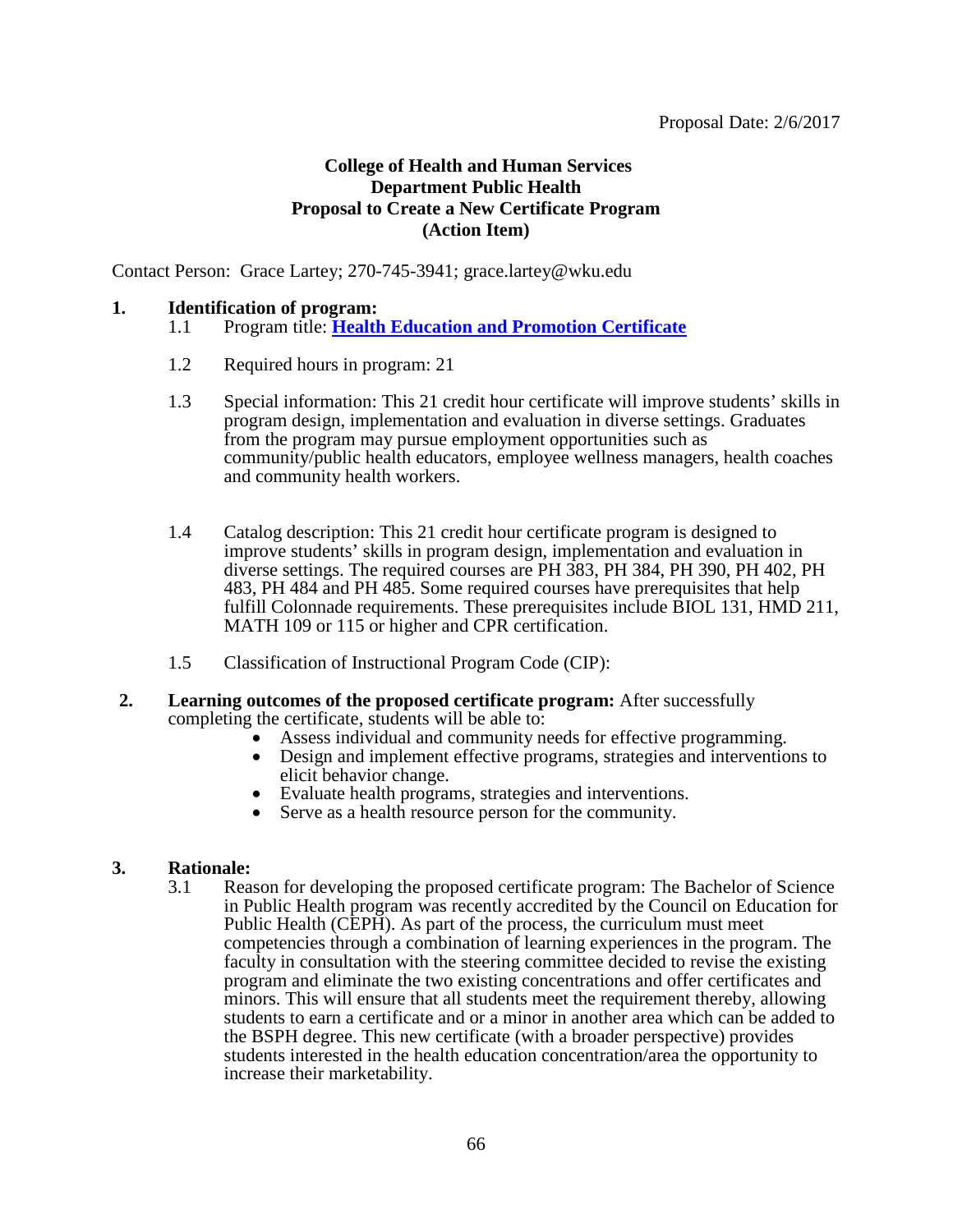- 3.2 Relationship of the proposed certificate program to other programs now offered by the department: This certificate compliments two certificates offered in the Department of Public Health: Worksite Health Promotion and Occupational Safety and Health. The Worksite Health Promotion Certificate targets employees and the workplace environment. The Occupational Safety and Health Certificate focuses on health protection from occupational hazards and the built environment.
- 3.3 Relationship of the proposed certificate program to certificate programs offered in other departments: No similar certificate program is being offered in any department.
- 3.4 Projected enrollment in the proposed certificate program: 10-12 students per year.
- 3.5 Similar certificate programs offered elsewhere in Kentucky and in other states (including programs at benchmark institutions):
	- No such program is currently being offered in Kentucky or any of the benchmark institutions.
	- University of Connecticut has a graduate certificate program in Health Education and Health Promotion.
	- Benedictine University also has a graduate certificate program in Health Education and Health Promotion.
- 3.6 Relationship of the proposed certificate program to the university mission and objectives:
	- The Health Education and Promotion Certificate program will offer students skills and opportunities for lifelong learning. Increase in life expectancy worldwide provides graduates with opportunities to design and implement strategies in their communities to improve quality of life.

## **4. Curriculum:**

#### **Requirements (21 hours)**

| PH 383 | <b>Biostatistics</b>                     | 3 hours |
|--------|------------------------------------------|---------|
| PH 384 | Epidemiology                             | 3 hours |
| PH 390 | Wellness and Fitness Assessment          | 3 hours |
| PH 402 | <b>Worksite Health Promotion</b>         | 3 hours |
| PH 483 | <b>Administration of Health Programs</b> | 3 hours |
| PH 484 | <b>Community Organization</b>            | 3 hours |
| PH 485 | Methods of Community Health Education    | 3 hours |
|        |                                          |         |

## **Total 21 hours**

**5. Budget implications:** The courses in the program are taught by full-time faculty with support from part-time faculty. Most of the courses are taught fall, spring, summer and winter. The current departmental staffing is enough to support the program, however, additional support staff may be needed should the enrollment exceed the projected number.

## **6. Proposed term for implementation:** Fall 2017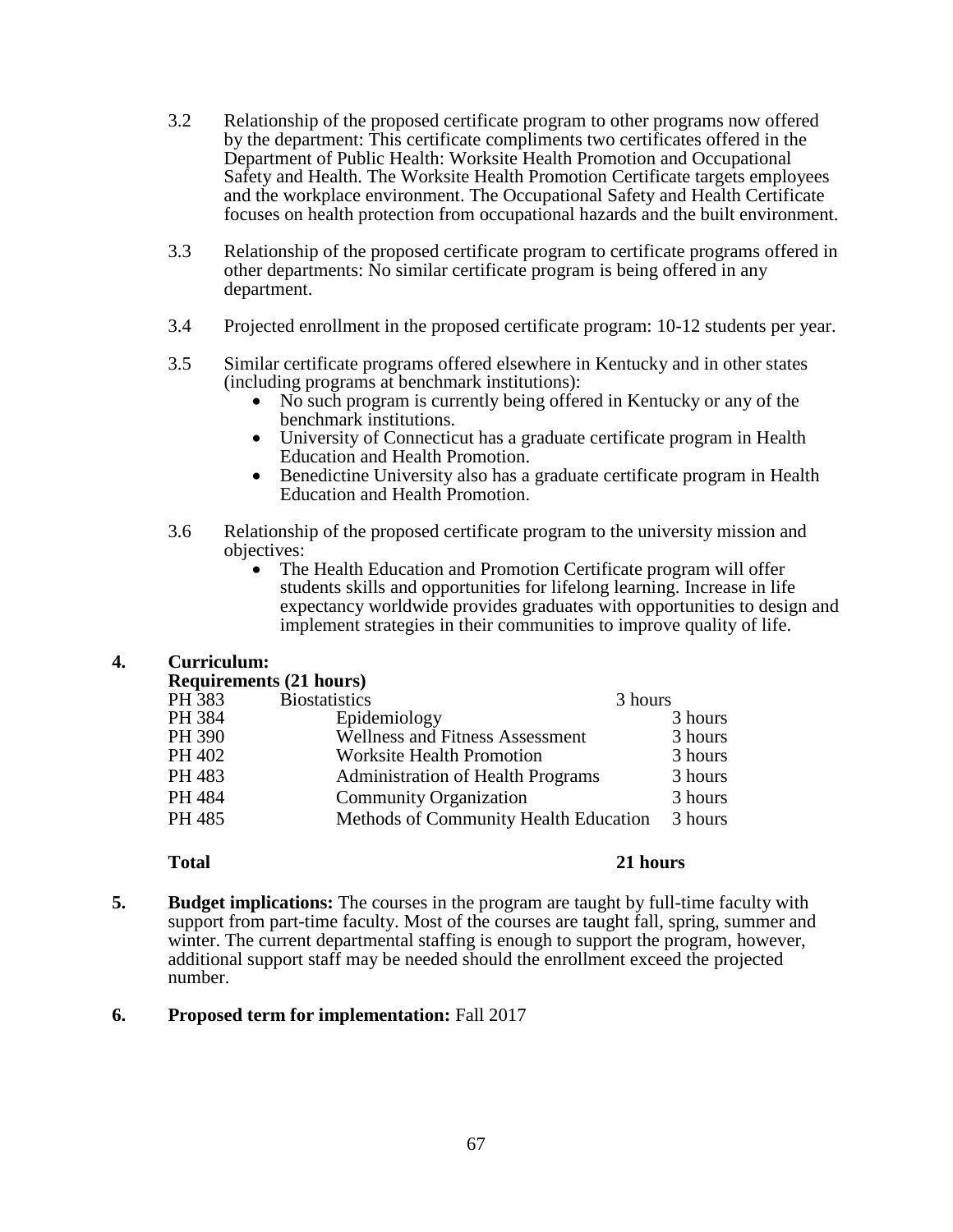| Department of Public Health                    | 2/13/2017 |
|------------------------------------------------|-----------|
| <b>CHHS Undergraduate Curriculum Committee</b> | 3/24/2017 |
| Contact with Office of Academic Affairs        |           |
| Undergraduate Curriculum Committee             |           |
| <b>University Senate</b>                       |           |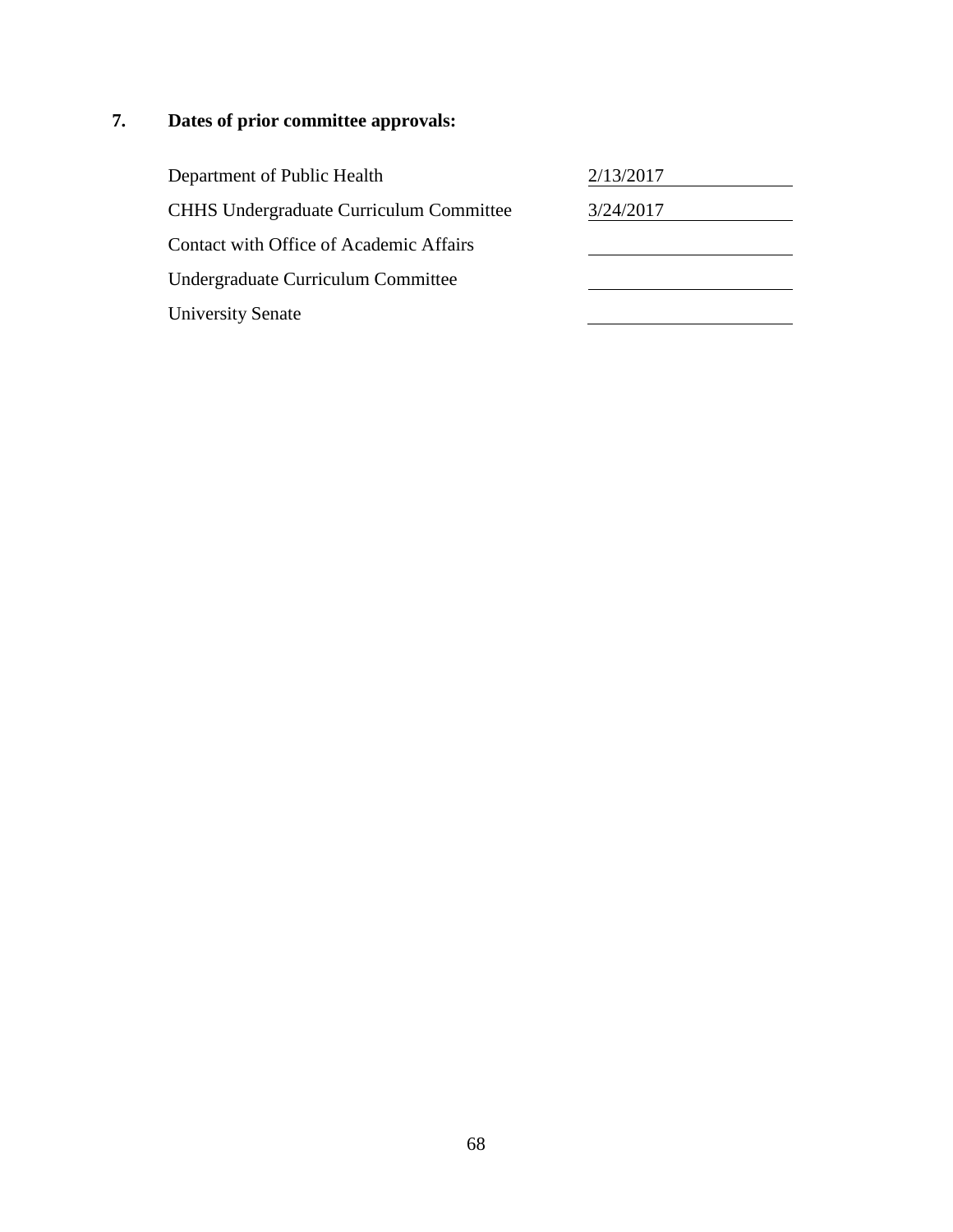## **College Name Here Department Name Proposal to Create a New Certificate Program (Action Item)**

Contact Person: Grace Lartey, PhD; 270-745-3941; grace.lartey@wku.edu

#### **1. Identification of program:**

## **1.1** Program title: **[Public Health Certificate](#page-2-0)**

- 1.2 Required hours in program: 18
- 1.3 Special information: This certificate will provide students and professionals the core public health concepts to enhance their knowledge and skills in the public health field. Individuals currently working or plan to work in the public health field, other health-related fields will benefit from this certification.
- 1.4 Catalog description: This 18 credit hour certificate program is designed to provide core public health concepts to students and professionals in the public health field and other health-related areas. This program will also increase students' knowledge and skills in public health competencies. The required courses are PH 100, PH 381, PH 383, PH 384, PH 385 and PH 483. Some required courses may have pre-requisites that help fulfill Colonnade requirements. These pre-requisites include MATH 109 or MATH 115 or higher, 3 hours of CHEM and 3 hours of BIOL.
- 1.5 Classification of Instructional Program Code (CIP):
- **2. Learning outcomes of the proposed certificate program:** After successfully completing the certificate, students should be able to:
	- Review public health core values, concepts and functions.
	- Assess the legal, ethical and economical dimensions of health system.
	- Establish the characteristics and structure of the US health system.
	- Collect/locate and analyze public health data.
	- Design and implement evidence-based interventions in preventing and or reducing public health issues.

# **3. Rationale:**

3.1 Reason for developing the proposed certificate program: A public health degree is not currently required in public health fields. This certificate will provide an opportunity for non-public health professionals improve their knowledge and skills in basic public health concepts. It will also equip non-public health major students with the needed skills to be successful in the public health field. The Public Health programs steering committee (who are in upper-level management positions) recommended the program increases its efforts in workforce development and for non-public health major students who may find themselves in such positions. The courses included in the certificate exposes students to the basic core public health concepts to enhance their knowledge in the field. Thus, this certificate will help meet the identified needs.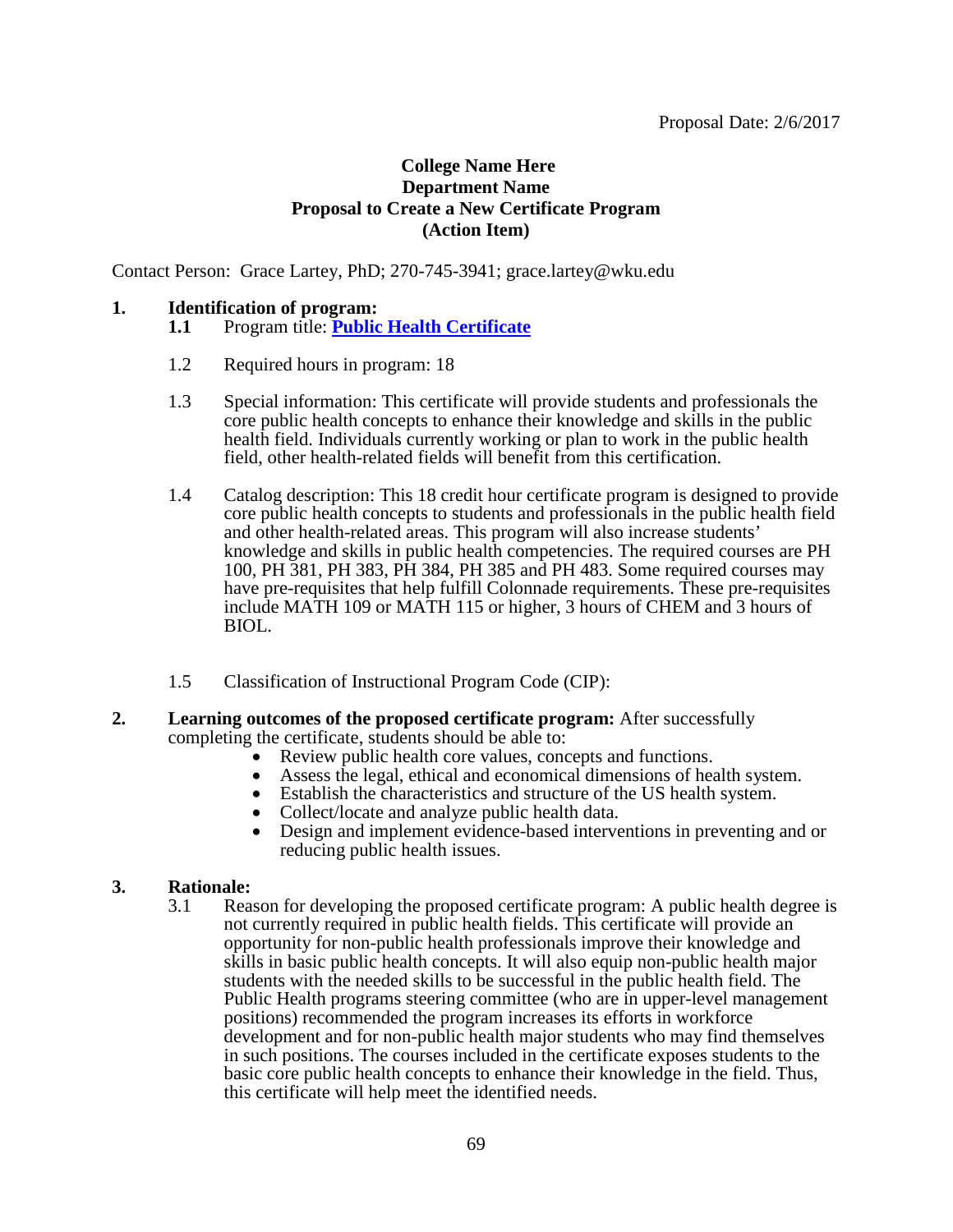- 3.2 Relationship of the proposed certificate program to other programs now offered by the department: This certificate compliments two certificates offered in the Department of Public Health: Worksite Health Promotion and Occupational Safety and Health. The Worksite Health Promotion Certificate targets employees and the workplace environment. The Occupational Safety and Health Certificate focuses on health protection from occupational hazards and the built environment.
- 3.3 Relationship of the proposed certificate program to certificate programs offered in other departments: No similar certificate program is being offered in any department.
- 3.4 Projected enrollment in the proposed certificate program: 10-12 students
- 3.5 Similar certificate programs offered elsewhere in Kentucky and in other states (including programs at benchmark institutions):
	- No such program is currently being offered in Kentucky or any of the benchmark institutions.
	- The University of Iowa (College of Public Health) offers a similar certificate program: Undergraduate Certificate in Public Health. This is an 18-credit hour program.
	- The University of Colorado Boulder has an 18-credit hour Public Health Certificate program.
	- Kent State University offers an 18-credit hour Public Health Certificate program.
	- Clemson University offers a 9-credit hour Public Health Certificate program.
- 3.6 Relationship of the proposed certificate program to the university mission and objectives: The Public Health Certificate program will support the mission and objectives of WKU by preparing them for the global society. Although public health may differ between communities, the strategies in managing and solving these issues are the same. Graduates from this program will be able to use their acquired skills wherever they find themselves. The program will also help the graduates analyze and synthesize issues to help them make sound recommendations.

## **4. Curriculum:**

#### **Requirements (18 hours)**

| PH 100 | Personal Health                           | 3 hours |
|--------|-------------------------------------------|---------|
| PH 381 | <b>Community Health</b>                   | 3 hours |
| PH 383 | <b>Biostatistics</b>                      | 3 hours |
| PH 384 | Epidemiology                              | 3 hours |
| PH 385 | <b>Environmental Health</b>               | 3 hours |
| PH 483 | Administration of Health Programs 3 hours |         |
|        |                                           |         |

#### **Total 18 hours**

**5. Budget implications:** The courses in the program are taught by full-time faculty with support from part-time faculty. Most of the courses are taught fall, spring, summer and winter. The current departmental staffing is enough to support the program, however, additional support staff may be needed should the enrollment exceed the projected number.

## **6. Proposed term for implementation:** Fall 2017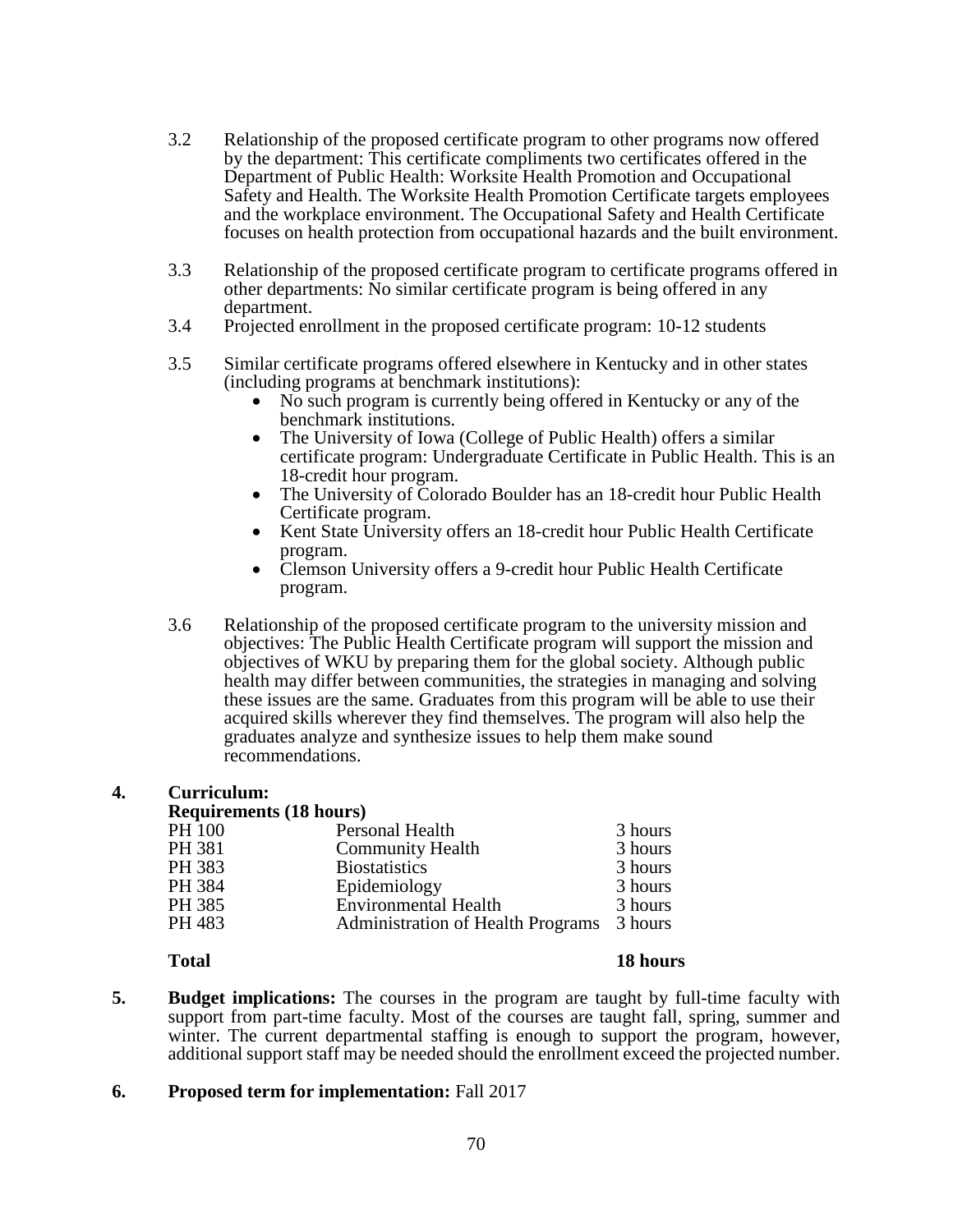| Department of Public Health                    | 2/13/2017 |
|------------------------------------------------|-----------|
| <b>CHHS Undergraduate Curriculum Committee</b> | 3/24/2017 |
| Contact with Office of Academic Affairs        |           |
| Undergraduate Curriculum Committee             |           |
| <b>University Senate</b>                       |           |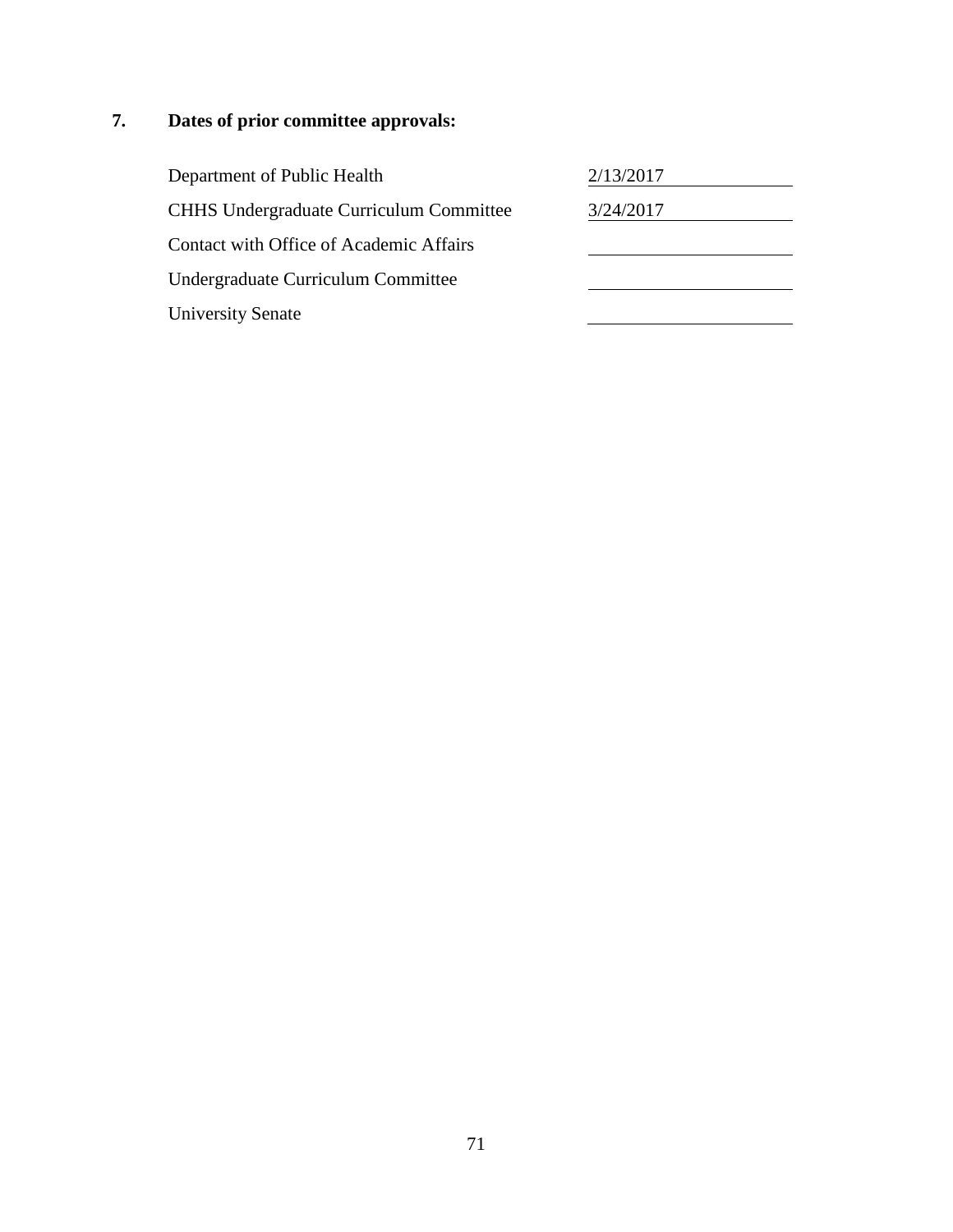## **College of Health and Human Services Department of Public Health Proposal to Create a New Minor Program (Action Item)**

Contact Person: Grace Lartey; 270-745-3941; grace.lartey@wku.edu

#### **1. Identification of program:**

- **1.1** Program title: **[Environmental Health Minor](#page-2-0)**
- 1.2 Required hours in minor program: 27
- 1.3 Special information: This minor will equip graduates with the necessary public health protection skills for program design, implementation and the evaluation of policies and practices to assist in preventing or reducing environmental hazards on individuals and communities.
- 1.4 Catalog description: This 27 credit hour minor will prepare students and assist them to acquire public health protection skills for program design, implementation and the evaluation of policies and practices to assist in preventing or reducing environmental hazards on individuals and communities. The required courses include PH 280 or ENV 280; PH 385, ENV 360, ENV 380, ENV 410, ENV 460, ENV 480 and 6 hours of upper division ENV courses. Students must have a minimum GPA of 2.3 to be eligible for this minor. All courses in the minor must be completed with a minimum grade of "C. Some required courses may have pre-requisites that help fulfill Colonnade requirements. These pre-requisites include CHEM 105/106, CHEM 107/108, and MATH 118 or higher.
- 1.5 Classification of Instructional Program Code (CIP):

#### **2. Rationale:**

- 2.1 Reason for developing the proposed minor program:
- 2.2 The Bachelor of Science in Public Health program was recently accredited by the Council on Education for Public Health (CEPH). As part of the process, the curriculum must meet competencies through a combination of learning experiences in the program. The faculty in consultation with the steering committee decided to streamline the program and eliminate the two existing concentrations and offer certificates and minors. This will ensure that all students meet the requirement thereby, allowing students to earn a minor in another area which can be added to BSPH degree. This new minor provides students interested in the environmental health concentration the opportunity to increase their marketability.
- 2.3 Projected enrollment in the proposed minor program: 8-10 students per year.
- 2.4 Relationship of the proposed minor program to other programs now offered by the department: This minor compliments the undergraduate Health Education Minor, Worksite Health Promotion and the Occupational Safety and Health minors in the Department of Public Health. The Health Education Minor provides students with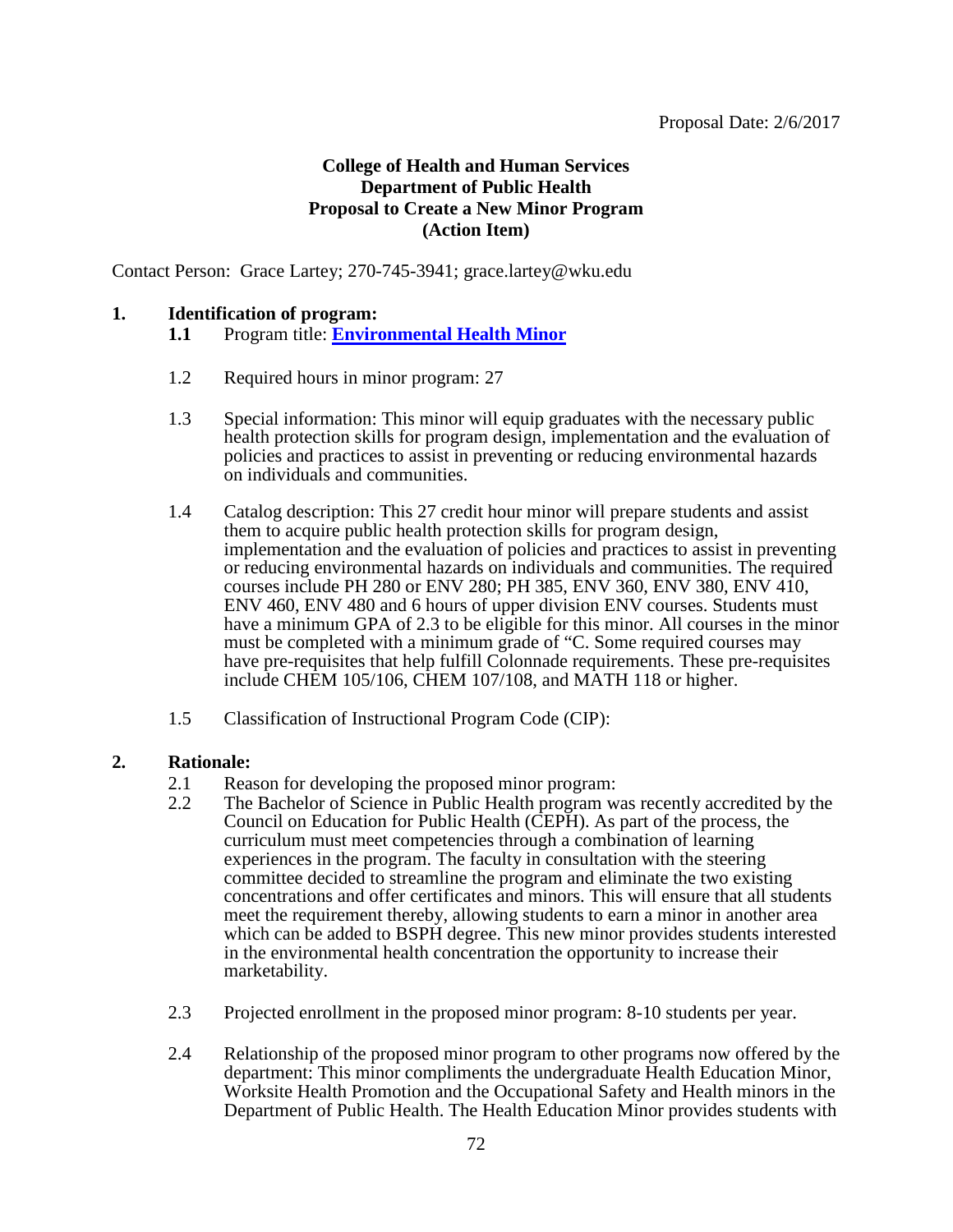the basic foundation for health promotion and disease prevention. The Worksite Health Promotion Minor targets employers and the workplace environment. The Occupational Safety and Health Certificate focuses on health protection from occupational hazards and the built environment.

- 2.5 Relationship of the proposed minor program to other university programs: The Department of Geography offers the Environmental Science and Sustainability Minor.
- 2.6 Similar minor programs offered elsewhere in Kentucky and in other states (including programs at benchmark institutions):
	- Murray State University offers a minor in Occupational Safety and Health.
	- Ball State University offers Occupational Health and Safety Compliance.
	- East Tennessee State University offers a minor in Environmental Health.
	- Illinois State University offers a minor in Environmental Health.
	- Indiana State University offers a minor in Environmental Health Sciences.
	- Ohio University offers a minor in Environmental Health.
- 2.6 Relationship of the proposed minor program to the university mission and objectives: The Environmental Health Minor program will prepare students to be productive citizens within their communities and globally. Graduates will help improve their communities through the implementation of effective strategies thereby enhancing quality of life.
- **3. Learning outcomes of the proposed minor:** After successfully completing the minor, students will be able to:<br>• Assess potential environmental issues within the community.
	-
	- Hentify biological and behavioral factors' impact on human health and health disparities.
	- Design and implement evidence-based strategies and interventions to improve on the environment and prevent or reduce health hazards and
	-
	- Evaluate implemented strategies and interventions.<br>• Discuss governmental and non-governmental agencies' roles in public<br>health policy.
	- Advocate for environmental policies and regulations.

## **4. Curriculum:**

#### **Core Requirements (21 hours)**

| PH/ENV 280 Introduction to Environmental Science      | 3 hours |
|-------------------------------------------------------|---------|
| PH 385 Environmental Health                           | 3 hours |
| <b>ENV 410 Water Treatment Processes</b>              | 3 hours |
| <b>ENV 460 Environmental Management</b>               | 3 hours |
| <b>ENV 360 Air Pollution Control</b>                  | 3 hours |
| <b>ENV 380 Principles to Environmental Toxicology</b> | 3 hours |
| <b>ENV 480 Hazardous and Solid Waste Management</b>   | 3 hours |

## **Electives**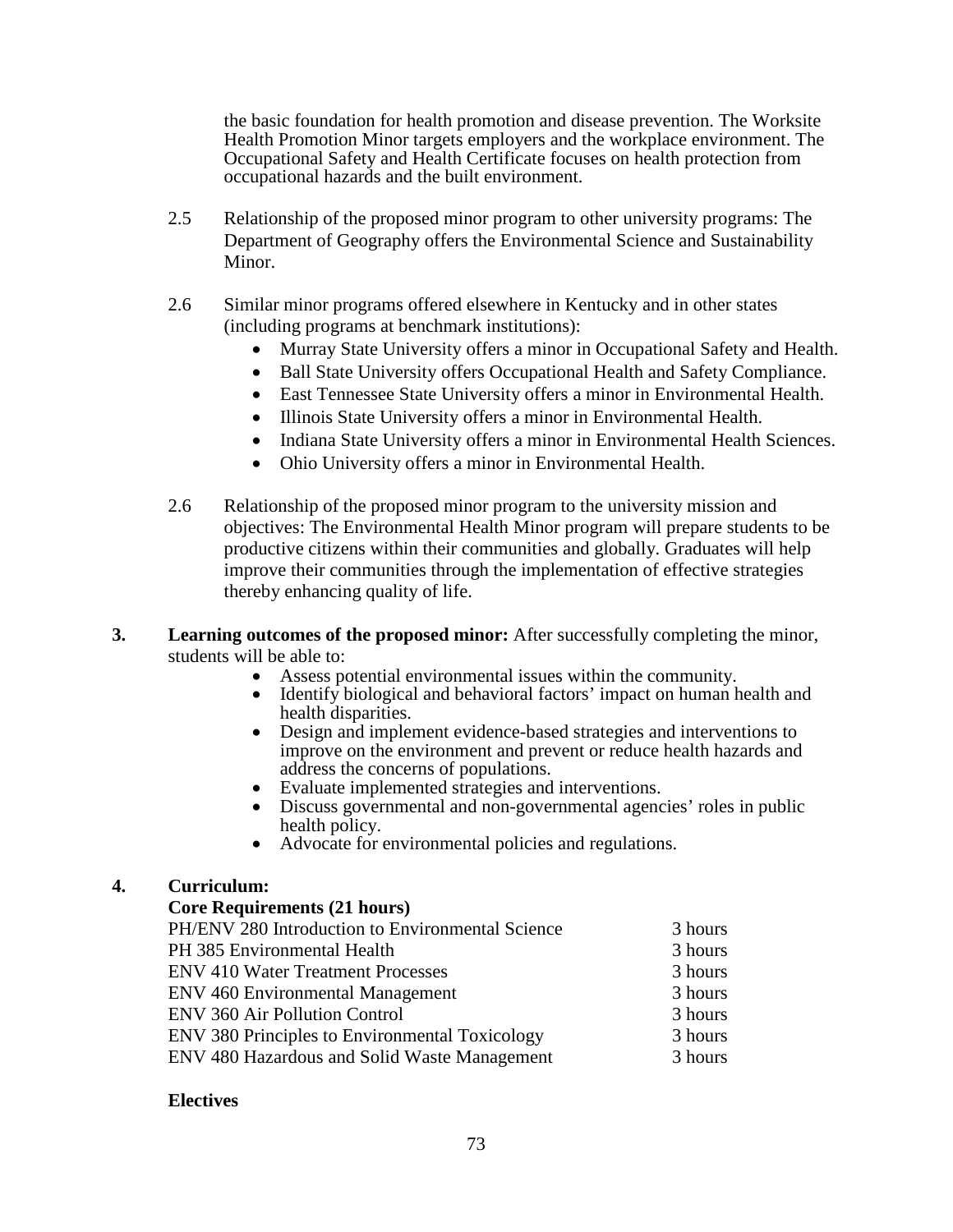| Any 6 upper division hours of ENV courses | 6 hours |
|-------------------------------------------|---------|
|-------------------------------------------|---------|

# **Total 27 hours**

**5. Budget implications:** The courses in the program are taught by full-time faculty with support from part-time faculty. The current departmental staffing is enough to support the program since the concentration is being eliminated from the BSPH program. The current staff teaching the courses in the Environmental Health concentration will be scheduled to teach these courses however, additional support staff may be needed should the enrollment exceed the projected number.

# **6. Proposed term for implementation:** Fall 2017

| Department of Public Health                    | 3/7/2017  |
|------------------------------------------------|-----------|
| <b>CHHS</b> Undergraduate Curriculum Committee | 3/24/2017 |
| Undergraduate Curriculum Committee             |           |
| <b>University Senate</b>                       |           |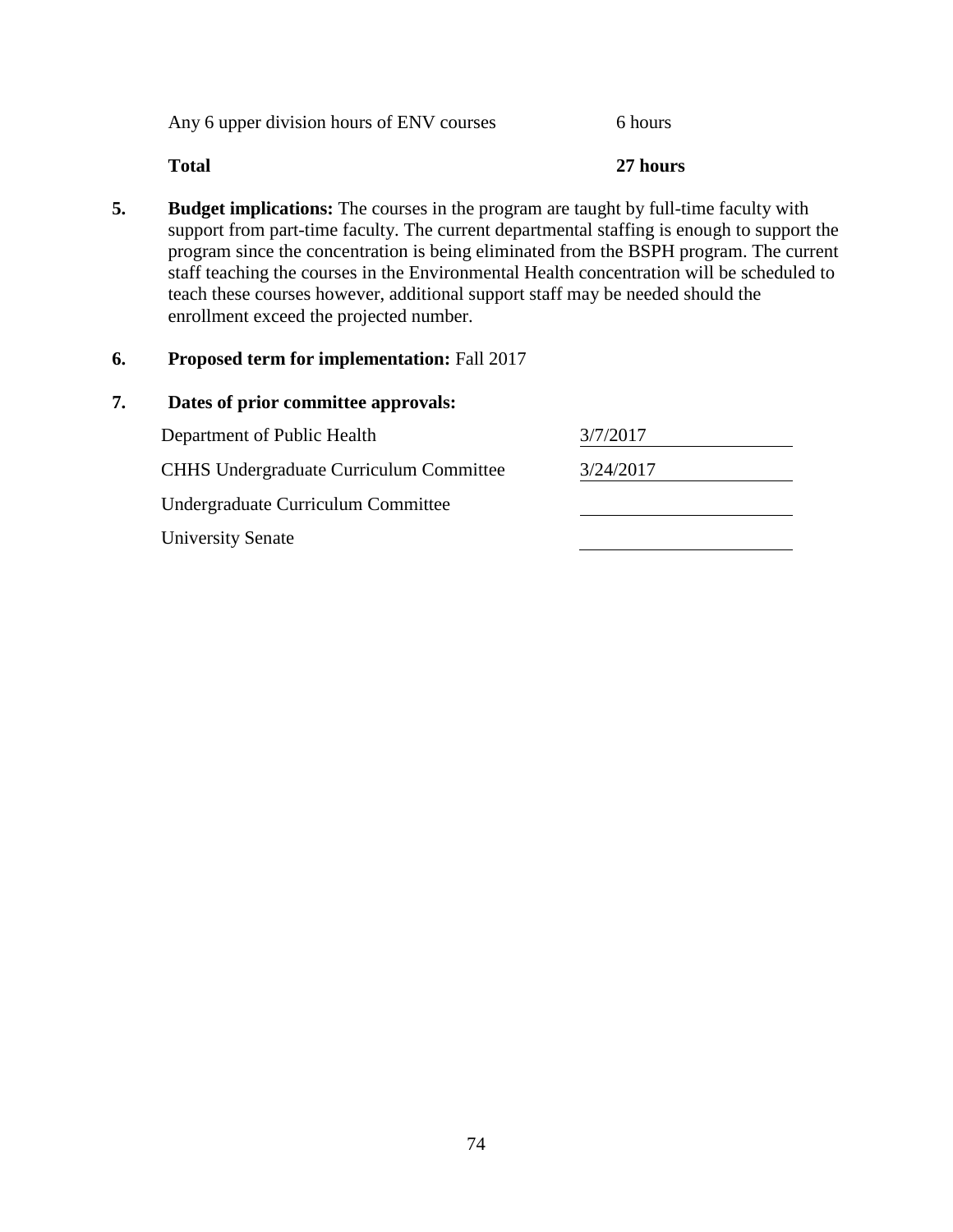# **College of Health and Human Services Department of Public Health Proposal to Create a New Minor Program (Action Item)**

Contact Person: Grace Lartey; 270-745-3941; [grace.lartey@wku.edu](mailto:grace.lartey@wku.edu)

## **1. Identification of program:**

- 1.1 Program title: **[Health Education and Promotion Minor](#page-2-0)**
- 1.2 Required hours in minor program: 27
- 1.3 Special information: This minor will improve students' skills in program design, implementation and evaluation in diverse settings. Graduates from the program may pursue employment opportunities such as community/public health educators, employee wellness managers, health coaches and community health workers.
- 1.4 Catalog description: This 27 credit hour minor is designed to improve students' skills in program design, implementation and evaluation in diverse settings. Graduates from the program may pursue employment opportunities community/public health educators, employee wellness managers, health coaches and community health workers. Students must have a minimum GPA of 2.3 to be eligible for this minor. All courses in the minor must be completed with a minimum grade of "C." The required courses are PH 100, PH 261, PH 383, PH 384, PH 390, PH 402, PH 483, PH 484 and PH 485. Some required courses may have prerequisites that help fulfill Colonnade requirements. These prerequisites include BIOL 131, HMD 211 and CPR certification.
- 1.5 Classification of Instructional Program Code (CIP):

#### **2. Rationale:**

- 2.1 Reason for developing the proposed minor program: The Bachelor of Science in Public Health program was recently accredited by the Council on Education for Public Health (CEPH). As part of the process, the curriculum must meet competencies through a combination of learning experiences in the program. The faculty in consultation with the steering committee decided to revise the existing program and eliminate the two existing concentrations and offer certificates and minors. This will ensure that all students meet the requirement thereby, allowing students to earn a certificate and or a minor in another area which can be added to the BSPH degree. This new minor (with a broader perspective) provides students interested in the health education concentration increase their marketability through exposure to health education and promotion.
- 2.2 Projected enrollment in the proposed minor program: 10-12 students per year.
- 2.3 Relationship of the proposed minor program to other programs now offered by the department: This minor compliments three minor programs offered in the Department of Public Health: Health Education, Worksite Health Promotion and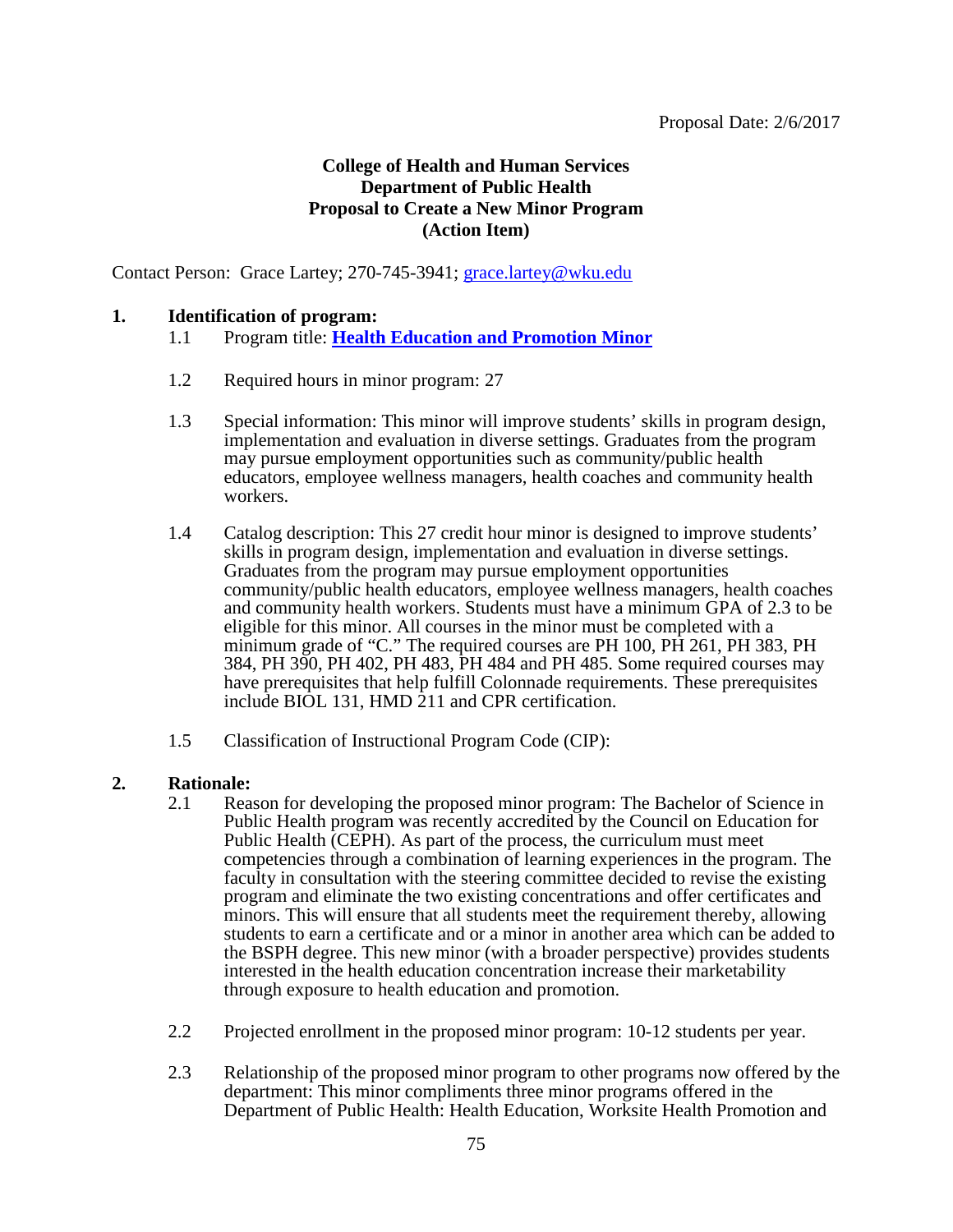Occupational Safety and Health. The Health Education Minor provides students with the basic foundation for health promotion and disease prevention. The Worksite Health Promotion Minor targets employees and the workplace environment. The Occupational Safety and Health Minor focuses on health protection from occupational hazards and the built environment.

- 2.4 Relationship of the proposed minor program to other university programs: No similar certificate program is being offered in any department.
- 2.5 Similar minor programs offered elsewhere in Kentucky and in other states (including programs at benchmark institutions):
	- Northern Kentucky offers a minor in Health Education.
	- Appalachian State University offers a Health Promotion minor.
	- Ball State University offer workplace Wellness and Community Health Education minors.
	- Illinois State University offers Community Health Education minor.
- 2.6 Relationship of the proposed minor program to the university mission and objectives:

The Health Education and Promotion minor will offer students skills and opportunities for lifelong learning. Increase in life expectancy worldwide provides graduates with opportunities to design and implement strategies in their communities to improve quality of life.

## **3. Learning outcomes of the proposed minor:** After successfully completing the minor, students will be able to:

- Ascertain processes and approaches to identify needs and concerns of populations.
- Design and implement evidence-based approaches to address the needs and concerns of populations.
- Discuss the legal, ethical, economical and regulatory dimensions of health care and public health policy.
- Advocate for programs for the protection and promotion for public health at all levels: global, national, state and local.
- Examine community dynamics and cultural contexts in which public health professionals' work.

# **4. Curriculum:**

## **Requirements (27 hours)**

| PH 100 | Personal Health                          | 3 hours |
|--------|------------------------------------------|---------|
| PH 261 | <b>Foundations of Health Education</b>   | 3 hours |
| PH 383 | <b>Biostatistics</b>                     | 3 hours |
| PH 384 | Epidemiology                             | 3 hours |
| PH 390 | <b>Wellness and Fitness Assessment</b>   | 3 hours |
| PH 402 | <b>Worksite Health Promotion</b>         | 3 hours |
| PH 483 | <b>Administration of Health Programs</b> | 3 hours |
| PH 484 | <b>Community Organization</b>            | 3 hours |
| PH 485 | Methods of Community Health Education    | 3 hours |
|        |                                          |         |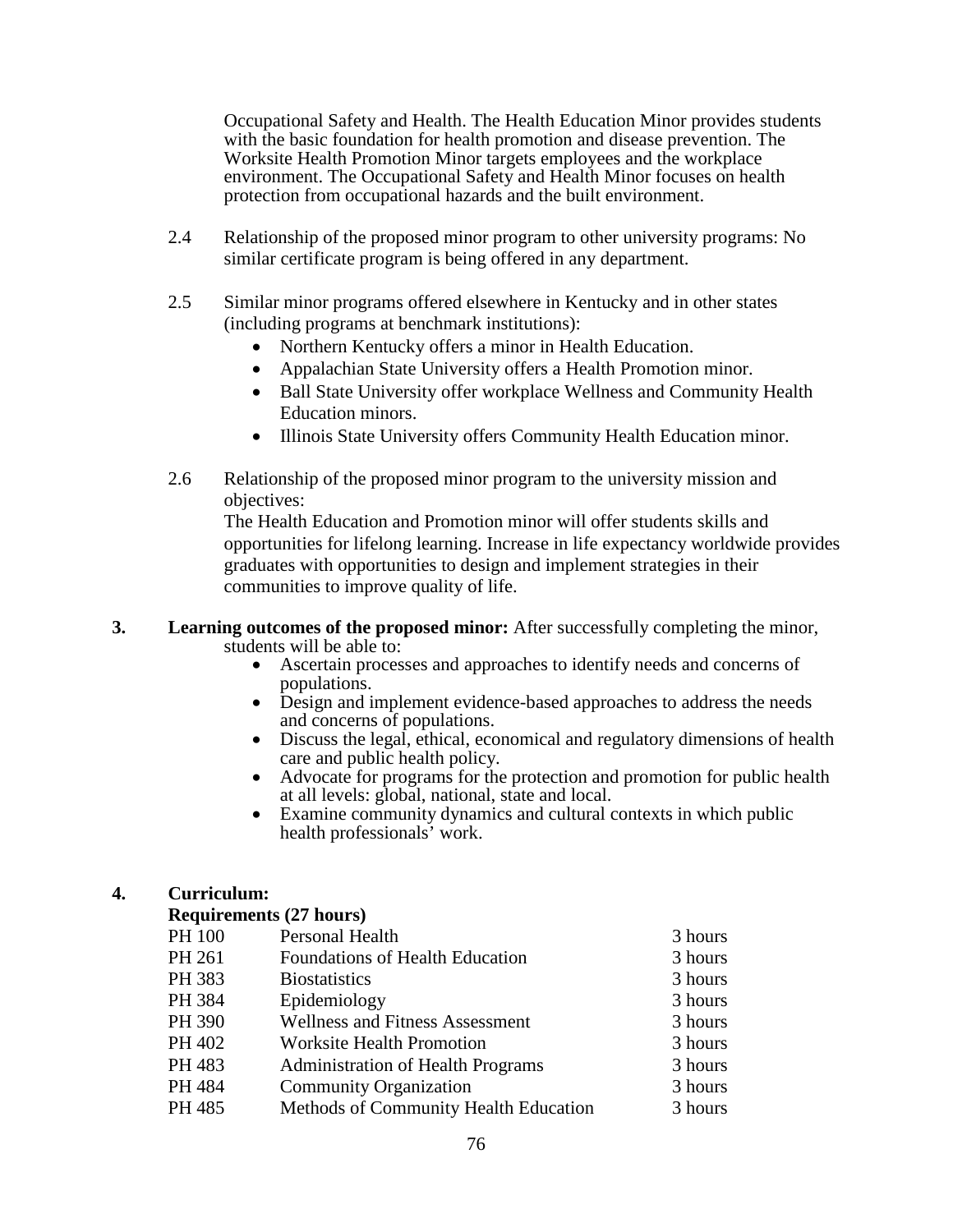## **Total 27 hours**

**5. Budget implications:** The courses in the program are taught by full-time faculty with support from part-time faculty. The current departmental staffing is enough to support the program since the concentration is being eliminated from the BSPH program. The current staff teaching the courses in the Health Education concentration will be scheduled to teach these courses however, additional support staff may be needed should the enrollment exceed the projected number.

# **6. Proposed term for implementation:** Fall 2017

| 7. | Dates of prior committee approvals:            |           |  |
|----|------------------------------------------------|-----------|--|
|    | Department of Public Health                    | 3/7/2017  |  |
|    | <b>CHHS Undergraduate Curriculum Committee</b> | 3/24/2017 |  |
|    | Undergraduate Curriculum Committee             |           |  |
|    | <b>University Senate</b>                       |           |  |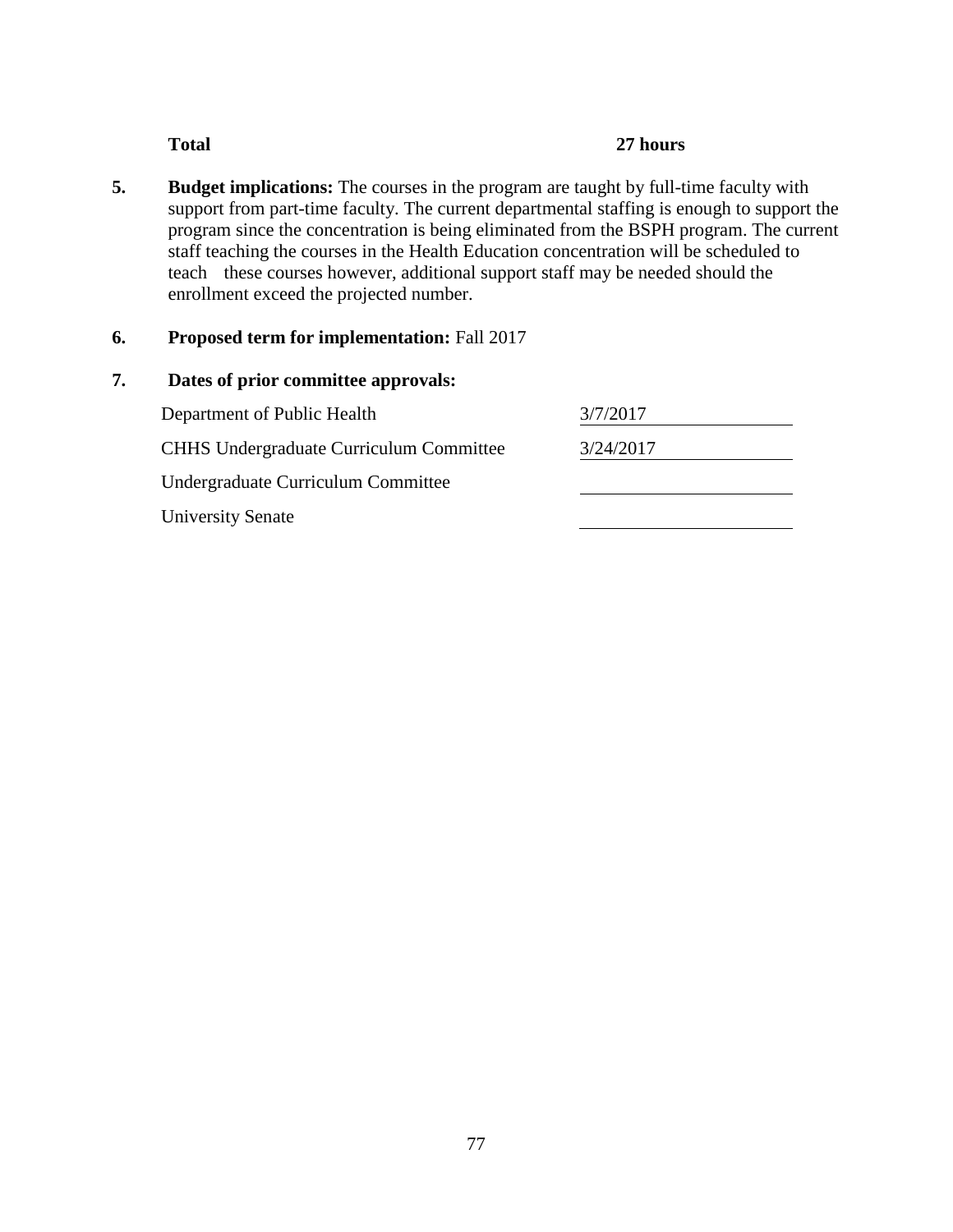# **Gordon Ford College of Business Marketing Proposal to Create a New Course (Action Item)**

Contact Person: Patricia Todd, [patricia.todd@wku.edu,](mailto:patricia.todd@wku.edu) 270-745-2334

#### **1. Identification of proposed course:**

- 1.1 Course prefix (subject area) and number: **[MKT 431](#page-2-0)**
- 1.2 Course title: Advanced Social Media Marketing
- 1.3 Abbreviated course title: ADV Social Media Marketing (maximum of 30 characters or spaces)
- 1.4 Credit hours: 3 Variable credit (yes or no): no
- 1.5 Grade type: Standard Letter Grade
- 1.6 Prerequisite: MKT 331
- 1.7 Course description: Provides a more advanced perspective on knowledge gained in MKT 331, Social Media Marketing. Students will apply concepts through development of strategies and content for a variety of social media platforms, as well as gauge the effectiveness of content creation through analytics.

#### **2. Rationale:**

- 2.1 Reason for developing the proposed course: Social Media and Digital Marketing continue to grow at an exponential rate, with 98% of marketers adopting some form of digital or social platform to communicate with consumers. Many of these tools and platforms are in infancy and evolve rapidly. The department's introductory course in Social Media Marketing is designed to familiarize students with general practices in social media marketing and tools associated with the most popular social media platforms. However, there are multiple other social media platforms and applications that cannot be covered due to time constraints in the first course. Additionally, there are a number of useful third party tools such as schedulers and analytics platforms that may be useful to someone working in digital media marketing that go beyond the scope of an introductory course. The focus of this course is to give students hands-on experience with strategic planning, content production, and monitoring content through analytics available on major platforms and other reporting tools.
- 2.2 Projected enrollment in the proposed course: Up to 30.
- 2.3 Relationship of the proposed course to courses now offered by the department: This course would become a required course in the Social Media Marketing concentration offered in the Marketing Department. The class supports continued application of concepts learned in other required courses in the concentration such as Social Media Marketing, Digital Marketing, and Integrated Marketing Communications. Students gain further experience and certifications with advanced applications and digital marketing tools designed to help manage entire social and digital campaigns.
- 2.4 Relationship of the proposed course to courses offered in other departments: There are no similar courses being offered at this time; however, these course topics may be of value to students across a wide variety of departments. For example, advertising, public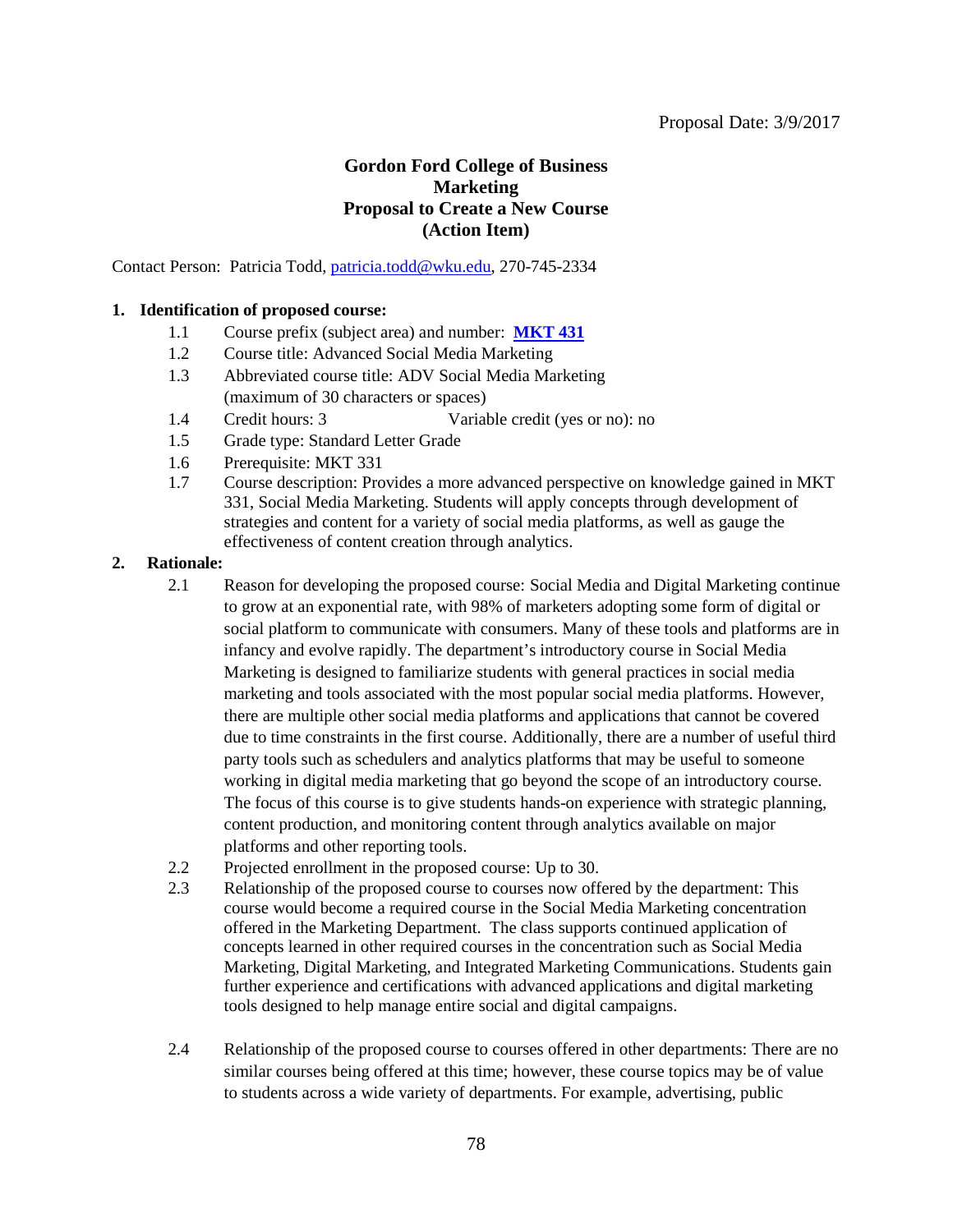relations, human resource, and other communication functions of the organization are shifting onto digital platforms. Additionally, social media offers opportunities for those in broadcasting or graphic design. Students from all of these disciplines may become more competitive in the marketplace by gaining a deep understanding of how social media can obtain organizational goals.

2.5 Relationship of the proposed course to courses offered in other institutions: Social Media classes and programs are on the rise at the graduate and undergraduate levels. Examples of undergraduate classes: The University of Louisville offers Social Media I & II in their catalogue of Marketing classes. The University of Illinois Chicago offers Digital and Social Media Marketing. Rutgers, Johns Hopkins and the University of Kentucky also offer social media classes.

#### **3. Discussion of proposed course:**

- 3.1 Schedule type: L
- 3.2 Learning Outcomes: Students will be able to independently complete detailed social media marketing strategic plans aimed at supporting the goals of various types of businesses. They will be able to identify a wide array of social media outlets and select which ones will be the most effective at marketing a variety of products based on organizational objectives. They will learn to independently produce content and execute campaigns with an understanding of the analytics to determine the viability and performance of the campaign.
- 3.3 Content outline:
	- Social Media Audit and Benchmarking of Client
	- Formation of Communication Objectives for Social Media Campaigns
	- Editorial Content Calendar Development for Social Media Campaigns
	- Content Production for relevant and current social media platforms.
	- Scheduling of Content using third-party applications such as Hootsuite.
	- Targeting and Promotion of Content Strategy to appropriate Targeted Audiences
	- Monitoring of Social Media Content and Activity through Analytics tools
- 3.4 Student expectations and requirements: Some or all of the following:
	- Students will keep updated blogs about the Digital Marketing Industry
	- Students will interact and engage with each others' blog posts
	- Students will work with real-world clients on social media strategies and product content to support client objectives
	- Students will make both written and oral reports
	- Students will take exams on course materials and content
	- Students will make written and oral presentations of results of their campaigns to clients.
	- Other activities and assessment mechanisms deemed appropriate by the instructor.

3.5 Tentative texts and course materials: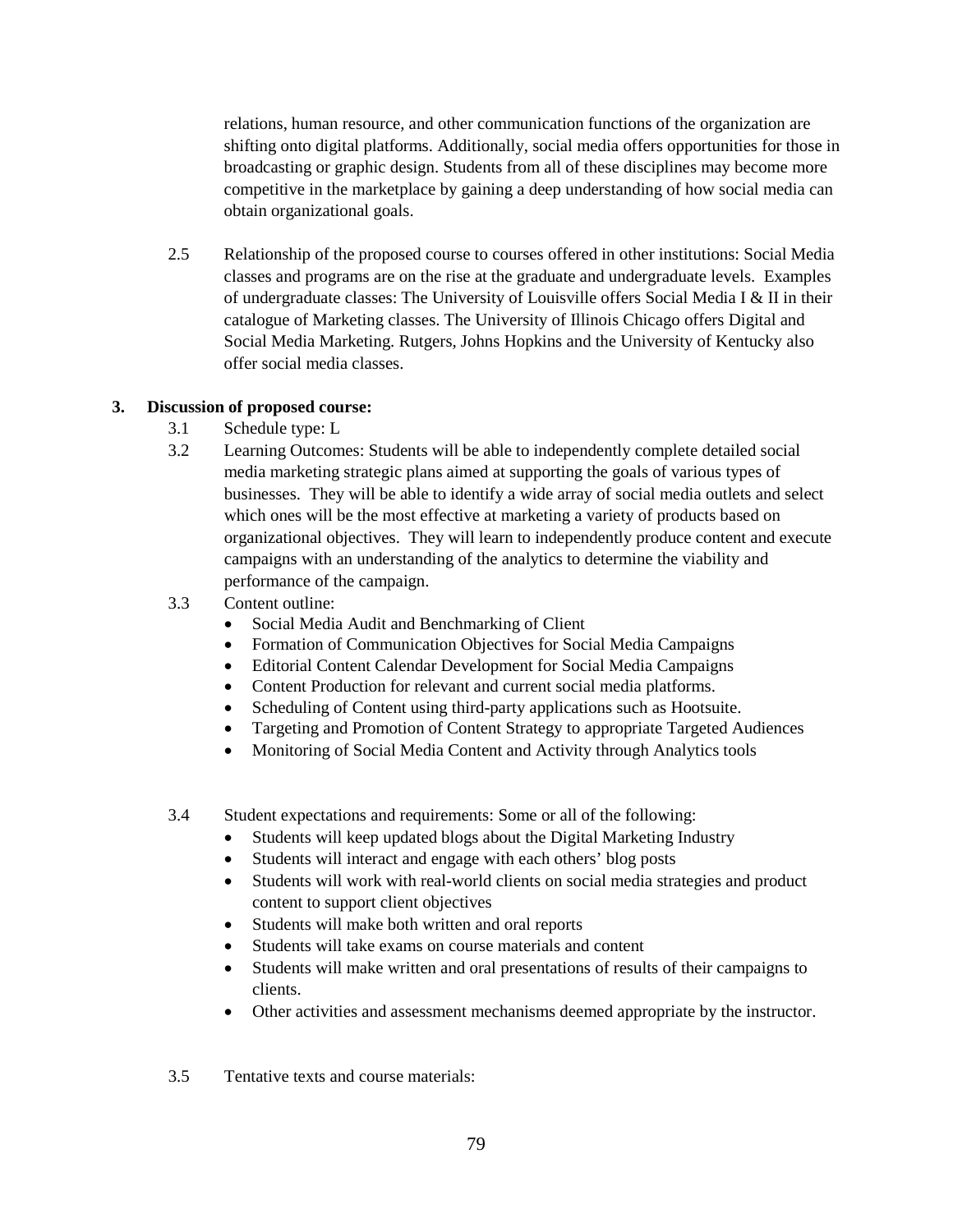- Handley, Ann (2014). Everybody Writes: Your Go To Guide to Creating Ridiculously Good Content.
- RECOMMENDED:
- McDonald, Jason (2016). Social Media Marketing Workbook: 2017 edition

#### **4. Resources:**

- 4.1 Library resources: existing
- 4.2 Computer resources: existing

## **5. Budget implications:**

- 5.1 Proposed method of staffing: Currently staffing is sufficient.
- 5.2 Special equipment needed: none
- 5.3 Expendable materials needed: none
- 5.4 Laboratory materials needed: none

## **6. Proposed term for implementation: Spring 2018**

#### **7. Dates of prior committee approvals:**

Marketing Department March 9, 2017

GFCB Curriculum Committee March 22, 2017

Undergraduate Curriculum Committee

University Senate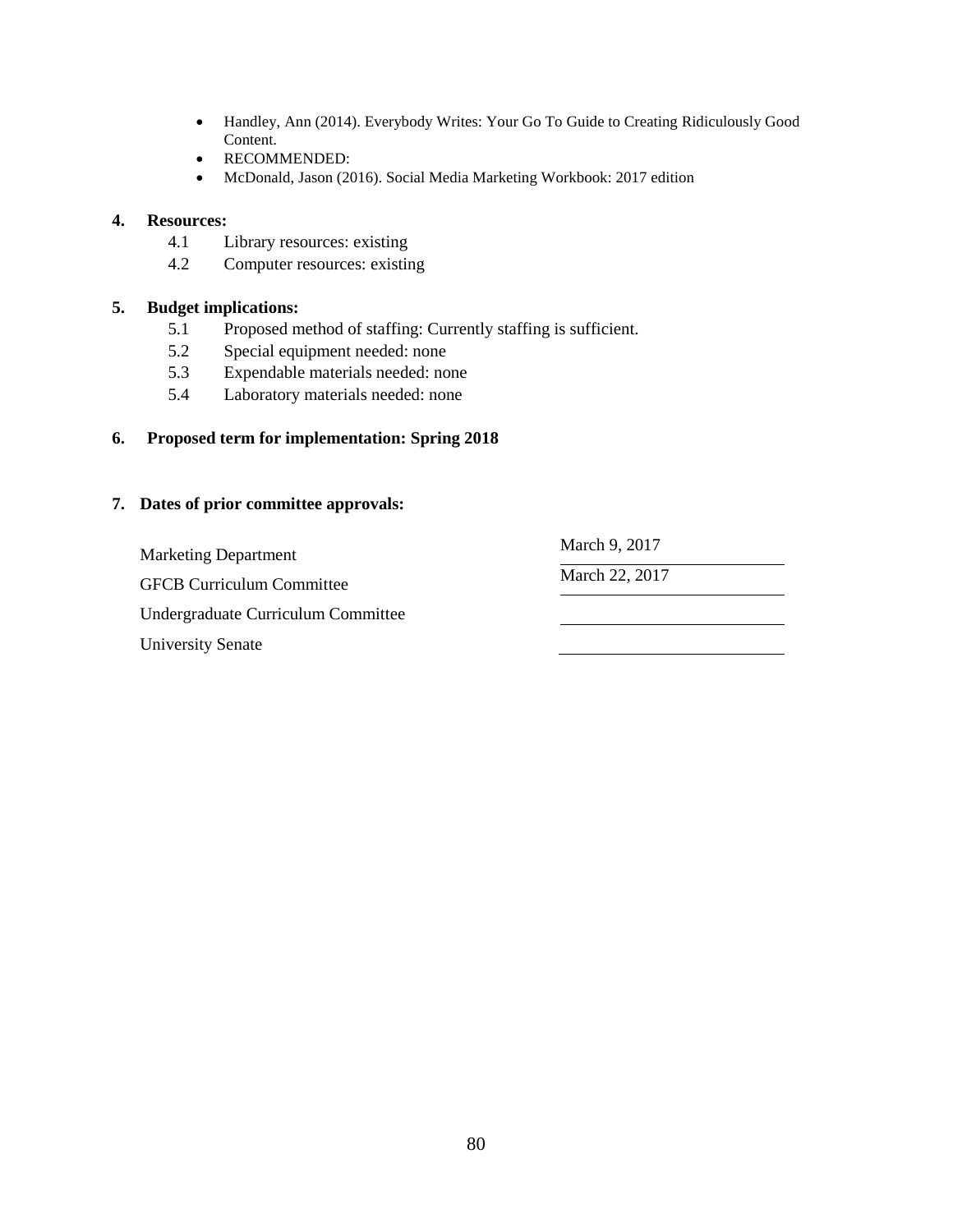#### Proposal Date: 2/10/17

# **College of Education and Behavioral Sciences School of Teacher Education Proposal to Revise Course Prerequisites/Corequisites (Consent Item)**

Contact Person: J. Dusteen Knotts, 270-745-3747, jdusteen.knotts@wku.edu

## **1. Identification of course:**

- 1.3 Course prefix (subject area) and number: **[SPED 335](#page-2-0)**
- 1.4 Course title: Foundations of Special Education
- **2. Current prerequisites/corequisites/special requirements:** Prerequisite: SPED 330.
- **3. Proposed prerequisites/corequisites/special requirements:** Prerequisites: EDU 250, or instructor permission.
- **4. Rationale for the revision of prerequisites/corequisites/special requirements:** SPED 335 and other SPED courses incorporate all the objectives of SPED 330 and go deeper in the concepts for the SPED/ELED majors. SPED 330 was therefore dropped from the SPED/ELED program necessitating pre-requisite change for SPED/ELED majors. The pre-requisites now match those of SPED 330 so that the flow of student enrollment is consistent for courses and program requirements.
- **5. Effect on completion of major/minor sequence:** none
- **6. Proposed term for implementation:** catalog for 2017-18
- **7. Dates of prior committee approvals:**

| School of Teacher Education                    | 2/10/2017 |  |
|------------------------------------------------|-----------|--|
| <b>CEBS College Curriculum Committee</b>       | 3/7/2017  |  |
| Professional Education Council (if applicable) |           |  |
| General Education Committee (if applicable)    |           |  |
| Undergraduate Curriculum Committee             |           |  |
| <b>University Senate</b>                       |           |  |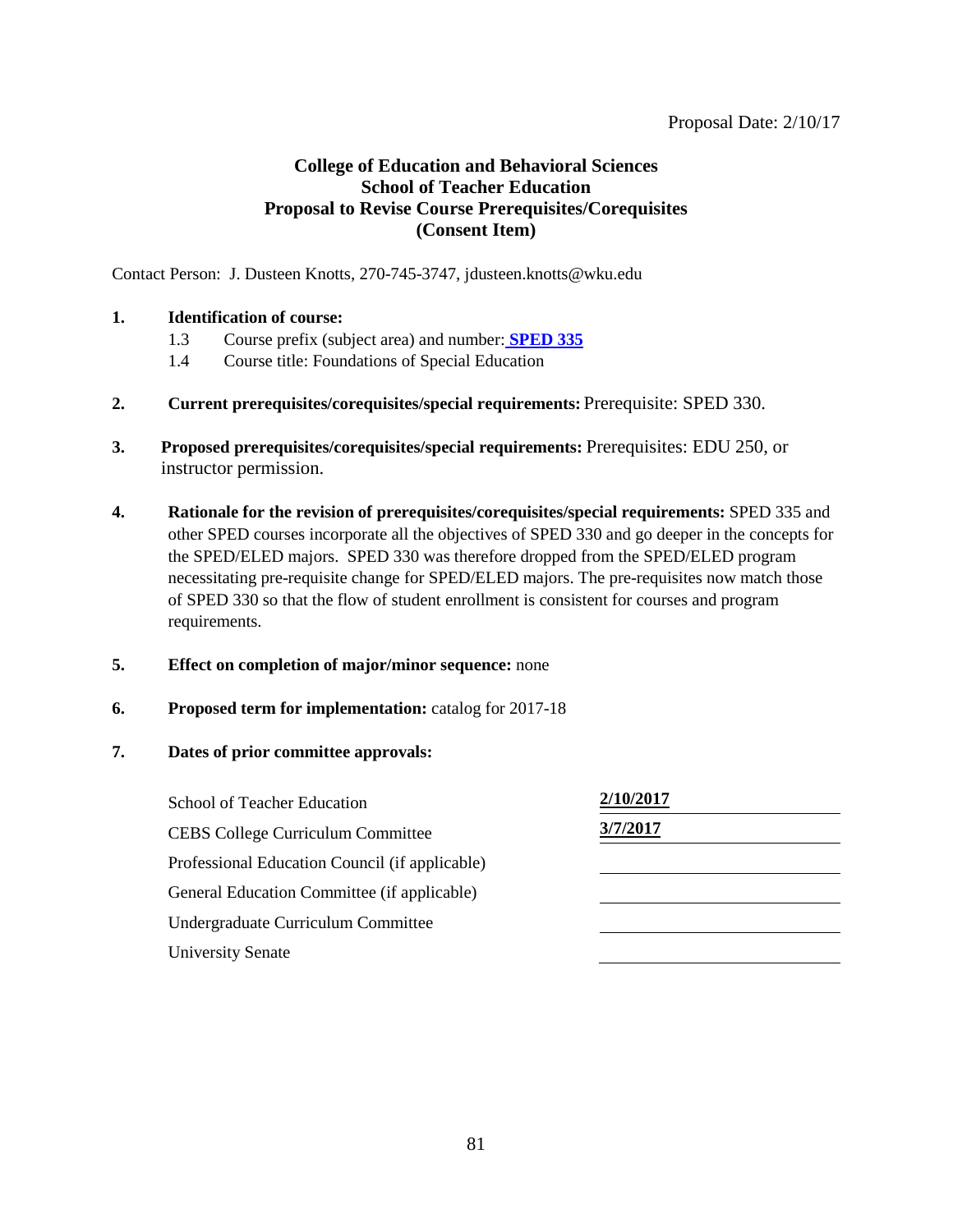# **College of Education and Behavioral Sciences School of Teacher Education Proposal to Revise Course Prerequisites/Corequisites (Consent Item)**

Contact Person: J. Dusteen Knotts, 270-745-3747, jdusteen.knotts@wku.edu

## **1. Identification of course:**

- 1.1 Course prefix (subject area) and number: **[SPED 400](#page-2-0)**
- 1.2 Course title: Behavior management strategies in special education
- **2. Current prerequisites/corequisites/special requirements:** Prerequisite: SPED 424 and admission to professional education or instructor permission.
- **3. Proposed prerequisites or corequisites :** Prerequisite: passing the Praxis CASE tests (reading, writing, and math) as required for admission to teacher education and SPED 335 (or SPED 335 as co-requisite with teacher permission).
- **4. Rationale for the revision of prerequisites/corequisites/special requirements:** All teacher education candidates must pass the state requirement of the CASE tests in reading, writing, and math. Students to this major must pass the tests prior to the SPED 400 course. The course sequence was changed to better reflect the sequence of the content changing the prerequisite (or co-requisite with teacher permission) to SPED 335.
- **5. Effect on completion of major/minor sequence:** none
- **6. Proposed term for implementation:** catalog for 2017-18

| <b>School of Teacher Education</b>             | 2/1/2017 |
|------------------------------------------------|----------|
| <b>CEBS College Curriculum Committee</b>       | 3/7/2017 |
| Professional Education Council (if applicable) |          |
| General Education Committee (if applicable)    |          |
| Undergraduate Curriculum Committee             |          |
| <b>University Senate</b>                       |          |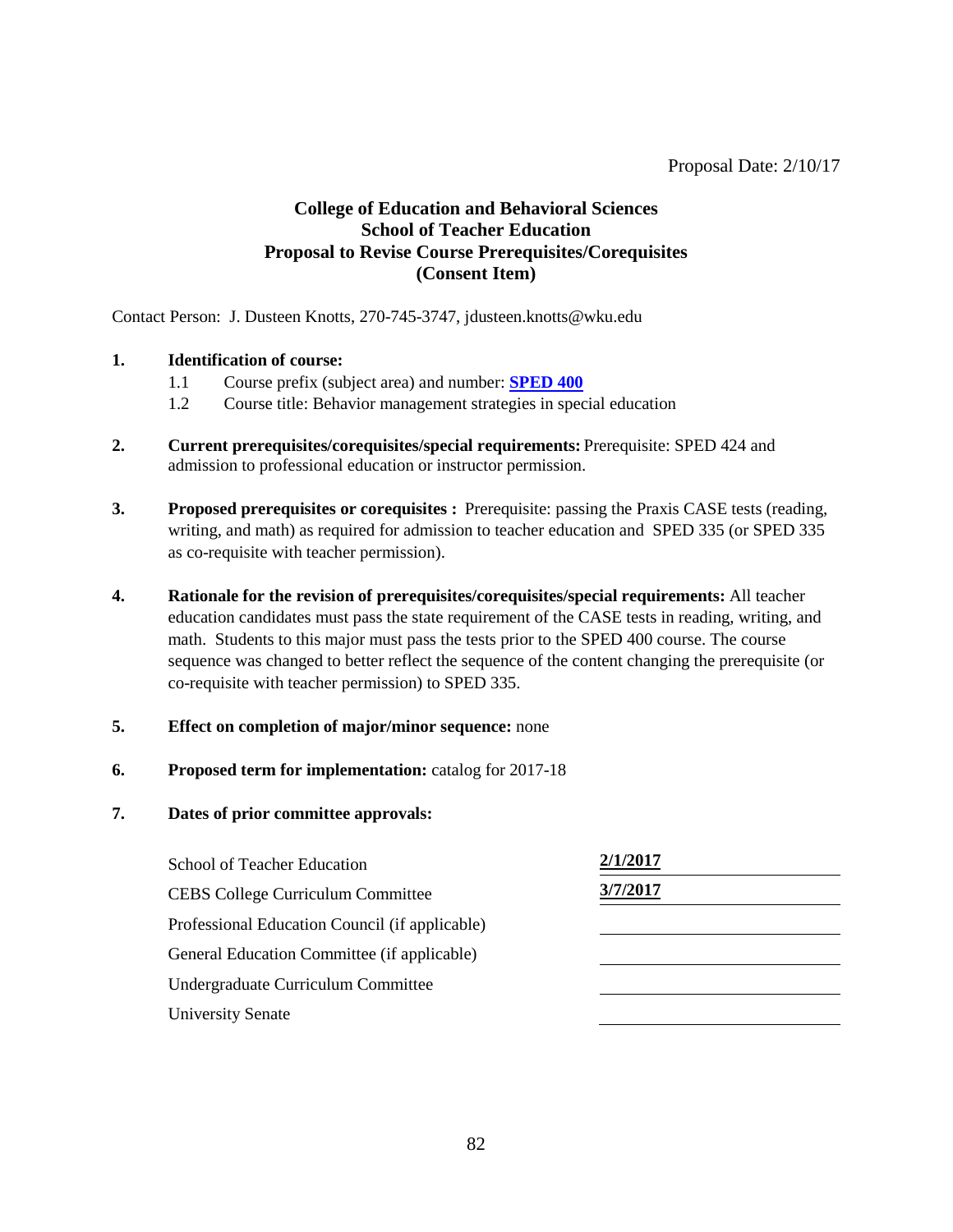# **College of Education and Behavioral Sciences School of Teacher Education Proposal to Revise Course Prerequisites/Corequisites (Consent Item)**

Contact Person: J. Dusteen Knotts, 270-745-3747, *jdusteen.knotts@wku.edu* as submitted for Dr. Evans

## **1. Identification of course:**

- 1.1 Course prefix (subject area) and number: **[SPED 490](#page-2-0)**
- 1.2 Course title: Student Teaching : Exceptional Education (10)
- **2. Current prerequisites/corequisites/special requirements:** Corequisites: Admission to teacher education; admission to student teaching; completion of EDU 250 and SPED 330 with grades of "B" or higher; and completion of the following courses with grades of "C" or higher: MATH 211 and 212 (with departmental approval, students may substitute MATH 205 and 206), LME 448, and LME 318 or 407.
- **3. Proposed prerequisites or corequisites:** Prerequisite: Admission to teacher education and admission to student teaching; Corequisites EDU 489.
- **4. Rationale for the revision of prerequisites/corequisites/special requirements:** The pre and corequisites were written a number of years ago and were used to review program requirements which are defined by a number of courses that are required to be accepted into student teaching. The current curriculum guidelines are more streamlined as directed by the Undergraduate Curriculum Committee and the use of the CIF form for course revisions. The changes were designed to bring consistency and to succinctly list essentials for students to follow. Therefore all that is required is to list the prerequisite of both admissions to teacher education and student teaching. Admission to teacher education assures the course work is complete. The only corequisite is EDU 489; Student Teaching Seminar.

#### **5. Effect on completion of major/minor sequence:** none

**6. Proposed term for implementation:** catalog for 2017-18

|                                                | 02/10/2017 |
|------------------------------------------------|------------|
| School of Teacher Education                    |            |
| <b>CEBS College Curriculum Committee</b>       | 03/07/2017 |
| Professional Education Council (if applicable) |            |
| General Education Committee (if applicable)    |            |
| Undergraduate Curriculum Committee             |            |
| <b>University Senate</b>                       |            |
|                                                |            |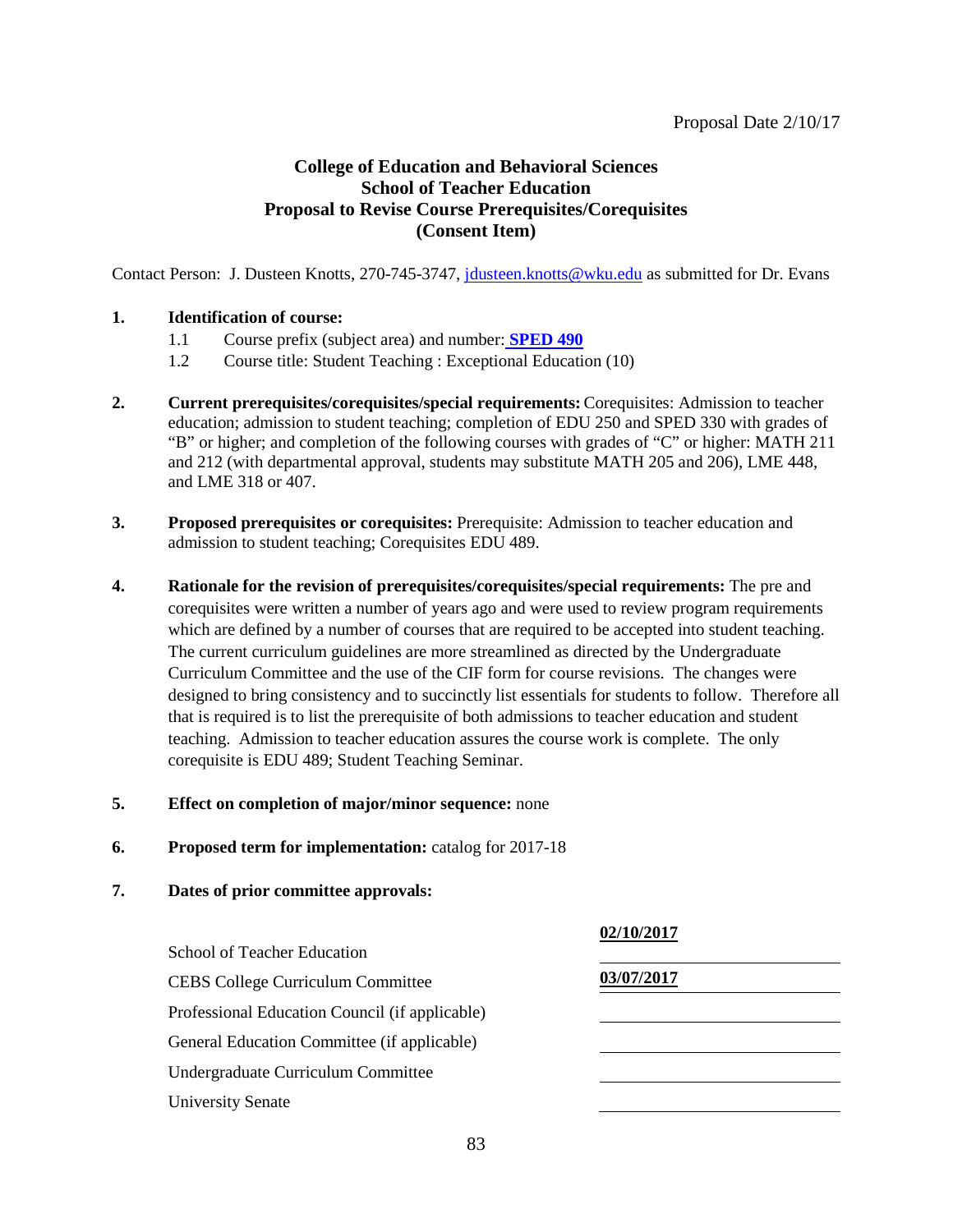# **College Name Department Name [Proposal to Revise an Academic Policy on Certificates](#page-2-0) (Action Item)**

Contact Person: Anne Heintzman, [anne.heintzman@wku.edu,](mailto:anne.heintzman@wku.edu) 270-745-2966

## Identification of proposed policy revision:

# **1. Catalog statement of existing policy:**

## *WKU 2016/2017 Undergraduate Catalog (page 56):*

A baccalaureate degree requires a minimum of 120 unduplicated semester hours, according to one of the following options:

- Students with a major that is 48 hours or more are not required to declare a second major or minor, unless specified by the department.
- Students with a major below 48 hours must select a second major or minor. Any major and minor combination must have 54 hours total with 48 hours unduplicated.
- Students pursing the Bachelor of Interdisciplinary Studies are required to select an emphasis of study and may also select a minor. No hours may be duplicated between the emphasis and minor.

## **2. Catalog statement of proposed policy:**

#### *WKU 2016/2017 Undergraduate Catalog (page 56):*

A baccalaureate degree requires a minimum of 120 unduplicated semester hours, according to one of the following options:

- Students with a major that is 48 hours or more are not required to declare a second major, minor, or certificate unless specified by the department.
- Students with a major below 48 hours must select a second major, minor or certificate. Any major and minor or certificate combination must have 54 hours total with 48 hours unduplicated.
- Students pursing the Bachelor of Interdisciplinary Studies are required to select an emphasis of study and may also select a minor or certificate. No hours may be duplicated between the emphasis and minor or certificate.

## **3. Rationale for proposed policy revision:**

This change follows the elimination of the table with text on page 56 of the undergraduate catalog. The addition of the certificate option will allow the student to include a certificate, which is a separate credential, in partial fulfillment of the standard major/minor combinations. Currently, a certificate is only a stand-alone credential. Some certificates have only a few credits, but others exceed credits required for some minors. In such a case, a certificate could function as a minor in terms of credit hours for graduation.

**4. Impact of proposed policy revision on existing academic or non-academic policies:**